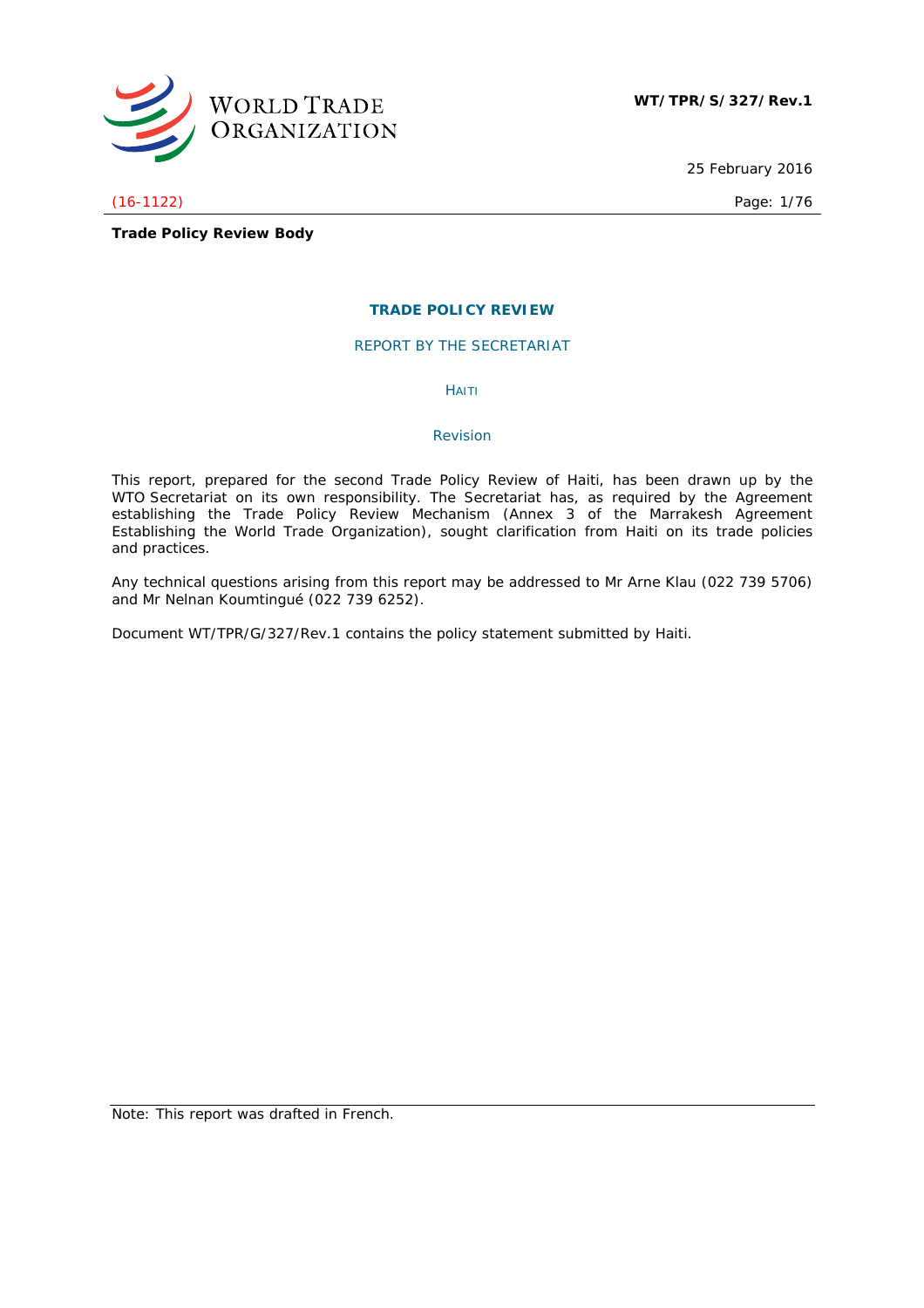# $\overline{\phantom{a}122}$

# **CONTENTS**

| 1.1     |
|---------|
| 1.2     |
| 1.3     |
| 1.4     |
| 1.5     |
| 2       |
| 2.1     |
| 2.2     |
| 2.3     |
| 2.3.1   |
| 2.3.2   |
| 2.3.3   |
| 2.3.3.1 |
| 2.3.3.2 |
| 2.3.3.3 |
|         |
| 2.4.1   |
| 2.4.2   |
| 2.4.3   |
| 2.4.4   |
|         |
| 3       |
|         |
|         |
|         |
|         |
|         |
|         |
|         |
|         |
|         |
|         |
|         |
|         |
|         |
|         |
|         |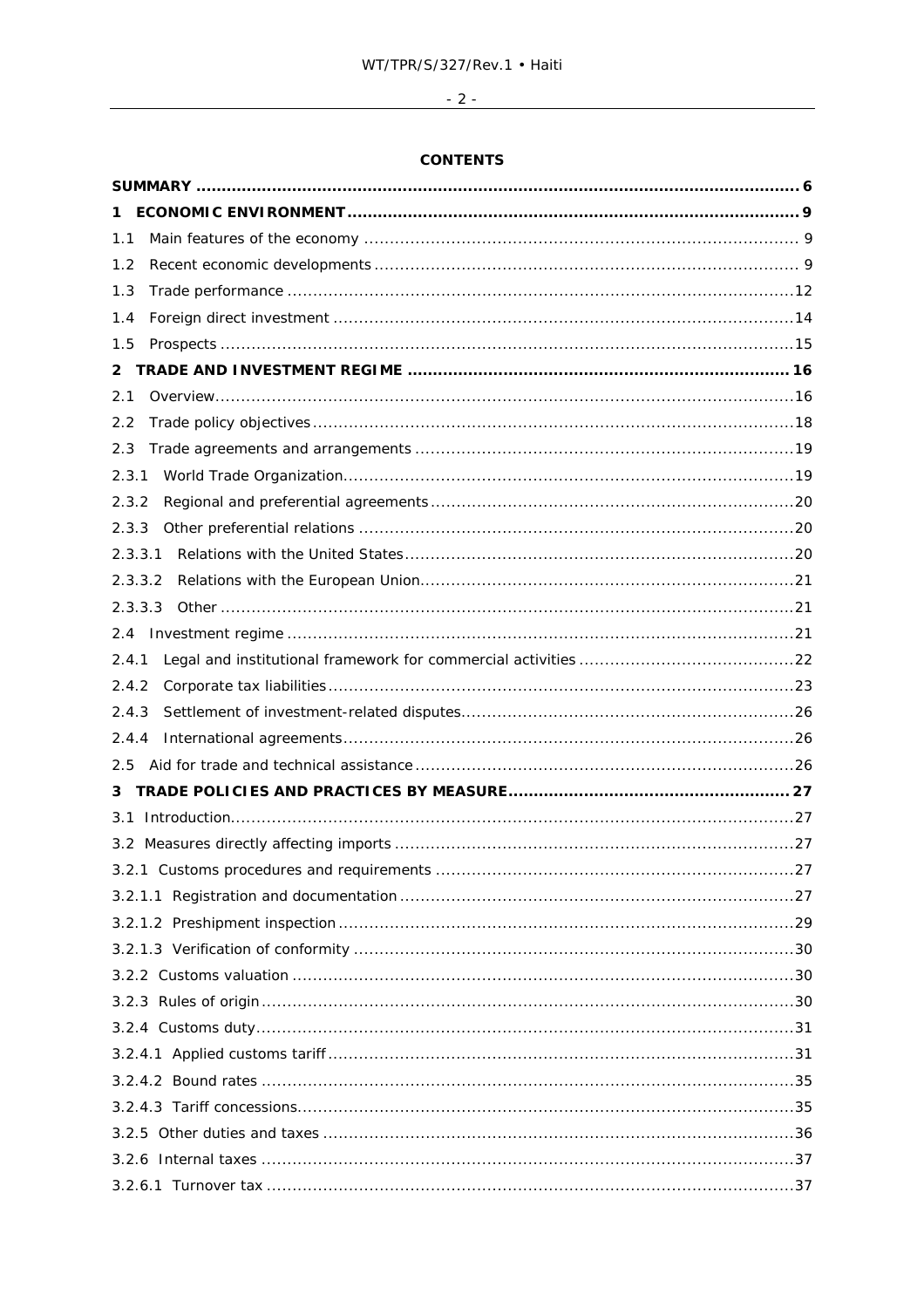| ٦ |  |
|---|--|

| 4.1       |
|-----------|
| 4.2       |
|           |
| 4.2.2     |
|           |
|           |
|           |
|           |
|           |
| 4.3       |
| 4.4       |
| 4.4.1     |
|           |
| 4.5       |
|           |
| 4.6.1     |
|           |
|           |
| 4.6.2.1.1 |
| 4.6.2.1.2 |
| 4.6.2.1.3 |
|           |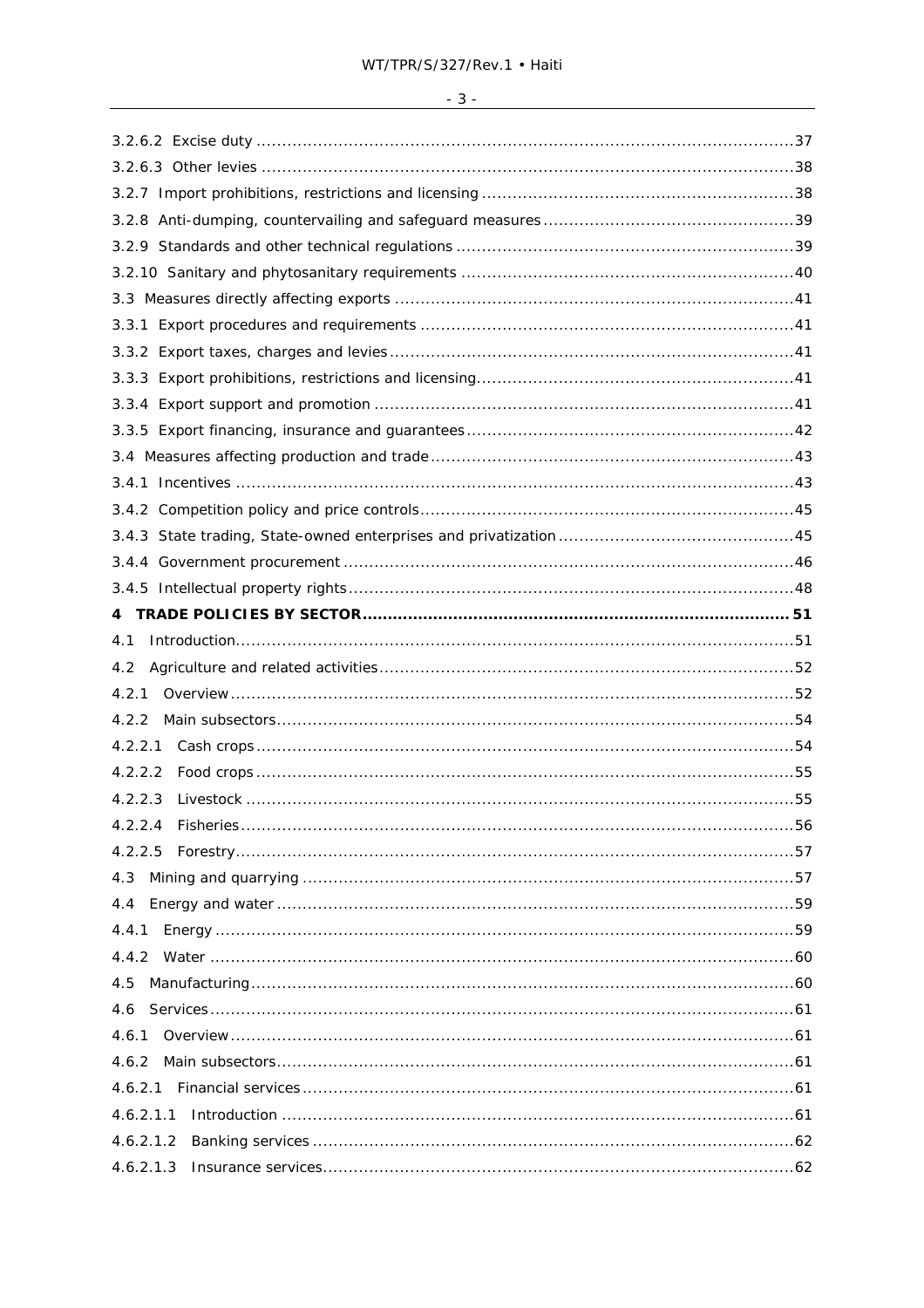# **CHARTS**

| Chart 1.1 Structure of merchandise trade by HS Section, 2009 and 201413             |  |
|-------------------------------------------------------------------------------------|--|
| Chart 1.2 Structure of merchandise trade by destination and origin, 2009 and 201414 |  |
|                                                                                     |  |
|                                                                                     |  |

# **TABLES**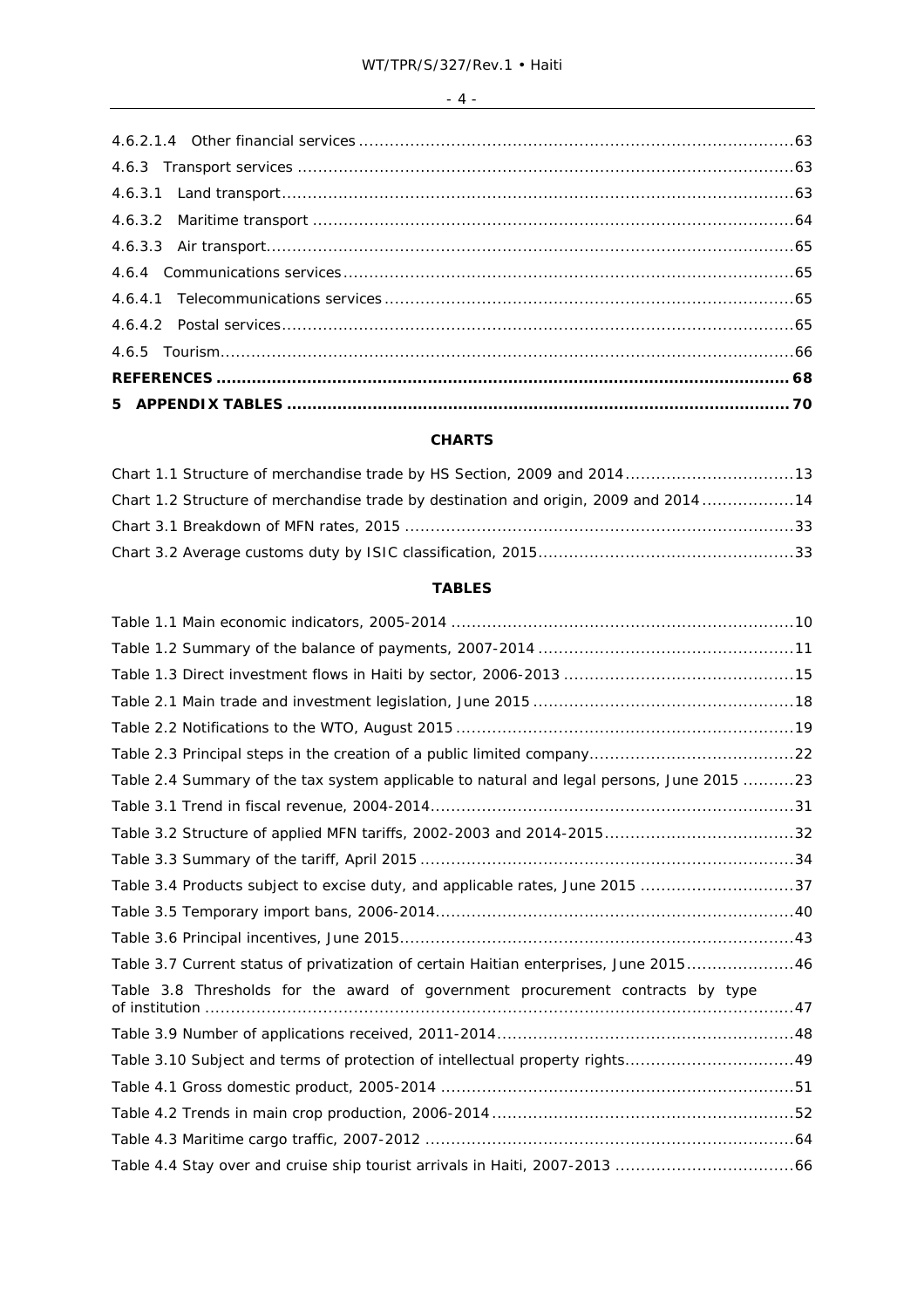# - 5 -

# **APPENDIX TABLES**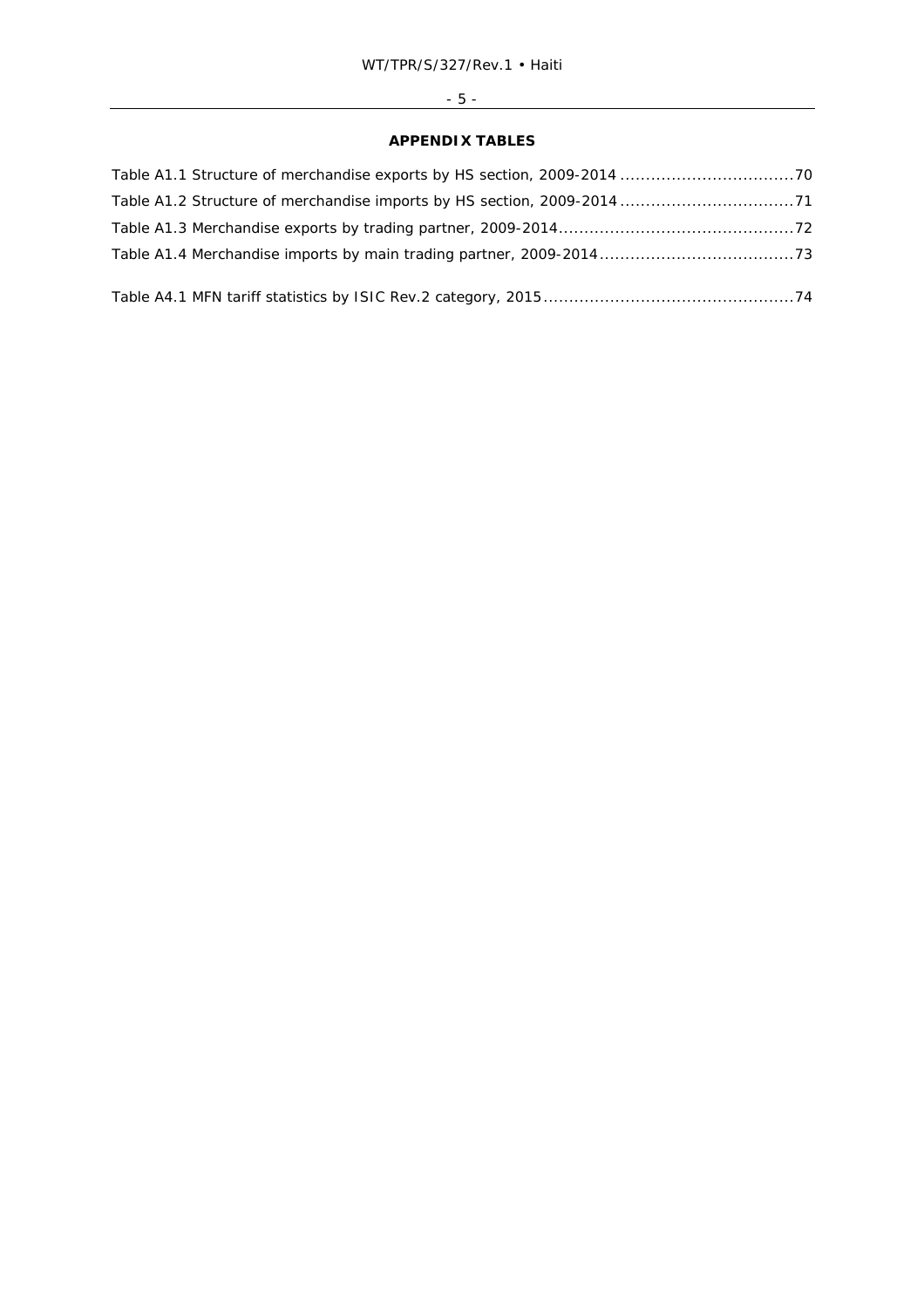#### **SUMMARY**

1. Haiti's economy has been recovering slowly since the devastating earthquake in January 2010, which hit the country just as its prospects were improving after several years of prudent macroeconomic management. Nevertheless, socio-political problems and exposure to natural disasters have contributed to the fact that Haiti remains among the poorest countries in the world. Roughly 55% of the population live below the extreme poverty line of US\$1.25/day. It is estimated that 1.9 million of the 2.9 million in the labour force are working in the informal sector.

2. The fiscal deficit, largely financed by external grants, poses a considerable problem for medium-term expenditure sustainability. Indeed, at their current level tax revenues are insufficient to sustain public expenditure, which has reached 30% of GDP. In order to confront this situation, the Haitian Government has implemented a set of measures to increase revenues and reduce the level of expenditure. The gourde exchange rate is market-determined and the economy is heavily dollarized.

3. Haiti has maintained a large trade deficit for many years. Remittances sent by Haitian workers living abroad are the main source of foreign exchange in the domestic economy. The annual amount of private transfers sent from the diaspora is estimated at nearly a quarter of Haiti's GDP. Between 2009 and 2011, Haiti was granted debt reduction as part of the HIPC Initiative.

4. Haiti's main exports are textiles and clothing. Food products, textile articles and machinery are the leading imports. The United States and the Dominican Republic are Haiti's top trading partners. Foreign direct investment has picked up since 2010 and reached an all-time high in 2013.

5. Haiti's Constitution enshrines the principle of separation of powers between the executive, legislative and judicial branches. It was amended in 2012 to incorporate provisions concerning the establishment of the Constitutional Council; the creation of a Higher Judicial Council; the recognition of multiple nationality; and the introduction of the principle of a quota for women.

6. The Haitian Government's trade policy comes within the general framework of its economic and social policy, which aims to reduce poverty and generate employment. The Ministry of Trade and Industry is responsible for formulating, implementing and evaluating trade and industrial policies. Generally speaking, Haiti's trade and investment laws are relatively old. The laws passed since the previous review of the country's trade policy in 2003 relate to government procurement and to banks and financial institutions, among other things.

7. Haiti grants all its trading partners most-favoured-nation treatment. It has not signed any of the WTO plurilateral agreements. It belongs to the Caribbean Community (CARICOM), whose revised treaty has been ratified but has not yet entered into force. Under the Generalized System of Preferences (GSP), Haiti receives non-reciprocal preferential treatment from a number of developed countries.

8. Tariffs are still among Haiti's principal trade policy tools, as well as being an important source of income, since customs revenue accounts for around one third of fiscal revenue each year. The applied tariff is based on the 2007 version of the Harmonized System (HS). The base nomenclature is that of the six-digit HS, even though the tariff is broken down to eight-digit level. Tariffs are *ad valorem* for all lines except one, which is subject to a specific rate. The *ad valorem* rates range from 0% (44.3% of tariff lines) to 40% (applicable to a dozen tariff lines). The simple average applied rate in 2015 is 4.9%. Some 44.3% of lines are duty free (compared to 67.1% in 2002). Tariff revision mainly involved imposing a 5% duty on certain products that had previously been duty free. The tariff rate appears fairly low, although protection at the border is high if the numerous other charges are taken into account.

9. Haiti uses ASYCUDA World for its customs procedures. Computerization of the customs system has helped streamline procedures, but processing times are still among the longest in the subregion. Haiti has not yet ratified the WTO Agreement on Trade Facilitation. An advance information programme for freight was introduced in 2013.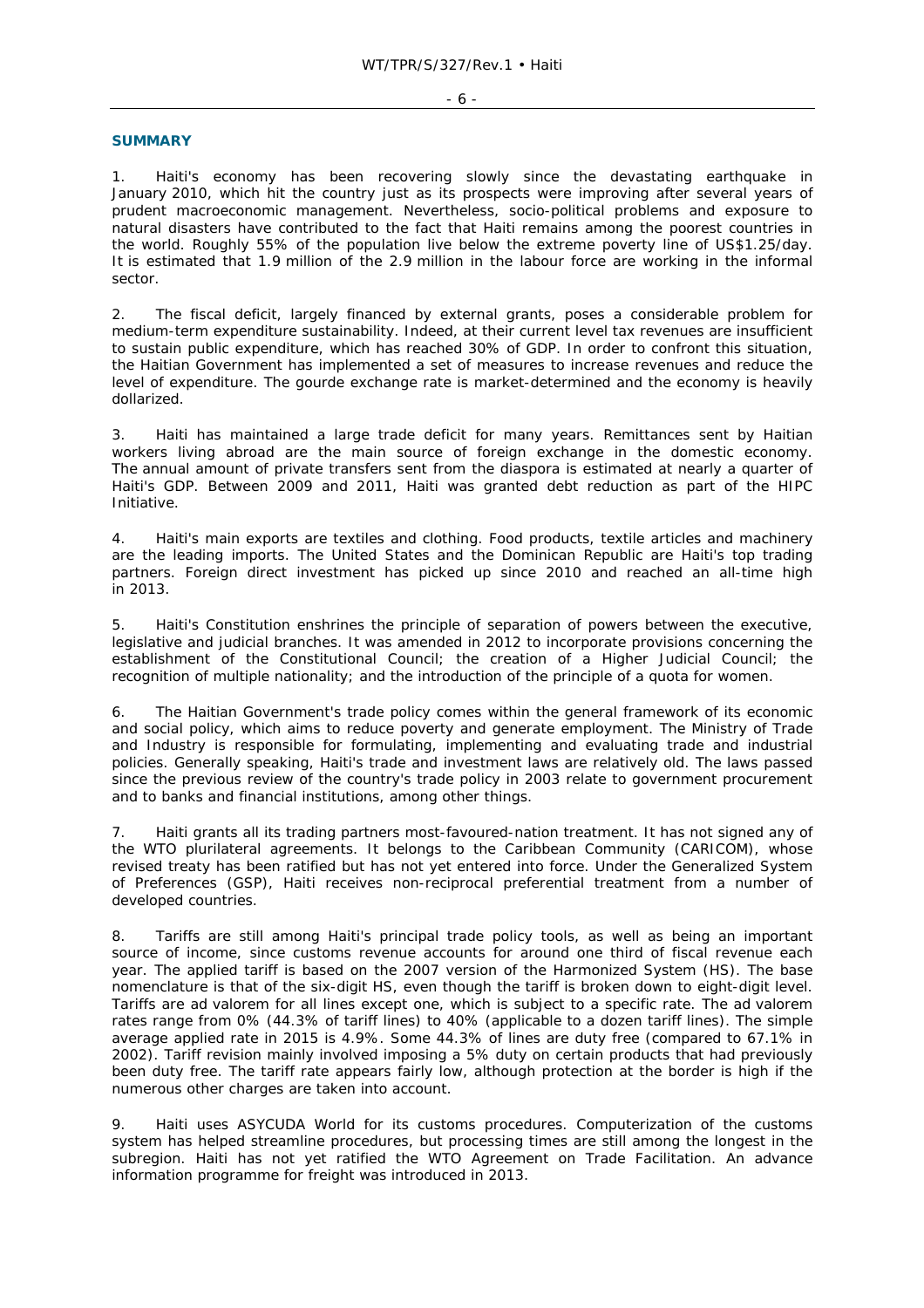10. Preshipment inspection is mandatory for imports with an f.o.b. value of US\$5,000 or more. *Ad valorem* fees of 5% of the c.i.f. value of imports are levied on behalf of the State; not only do these not necessarily reflect the cost of the service provided, but they also significantly increase the actual duty on the entry of imported goods. A programme to verify the conformity of goods prior to shipment has been operating since January 2013. Haiti continues to apply the Brussels Definition for customs valuation.

11. Haiti bound import duties on all agricultural products (WTO definition) and on some non-agricultural products during the Uruguay Round. Other duties and charges were bound at rates ranging from 16% to 21%. In practice, items such as used vehicles are subject to additional levies which, taken together, may lead to increases above the bound rates. Internal taxes include turnover tax (levied at a flat rate of 10% on turnover or the c.i.f. value of imports); excise duty (levied at a higher rate on certain imported alcoholic beverages than on their domestically produced equivalents); advance payment of corporation tax; and the contribution to the local communities management fund.

12. There have been no major changes to the export regime since the previous Trade Policy Review. Haiti would benefit greatly from facilitating export procedures, especially by streamlining documentary requirements. Most of the prohibitions and restrictions stem from the international treaties to which Haiti is party. The Government does not grant any export subsidies. The incentives regime entails a sizeable loss of revenue for the State (for fiscal 2010-2011, exemptions were estimated at 4.1% of GDP). Incentives are mostly granted under the Investment Code, the Law on Industrial Parks and the Law on Free Zones.

13. Haiti has no legislation on competition, standardization or contingency trade measures. As regards standards and technical regulations, the Haitian Standardization Bureau and the Metrology Laboratory were created in December 2012. A product conformity verification programme has been operating since 2012. Haiti is neither a signatory nor an observer of the Plurilateral Agreement on Government Procurement. Following the earthquake in 2010, government procurement legislation was revised and provided for a substantial increase in the thresholds for awarding contracts.

14. In the intellectual property sphere, a major step forward was made with the adoption of the legislation on copyright and related rights, which accords terms of protection in line with the minimum terms prescribed in the TRIPS Agreement. The system of protection remains weak, however, and trademarks are frequently infringed.

15. The agricultural sector continues to play a key role in food security and employment. More than one million families own mainly small subsistence holdings. The leading crops are coffee, cocoa and rice. Haiti imports about 50% of its needs in calories. Agriculture is chiefly rain-fed. The degradation of natural resources, especially catchment basins, is a serious challenge for Haiti's agricultural sector. Land rights are legally insecure and few loans are available for agricultural production.

16. The mining sector makes only a marginal contribution to GDP, despite its considerable potential. Legal uncertainty has prevented any medium- or large-scale operations so far. Only a small part of the country is supplied with electricity and its cost remains high.

17. The manufacturing sector's contribution to GDP has remained relatively stable over recent years, at around 8%. It accounts for the bulk of the country's exports, mainly textiles. Manufactured products have privileged access to the United States market, the main outlet for Haitian exports. The Government is of the view that export-oriented manufacturing and re-exportation are an effective means of generating employment. Industrial parks and free zones are the key tools for promoting the country's industrial development.

18. Services contribute around 56% of GDP. The State continues to play an important part in the sector's production activities, particularly in the telecommunications and transport subsectors. Under the General Agreement on Trade in Services (GATS), Haiti bound a number of measures relating to educational, finance, construction and related engineering, hotels and restaurants, and veterinary services. Measures relating to the provision of other types of services remain unbound.

- 7 -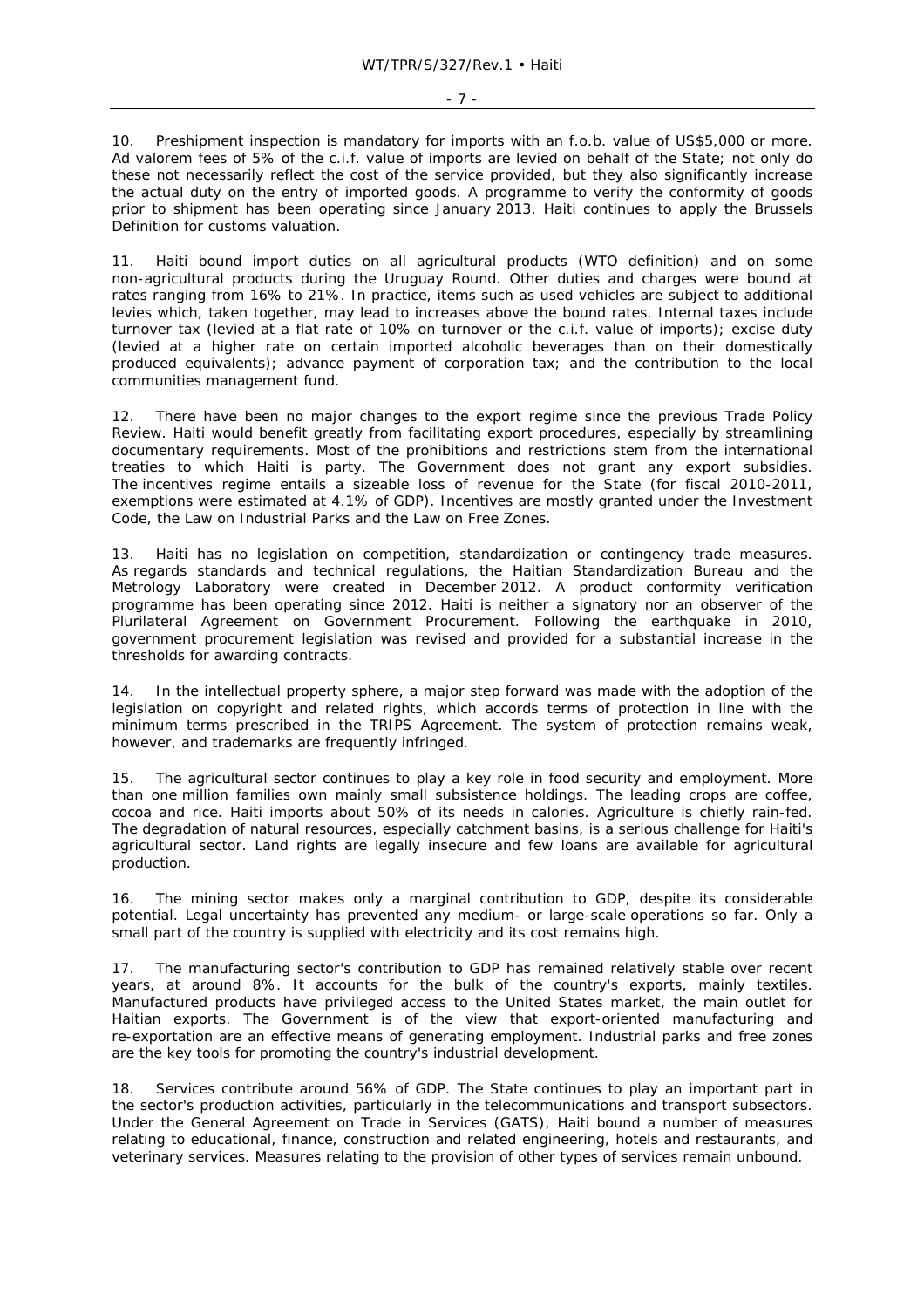19. Financial services still make only a modest contribution to GDP, although banking institutions have rapidly increased their holdings in recent years. Land transport is the principal means of transporting goods and passengers. The charges for port services remain high. Two seaports handle about 90% of Haiti's international trade. Mobile telephone services have grown vigorously. Tourism plays a key role in the Government's export growth and diversification strategy. In 2013, for the first time, Haiti received more than 1 million visitors.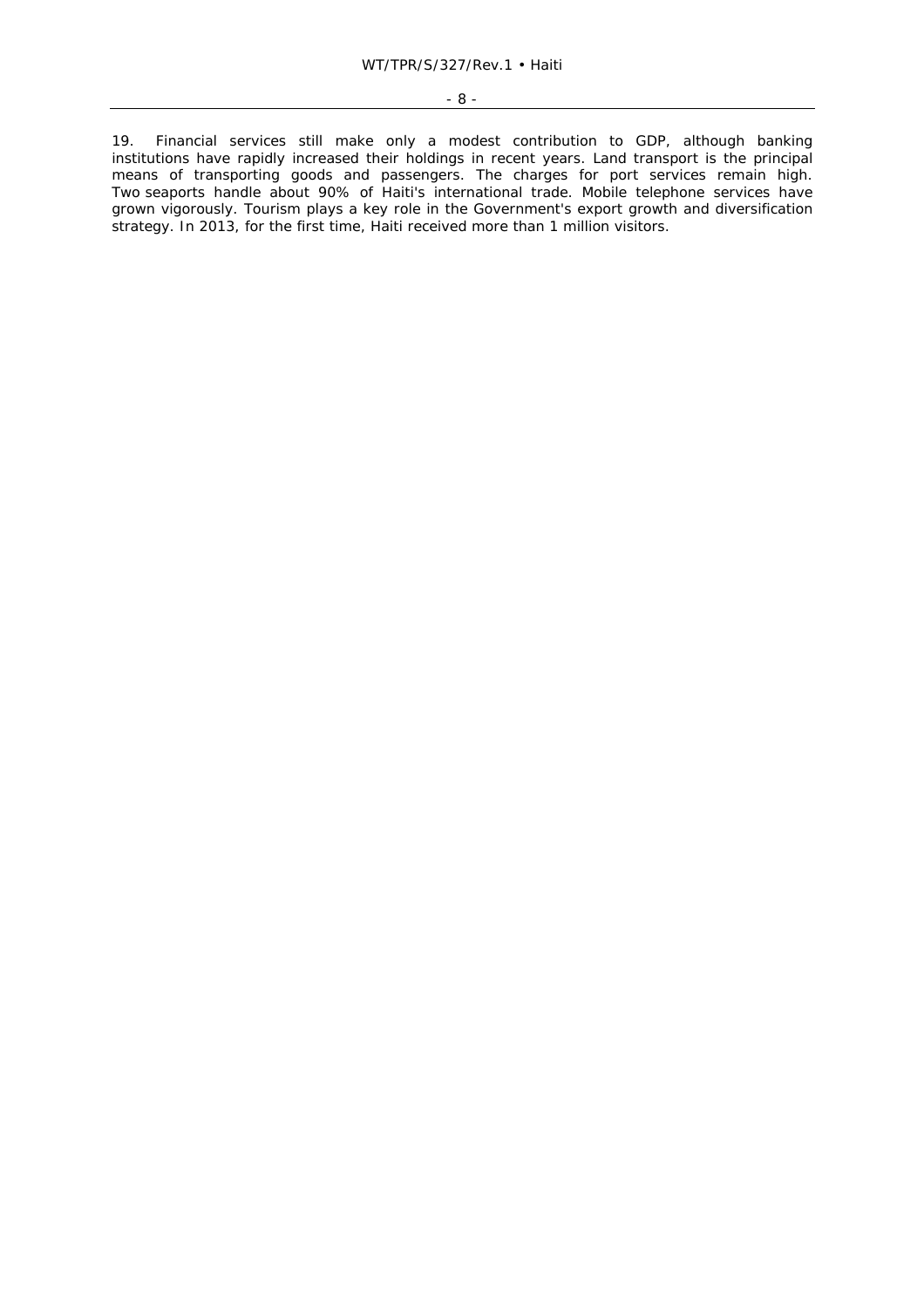#### **1 ECONOMIC ENVIRONMENT**

#### **1.1 Main features of the economy**

1.1. The Republic of Haiti has a total area of 27,750 km<sup>2</sup> and a population currently estimated at over 10.9 million. Haiti remains a fragile state and most Haitians live in a precarious and vulnerable situation. Over the last two decades, economic conditions in the country have deteriorated, mainly as a result of political instability and a succession of particularly devastating natural disasters. With a per capita GDP estimated at US\$846 in 2014, Haiti is the poorest country in the Americas and Caribbean region. Food insecurity and hunger are chronic problems. In 2013, the socioeconomic indicators comprising the Human Development Index (HDI) published by the United Nations Development Programme (UNDP) ranked Haiti 168<sup>th</sup> out of a total of 187 countries.<sup>1</sup>

1.2. On 12 January 2010, Haiti suffered the most devastating earthquake in its history, which left an estimated 230,000 people dead and 300,000 injured. The earthquake also destroyed the equivalent of 120% of GDP and wiped out a decade of poverty reduction endeavours.<sup>2</sup> It brought the entire economy to a halt and aggravated poverty and vulnerability among the Haitian population at large. The private sector was particularly hard-hit, suffering damage and losses on the order of US\$5.7 billion. Consequently, economic output shrank by 5.5% during fiscal 2010. This disaster hit the country just as its prospects were improving after several years of prudent macroeconomic management.

1.3. Roughly 55% of the Haitian population live below the extreme poverty line (defined as an income of less than US\$1.25 per day), and 74% of the population live on under US\$2 a day.<sup>3</sup> Poverty in Haiti is more acute in rural areas; but while the urban poverty rate is lower, its level is still extremely high, with 45% of the inhabitants of Port-au-Prince living in extreme poverty. The literacy rate is on the order of 50%, and demographic growth is around 2%.

1.4. Haiti depends heavily on official development assistance (ODA). Following the 2010 earthquake, donors have increased their commitments to respond to the emergency and support the country's long-term development. In 2013, net ODA amounted to US\$1.17 billion, representing 13.7% of gross national income.4

1.5. Unemployment and underemployment are two major problems. Nonetheless, there are no reliable data available on employment or the economically active population (EAP). According to the latest estimates, Haiti's unemployment rate is on the order of 52%.<sup>5</sup> Of the 2.9 million people in the EAP, the informal sector is reckoned to absorb 1.9 million, or 64.5%. The vast majority of small and medium-sized enterprises (SMEs) and microenterprises operate informally.

1.6. The authorities have been operating a floating exchange rate system since 1996, so the gourde exchange rate is market-determined. Haiti accepted the obligations under Article VIII of the Articles of Agreement of the International Monetary Fund (IMF) on 22 December 1953. The Haitian economy is heavily dollarized, with dollar deposits growing from 23% of total deposits in 1996 to 57% in 2015.

#### **1.2 Recent economic developments**

1.7. Although the Haitian economy has been recovering since the January 2010 earthquake, economic growth for fiscal 2013-2014 is estimated at 2.7%<sup>6</sup>, down from the 4.3% rate achieved in 2012-2013 (Table 1.1). This sharp slowdown in 2014 is explained by delays in passing the

 $\frac{1}{1}$  UNDP, *Human Development Index*. Viewed at: http://hdr.undp.org/en/content/table-1-humandevelopment-index-and-its-components.

World Bank (2013a).

 $3$  World Bank (2013a).

<sup>&</sup>lt;sup>4</sup> World Bank, *World Development Indicators*. Viewed at: http://wdi.worldbank.org/table/6.11.<br><sup>5</sup> This is a relaxed unomployment rate that represents the sum of people actively involved in so

<sup>&</sup>lt;sup>5</sup> This is a relaxed unemployment rate that represents the sum of people actively involved in searching for a job (open unemployment) plus persons available for work but not actively seeking it, as a proportion of the economically active population plus persons available for work but not actively seeking it. Haitian Institute of Statistics and Information Technology (IHSI) (2010).

The fiscal year begins on 1 October and ends on the following 30 September.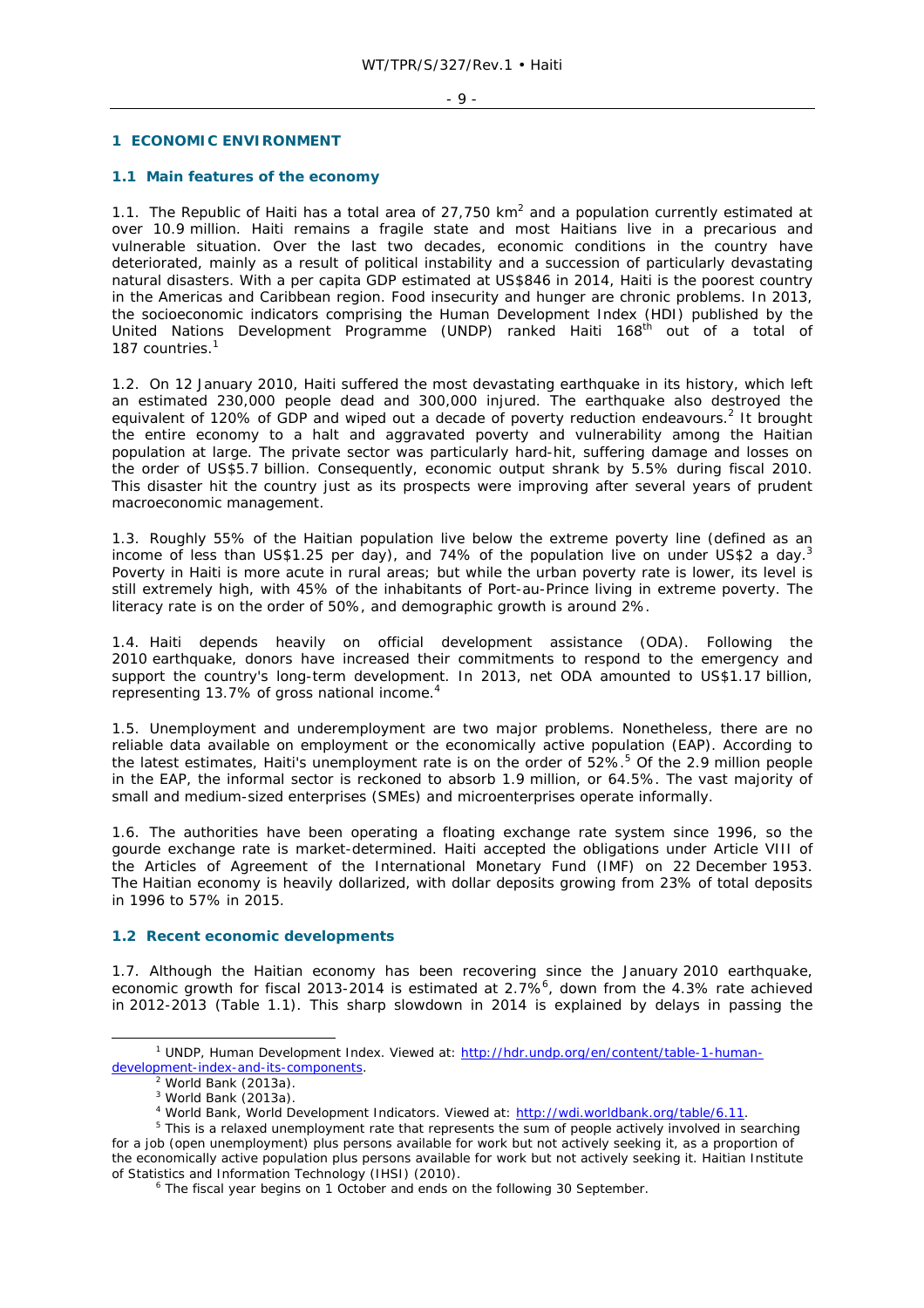#### - 10 -

national budget, and by adverse weather conditions which have hampered agricultural production. Although growth remains modest, macroeconomic stability has been preserved and inflation has been kept under control.

#### **Table 1.1 Main economic indicators, 2005-2014**

|                                                                 | $2005 -$  | 2006-    | 2007-        | 2008-    | 2009-       | $2010 -$     | $2011 -$     | $2012 -$             | $2013 -$       |
|-----------------------------------------------------------------|-----------|----------|--------------|----------|-------------|--------------|--------------|----------------------|----------------|
|                                                                 | 2006      | 2007     | 2008         | 2009     | 2010        | $2011^a$     | $2012^{b}$   | $2013^{\circ}$       | $2014^{\circ}$ |
| Nominal GDP (G million)                                         | 197,183   | 220,110  | 250,590      | 267,880  | 266,952     | 302,854      | 328,061      | 364,526              | 388,809        |
| Nominal GDP                                                     | 4,757     | 5,885    | 6,549        | 6,585    | 6,623       | 7,517        | 7,890        | 8,453                | 8,713          |
| (US\$ million)                                                  |           |          |              |          |             |              |              |                      |                |
| GDP per capita (US\$)                                           | 513.7     | 626.9    | 688.3        | 683.2    | 678.2       | 759.6        | 786.4        | 830.8                | 844.5          |
| Real GDP (G million at                                          | 13,071    | 13,508   | 13,622       | 14,042   | 13,270      | 14,003       | 14,407       | 15,026               | 15,432         |
| 1986-1987 prices)                                               |           |          |              |          |             |              |              |                      |                |
| Real GDP (% change)                                             | 2.3       | 3.3      | 0.8          | 3.1      | $-5.5$      | 5.5          | 2.9          | 4.3                  | 2.7            |
| Consumer prices (index,                                         | 133.5     | 146.8    | 161.7        | 165.0    | 175.2       | 189.7        | 204.1        | 211.1                | 224.7          |
| August $2004 = 100$ <sup>d</sup>                                |           |          |              |          |             |              |              |                      |                |
| GDP according to aggregate supply and demand (% of current GDP) | 145.0     | 138.9    | 144.2        | 142.6    | 164.7       | 159.0        | 153.2        | 152.9                | 153.1          |
| Aggregate demand<br>Consumption                                 | 101.2     | 95.2     | 102.6        | 99.4     | 124.0       | 113.7        | 106.7        | 104.6                | 103.3          |
| Investment                                                      | 29.4      | 30.5     | 28.8         | 27.5     | 25.4        | 27.9         | 29.5         | 30.1                 | 31.2           |
| Exports                                                         | 14.5      | 13.2     | 12.7         | 15.7     | 15.3        | 17.4         | 16.9         | 18.3                 | 18.7           |
| Imports                                                         | 45.0      | 38.9     | 44.2         | 42.6     | 64.7        | 59.0         | 53.2         | 52.9                 | 53.1           |
| Public finance (G million)                                      |           |          |              |          |             |              |              |                      |                |
| Total income                                                    | 20,109    | 23,196   | 26,848       | 29,881   | 31,425      | 38,699       | 42,313       | 44,751               |                |
| Current income                                                  | 20,109    | 23,196   | 26,848       | 29,881   | 31,425      | 38,699       | 42,313       | 44,751               |                |
| Total expenditure                                               | 21,283    | 26,983   | 30,855       | 30,615   | 38,710      | 37,523       | 52,092       | 60,582               |                |
| Current expenditure                                             | 18,563    | 20,942   | 24,809       | 28,041   | 27,302      | 30,531       | 39,804       | 47,133               |                |
| Wages and salaries                                              | 6,471     | 8,087    | 11,716       | 12,426   | 13,363      | 14,809       | 18,847       | 21,186               |                |
| Operating expenditure                                           | 4,505     | 6,262    | 7,349        | 6,567    | 7,040       | 7,525        |              |                      |                |
| Interest payment                                                | 1,678     | 1,264    | 1,392        | 1,827    | 1,174       | 1,120        |              |                      |                |
| Transfers and subsidies                                         | 5,552     | 5,329    | 4,352        | 7,221    | 5,725       | 7,076        |              |                      |                |
| Other expenses                                                  | 357       | $\circ$  | $\mathbf{O}$ | $\circ$  | $\mathbf 0$ | $\mathbf{O}$ |              | $\ldots$             |                |
| Capital expenditure                                             | 2,720     | 6,041    | 6,046        | 2,574    | 11,408      | 6,993        |              | $\ddot{\phantom{0}}$ |                |
| <b>Current balance</b>                                          | 1,546     | 2,254    | 2,039        | 1,840    | 4,123       | 8,168        |              | $\sim$               |                |
| Overall deficit or surplus                                      | $-1, 174$ | $-3,787$ | $-4,007$     | $-734$   | $-7,285$    | 1.175        |              |                      |                |
| Net financing                                                   | 1,174     | $-1,310$ | 2,988        | 1,041    | 5,593       | 457          |              |                      |                |
| Net external financing                                          | 1,341     | 448      | 3,669        | 834      | 5,888       | 4,559        | $\mathbf{r}$ | $\ddotsc$            |                |
| Net domestic financing                                          | $-167$    | $-1,758$ | $-681$       | 207      | $-295$      | $-4,102$     |              | $\sim$               |                |
| Monetary authorities                                            | $-334$    | $-1,129$ | $-382$       | 2,411    | $-36$       | $-2,797$     |              | $\ddotsc$            |                |
| Commercial banks                                                | 119       | $-68$    | $\mathbf{O}$ | $-2204$  | $-259$      | $-300$       |              |                      |                |
| Other liabilities                                               | 48        | $-561$   | $-299$       | $\Omega$ | 0           | $\Omega$     | .,           | $\ldots$             |                |
| <b>Monetary sector</b>                                          |           |          |              |          |             |              |              |                      |                |
| M <sub>1</sub> <sup>e</sup> (annual growth rate)                | 3.0       | 8.7      | 18.2         | 15.2     | 29.3        | 9.4          | 13.2         | 3.8                  |                |
| $M2e$ (annual growth rate)                                      | 10.4      | 4.3      | 12.3         | 9.1      | 20.5        | 7.8          | 8.2          | 6.2                  |                |
| Interest rate <sup>f</sup> (%)                                  | 5.00      | 5.50     | 3.25         | 1.75     | 1.35        | 0.35         | 0.27         | 1.12                 | 0.17           |
| Exchange rate (G/US\$)                                          | 41.4      | 37.4     | 38.3         | 40.7     | 40.3        | 40.3         | 41.6         | 43.1                 | 44.6           |

.. Not available.

a Semi-definitive figures.

b Provisional figures.

c Estimates.

d Year-end.

e Civil year-end.

f Nominal rate on time deposits in gourdes, December each year.

Source: Bank of the Republic of Haiti (BRH) and International Monetary Fund (IMF).

1.8. At their current level of around 13% of GDP, tax revenues are insufficient to sustain public expenditure, which has represented 30% of GDP in recent years. The underperformance of revenue is largely the result of the high degree of informality in the Haitian economy, which encourages tax evasion. This fiscal gap – almost wholly financed by external grants – poses a considerable problem for medium-term expenditure sustainability. In order to confront this situation, the Ministry of the Economy and Finance has implemented a set of measures to increase revenues and reduce the level of expenditure in the first quarter of 2015.<sup>7</sup>

1.9. The key goal of monetary policy is to preserve price stability and safeguard the domestic and external value of the national currency. The Bank of the Republic of Haiti (BRH) uses various instruments to implement its monetary policy. The main monetary management channel involves selling the bonds it issues to banks operating on the local market. It also intervenes directly on the foreign exchange market to buy or sell foreign currency, depending on the short-term objective

 $\overline{7}$ <sup>7</sup> The global budget envelope shrank by 11% from G 122.3 billion to G 109.7 billion.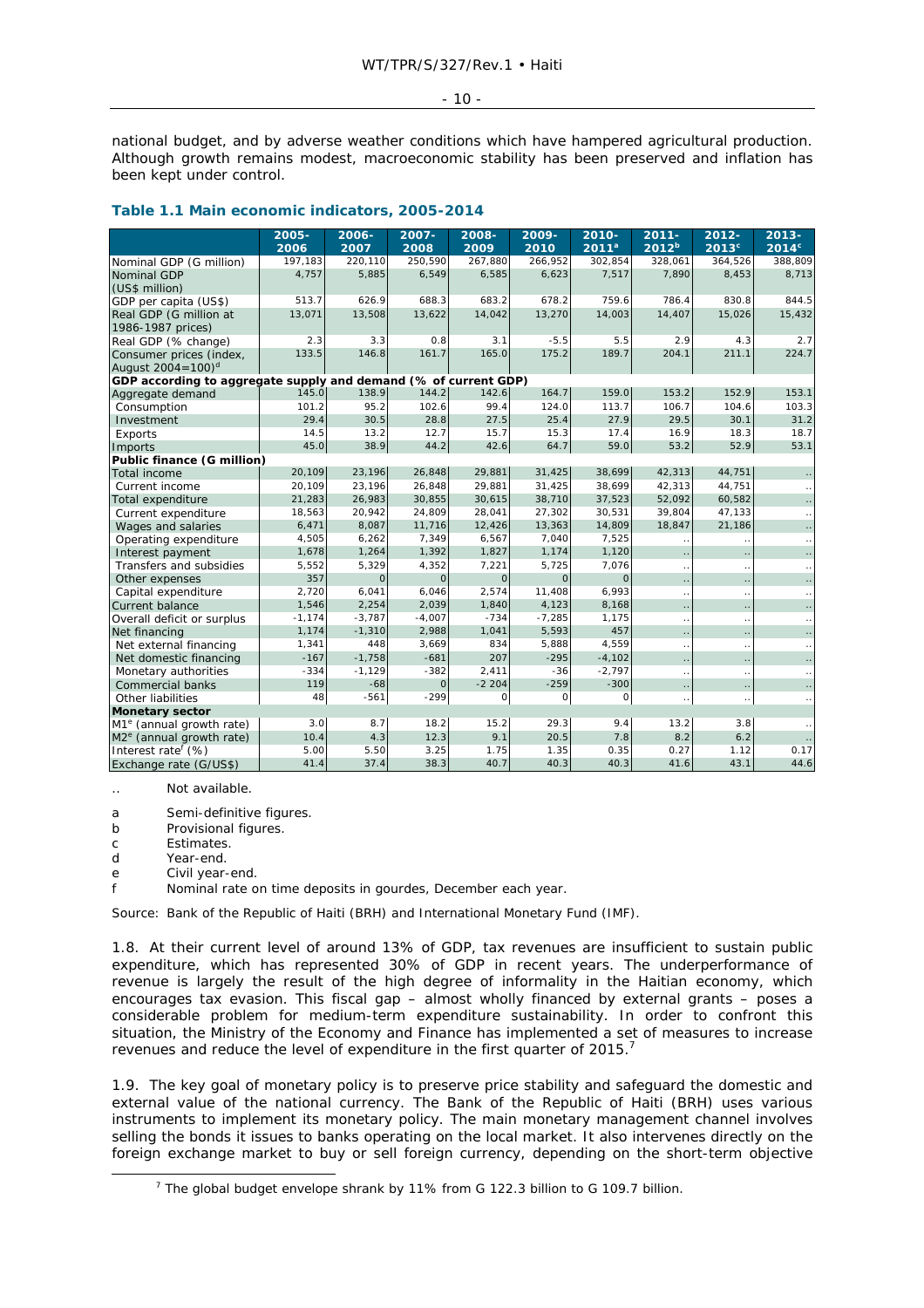being pursued. When circumstances so demand, the BRH may also alter the required reserves ratio. The inflation rate in July 2015 was 9.3%.

1.10. Haiti has maintained a large trade deficit for many years (Table 1.2). Remittances sent by Haitian workers living abroad are the main source of foreign exchange for the domestic economy. Over the last few years the annual amount of private transfers sent from the diaspora is estimated at nearly a quarter of Haitian GDP, far exceeding foreign direct investment (FDI) and even export earnings.<sup>8</sup> Remittances come mainly from the United States, the Dominican Republic and Canada. Between 2009 and 2011, Haiti benefited from the cancellation of a portion of its external debt under the Heavily Indebted Poor Countries (HIPC) Initiative.

1.11. Merchandise exports grew from US\$522 million in 2007 to US\$917 million in 2014. Goods imports increased from US\$1,704 million in 2007 to US\$3,392 million in 2014. The opening up of the Haitian economy has thus proceeded vigorously in the last few years, with merchandise trade expanding from 52% of GDP in 2006-2007 to 71.8% in 2013-2014.

#### **Table 1.2 Summary of the balance of payments, 2007-2014**

(US\$ million, unless otherwise indicated)

|                                 | 2007       | 2008     | 2009     | $2010^a$ | 2011 <sup>a</sup> | $2012^a$ | 2013 <sup>a</sup>                                                                                       | $2014^a$ |
|---------------------------------|------------|----------|----------|----------|-------------------|----------|---------------------------------------------------------------------------------------------------------|----------|
| A. Current account              | (85.78)    | (204.83) | (122.17) | (101.83) | (323.17)          | (434.36) | (543.89)                                                                                                | (547.88) |
| Goods and services              | (1,605.26) |          |          |          |                   |          | $(1,936.59)$ $(1,770.19)$ $(3,270.93)$ $(3,121.30)$ $(2,870.72)$ $(2,883.92)$ $(2,851.60)$              |          |
| Credit                          | 779.20     | 917.20   | 1,034.00 | 1,016.38 | 1,311.69          | 1,324.62 | 1,535.55                                                                                                | 1,618.54 |
| Debit                           |            |          |          |          |                   |          | $(2,384.44)$ $(2,853.80)$ $(2,804.19)$ $(4,287.31)$ $(4,432.98)$ $(4,195.34)$ $(4,419.47)$ $(4,470.14)$ |          |
| Goods                           |            |          |          |          |                   |          | $(1,182.13)$ $(1,617.55)$ $(1,418.11)$ $(2,446.67)$ $(2,545.92)$ $(2,303.71)$ $(2,445.66)$ $(2,474.24)$ |          |
| Credit                          | 522.08     | 490.20   | 551.00   | 563.38   | 768.09            | 775.62   | 883.55                                                                                                  | 917.35   |
| Debit                           |            |          |          |          |                   |          | $(1,704.20)$ $(2,107.76)$ $(2,032.11)$ $(3,010.05)$ $(3,314.00)$ $(3,079.33)$ $(3,329.21)$ $(3,391.58)$ |          |
| Services                        | (423.13)   | (319.04) | (289.08) | (824.26) | (575.38)          | (567.01) | (438.26)                                                                                                | (377.36) |
| Credit                          | 257.11     | 427.00   | 483.00   | 453.00   | 543.60            | 549.00   | 652.00                                                                                                  | 701.19   |
| Debit                           | (680.24)   | (746.04) |          |          |                   |          | $(1,090.26)$ $(1,277.26)$ $(1,118.98)$ $(1,116.01)$ $(1,090.26)$ $(1,078.56)$                           |          |
| Income                          | 2.19       | 5.55     | 12.80    | 22.28    | 41.00             | 68.45    | 56.73                                                                                                   | 12.28    |
| Credit                          | 21.78      | 28.03    | 31.13    | 32.70    | 44.24             | 72.41    | 71.77                                                                                                   | 27.08    |
| Debit                           | (19.59)    | (22.48)  | (18.33)  | (10.42)  | (3.24)            | (3.96)   | (15.04)                                                                                                 | (14.80)  |
| <b>Current transfers</b>        | 1,517.28   | 1,726.21 | 1,635.22 | 3,146.83 | 2,757.13          | 2,367.91 | 2,283.30                                                                                                | 2,291.44 |
| Credit                          | 1,613.69   | 1,843.29 | 1,770.05 | 3,313.80 | 2,997.37          | 2,599.84 | 2,530.99                                                                                                | 2,540.03 |
| Of which: official<br>grants    | 391.60     | 473.54   | 394.50   | 1,840.00 | 1,446.00          | 987.51   | 750.00                                                                                                  | 563.00   |
| Workers' remittances            |            | 1,369.75 | 1,375.55 | 1,473.80 | 1,551.37          | 1,612.33 | 1,780.99                                                                                                | 1,977.03 |
| Debit                           | (96.41)    | (117.08) | (134.82) | (166.98) | (240.24)          | (231.92) | (247.69)                                                                                                | (248.60) |
| <b>B.</b> Capital account       | 0.00       | 0.00     | 893.39   | 1,470.98 | 726.38            | 75.69    | 20.00                                                                                                   | 25.90    |
| Credit                          | 0.00       | 0.00     | 893.39   | 1,470.98 | 726.38            | 75.69    | 20.00                                                                                                   | 25.90    |
| Debit                           | 0.00       | 0.00     | 0.00     | 0.00     | 0.00              | 0.00     | 0.00                                                                                                    | 0.00     |
| C. Financial account            | 138.30     | 308.23   | (453.02) | (754.46) | (143.13)          | 600.05   | 631.24                                                                                                  | 580.67   |
| Direct investment               | 74.50      | 29.80    | 55.47    | 178.00   | 119.00            | 156.00   | 186.00                                                                                                  | 99.00    |
| Other investment                | 63.80      | 278.43   | (508.49) | (932.46) | (262.13)          | 444.05   | 445.24                                                                                                  | 481.67   |
| Government sector               | 51.51      | 284.11   | (706.86) | (529.73) | (221.44)          | 368.72   | 387.49                                                                                                  | 333.34   |
| <b>Disbursements</b>            |            | 333.87   | 224.81   | 291.41   | 341.43            | 374.71   | 398.37                                                                                                  | 361.09   |
| Amortization                    |            | 49.76    | 931.67   | 821.14   | 562.87            | 5.99     | 10.88                                                                                                   | 27.75    |
| Of which: debt<br>cancellation  |            |          | 893.39   | 812.98   | 556.38            |          |                                                                                                         |          |
| Banking sector                  | 14.43      | (141.67) | 56.54    | (307.21) | (82.98)           | 111.24   | 159.61                                                                                                  | 48,47    |
| Non-bank sector                 | (2.00)     | 86.00    | 19.00    | (52.00)  | 1.00              | 0.00     | 1.00                                                                                                    | 0,00     |
| Other assets and<br>liabilities | (0.14)     | 49.99    | 122.82   | (43.52)  | 41.29             | (35.91)  | (102.86)                                                                                                | 99,86    |
| D. Net errors and omissions     | 145.52     | (13.02)  | (167.73) | 128.14   | (73.93)           | 11.10    | (472.64)                                                                                                | (148.74) |
| Overall balance $(A+B+C+D)$     | 198.05     | 90.38    | 150.47   | 742.83   | 186.15            | 252.49   | (365.29)                                                                                                | (90.05)  |

 $\frac{1}{8}$  $8$  In the first eight months of fiscal 2015, private transfers grew by 9.75% to US\$1,071 million (BRH, *Note sur la politique monétaire*, June 2015).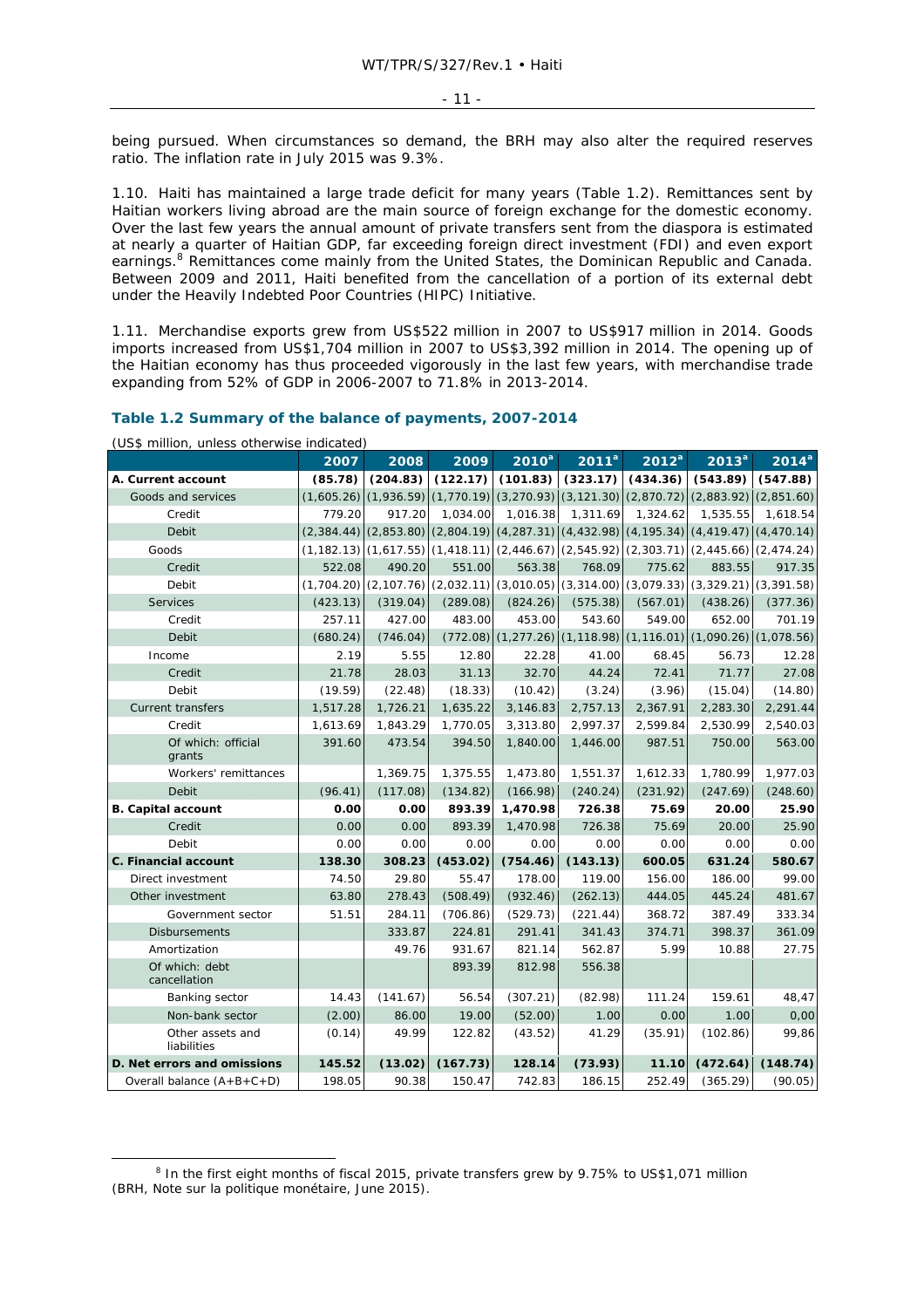#### - 12 -

|                                         | 2007     | 2008     | 2009     | $2010^a$ | $2011^a$ | $2012^a$ | $2013^a$ | $2014^a$ |
|-----------------------------------------|----------|----------|----------|----------|----------|----------|----------|----------|
| E. Financing                            | (198.05) | (90.38)  | (150.47) | (742.83) | (186.15) | (252.49) | 365.29   | 90.05    |
| Reserves <sup>b</sup>                   | (208.27) | (163.28) | (239.89) | (844.89) | (209.30) | (284.58) | (58.29)  | 467.14   |
| Use of IMF credits and loans            | 23.21    | 49.20    | 64.84    | 96.86    | 12.45    | 22.42    | 9.64     | 1.67     |
| Other liabilities <sup>c</sup>          | 0.47     | 0.71     | 3.09     | (0.08)   | 3.20     | 4.06     | 396.09   | (395.25) |
| Changes in payment arrears <sup>d</sup> | (38.04)  | 0.00     | 0.00     | 0.00     | 0.00     | 0.00     | 0.00     | (1.68)   |
| Rescheduling obtained                   | 3.58     | 4.33     | 3.63     | 2.21     | 3.01     | 3.66     | 6.76     | 6.86     |
| Capitalization of interest              |          |          |          |          |          |          | 5.81     | 5.24     |
| Debt relief                             | 21.01    | 18.66    | 17.87    | 3.07     | 4.49     | 1.96     | 5.28     | 6.07     |
| Memorandum                              |          |          |          |          |          |          |          |          |
| External assistance                     | 466.32   | 806.85   | (247.52) | 1 407.13 | 1 237.01 | 1 378.65 | 1 147.13 | 898.01   |
| Official grants <sup>e</sup>            | 391.60   | 473.54   | 394.50   | 1 840.00 | 1 446.00 | 987.51   | 750.00   | 563.00   |
| Net loans                               | 74.72    | 333.31   | (642.02) | (432.87) | (208.99) | 391.14   | 397.13   | 335.01   |

a Provisional figures.

b Change in gross reserve assets. The sign (-) indicates an increase.

c Short-term commitments to international financial organizations.

d No sign = accumulation;  $(-)$  = repayment.

e Public transfers (the term used in older editions of the BOP manual), now recorded under current transfers.

Source: Bank of the Republic of Haiti (BRH), Bank for International Settlements (BIS).

#### **1.3 Trade performance**

1.12. The main products imported by Haiti<sup>9</sup> are textiles and textile articles (representing 16% of total imports in 2014); food products, including vegetable products (12.6% of imports), food preparations (10.5%) and live animals and animal products (6.0%) (about 50% of the country's food is imported); manufactured products and machinery (7.6%); transport equipment (3.5%); and fuel and raw materials (7.0%) (Chart 1.1 and Table A1.2). Imports come mainly from the Dominican Republic (36.7%, up from 26.3% in 2009) and from the United States (32.9%). The share of imports from China rose from 6.3% in 2009 to 10.1% in 2014 (Chart 1.2 and Table A1.4).

1.13. Haiti's exports are heavily concentrated in terms of both products and destinations (Chart 1.2 and Table A1.3). The United States provide the country's main export market, absorbing 85.6% of Haitian exports, followed by Canada (3.4%) and Mexico (2.0%). Exports are dominated by textiles and clothing, which accounted for 89.2% of the total in 2014 (Chart 1.1 and Table A1.1). Other export categories include products from the chemical and allied industries (1.9%), vegetable products (1.8%) and prepared foodstuffs (1.4%).

1.14. The authorities report significant informal trade in both directions with the Dominican Republic, particularly in agricultural products.

 $\frac{1}{\sqrt{9}}$  The Haitian Government has not reported foreign trade data to the UN Comtrade database since 1998. The trade figures included in this report are therefore generally based on the mirror statistics for the country's main trading partners.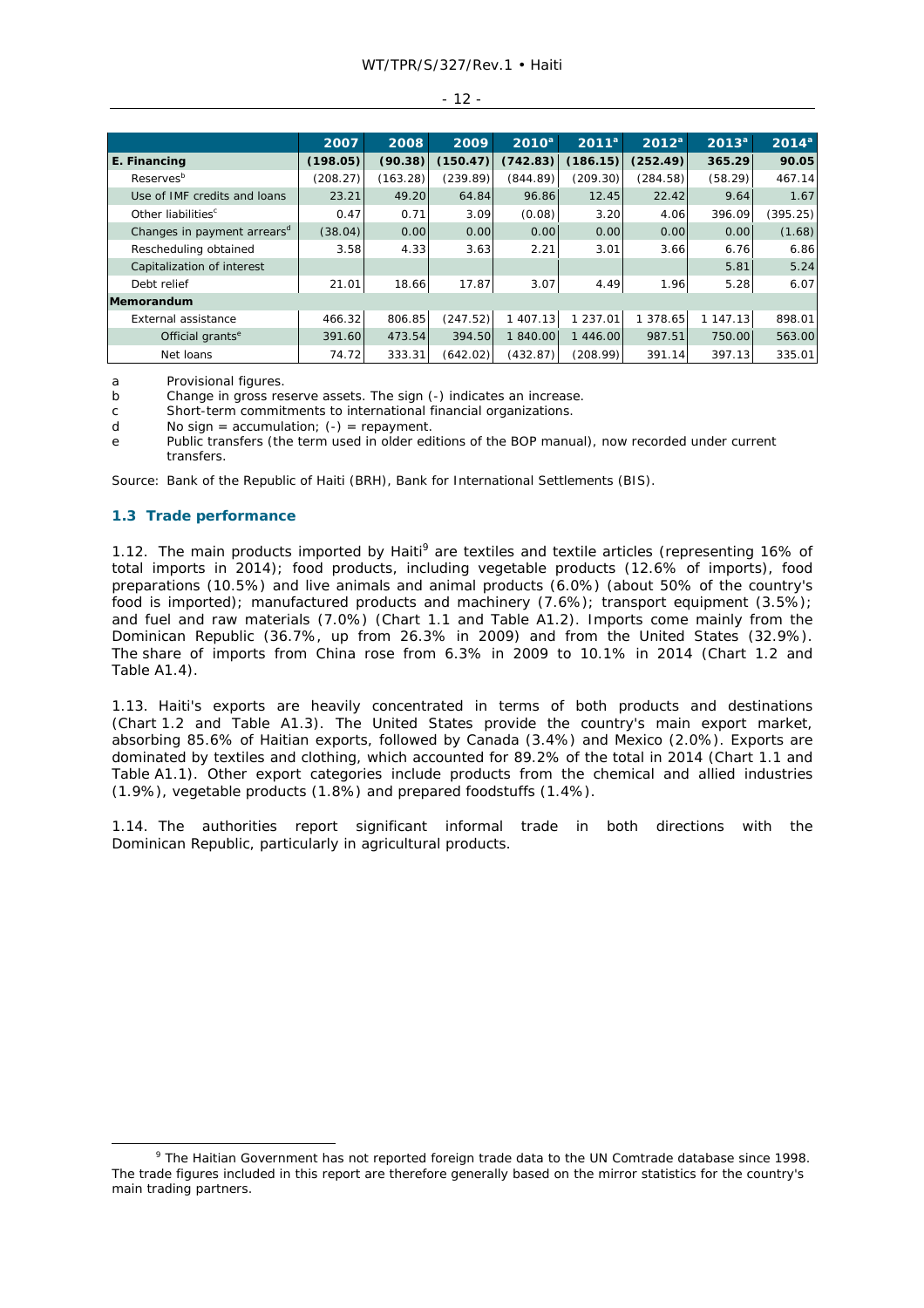

## **(b) Imports**



a As a percentage of exports and imports to and from Haiti's main trading partners.

Source: WTO Secretariat, based on mirror statistics from the Comtrade database.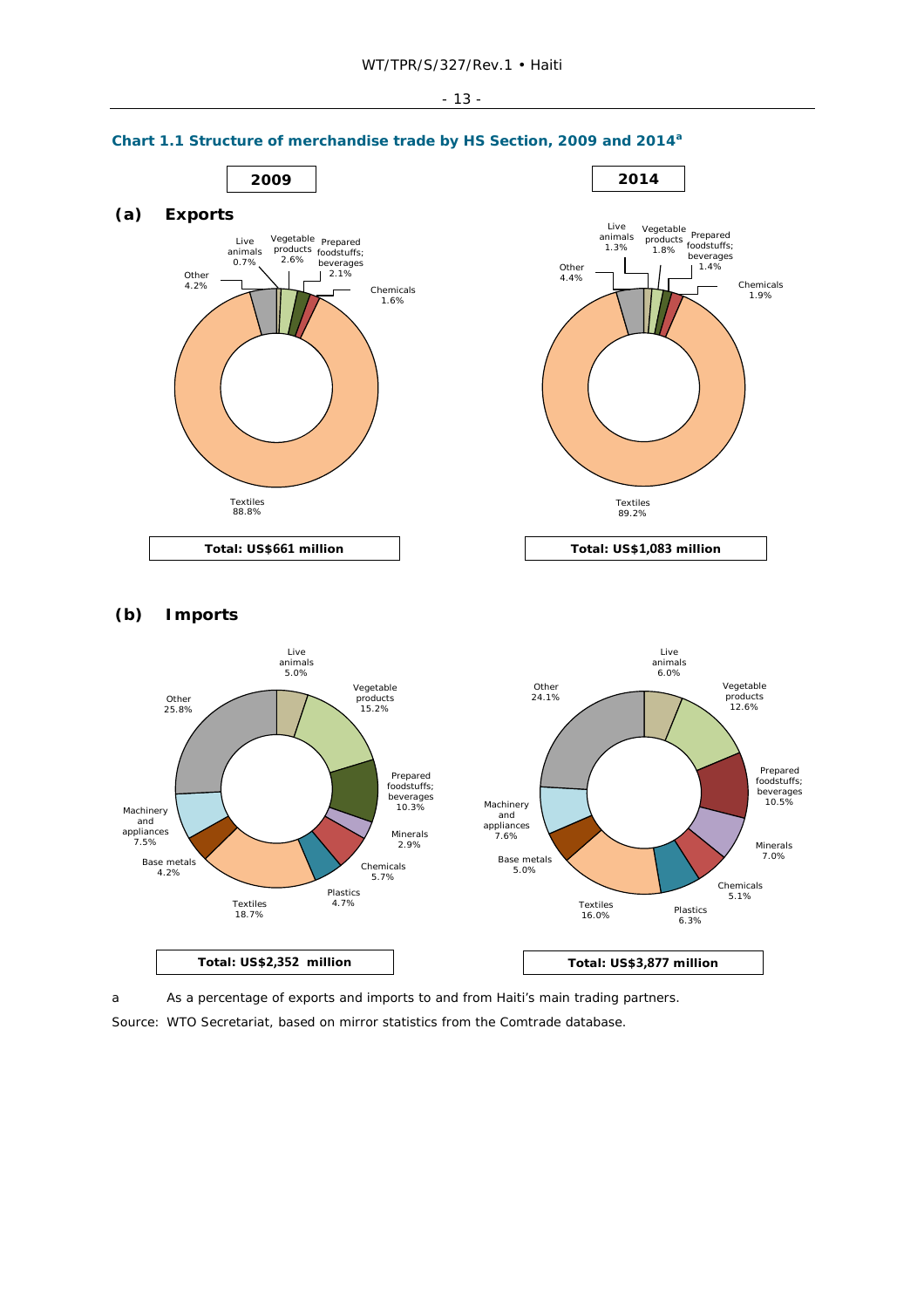

# **Chart 1.2 Structure of merchandise trade by destination and origin, 2009 and 2014**



## **1.4 Foreign direct investment**

1.15. Although the Haitian economy has traditionally received only small amounts of foreign direct investment (FDI), flows have strengthened since 2010 and FDI posted an all-time high in 2013 (Table 1.3).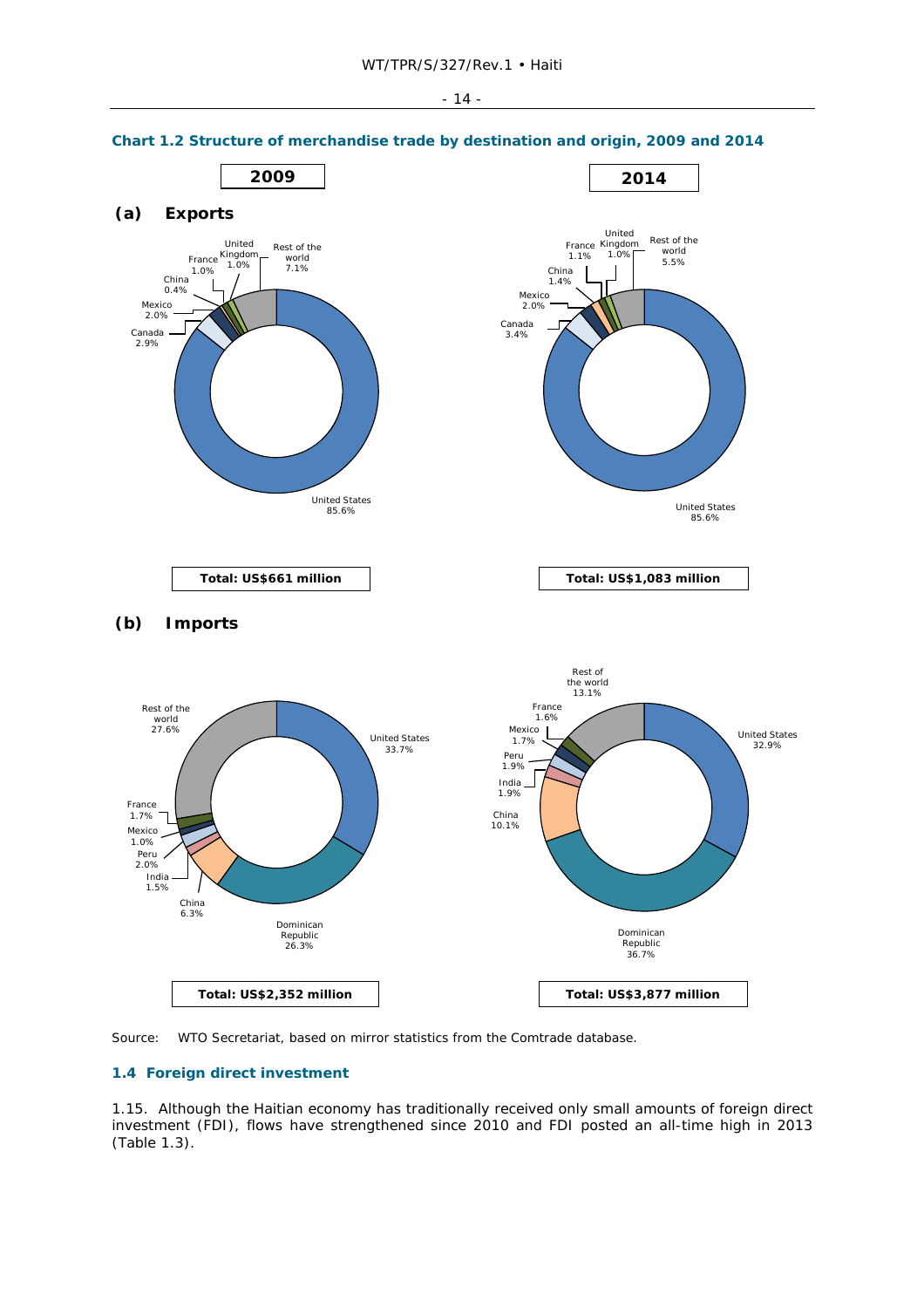- 15 -

1.16. Since the previous review of Haiti's trade policy in 2003, there has been major investment mainly in tourism (with two large hotel chains opening up) and telecommunications. The Vietnamese telecommunications group, Viettel, and Haiti's general telecommunications company, TELECO, have created a joint venture (NATCOM) with initial capital of US\$100 million, of which 60% is held by Viettel. Low wages, the opening of the Caracol Industrial Park in October 2012 (Section 4.5) and preferential access to the United States market under the HOPE/HELP legislation (Section 2.3.3.1) have attracted investment in the textile sector in particular.

# **Table 1.3 Direct investment flows in Haiti by sector, 2006-2013**

 $(1155 thoucsand)$ 

| $10.04$ thousand,                     |         |        |        |             |         |                |          |          |
|---------------------------------------|---------|--------|--------|-------------|---------|----------------|----------|----------|
|                                       | 2006    | 2007   | 2008   | 2009        | 2010    | 2011           | $2012^a$ | $2013^a$ |
| <b>Banks</b>                          | 599     | 4,659  | 1,660  | 1,852       | 1,543   | 2,029          | 9,871    | 15       |
| Distribution of petroleum<br>products | 1,046   | 3,907  | 1,697  | 3,429       | 1,173   | 894            | 4,790    | 9,242    |
| Beverages industry                    | 791     | 4,871  | 7,808  | 8,405       | 12,066  | 11,193         | 11,788   | 26,746   |
| Subcontracting (textiles)             | 7,150   | 6,633  | 1,977  | 10, 120     | 12,891  | 1,495          | 2,462    | 12,245   |
| Telecommunications                    | 146,389 | 51,089 | 7,222  | 29,609      | 137,810 | 92,369         | 102,796  | 106,578  |
| Tourism                               |         |        | 6,652  | $\mathbf 0$ | 7,500   | $\overline{0}$ | 20,750   | 23,500   |
| Construction                          |         |        |        |             |         | 5,000          | 2,500    | 6,000    |
| Other                                 | 4,606   | 3,616  | 2,429  | 1,997       | 4,755   | 5,843          | 1,040    | 1,990    |
| Total                                 | 160,584 | 74,777 | 29,448 | 55,414      | 177,740 | 118,826        | 156,022  | 186,319  |

Provisional figures.

*Source:* BRH, Directorate-General of Taxation (DGI), and State-owned Enterprise Modernization Board (CMEP).

1.17. According to the United Nations Conference on Trade and Development (UNCTAD), the stock of FDI in Haiti stood at US\$1,209 million in 2014, representing 13.9% of GDP.10 By comparison, the volume of FDI held by Haitians abroad is very small, at around US\$2 million in 2014.

# **1.5 Prospects**

1.18. One of the key challenges for the Haitian Government will be to cope with substantially less donor assistance. Having already decreased over the last three years, the declining trend is set to continue in the future. The fact that this is likely to restrict capital investment in Haiti makes it even more urgent for the Government to use domestic and external resources more effectively.<sup>11</sup> In the long run, rapid demographic growth and the potential for other natural disasters will continue to threaten the sustained growth of the Haitian economy.

1.19. In the medium term, the improvement of global economic activity, particularly in the United States, can be expected to fuel an increase in private transfers and stronger demand for Haitian products.<sup>12</sup> GDP is forecast to grow by about  $2\%$  -  $3\%$  in fiscal 2015 and then attain rates of 3% - 4% in the medium term. Projections see inflation staying around 5%, and gross international reserves at levels sufficient to cover four to five months of imports. The key risks concern a potential upturn in international oil prices, a stop in external financing from Venezuela, and extreme weather conditions.

<sup>&</sup>lt;sup>10</sup> UNCTAD (2015a).<br><sup>11</sup> World Bank (2015).<br><sup>12</sup> BRH, *Note sur la politique monétaire*, June 2015; IMF (2015).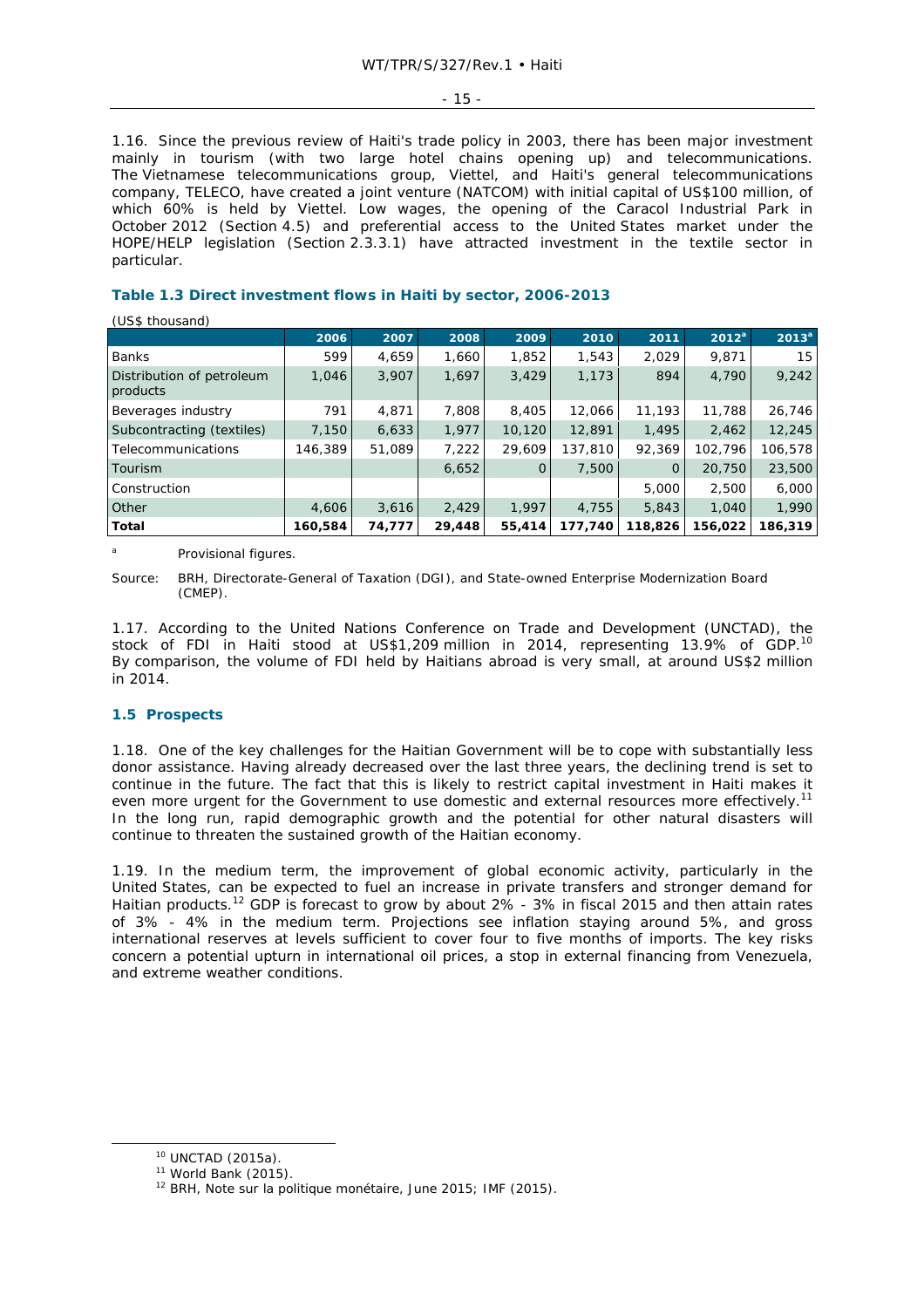#### - 16 -

#### **2 TRADE AND INVESTMENT REGIME**

#### **2.1 Overview**

2.1. The territory of the Republic of Haiti is subdivided into departments, districts (arrondissements), communes, quarters (quartiers) and communal sections (sections communales). The economic and political capital Port-au-Prince is located in the Western Department.

2.2. The current Constitution was approved in March 1987. It enshrines the principle of separation of powers between the executive, legislative and judicial branches. It was amended in  $2012<sup>1</sup>$  to incorporate provisions concerning, *inter alia*, the establishment of the Constitutional Council, the creation of a Higher Judicial Council, the recognition of multiple nationality and the introduction of a quota principle designed to ensure at least a 30% representation of women, especially in government departments.

2.3. Executive power is vested in the President of the Republic and the Government (headed by a Prime Minister). The President is elected by direct universal suffrage and by an absolute majority, for a non-renewable five-year term of office, and may neither serve two consecutive terms nor run for a third term. The current President was elected in the second round of presidential elections held in March 2011. The next presidential elections are scheduled for 25 October and 27 December 2015 (first and second rounds respectively). $^2$  The Prime Minister is the Head of Government and is selected by the President of the Republic from among the members of the majority party in Parliament, or failing this, in consultation with the Presidents of the two houses of the legislature. The Prime Minister's appointment must be ratified by the Parliament.

2.4. Legislative power is exercised by the legislature, which comprises the Chamber of Deputies and the Senate. The National Assembly is constituted when the two chambers meet in a joint session. It may not sit or adopt decisions and resolutions without a majority of each of its two houses present. Deputies and senators may be re-elected indefinitely. Members of the Chamber of Deputies are elected by direct universal suffrage for terms of four years. The Chamber of Deputies is renewed entirely every four years. In principle, a commune elects one deputy. This number may be increased for large agglomerations. The Senate comprises 30 senators – three per administrative department. They are elected by direct universal suffrage for six-year terms. In principle, one third of the Senate is renewed every two years. The 2012 and 2015 elections did not take place, however, and since January 2015 the Senate has no longer had the quorum required to sit. The Parliament was dissolved in January 2015 for lack of political the quorum required to sit. The ramantem was dissolved in square,  $j = 1$ .<br>agreement. The legislative elections, the first round of which took place in August 2015, should lead to the renewal of the Chamber of Deputies as well as of two-thirds of the Senate.<sup>3</sup> Under the Electoral Decree of March 2015<sup>4</sup>, the number of seats in the Chamber of Deputies is expected to increase from 99 to 118 for the next legislative period.

2.5. Legislation may be initiated by the legislative and executive branches. The executive branch nevertheless enjoys prerogatives in some areas, including that of taxes and contributions. More specifically, initiatives to modify import duties may only be taken by the executive branch. International conventions, treaties and agreements are negotiated and signed by the President of the Republic. The National Assembly is empowered to approve or reject them. A draft law comes into effect only after being voted article-by-article by each of the two houses of the legislature. Once voting is complete, laws are sent to the President of the Republic for enactment. They enter into force once promulgated and published in *Le Moniteur*, Haiti's Official Journal.

http://www.oas.org/juridico/PDFs/mesicic4\_hti\_amend.pdf.<br><sup>2</sup> Provisional Electoral Council (CED), Viewed at: <sup>2</sup> Provisional Electoral Council (CEP). Viewed at:

 $\frac{1}{1}$ <sup>1</sup> Constitutional law amending the 1987 Constitution (Republished because of typographical errors). *Le Moniteur*, 167th year, No. 96, 19 June 2012. Viewed at:

http://www.cephaiti.ht/Note-P-Comm-P [09.08.2015].

<sup>&</sup>lt;sup>3</sup> The second round of legislative elections is set for 25 October 2015 and is expected to coincide with the first round of presidential elections. 4

<sup>&</sup>lt;sup>4</sup> Electoral Decree. *Le Moniteur*, 170<sup>th</sup> year - Special edition No. 1, Monday 2 March 2015.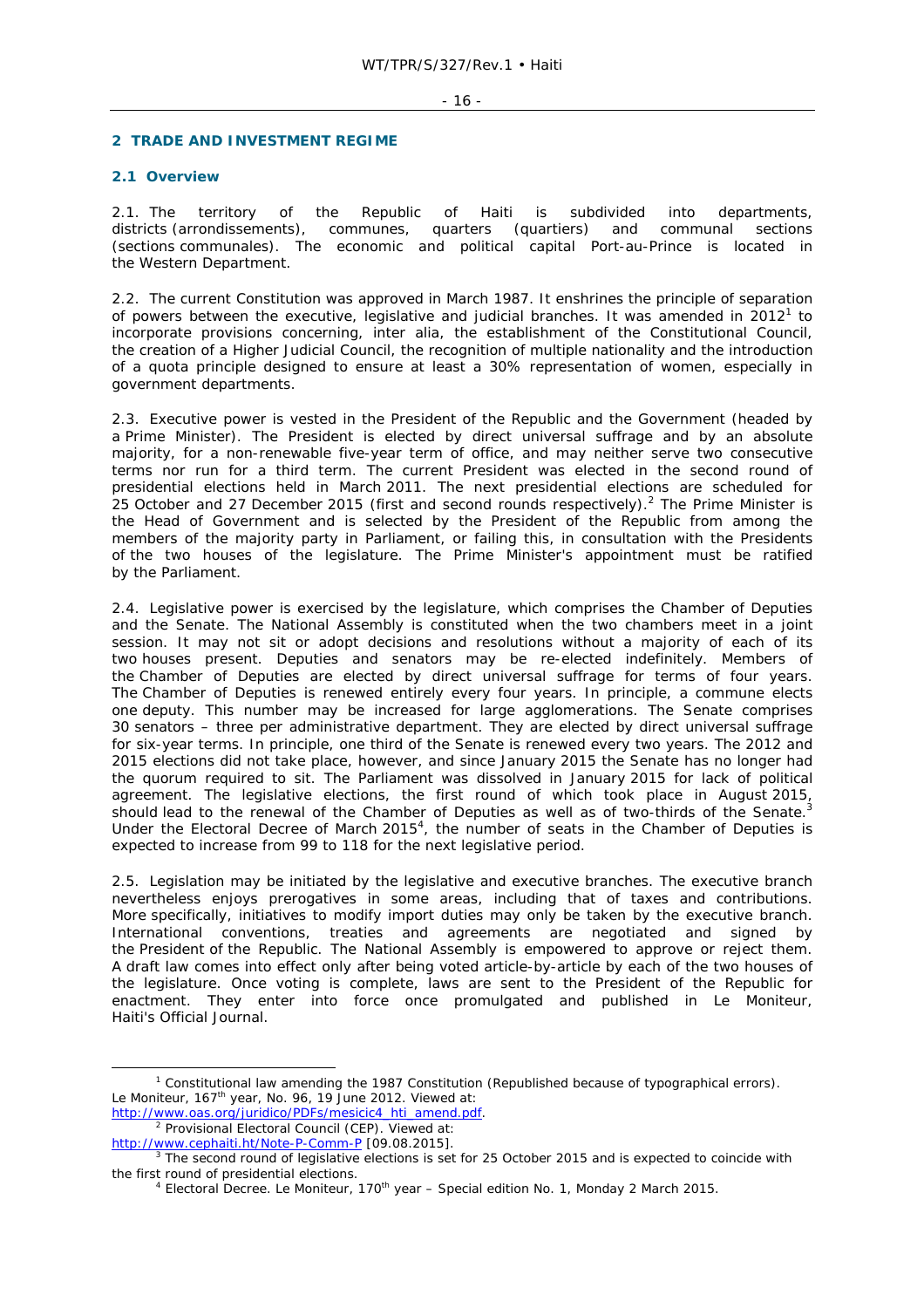2.6. Haiti's judicial branch comprises the Court of Cassation, courts of appeal, courts of first instance, special courts and magistrates' courts. There are no commercial courts. Commercial disputes are therefore adjudicated on by the commercial divisions of each civil court.

2.7. The Constitutional Council was set up following the constitutional review of 2012 and charged with ensuring the constitutionality of laws, regulations and administrative acts. It is also required to rule on any conflicts that may arise between the executive and legislative branches or the two houses of the legislature.<sup>5</sup> It also hears jurisdictional disputes between the administrative, electoral and judicial courts. Its decisions are final. It comprises nine members appointed for nine years. Its members are selected by each of the branches of government, with each branch selecting three. One third of it is renewed every three years, and its members may not be removed from office in the course of their term.

2.8. The Constitution is the highest in the hierarchy of laws in Haiti and therefore takes precedence over international treaties that have been ratified. Next in hierarchical order are: international conventions, treaties and agreements, laws, decree-laws and decrees, orders, precedent, and custom. Once international conventions, treaties and agreements are approved and ratified in accordance with the Constitution, they become part of the legislation and repeal all laws that are contrary to them. They may be invoked before national courts.

2.9. The Government is responsible for implementing national policy. In addition to the Prime Minister, the current Government comprises 20 ministers and three secretaries-general.<sup>6</sup> As a rule, each ministry is responsible for formulating policies and draft laws in its area of competence.

2.10. The Ministry of Trade and Industry (MCI) is responsible for formulating, implementing and evaluating trade and industrial policies. Other ministerial departments may nevertheless be involved in the process, depending on the impact of these policies on their areas of competence.<sup>7</sup> The MCI coordinates negotiations for the conclusion of trade, industrial or economic integration agreements, conventions or treaties. It evaluates policies and studies all measures that could further the development of trade and industry. It is the WTO focal point.

2.11. The MCI also relies on a number of autonomous bodies in carrying out its mission. These include the Free Zones Directorate (DZF), the Investment Facilitation Centre (CFI) and the National Industrial Parks Company (*Société nationale des parcs industriels* (SONAPI)).

2.12. An office was created in 2010 to coordinate and monitor negotiations relating to certain trade agreements, more particularly CARICOM and the FTAA. It is called the Office for the Coordination and Follow-up of the CARICOM, WTO and FTAA Agreements (BACOZ), and is also responsible for drawing up government policy on trade integration. It reports to the Office of the Prime Minister, an arrangement that could cause some overlapping of responsibilities with those of the MCI.

2.13. Generally speaking, Haiti's trade and investment laws are relatively old (Table 2.1). The Commercial Code, which purports to regulate commercial activity, has not been revised since 1944. The laws passed since the previous review of Haiti's trade policy in 2003 relate to government procurement and to banks and financial institutions, among other things.

 $\frac{1}{5}$ <sup>5</sup> The Conciliation Commission, which had previously performed this function, has been abolished. <sup>6</sup> Office of the Prime Minister of the Republic of Haiti. Viewed at: http://primature.gouv.ht/?page\_id=28

 $[27.05.2015]$ 

 $\frac{7}{7}$  This chiefly concerns: the Office of the Prime Minister; the Ministry of Planning and External Cooperation; the Ministry of Foreign Affairs and Religion; and the Ministry of the Economy and Finance (MEF).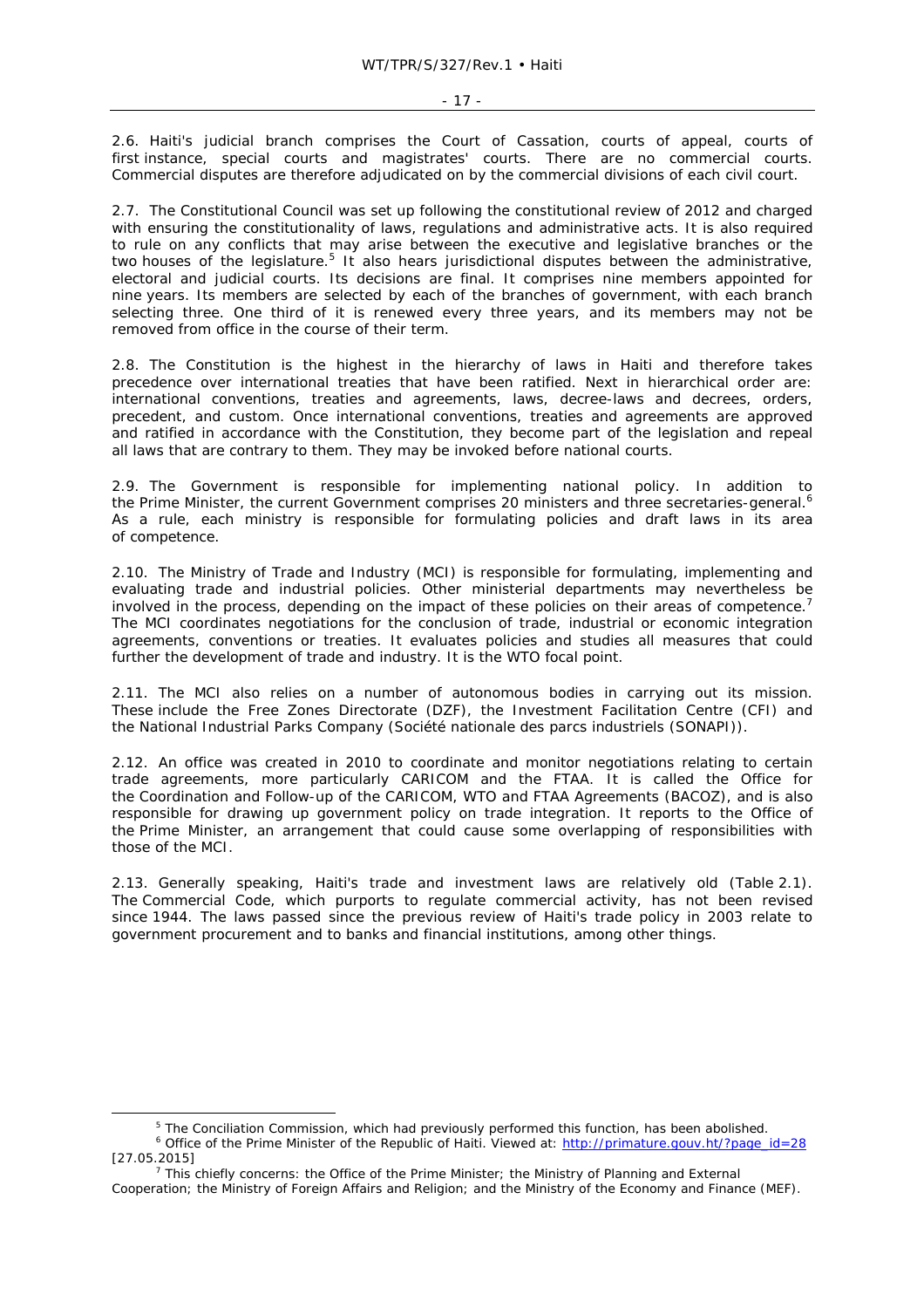#### - 18 -

#### **Table 2.1 Main trade and investment legislation, June 2015**

| <b>Scope</b>              | Instrument/text                                                                                                                                                                                                                                                                                                                                                                                                                                                                 |
|---------------------------|---------------------------------------------------------------------------------------------------------------------------------------------------------------------------------------------------------------------------------------------------------------------------------------------------------------------------------------------------------------------------------------------------------------------------------------------------------------------------------|
| General                   | Constitution of the Republic of Haiti, 1987                                                                                                                                                                                                                                                                                                                                                                                                                                     |
| Foreign trade             | Decree of 30 March 1987 on the Customs Code<br>Customs tariff and successive finance laws                                                                                                                                                                                                                                                                                                                                                                                       |
| Levies and taxes          | Decree on income tax and net profits, 29 September 1986<br>Decree on payroll taxes, 14 September 1988<br>Decree on turnover tax and successive amendments up to 1995,<br>19 September 1982<br>Decree on excise duty amended in August 1987 and on 3 September 1971<br>Decrees on business and other licences, 28 September 1987 and 13 January 1978<br>Convention implementing the Decree of 3 October 1983 (pre-shipment inspection)                                           |
| Trade and investment      | Commercial Code, 27 March 1826 (amended in 1944)<br>Law on the Investment Code, 9 September 2002<br>Law on investment-related disputes, 26 December 1985<br>Law of 9 July 2002 on free zones and its Implementing Order (24 July 2012)<br>Law of 18 July 1974 establishing industrial parks                                                                                                                                                                                     |
| Government<br>procurement | Decree regulating government procurement of services, supplies and works,<br>3 December 2004<br>Order of 4 December 2006 reviewing the thresholds for the award of government<br>procurement contracts                                                                                                                                                                                                                                                                          |
| Intellectual property     | Law on the registration and assignment of trademarks of 17 July 1954<br>(amended in 1956)<br>Law on patents, utility models and industrial designs of 14 December 1922<br>(amended in 1924)                                                                                                                                                                                                                                                                                     |
| Mining and energy         | Decree regulating quarrying throughout the national territory<br>(Le Moniteur No. 26, 2 April 1984)<br>Decree encouraging mineral exploitation over the entire extent of the territory of<br>the Republic (Le Moniteur No. 19, 8 March 1976)                                                                                                                                                                                                                                    |
| <b>Financial services</b> | Law of 14 May 2012 on banks and other financial institutions<br>Law of 21 February 2001 on the laundering of the proceeds from drug trafficking<br>and other serious offences<br>Law of 26 June 2002 on the constitution, organization, control and monitoring of<br>savings and loan cooperatives (CEC)<br>Law of 30 August 1982 governing development finance corporations<br>Law of 17 August 1979 establishing the Bank of the Republic of Haiti,<br>and subsequent decrees |
| Telecommunications        | Decree of 1 October 1977 establishing a state monopoly on<br>telecommunications services                                                                                                                                                                                                                                                                                                                                                                                        |
| Tourism                   | Law of 12 March 1975 regulating the operation of tourism establishments                                                                                                                                                                                                                                                                                                                                                                                                         |

Source: Information provided by the authorities.

# **2.2 Trade policy objectives**

2.14. Beyond multilateral and regional commitments, the Haitian Government's trade policy comes within the general framework of its economic and social policy, which aims to reduce poverty and generate employment. The Government is of the view that export-oriented manufacturing and re-exportation are an effective means to this end in the short term. In this context and in pursuit of these goals, the Government is now moving, inter alia, to promote exports and set up free zones and industrial parks (Sections 3.2.4 and 4.5).

2.15. The authorities regard Haiti's preferential access to certain markets (Section 2.3) as a major advantage when it comes to integrating the country into the multilateral trading system. To make the most of this advantage, export revitalization and diversification have become a key objective. The measures planned include the strengthening of institutions and the promotion and channelling of foreign direct investment towards areas with strong export potential, more particularly some agricultural sectors in which the country already enjoys a natural comparative advantage (essential oils, mangoes, cocoa, coffee and honey), the tourism industry and IT enabled services.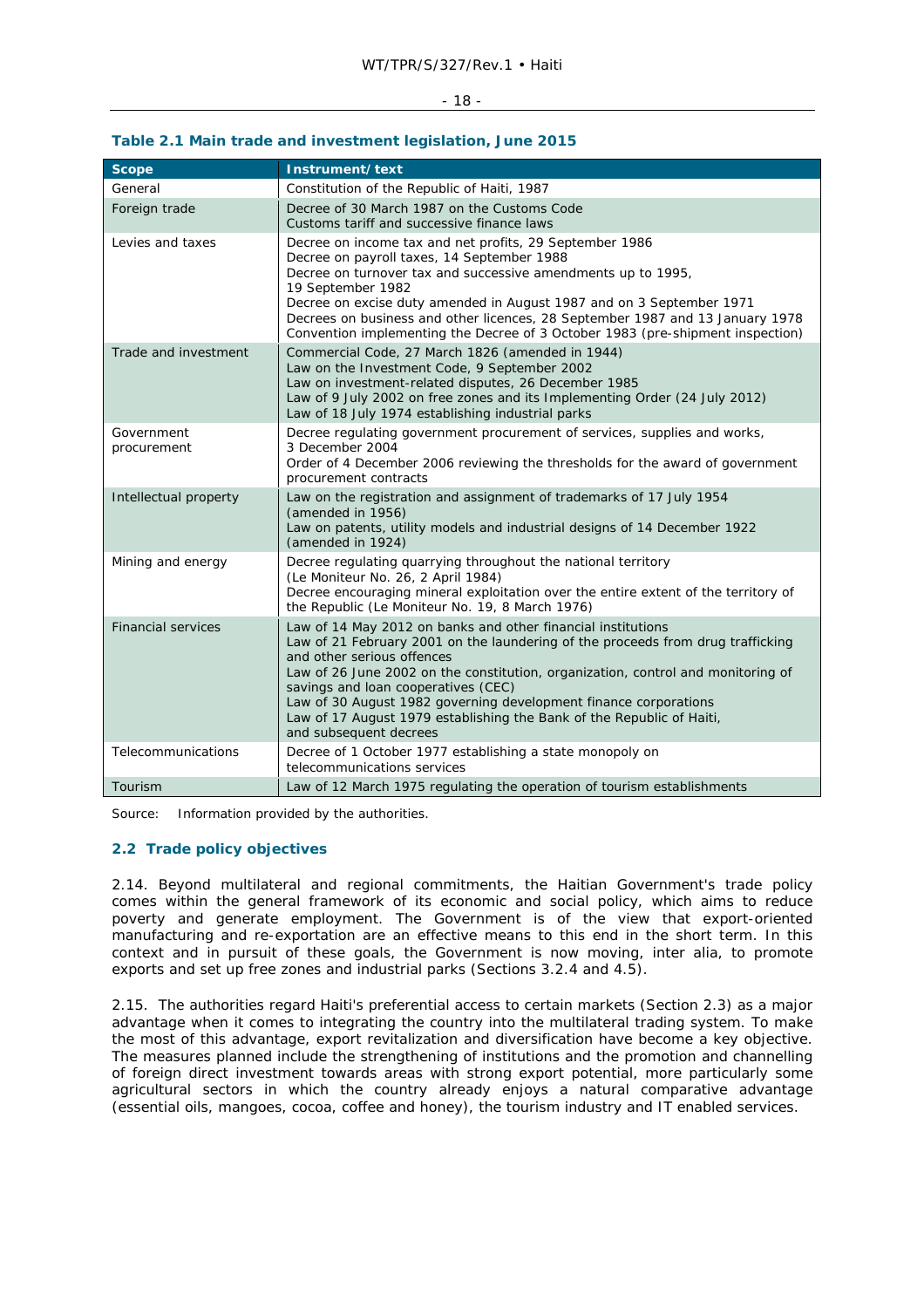2.16. Aware of the growing importance of value chains in world trade, the Haitian authorities are striving to ensure greater coherence between their investment and trade policies. The policy on free zones and industrial parks is a key component in this respect, even though the results in terms of foreign direct investment are mixed (Section 3.3.1).

2.17. Haiti will not be able to take full advantage of international market access without removing the obstacles undermining the efficiency of the production sector. The country's production system is plagued by a number of problems including poor infrastructure, lack of funding, and certain administrative hurdles. There are policies specifically aimed at easing supply-side constraints in some sectors, particularly agriculture and tourism. Moreover, the authorities plan to raise import duties in order to attain certain sectoral goals, especially in agriculture and manufacturing.

## **2.3 Trade agreements and arrangements**

# **2.3.1 World Trade Organization**

2.18. Formerly a GATT Contracting Party, Haiti acceded to the WTO on 30 January 1996. It has least developed country (LDC) status and is therefore eligible under the Enhanced Integrated Framework (Section 2.5). Haiti has not signed any of the WTO plurilateral agreements. It grants at least MFN treatment to all its trading partners. Haiti has never been a party or third party to any dispute at the WTO. As pertains to WTO trade negotiations, Haiti is a member of the following groups: the Group of African, Caribbean and Pacific States (ACP)<sup>8</sup>, the G-90<sup>9</sup>, the Least Developed  $\text{Countries (LDCs)}$ , the G-33<sup>10</sup> and the "W52" sponsors.<sup>11</sup> In principle, Haiti coordinates its positions with those of the other members of these groups.

2.19. Haiti makes relatively few notifications to the WTO (Table 2.2). Recent notifications have been about import licensing procedures, among other things. The Integrated Data Base (IDB) contains customs tariff data up to 2013, but no detailed export and import statistics are available.

| Area                                 | <b>Notifications</b>                                                                                                                                          | Year         |
|--------------------------------------|---------------------------------------------------------------------------------------------------------------------------------------------------------------|--------------|
| Agriculture                          | Export subsidies (G/AG/N/HTI/5)<br>Domestic support (G/AG/N/HTI/4)                                                                                            | 2015<br>2000 |
| Anti-dumping                         | Notification under Articles 16.4 and 16.5 of the Agreement<br>(G/ADP/N/193/HTI)                                                                               | 2010         |
|                                      | Semi-annual reports under Article 16.4 of the Agreement (G/ADP/N/59)                                                                                          | 2000         |
|                                      | Notification of laws and regulations under Article 18.5 of the Agreement<br>(D/ADP/N/1/HTI/1)                                                                 | 1998         |
| Trade in services                    | National Enquiry Point (S/ENQ/68)                                                                                                                             | 2000         |
| State trading                        | Notification pursuant to Article XVII: 4(a) of the GATT 1994<br>and paragraph 1 of the Understanding on the Interpretation<br>of Article XVII (G/STR/N/6/HTI) | 2000         |
| Customs valuation                    | Communication regarding the Government's intention to delay<br>application of the WTO Agreement on Customs Valuation (WT/LET/231)                             | 1998         |
| Countervailing measures              | Notifications under Article 25.11 and 25.12 of the Agreement<br>(G/SCM/N/202/HTI)                                                                             | 2012         |
|                                      | Semi-annual reports under Article 25.11 of the Agreement<br>(G/SCM/N/56)                                                                                      | 2000         |
| Trade-related investment<br>measures | Notification under Article 6.2 of the TRIMS Agreement<br>(G/TRIMS/N/2/Rev.8)                                                                                  | 2000         |
|                                      | Notification under Article 5.1 of the TRIMS Agreement<br>(G/TRIMS/N/1/HTI/1)                                                                                  | 1998         |

#### **Table 2.2 Notifications to the WTO, August 2015**

 <sup>8</sup>

<sup>&</sup>lt;sup>8</sup> Online information from the ACP Group. Viewed at: http://www.acpsec.org.<br>9 This is a coalition comprising the African Group, the ACP Group, and the Least Developed Countries. <sup>10</sup> Also called "Friends of Special Products" in agriculture, this group is a coalition of developing countries

pressing for flexibility to enable developing countries to undertake limited market opening in agriculture.<br><sup>11</sup> This group comprises the proponents of document TN/C/W/52, which contains draft modalities for

TRIPS-related issues under the Doha Work Programme (GI Register, TRIPS disclosure requirement and GI Extension).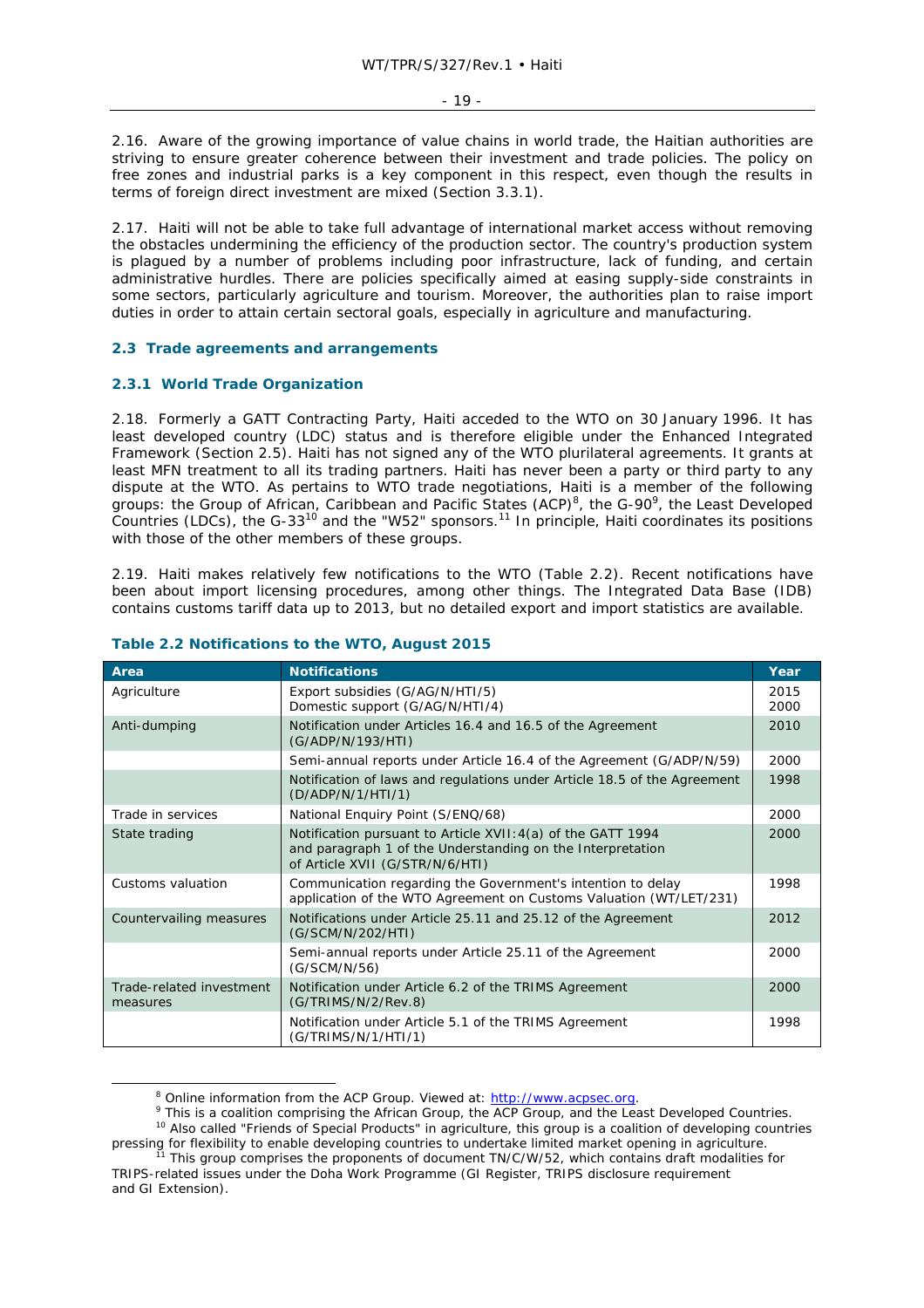| Area                           | <b>Notifications</b>                                                                                                               | Year |
|--------------------------------|------------------------------------------------------------------------------------------------------------------------------------|------|
| Technical barriers to<br>trade | Notification - Disposable polyethylene bags and inputs and objects<br>of expanded polystyrene for food use (G/TBT/N/HTI/1)         | 2014 |
| Import licensing<br>procedures | Replies to the questionnaire on import licensing procedures -<br>Notification under Article 7.3 of the Agreement (G/LIC/N/3/HTI/7) | 2014 |
| Intellectual property          | Notification of laws and regulations under Article 63.2 of the Agreement<br>(IP/N/1/HTI/1)                                         | 1999 |
| Rules of origin                | Notifications under Article 5 and Paragraph 4 of Annex II<br>of the Agreement on Rules of Origin (G/RO/N/20/Rev.1)                 | 1998 |
| Quantitative restrictions      | Notifications of quantitative restrictions - Note by the Secretariat<br>(G/MA/NTM/QR/1)                                            | 1996 |
| <b>Subsidies</b>               | Notification pursuant to Article XVI: 1 of the GATT 1994 and Article 25<br>of the SCM Agreement (G/SCM/N/220/HTI; G/SCM/N/253/HTI) | 2013 |
| Tariff                         | Schedule XXVI. - Invocation of paragraph 5 of Article XXVIII<br>(G/MA/306)                                                         | 2014 |

#### - 20 -

Source: WTO, Central Registry of Notifications database.

2.20. In 2010 and after a two-year interruption, Haiti resumed its participation in trade-related technical assistance activities organized by the WTO, reaching an all-time high of 70 activities in 2014.<sup>12</sup> This participation took place mostly through online courses and regional seminars.

# **2.3.2 Regional and preferential agreements**

2.21. Haiti is a member of the Caribbean Community and Common Market (CARICOM), a subregional organization set up in 1973 under the Treaty of Chaguaramas, and which currently has 15 members.<sup>13</sup> Haiti ratified the Treaty in May 2002. In 2001, the Treaty of Chaguaramas was revised so as to establish the Caribbean Community and set up the CARICOM Single Market and Economy (CSME). Haiti ratified it in 2003 but has not yet published it in the Official Journal. It is therefore not a member of the single market.

2.22. According to the authorities, trade with CARICOM countries is relatively limited. Imports from the Community comprise oil products and sugar for the most part. Haiti's principal exports to the Community are agricultural produce, handicraft items and preparations for paints and pigments.

# **2.3.3 Other preferential relations**

2.23. Haiti is eligible under the Generalized System of Preferences (GSP) regimes of the following partners: Australia, Belarus, Canada, the European Union, Iceland, Japan, Kazakhstan, New Zealand, Norway, the Russian Federation, Switzerland, Turkey, and the United States.<sup>14</sup> Haiti does not participate in the Global System of Trade Preferences among Developing Countries (GSTP). The country also enjoys privileged access to several markets, in particular those of the United States and the European Union. The country nevertheless derives only limited benefit from such access owing to shortcomings in its regulatory and institutional framework as well as its limited supply-side capacity (Section 2.4).

# **2.3.3.1 Relations with the United States**

2.24. The United States is Haiti's main trading partner for imports and exports alike. Haiti benefits from several preferential regimes regarding access to the US market. Since 1984 the United States has made a range of preferential arrangements available to the countries in the Central American and Caribbean region under the Caribbean Basin Initiative (CBI).<sup>15</sup> Haiti is the second source of

<sup>&</sup>lt;sup>12</sup> Source: Global Trade-Related Technical Assistance Database (GTAD), available at: http://gtad.wto.org/index.aspx?lg=en.<br><sup>13</sup> Antigua and Barbuda, Bahamas, Barbados, Belize, Dominica, Haiti, Jamaica, Grenada, Guyana,

Montserrat, Saint Lucia, St Kitts and Nevis, St. Vincent and the Grenadines, Suriname,

and Trinidad and Tobago.<br><sup>14</sup> UNCTAD (2015b).<br><sup>15</sup> Caribbean Basin Economic Recovery Act (1983),

Caribbean Basin Economic Recovery Expansion Act (1990), and Caribbean Basin Trade Partnership Act (2000).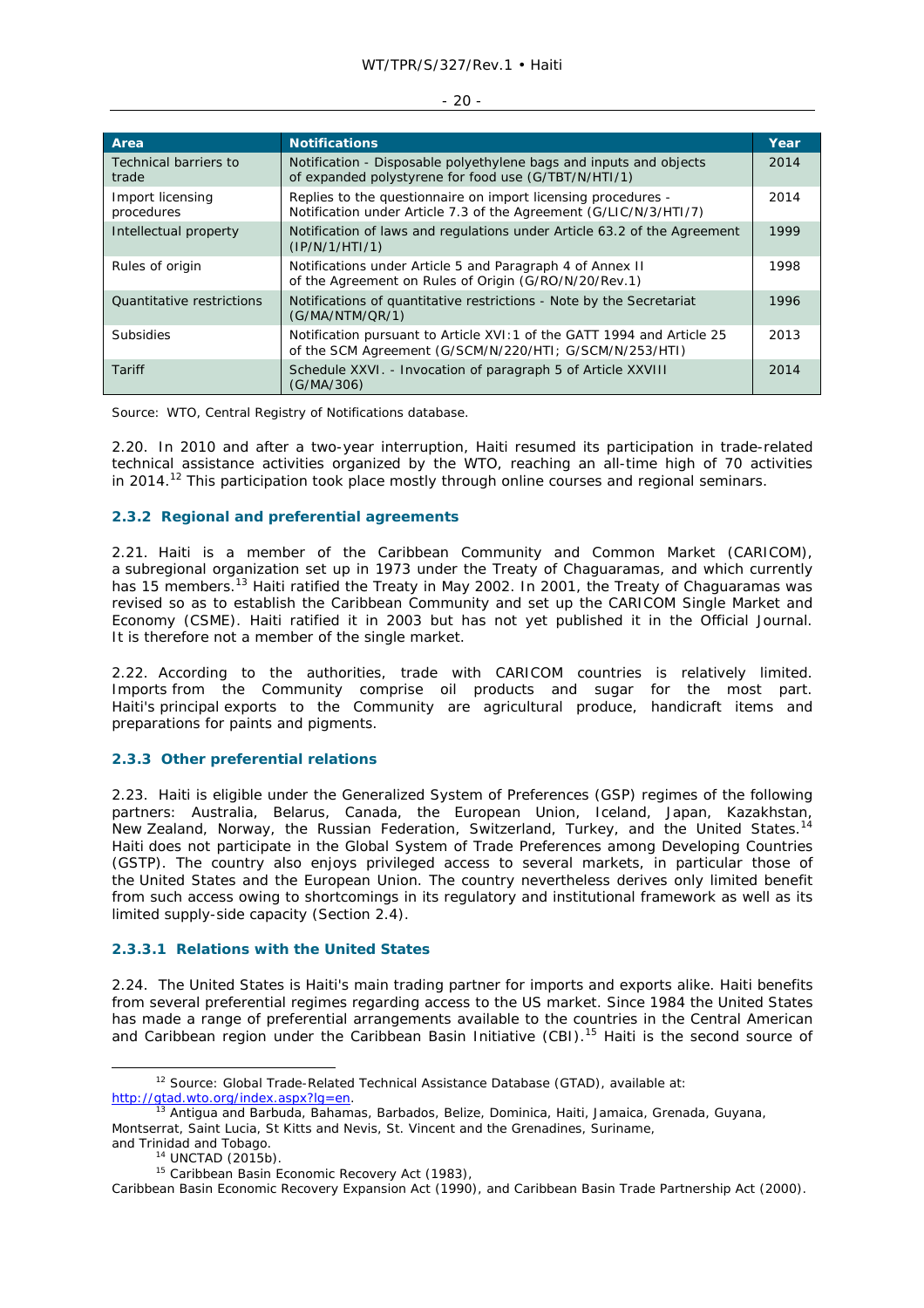- 21 -

US imports under the CBI (after Trinidad and Tobago). Alongside these initiatives, Haiti also enjoys specific preferential arrangements. The HOPE legislation (Haitian Hemispheric Opportunity Through Partnership Encouragement (HOPE I and HOPE II)) builds on the CBI and introduces more flexible rules of origin allowing Haiti to benefit from additional trade preferences. Following the 2010 earthquake, the range of preferences was expanded with the adoption of the Haitian Economic Lift Program (HELP) Act.

# **2.3.3.2 Relations with the European Union**

2.25. The European Union is the second largest market for Haitian exports after the United States (Section 1.3). In addition to the GSP, Haiti benefits under the EU's "Everything but Arms" (EBA) initiative and exports all products to the EU on a duty-free/quota-free basis, except for arms. The trade preferences also apply to products obtained through regional cumulation, even if Haiti's status as the only LDC in the subregion limits the use of this facility. Local industry nonetheless takes very little advantage of these preferences.

2.26. Haiti is a signatory to the Cotonou Agreement, which lays down the modalities of political, trade and development cooperation between the EU and the ACP Group. It participated in the negotiations on an Economic Partnership Agreement (EPA) with the EU as part of the process of creating the Caribbean Forum of ACP States (CARIFORUM).16 The negotiations began in 2004 and culminated in the signing of an EPA in October 2008. The Agreement is expected to take effect once the ratification process has been completed by all Member States. Haiti signed the EPA in 2009 but has not yet ratified it.

# **2.3.3.3 Other**

2.27. Haiti is a member of the Organization of American States (OAS) and took part in the negotiations for the creation of the Free Trade Area of the Americas (FTAA).

#### **2.4 Investment regime**

2.28. Mobilizing investment is one of the Government's priorities under its strategy for growth revival, job creation and poverty reduction. In this context, special attention is being devoted to foreign direct investment owing to the additional spinoffs expected in terms of improved product quality and technology transfer.

2.29. Yet the business climate is one of the least competitive in the subregion. According to the World Economic Forum's latest Global Competitiveness Report, the constraints frequently mentioned by entrepreneurs as affecting the conduct of business include poor infrastructure, limited access to funding, corruption and a dearth of qualified personnel.<sup>18</sup> According to estimates from the latest *Doing Business* report, it takes an average of 97 days to set up a public limited company in the capital.<sup>19</sup> The investment regulatory framework consists of a great many, often overlapping laws and regulations which, according to the DTIS, are likely to be a source of confusion for potential investors.20

2.30. In its endeavours to revitalize the economy following the 2010 earthquake, the Government has taken a number of initiatives to improve the business climate and attract private investment. In 2011, the authorities launched the "Haiti is open for business" campaign, designed to attract more foreign investment. Other reforms include the possibility to register public limited companies online, the creation of micro-parks, and the establishment of a Centre for Enterprise and Entrepreneurial Development. The Government has also set up a commission to coordinate business law reform.

2.31. Haiti has a large diaspora and their remittances constitute the country's main source of foreign exchange (Section 1.2). The mobilization of resources from the diaspora therefore figures prominently in the country's investment policy, which aims to make Haiti an emerging country

<sup>&</sup>lt;sup>16</sup> CARIFORUM comprises 16 members including the CARICOM countries and the Dominican Republic.<br><sup>17</sup> MEF (2014a), [20.05.2015].<br><sup>18</sup> World Economic Forum (2015).<br><sup>19</sup> World Bank (2014).<br><sup>20</sup> World Bank (2013b).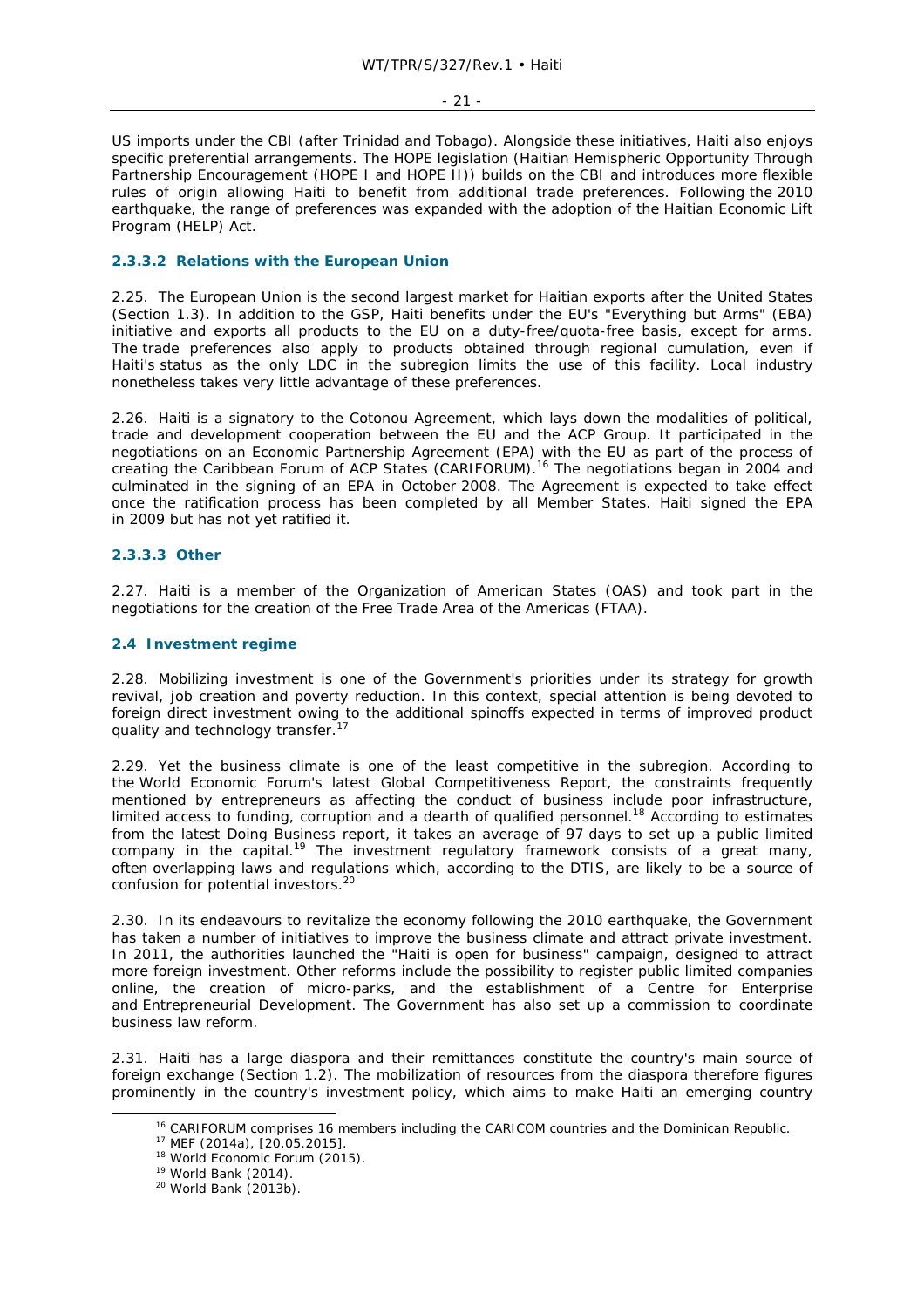by 2030.<sup>21</sup> Numerous initiatives have been taken in this regard, including the relaxation of certain constitutional provisions on dual nationality and the strengthening of the powers of the ministry responsible for matters relating to Haitians living abroad.

# **2.4.1 Legal and institutional framework for commercial activities**

2.32. Haiti's Investment Code guarantees freedom of enterprise, free movement of capital, as well as equal rights and privileges for national and foreign investors (subject to provisions regarding residence permits). Foreign investors are guaranteed the right to own real estate to serve the needs of the company. They are not subject to any constraint or taxation regarding the reimbursement of debts contracted abroad for the purposes of investing in Haiti.

2.33. The law recognizes several types of company, namely sole proprietorships, general partnerships (with unlimited liability), and joint-stock companies (public limited companies), the latter being the most common legal form. A number of legal, administrative and fiscal formalities must be completed in order to engage in any commercial activity (Table 2.3).

2.34. Generally speaking, a company's incorporation documents must be prepared and submitted to the MCI by a lawyer or notary domiciled in Haiti. For foreign companies, articles approved in the country of origin must be legalized by the Haitian Consulate in that country. Moreover, the notice of incorporation of the company must be published in at least one daily newspaper in the place where it is headquartered, and must be published in the Official Journal when it is a public limited company. To establish this latter type of company, the law prescribes a minimum of three shareholders, of which at least one must be Haitian. The law does not stipulate a minimum capital holding for the shareholder, however. For general partnerships, 51% of the capital must be held by Haitians.

2.35. The law establishes minimum share capital thresholds. A quarter of the required minimum capital must first be deposited with the National Credit Bank in order to obtain authorization to operate. The legally required minimum capital is currently G 100,000 (roughly US\$25,000) for agricultural and industrial companies, and G 25,000 (about US\$6,250) for commercial companies. Financial services companies are subject to a higher minimum capital requirement (Section 4.6.2.1). The deposit is released once the duties and taxes have been paid to the Directorate-General of Taxation.

| Procedure                                   | <b>Responsible institution</b>     | Description/fees                                                                                                                                                                                                                                                        |
|---------------------------------------------|------------------------------------|-------------------------------------------------------------------------------------------------------------------------------------------------------------------------------------------------------------------------------------------------------------------------|
| Instruments of<br>incorporation             | Lawyer/notary                      | The instruments of incorporation must be drawn up,<br>notarized and submitted to the MCI by a notary<br>(or lawyer)                                                                                                                                                     |
| Deposit of the required<br>initial capital  | National Credit Bank               | A quarter of the required minimum share capital<br>(varies according to activity) must be deposited with<br>the National Credit Bank                                                                                                                                    |
| Registration of the<br>articles             | Directorate-General of<br>Taxation | Filing fee: G 250                                                                                                                                                                                                                                                       |
| Registration of the<br>company/publication  | <b>MCI</b>                         | The company is listed in the commercial register and<br>the dossier sent to the Government Printing Office<br>Registration: G 275 for public limited companies<br>(G 163 for foreign companies)<br>Publication: G 5,000 to G 35,000 depending on<br>the number of pages |
| Obtaining the tax<br>identification number  | Directorate-General of<br>Taxation | G 500 fee                                                                                                                                                                                                                                                               |
| Obtaining the<br>professional identity card | <b>MCI</b>                         | Fee of G 250 or G 500, depending on professional<br>category                                                                                                                                                                                                            |
| Declaration of employees                    | Ministry of Labour                 | Within eight days of starting up activities                                                                                                                                                                                                                             |
| Compulsory sickness<br>insurance            | <b>OFATMA</b>                      | Within 15 days of starting up activities                                                                                                                                                                                                                                |

#### **Table 2.3 Principal steps in the creation of a public limited company**

 $21$  Government of the Republic of Haiti (2013).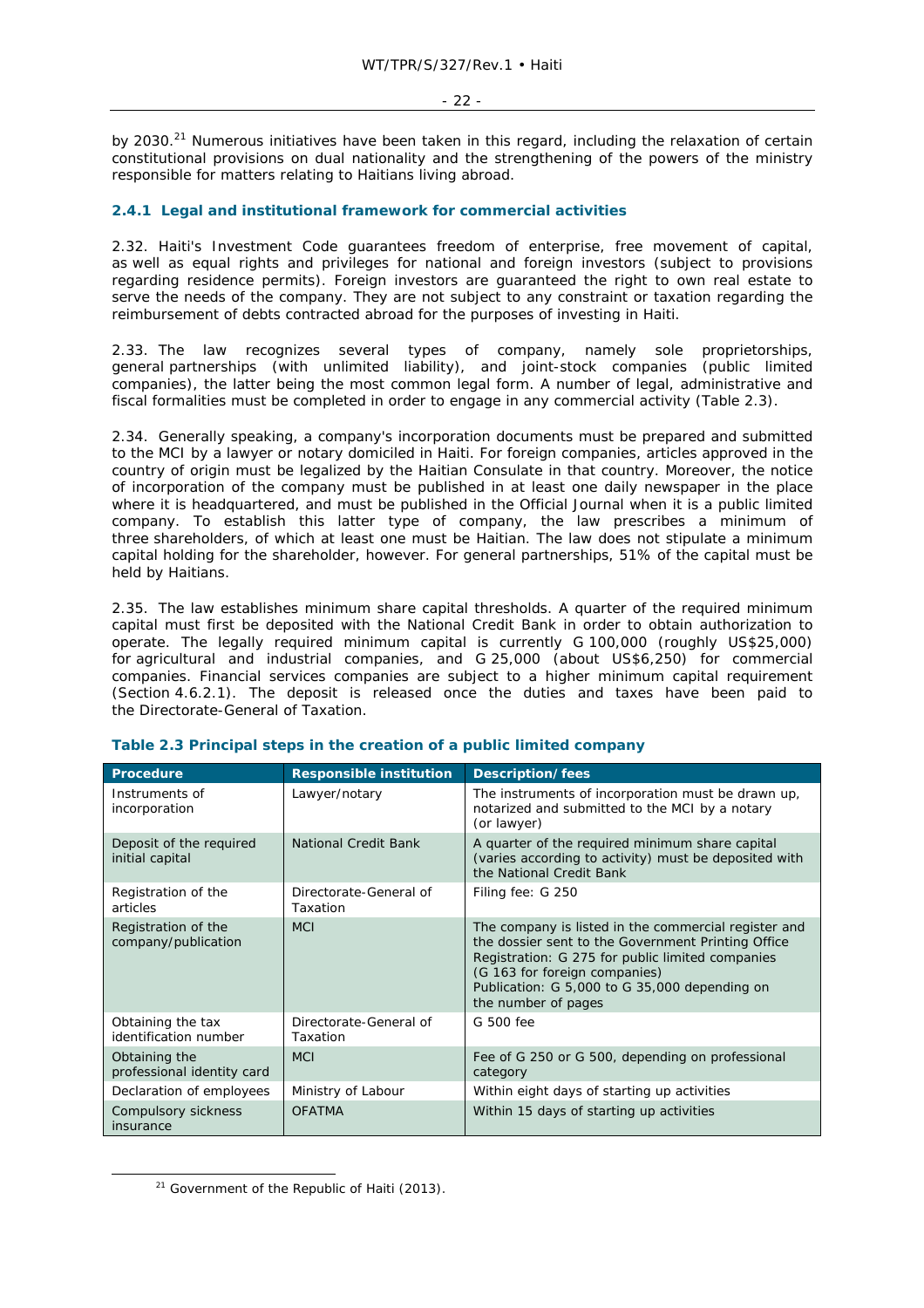| <b>Procedure</b>                    | <b>Responsible institution</b> | Description/fees                                                                                                                                                      |
|-------------------------------------|--------------------------------|-----------------------------------------------------------------------------------------------------------------------------------------------------------------------|
| Old age and disability<br>insurance | ONA                            | Monthly contributions by the employer<br>(% of the wage bill):<br>- $OMA: 6\%$<br>- OFATMA: between 2% and 6% depending on<br>activity and wage level (in some cases) |

- 23 -

Note: OFATMA: Occupational Injury, Sickness and Maternity Insurance Office. ONA: National Old-Age Insurance Office.

Source: Information provided by the Haitian authorities.

2.36. An Investment Facilitation Centre (CFI) was set up in 2006 to promote private investment. The Centre has reportedly facilitated the creation of over 100 companies, thereby generating over 60,000 jobs.

2.37. Moreover, under the project to modernize the registration process for public limited companies, an electronic single window has been in operation since October 2014 for the registration of such companies. Entrepreneurs should accordingly be able to conduct the following procedures online: reserving the name; choosing a notary or lawyer; publishing the notice of incorporation; and paying the fees pertaining to the procedure. According to the authorities, the window makes it possible to incorporate a company in less than ten days, the long-term target being three days.

2.38. As part the "Haiti is open for business" campaign, national consultations on investment were held in March 2012. They produced three priority measures, namely the creation of a commission to review the legal framework for business, the establishment of the Centre for Enterprise and Entrepreneurial Development (CDEE), and the formulation of an industrial policy.

2.39. The CDEE was established in 2012 to assist micro, small and medium-sized enterprises (MSMEs) in their formal establishment and development. To decentralize the Centre's activities, Business Support Service (SAEs) units have been set up in the departments. The main task of these units is to provide more customized support to MSMEs in areas such as technical capacity building among entrepreneurs, promoting compliance with quality standards, fund-raising, and facilitating access to local, regional and international markets.<sup>22</sup> The services provided by the SAEs are generally free of cost (with the exception of fees for the issue of permits and authorizations).

# **2.4.2 Corporate tax liabilities**

2.40. Companies are generally subject to a vast array of taxes and charges, which constitute a potential burden on the investor (Table 2.4). According to World Bank estimates for  $2013^{23}$ . a company set up in Port-au-Prince spends an average of 184 hours per year preparing its taxes and various contributions, and makes about 47 payments. The average overall assessment rate is 40.3% of profits.

| Type of levy        | Some liability criteria and rates                                                                                                                                       |
|---------------------|-------------------------------------------------------------------------------------------------------------------------------------------------------------------------|
| Direct taxes        |                                                                                                                                                                         |
| Personal income tax | Income from Haitian sources (for tax residents, overall income)<br>Five-bracket, progressive system ranging from 0 to 30%                                               |
| Corporation tax     | 30% of industrial and commercial profits (BIC)                                                                                                                          |
| <b>Business tax</b> | Self-employed persons<br>Fixed (G 40 to G 2,000) and variable (0,2% of turnover, net of wages)                                                                          |
| Licence fee         | Applicable to activities controlled by law<br>40% of the business tax (45% of the monthly salary for foreigners,<br>and 250% of the business tax for foreign companies) |
| Payroll tax         | 2% of the payroll, paid by the employer                                                                                                                                 |
| Rental tax          | Progressive tax of 6.6%, 15.4% or 16.4% of the rental value, as the case<br>may be                                                                                      |

# **Table 2.4 Summary of the tax system applicable to natural and legal persons, June 2015**

<sup>22</sup> MCI (2013) [10.08.2015].<br><sup>23</sup> World Bank (2014).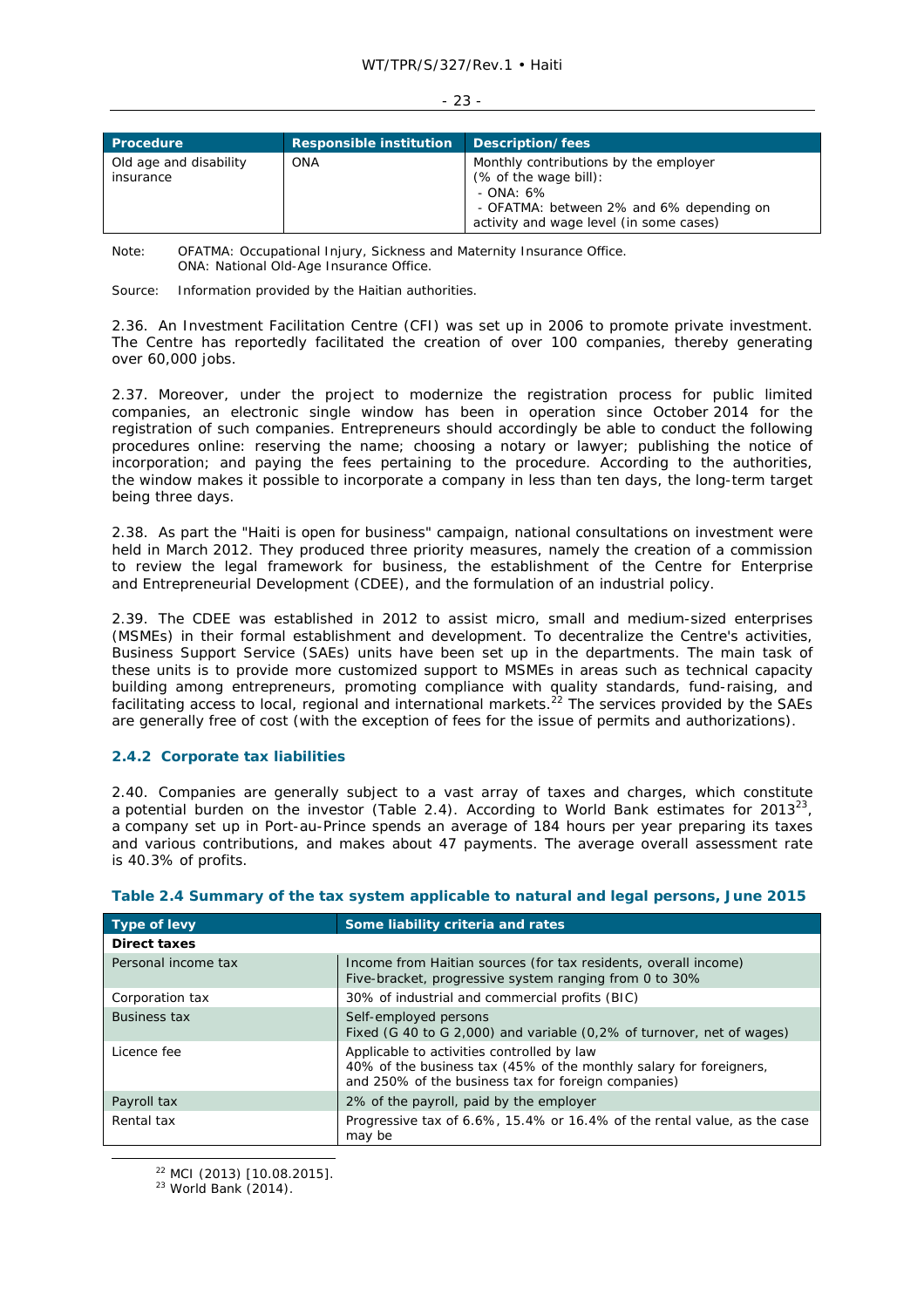#### WT/TPR/S/327/Rev.1 • Haiti

#### - 24 -

| <b>Type of levy</b>                                                                             | Some liability criteria and rates                                                                                                            |
|-------------------------------------------------------------------------------------------------|----------------------------------------------------------------------------------------------------------------------------------------------|
| Tax clearance certificate                                                                       | Required for some business transactions, validity of 3 to 5 months<br>Fee: G 250 to G 1,000 depending on type (A, B or C)                    |
| Tax registration fee                                                                            |                                                                                                                                              |
| Tax on shares and certificates                                                                  | Applicable to public limited companies (0.3% of shares per year; 0.2%<br>on the sale of shares)                                              |
| Stamp duty in proportion to<br>capital                                                          | Applicable to public limited companies<br>Single tax, 2% tax on share capital                                                                |
| Operating/non-operating tax                                                                     | Applicable to public limited companies<br>Operating: G 1,500; non-operating: G 25,000                                                        |
| Filing fee (annual financial<br>statements, opening balance<br>sheet)                           | Applicable to natural and legal persons<br>G 1,250 (if there is a profit)                                                                    |
| <b>Indirect taxes</b>                                                                           |                                                                                                                                              |
| Turnover tax                                                                                    | 10% of the value of sales and services provided (see Section 3.2.6.1)                                                                        |
| Excise duty                                                                                     | Variable (see Section 3.2.6.2)                                                                                                               |
| Import duties                                                                                   | Customs duties: 0-40% of f.o.b. value (Section 3.2.4)<br>Inspection fee: 45% (Section 3.2.1.2)                                               |
| Professional identity card                                                                      | G 1,500 per year                                                                                                                             |
| Tax registration card                                                                           | Any natural or legal person pursuing an activity or profession<br>The card is issued for 5 years for a fee of G 500                          |
| Licence to engage in an activity                                                                | G 500 per year (industrial and commercial permit); foreigners: 1.5 times<br>the cost of the licence for individuals; 2.5 times for companies |
| <b>Health certificate</b>                                                                       | G 50/employee/year                                                                                                                           |
| Social security contributions                                                                   |                                                                                                                                              |
| Sickness and maternity insurance                                                                | 2-6% of the payroll                                                                                                                          |
| Old-age insurance                                                                               | 2-6% of the payroll                                                                                                                          |
| Other taxes and contributions                                                                   |                                                                                                                                              |
| Apprenticeship tax                                                                              | 1% of the payroll                                                                                                                            |
| Registration fee                                                                                | In case of sale of personal property and real estate<br>3-4% of the transaction                                                              |
| Certificate and portfolio transfer<br>tax                                                       | In case of transfer<br>0.2% of amount transferred                                                                                            |
| Built-up property tax (CFPB)                                                                    | 6-15% of the gross rental value per year                                                                                                     |
| Contribution to the Fund for the<br>Management and Development<br>of Local Communities (CFGDCT) | Applies to salaries, winnings from lotteries, gambling and betting<br>and to customs slips (2% of the value)                                 |
| Income tax / balance sheet basis                                                                |                                                                                                                                              |
| Foreign company registration fee                                                                | G 163                                                                                                                                        |

Source: Information provided by the authorities, and online information viewed at: http://www.dgi.gouv.ht/forms/tarif\_impots.pdf.

2.41. The income tax system (for natural and legal persons) is laid down in the Decree of 29 September 2005. Personal income tax (IRPP) is assessed on the overall income of natural persons with their tax domicile in Haiti. For persons not domiciled in Haiti for tax purposes, the tax base comprises their income from Haitian sources. Personal income tax is levied according to a five-step marginal tax scale ranging between zero and 30%, the zero rate being applicable to annual wages and salaries of  $G$  60,000 or less (about US\$1,500).<sup>24</sup> The tax is generally withheld at source by the employer: 10% on incomes between G 60,001 and G 240,000; 15% on the portion of income up to G 480,000; 25% on the portion up to G 1 million; and 30% on the portion above that (this in fact concerns very few taxpayers).

2.42. Companies are generally taxed at a single rate of 30% of industrial and commercial profits. A simplified regime is available for companies with an annual turnover of less than G 1.25 million (approximately US\$31,250). These are assessed at a rate of 1% of their turnover for the preceding fiscal year, after a tax rebate of G 500,000. A minimum tax of G 5,000 is levied. The simplified regime also covers some types of business profit, such as that on buildings rented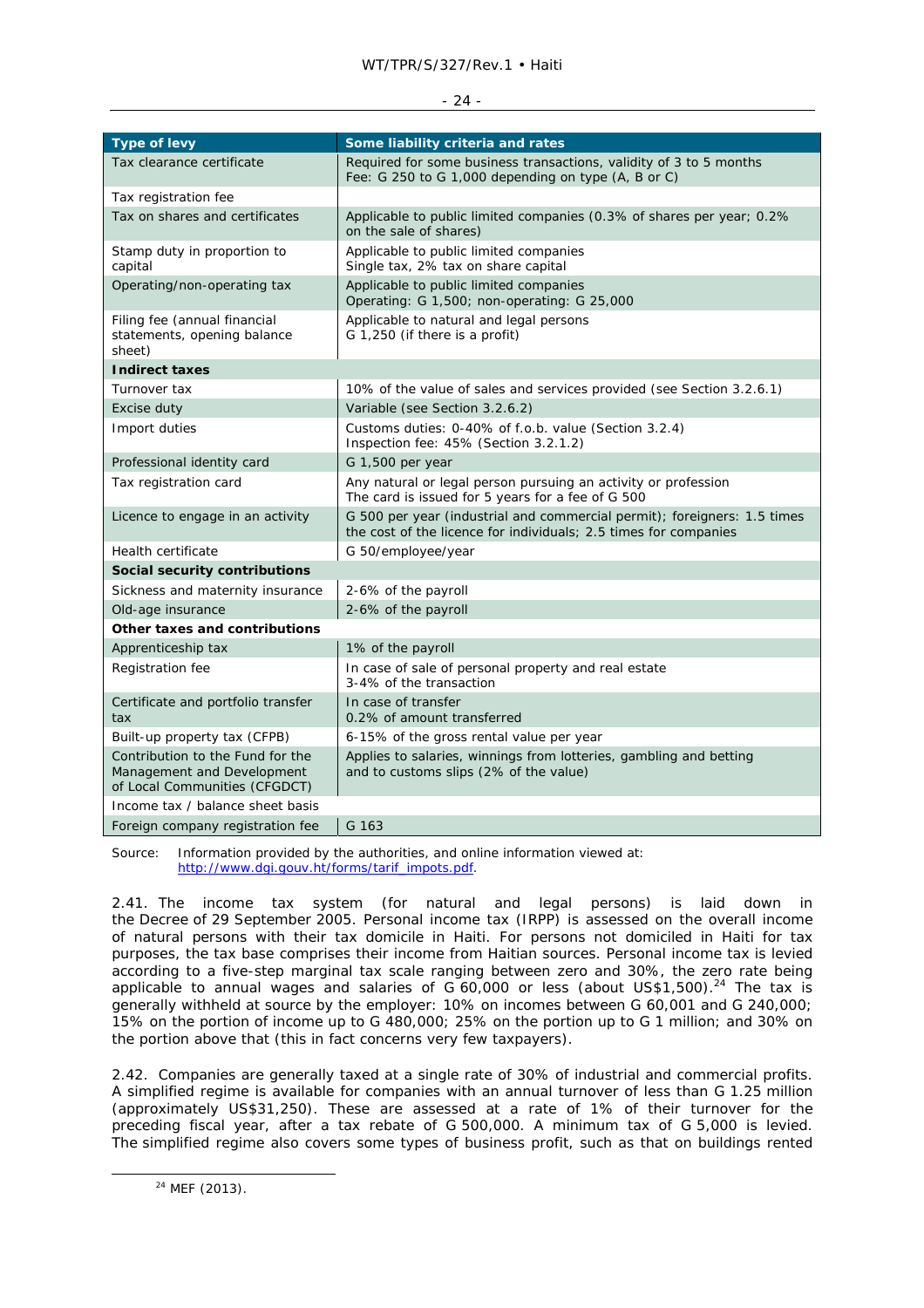to gaming companies (25% of the annual rental value), and profits accruing to non-resident inventors and professionals (20% of profits).

2.43. Waivers apply mainly to agricultural cooperatives, agricultural credit banks and to savings and housing banks (during the first ten years of operation). They also apply to companies benefiting under the Investment Code or under other laws on special economic zones (see Sections 3.3.4 and 3.4.1). They are therefore spread over several legislative texts, and this gives rise to overlapping that could prove confusing to investors.<sup>25</sup>

2.44. The law requires companies to pay a deposit and to set up a reserve fund. At the beginning of each fiscal year, companies are required to make a provisional deposit equivalent to 25% of the prior year's taxable revenue. If at the end of the year the deposit turns out to be higher than the tax payable, the excess is deducted from the next deposit.

2.45. Enterprises are also required to set up a reserve fund representing 50% of their capital. The fund is constituted from annual deductions of one tenth of net profits until the full amount is reached. Payments towards this fund are exempt from income tax, and this could represent a loss of revenue to the State.

2.46. Entrepreneurs may be subject to the business tax and the licence fee, depending on the profession or sector of activity. The business tax is applied to natural and legal persons carrying on a self-employed business. It consists of a fixed tax ranging between G 40 and G 2,000, to which is added, as of the second year of operation, a variable tax representing 0.2% of turnover (net of salaries). In addition to employees, the law waives the business tax for the following natural and legal persons: farmers, livestock farmers and fishermen (provided that they sell the unprocessed products of their operations), artists, painters and others who sell the products of their art, writers, composers, as well as circus and performing artists. According to the authorities, about 80% of receipts from the business tax is allocated to the communes. Some sectors of activity have been made subject to the business tax since fiscal 2012-2013. These are restaurant, tourism and travel agency services, as well as those of gaming houses.

2.47. The licence fee is added to the business tax for professions or activities the pursuit of which is restricted and/or controlled (e.g. manufacturers or distributors of alcoholic beverages or tobacco). It is generally a fixed amount, with a ceiling of G 2,500 for most of the taxpayers concerned. In the case of commercial vendors of alcohol and tobacco (in hotels, cafes, restaurants and nightclubs), the licence fee is levied at a rate representing 40% of the business tax. It is applied to foreign residents (legal or natural persons) working or established in the country, irrespective of profession or sector of activity. The rate is 45% of the monthly salary for foreign employees, and 250% of the business tax for foreign legal persons (and individual property owners).<sup>26</sup> This discrimination is inconsistent with the national treatment clause.

2.48. The main indirect taxes include customs duty (Section 3.2.4) and the turnover tax (TCA). The TCA is applicable to all taxpayers engaging in operations relating to consumption or the use of goods and services. It is assessed on turnover at a single rate of 10%. A simplified regime may be applied to companies with an annual turnover of less than G 1,250,000. This category includes mainly contract manufacturers, small-scale retailers and service providers. A tax rebate of G 500,000 of turnover is accorded before the tax is calculated.

2.49. The export, international transport, financial and real estate sectors are exempt from the TCA, as are the fees of clerks and bailiffs. Also exempt are oil products, inputs for the manufacture of medicines, newspapers, school books and supplies, as well as agricultural materials and equipment. Insurance premiums are exempt from the TCA but are subject to the tax on insurance premiums (TPA). The tax is levied at a rate of 5% on life insurance premiums, and 10% for non-life insurance.

2.50. While corporation tax is relatively low by comparison with other countries in the subregion, dividends are taxed at a rate of 20%, which ultimately amounts to a fairly high effective rate of taxation of profits.

<sup>&</sup>lt;sup>25</sup> International Finance Corporation (2011).<br><sup>26</sup> MEF (2013) [09.09.2015].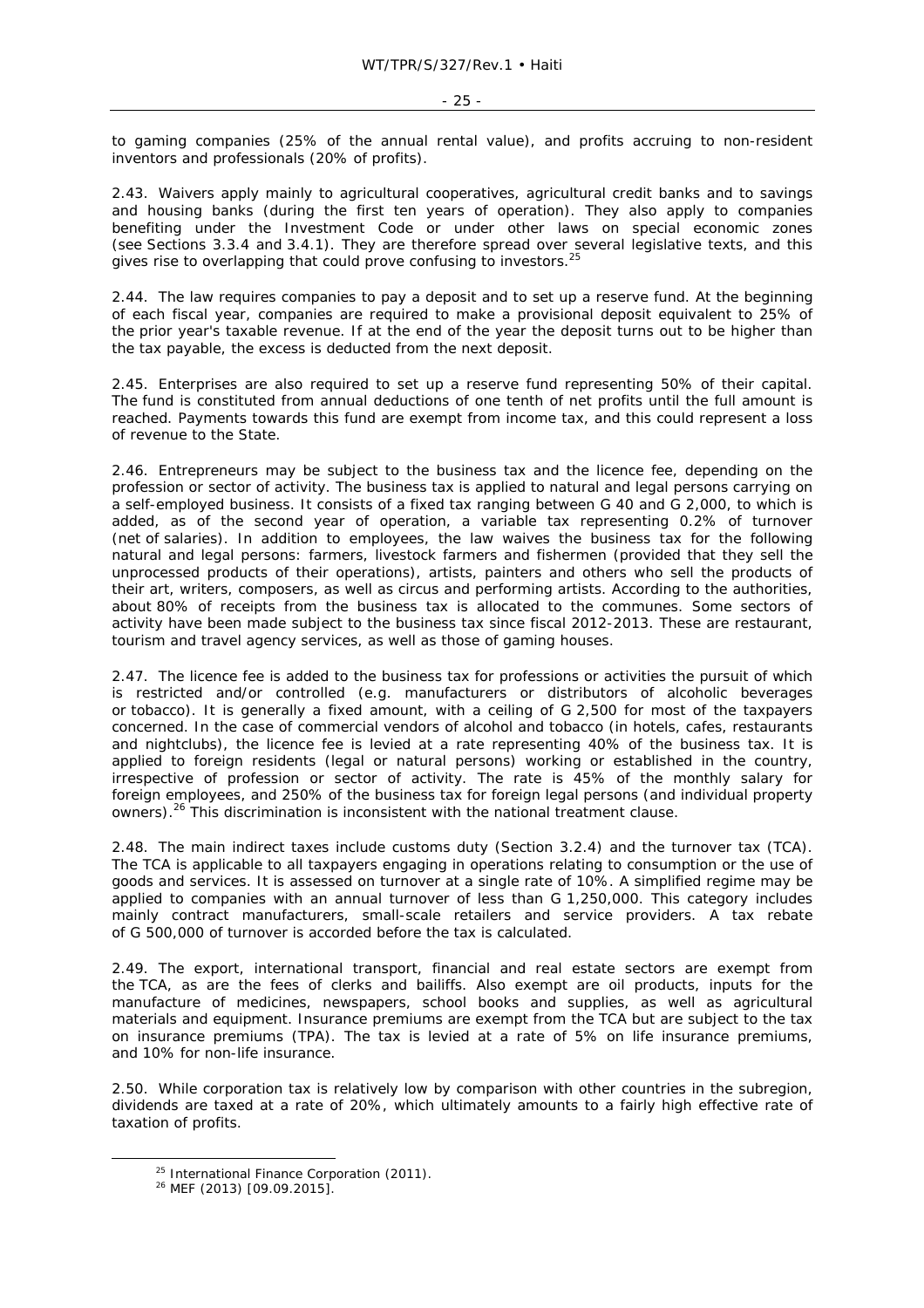#### **2.4.3 Settlement of investment-related disputes**

2.51. There is no commercial court in Haiti. Trade or business-related disputes are handled by courts of first instance, which could slow down economic activity considering how long it takes to settle disputes submitted to the courts in general. The Conciliation and Arbitration Chamber of Haiti (CCAH) was set up by the Chamber of Commerce and Industry in October 2007.<sup>27</sup> Its mission is to encourage arbitration and conciliation as a way of settling commercial disputes brought before it.

2.52. Haiti has signed the Convention on the Settlement of Investment Disputes between States and Nationals of Other States (ICSID Convention) but has not yet ratified it.<sup>28</sup> It is a member of the World Bank's Multilateral Investment Guarantee Agency (MIGA).

# **2.4.4 International agreements**

2.53. Haiti has signed bilateral investment agreements with France (in force since 1985), Germany (effective since 1975), the United Kingdom (effective since 1995), and the United States (not yet in force). An agreement on the protection and reciprocal promotion of investments was concluded with Mexico in May 2015.

# **2.5 Aid for trade and technical assistance**

2.54. Haiti is highly dependent on official development assistance (Section 1.1). According to OECD statistics<sup>29</sup>, official assistance classifying as Aid for Trade (AfT) amounted to over US\$1 billion between 2010 and 2011, then declined to US\$868 million in 2013. AfT has benefited a broad range of sectors and activities, the main ones being agriculture, transport and storage, and energy.

2.55. The authorities aim to seize the opportunities offered by Aid for Trade in order to develop the local market and better integrate the economy into the subregion. The following areas have been defined as priorities: transport infrastructure, distribution (water, electricity and telecommunications) infrastructure, and trade facilitation.<sup>30</sup> A unit responsible for monitoring and evaluating AfT-related measures is now being set up in the MCI.<sup>31</sup> Haiti played an active part in drawing up the CARICOM Aid for Trade Strategy.

2.56. Haiti has been a beneficiary under the Enhanced Integrated Framework (EIF) programme since 2008. Implementation of the programme did not begin until March 2013, however, owing to the many problems, including the natural disasters, that the country had to address. Haiti has implemented three Tier 1 projects:

- a. the pre-DTIS (Diagnostic Trade Integration Study) project, implemented between 2011 and 2012;
- b. the DTIS<sup>32</sup>, focused on export processing, in particular clothing and apparel, tourism, transformation and export of selected agricultural products such as mangoes and essential oils; and
- c. the Support to National Implementation Arrangements (NIAs) project, designed to develop and reinforce Haiti's institutional capacities in the formulation and implementation of trade policies and strategies.

(Aid-for-Trade Follow-up and Evaluation and Integration Monitoring Service).<br><sup>32</sup> World Bank (2013a).

 $27$  Online information from the Chamber of Commerce and Industry (CCI). Viewed at: http://www.ccih.org.ht/home/presentation-de-la-ccih/la-chambre-darbitrage.<br><sup>28</sup> Decree of 28 August 1985 endorsing the Convention on the Settlement of Investment Disputes

between States and Nationals of Other States signed by Haiti in Washington on 30 January 1985.<br><sup>29</sup> The OECD Creditor Reporting System (CRS). Viewed at:

http://www.oecd.org/dac/aft/aid-for-tradestatisticalqueries.htm. 30 OECD/WTO (2015). 31 *Service de suivi et d'évaluation de l'Aide pour le commerce et de veille de l'intégration*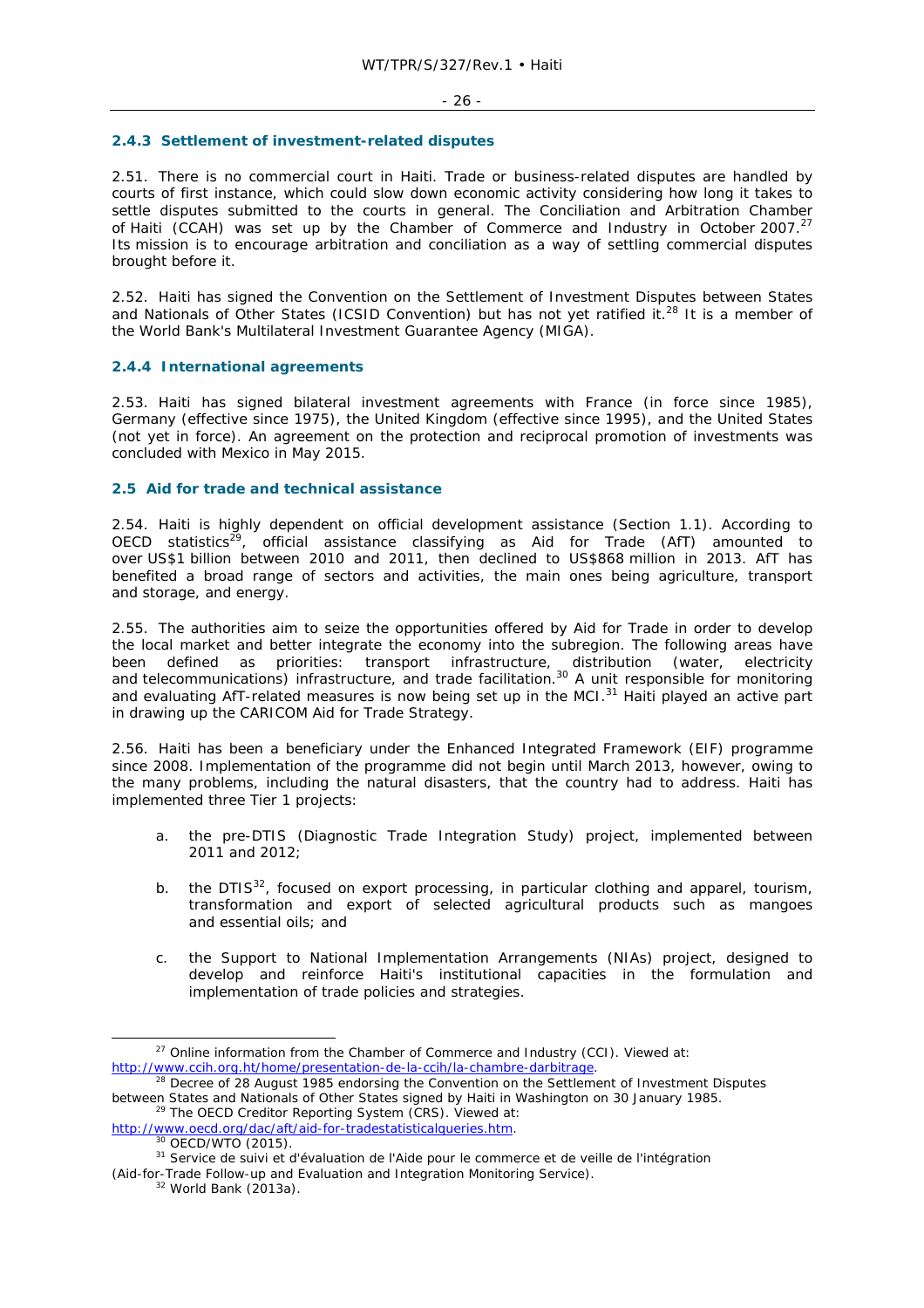#### - 27 -

## **3 TRADE POLICIES AND PRACTICES BY MEASURE**

## **3.1 Introduction**

3.1. Tariffs are still Haiti's principal trade policy tool, as well as being an important source of income (customs revenue accounts for around one third of fiscal revenue). The applied tariff is based on the 2007 version of the Harmonized System and virtually all lines are *ad valorem*. Between 2002 and 2013, the average applied rate almost doubled to 4.9%. The revision of the tariff mainly involved imposing a 5% duty on some products that had previously been exempt from customs duty, with the result that the percentage of duty-free lines fell from 67.1% in 2002 to 44.3% in 2013.

3.2. There are still numerous levies on imports, for example, inspection fees of 5% levied on behalf of the State; a contribution to the local communities management fund, at a rate of 2% of the c.i.f. value plus customs duty; and several internal taxes (turnover tax and excise duty). These fees and taxes have meant a substantial increase in the actual import duty on goods. Haiti continues to apply the Brussels Definition for customs valuation. In addition to import duties, which have been bound for 89.4% of tariff lines, Haiti has bound other duties and charges at a ceiling of 16% on the majority of products. In practice, the sum of the various charges on goods such as used vehicles may reveal that the bound rates have been exceeded.

3.3. Haiti has not yet ratified the WTO Agreement on Trade Facilitation. Computerization of the customs system following the introduction of ASYCUDA led to a noticeable improvement in the country's logistics performance. In 2013, an advance information programme for freight was introduced and the preshipment inspection programme remains mandatory for imports of a value exceeding a specified threshold.

3.4. There have been no major changes to the export regime since the previous TPR, but documentary requirements could be made much simpler. Most of the prohibitions and restrictions stem from the international treaties to which Haiti is party. The Government does not grant any export subsidies. Industrial parks remain an important component of the Government's strategy to conquer export markets.

3.5. With exemptions estimated at around 4.1% of the GDP in 2011, the incentives regime entails a sizeable loss of revenue. Haiti does not currently have any legislation on competition, standardization or contingency trade measures. It is neither a signatory nor an observer of the Plurilateral Agreement on Government Procurement. Following the earthquake in 2010, government procurement legislation was revised and provided for a substantial increase in the thresholds for awarding contracts. There have been no major changes as regards standards and technical regulations. Haiti's Bureau of Standards was set up in 2012, when a goods conformity verification programme also started to operate. In the intellectual property sphere, a major step forward was made with the adoption of legislation on copyright and related rights, although the system of protection remains weak and trademarks are frequently infringed.

#### **3.2 Measures directly affecting imports**

#### **3.2.1 Customs procedures and requirements**

#### **3.2.1.1 Registration and documentation**

3.6. The General Customs Administration (AGD) has five so-called decentralized offices in Port-au-Prince, 14 customs posts in the provinces, and mobile units. The offices in the port and airport at Port-au-Prince are the two major entry points, receiving around 90% of imports and providing 84% of customs revenue.

3.7. Any economic operator wishing to engage in trade in Haiti has to comply with a certain number of procedures (Section 2.4.2), obtain a tax registration card and a professional identity card. These cards, together with a tax compliance certificate (tax clearance, type A), must be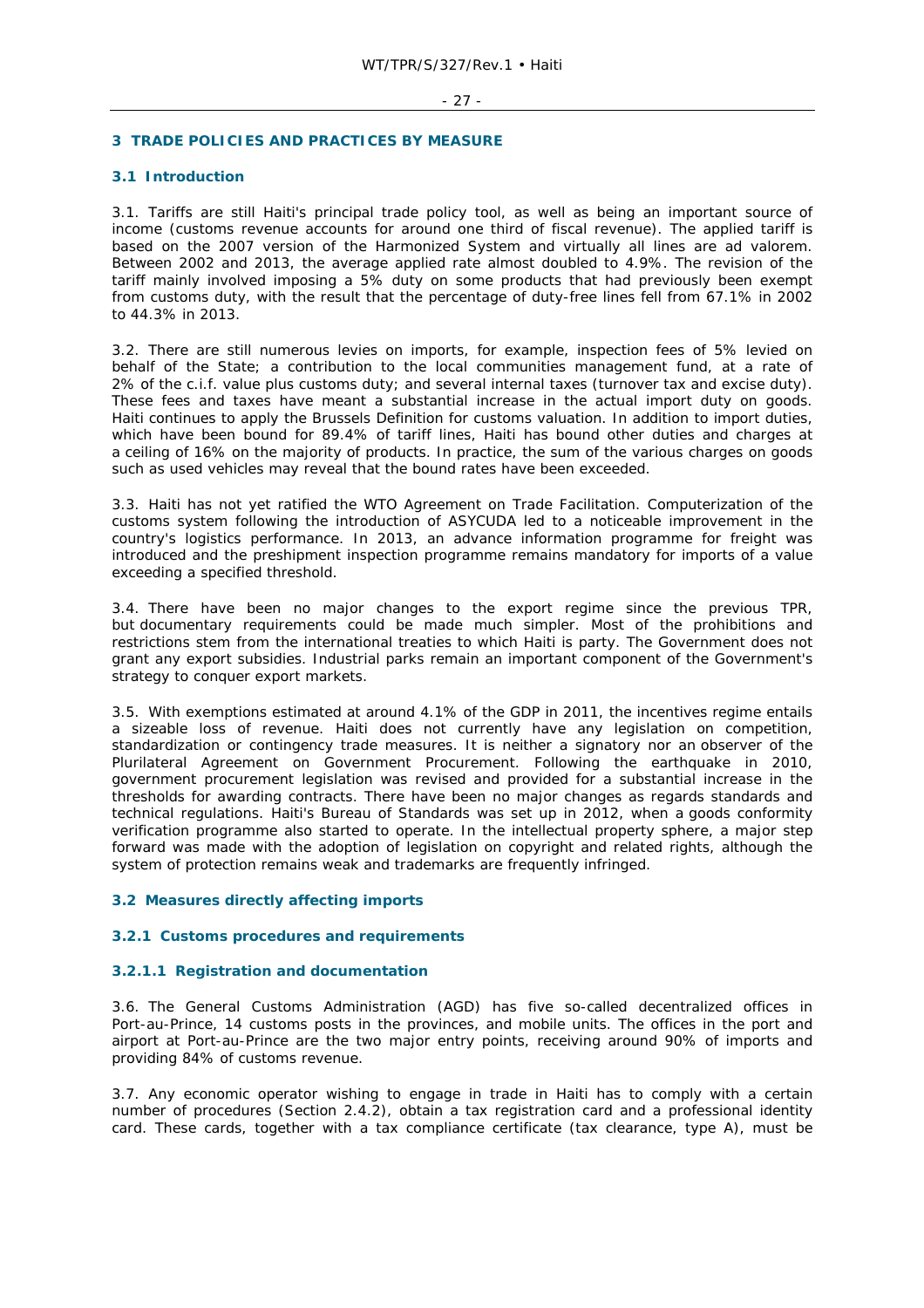presented before any customs clearance operation<sup>1</sup> Unlike the cards, which are valid for one year, the tax clearance certificate is valid for three to five months.

3.8. Customs procedures are defined in the 1987 Customs Code and the successive amendments thereto. Pursuant to the legislation, all imports are subject to a customs declaration specifying the customs procedure applicable. There are four types of procedure: declaration of release for consumption; export declaration; re-export declaration; and declaration under suspensive procedures (transit, storage, temporary admission, etc.).

3.9. Customs declarations may be made manually using a customs declaration form (FDU) or electronically through ASYCUDA. The documents required for commercial imports include the bill of lading or air waybill, the packing list, and the commercial invoice. A separate declaration of value is required for commercial imports of a value exceeding G 1,000. Other documents may also be required depending on the nature of the goods, the type of import transaction or the value. These may include: a fumigation certificate for worn clothing; a phytosanitary or veterinary certificate; or a certificate from the ministry responsible for public health for pharmaceuticals. The time required for formalities is one of the longest in the subregion (Latin America and the Caribbean). According to the World Bank's *Doing Business* report, importing a container may take 26 days, five of which are required to complete customs and inspection formalities.<sup>2</sup>

3.10. The project to computerize the customs system led to the introduction of ASYCUDA World in most customs offices so they are now interconnected. A number of operations can be conducted online using ASYCUDA World, for example, transmitting the manifest and the customs declaration and paying costs. This project has meant a significant improvement in the country's logistics performance, as can be seen from its classification in the World Bank's Logistics Performance Index: in three years, Haiti rose from  $123<sup>rd</sup>$  place to 98<sup>th</sup> in 2010.<sup>3</sup> Following the earthquake, however, it lost its place and was 153<sup>rd</sup> in 2012.

3.11. After the means of transport has arrived, the carrier has 24 hours in which to register the manifest. Once this has been done and the customary formalities completed (quarantine, for example), the director of the customs office may authorize unloading of the goods. These are then stored in customs warehouses or areas or on any other authorized site. After the manifest has been registered, the importer has 21 days in which to submit the customs declaration and 48 hours after this has been registered the original documents have to be presented at the customs office. The documents are checked and forwarded to the service which processes them. At this stage, the declaration may be selected for one of the following three channels depending on factors such as the nature of the goods, their origin, and previous transactions by the operator:

- a. Green channel: the declaration is processed immediately. The declarant has four days for payment of the fees at one of the two approved banks<sup>4</sup>;
- b. Yellow channel: more detailed verification of the declaration and the documents. Following this, the declaration may be redirected to one of the other two channels or result in a fine being imposed;
- c. Red channel: the goods undergo physical inspection. Following this, the declaration may be forwarded to the green channel for processing, or amended and redirected to the yellow channel for further verification of the documents.

3.12. After the fees due have been paid<sup>5</sup>, the declarant is given a release note and takes this to the person in charge of the customs warehouse in order to obtain the exit voucher and withdraw the goods.

3.13. Some offices have not yet been equipped with ASYCUDA and customs clearance procedures differ. Importers usually make a declaration without a manifest as soon as the means of transport

 $\frac{1}{1}$  $1$  The tax clearance certificate is issued by the Directorate-General of Taxation.

 $2$  World Bank (2014).

<sup>&</sup>lt;sup>3</sup> Online information from the World Bank. Viewed at:  $\frac{http://lpi.worldbank.org}{http://lpi.worldbank.org}$ .

<sup>&</sup>lt;sup>4</sup> These are the Bank of the Republic of Haiti and the National Credit Bank.

<sup>&</sup>lt;sup>5</sup> Sums of up to G 15,000 may be paid in cash. Higher amounts must be paid by cheque.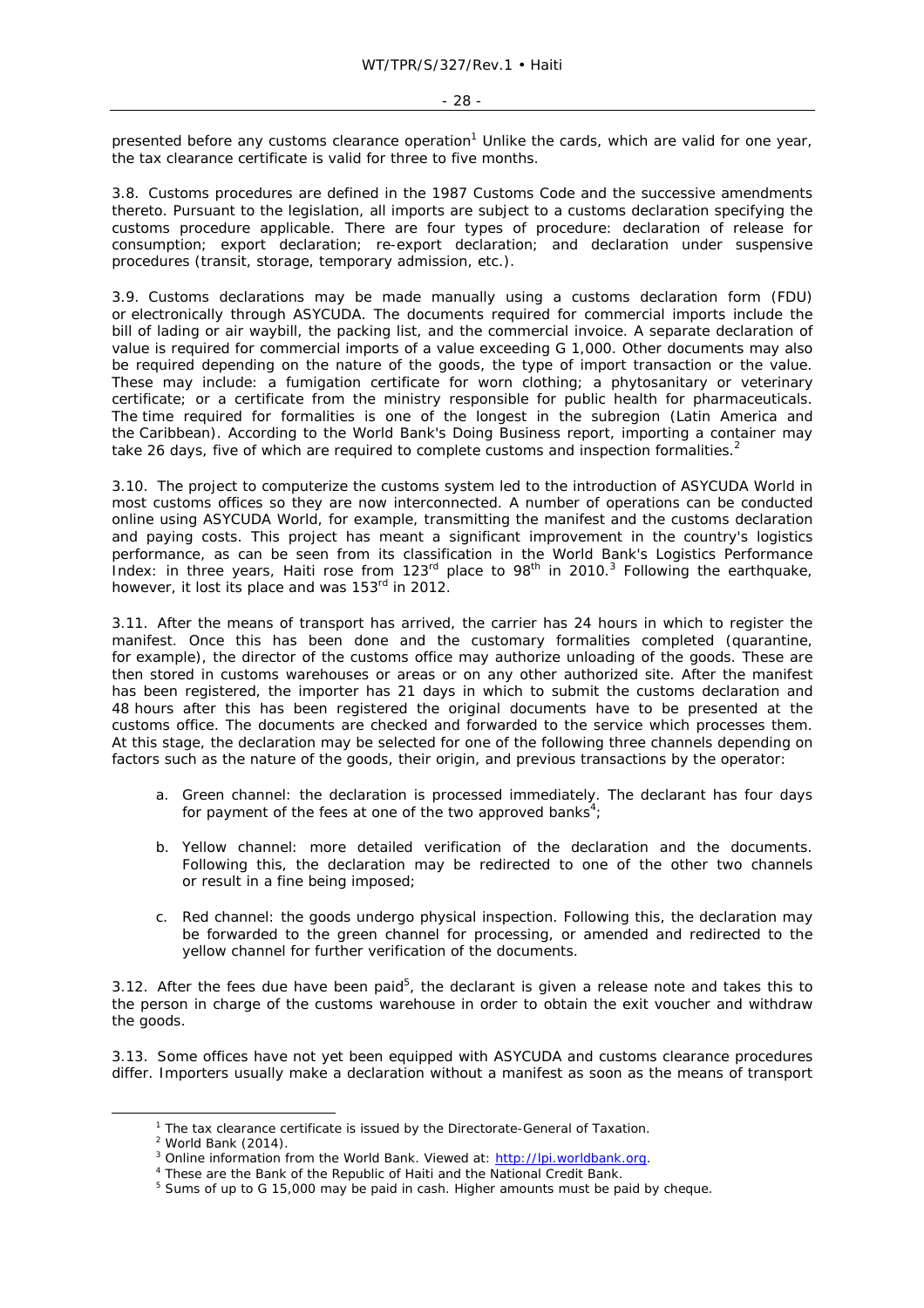arrives. Based on the documents furnished, the customs service decides whether or not to conduct an inspection. They assess the goods and then process the declaration.

3.14. Use of an approved customs broker is mandatory for commercial imports. The following formalities in particular have to be completed by a customs broker: declaration, verification, customs clearance, transit, storage, export or reshipment of goods.<sup>6</sup> Only Haitian citizens may act as customs brokers and the usual procedures for setting up businesses (Section 2.4.2) apply to the profession. A customs broker must be approved by the AGD, which keeps a register. The legislation distinguishes two categories of customs broker: those authorized to complete customs formalities for any type of transaction, and those who may only deal with transactions of a value not exceeding G 1 million. For the former, the security to be deposited is G 100,000 and G 50,000 for the latter.

3.15. Haiti has not yet ratified the WTO Agreement on Trade Facilitation. An advance information programme for freight was introduced in 2013. Under this programme, information must be forwarded within the following periods: at least three hours before arriving at the border for road transport; at least 24 hours before arriving at the first port in Haiti for maritime transport; on take-off or at least four hours before the aircraft arrives in Haiti for air transport.

3.16. Haiti is a member of the World Customs Organization, but is not a contracting party to the Revised Kyoto Convention.<sup>7</sup>

# **3.2.1.2 Preshipment inspection**

3.17. A preshipment inspection programme for imports was introduced in 1983 with the aim of "providing the AGD with technical assistance in order to protect the interests of the State, of importers, producers and consumers".8 The programme is managed by the *Société générale de surveillance* (SGS) under a service contract. The SGS' inspection services include notification of the customs value of goods and their tariff classification and import eligibility (pursuant to domestic legislation). The customs administration is not, however, bound by these notifications.

3.18. According to the law, preshipment inspection is mandatory for goods imported in full containers and for those with an f.o.b. value of US\$5,000 or more. Importers have to register a prior import declaration (DPI) with the SGS at least five days before the goods are shipped. A DPI is also required for imports of a value of US\$3,000 to US\$5,000. Based on the information provided by the importer, the SGS determines the scope of the inspection, which may consist of physical inspection of the nature, quality and quantity of the goods or simply verification of the customs value and the tariff classification.

3.19. Physical inspection usually takes place at the site of production, storage or shipping. Products imported in bulk such as rice, wheat flour and sugar, however, may be inspected at destination. For goods of a value of US\$3,000 to US\$5,000, inspection is confined to verifying the value and the tariff classification, although they may be subject to inspection at destination at the request of the AGD. Following the inspection, the SGS may issue an inspection certificate (if the inspection is satisfactory) or a report of irregularities. The admissibility of the customs declaration depends on submission of the DPI and the original inspection certificate (if the SGS is involved).

3.20. The following are some of the products exempt from preshipment inspection: precious stones and metals; works of art; ammunition and weapons (except for hunting or sporting weapons); explosives and pyrotechnical articles; scrap metal; newspapers and periodicals; petroleum and its byproducts; commercial samples; and live animals.

3.21. Inspection fees amounting to 5% *ad valorem* of the c.i.f. value of imports are levied on behalf of the State. Not only do these not necessarily reflect the cost of the service provided but

 $\overline{\phantom{0}}$ <sup>6</sup> Online information, viewed at: http://www.gerardlatortue.org/bpm/pdf/decrets/douane.pdf  $[10.06.2015]$ .

 $<sup>7</sup>$  International Convention on the Simplification and Harmonization of Customs Procedures,</sup> signed at Kyoto on 18 May 1973 and amended on 26 June 1999.

Decree of 3 October 1983 giving the *Société générale de surveillance* (SGS) responsibility for the qualitative and quantitative inspection of shipping operations throughout the Republic of Haiti as of 1 December 1983. Published in *Le Moniteur* No. 75 of Monday, 31 October 1983, pp. 842-844.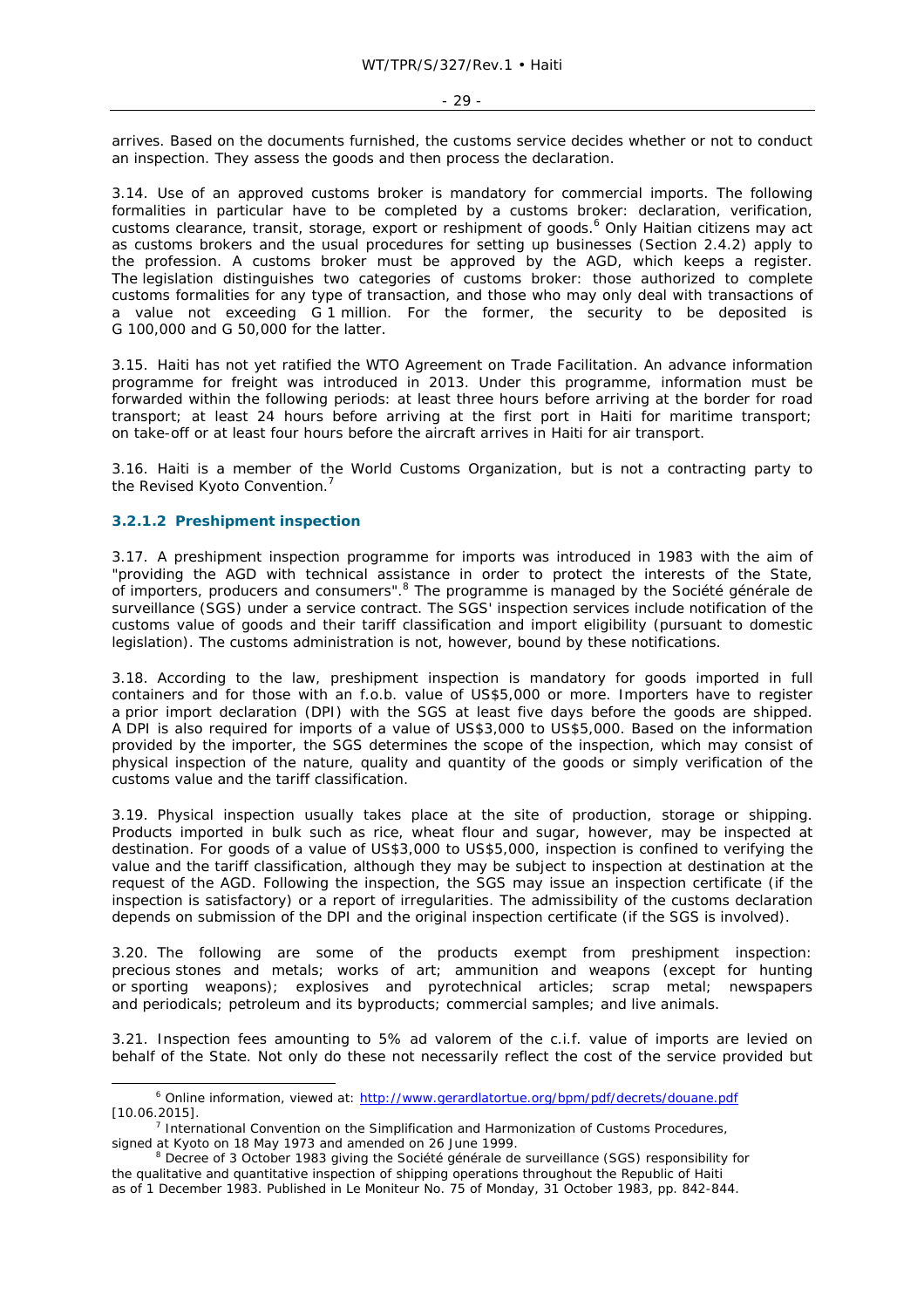they also significantly increase the actual duty on the entry of imported goods. For each procedure, the Haitian State pays the SGS costs amounting to 0.80% of the f.o.b. value of the goods inspected, with a minimum charge of US\$200.

#### **3.2.1.3 Verification of conformity**

3.22. A programme to verify the conformity of goods prior to shipment has been operating since January 2013. Its purpose is to verify that imported goods comply with national or international standards or technical regulations, and it applies to virtually all products.<sup>9</sup> This programme is also administered by the SGS.<sup>10</sup> The goods are usually verified in the country of export. The following are exempt from the programme: personal effects, donations, materials for educational institutions, and goods imported by diplomats, consular missions and United Nations agencies. Verification fees are *ad valorem* and amount to 0.40% of the f.o.b. value of the goods indicated on the invoice, with minimum and maximum fees of US\$400 and US\$8,000, respectively.<sup>11</sup> In this case, there is no additional fee for verification of the value.

#### **3.2.2 Customs valuation**

3.23. Customs valuation methods are still essentially based on the 1950 Brussels Definition. In 2008, a draft customs code incorporating provisions in line with the WTO Customs Valuation Agreement was put before Parliament, but has not as yet been ratified. Customs value is the normal value "that is to say, the price that can be fixed for the goods concerned, at the time customs duty becomes payable, in the course of sales that occur under fully competitive conditions between buyers and sellers" (Customs Code, Article 59). For used vehicles, the AGD may consult the values cited in certain sources such as the *Kelley Blue Book*, the National Automobile Dealers Association (NADA), or the Argus.

3.24. Customs duty is payable on the c.i.f. value of the goods. The amount is converted into gourdes at the exchange rate prevailing at the Central Bank at the time the duty and taxes owing are paid.

3.25. In addition to preshipment inspection by the inspection company, the value of goods is verified by the customs authorities both during and after the customs clearance procedure. The purpose is to secure compliance with the legislation and to ensure that the goods correspond to the declaration registered. Inspection may result in the imposition of additional duties and taxes, as well as fines which may amount to 30% of the customs value.

3.26. If the value is contested, the economic operator may lodge an appeal with the Director of the AGD.

#### **3.2.3 Rules of origin**

3.27. Haiti does not apply any non-preferential rules of origin.<sup>12</sup>

3.28. Community origin within the CARICOM is recognized for goods wholly produced in the Community from local raw materials. The goods produced (even partly) from imported raw

http://www.sgs.com/en/Our-Company/News-and-Media-Center/News-and-Press-Releases/2012/11/SGS-APPOINTED-FOR-ADDITIONAL-SERVICES-IN-HAITI.aspx [19.08.2015]. 11 Online information from the SGS. Viewed at:

 $\frac{1}{9}$ <sup>9</sup> Products under the following tariff headings are exempt from conformity assessment: Chapter 03 (except headings 0302 to 0307); Chapter 10 (except 1006.10.90 to 1006.40); Chapter 11

<sup>(</sup>except 1101.00.10.00); Chapter 21 (2106.01.000 to 2106.02.900); Chapter 22 (except 2207); Chapter 25 (except 2501.01.100 to 2501.001900, 2523.210000 to 2523.9000); Chapter 39 (except 3917, 3923, 3924 and 3925); Chapter 40 (except 40.11 to 40.14); Chapter 48 (except 4818.10 to 4818.90; 4820.10; 4820.20 to 4820.40); Chapter 72 (except 7213 and 7214); Chapter 73 (except 7308.900000 and 7311.009000); Chapter 76 (except 7606); Chapter 84 (except 8414, 8415, 8418, 8419, 8424 and 8428); Chapter 85 (except 8501, 8502, 8504, 8506, 8507, 8508, 8509, 8511, 8513, 8515, 8516, 8517.11 to 8517.62, 8525, 8536, 8537, 8539, 8544, and 8545); and Chapter 90 (except 9018, 9020, 9021, 9022, 9025, 9026, 9028, 9030 and 9032).<br><sup>10</sup> Online information from the SGS. Viewed at:

http://chatelaincargo.com/sites/chatelaincargo.com/files/resources/sgs/sgs-pca-haiti-datasheet-v1-hs-list-12.pdf [18.08.2015].

 $12$  WTO document G/RO/N/20/Rev.1 of 27 July 1998.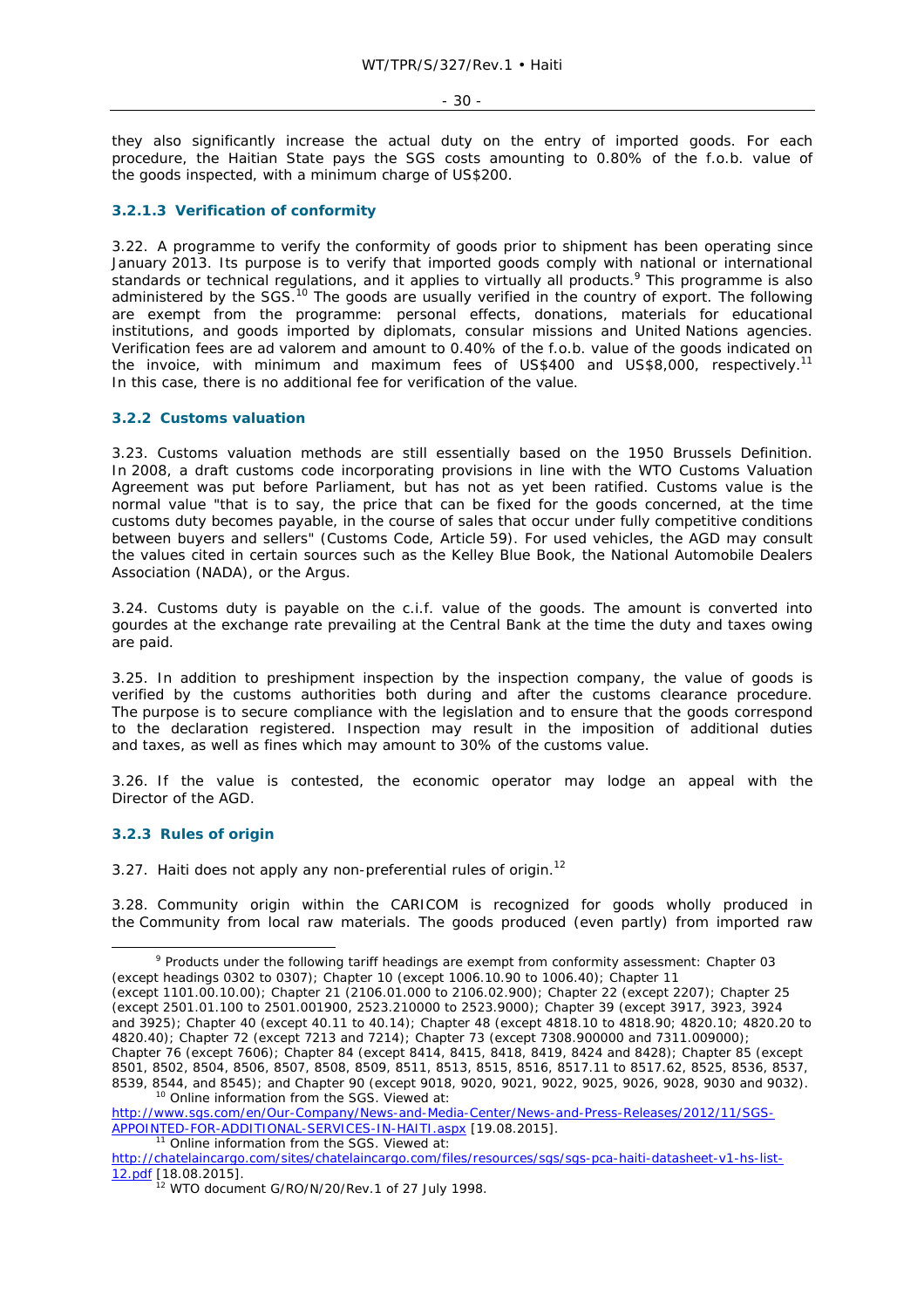materials must undergo substantial processing in order to be eligible.<sup>13</sup> Substantial processing is proved either by means of a change in the tariff heading (i.e. at the level of six-digit subheadings in the Harmonized System) or by conformity with specific criteria set out in Annex I to the Treaty.

3.29. Preferential rules of origin are provided under the CARIFORUM-EU Economic Partnership Agreement and should come into force once the Agreement has been ratified by Haiti.

## **3.2.4 Customs duty**

 $(6.1)$ 

3.30. Haiti remains highly dependent on port duties as a source of income. Customs revenue (including inspection fees) accounts for around one third of fiscal revenue. Its share would be even higher if the internal taxes collected at the border were taken into account. For fiscal 2013-2014, the customs duty collected amounted to G 8.4 billion, corresponding to 17.8% of fiscal revenue (Table 3.1).

| (G million)            |           |           |           |           |           |           |
|------------------------|-----------|-----------|-----------|-----------|-----------|-----------|
|                        | 2004-2005 | 2009-2010 | 2010-2011 | 2011-2012 | 2012-2013 | 2013-2014 |
| <b>Customs revenue</b> | 8,039     | 18,259    | 22,047    | 22,695    | 22,860    | 23,550    |
| - Customs duty         | 2,061     | 5,998     | 6,738     | 6,993     | 7,031     | 7,173     |
| - Inspection fees      | 1,813     | 3,957     | 5,274     | 5,476     | 5,297     | 5,390     |
| - Turnover tax         | 3,068     | 6,896     | 9,121     | 9,157     | 9,588     | 10,017    |
| - Excise duty          | 1.097     | 1,408     | 914       | 1,069     | 944       | 969       |
| Internal revenue       | 10,653    | 19,393    | 24,613    | 28,331    | 29,243    | 33,380    |
| Other fiscal resources | 1,327     | 638       | 761       | 179       | 1,049     | 326       |

# **Table 3.1 Trend in fiscal revenue, 2004-2014**

Source: Ministry of the Economy and Finance. Online information viewed at: http://www.mef.gouv.ht/index.php?page=TOFE.

#### **3.2.4.1 Applied customs tariff**

3.31. The most-favoured-nation (MFN) tariff applied during fiscal  $2014$ - $2015$ <sup>14</sup> is based on the 2007 version of the Harmonized System (HS).15 Even though the tariff is broken down to eight-digit level, the base nomenclature remains that of the six-digit HS (tariff subheadings). The eight-digit breakdown in fact only concerns 368 subheadings and in most cases has entailed a division of the subheading into two tariff lines, sometimes with very different rates. The applied tariff therefore consists of 5,285 tariff lines. It is *ad valorem* for all lines, except for one: grated cheese or cheese in powder form (tariff line 040620.00). The rate for this tariff line is specific and has not changed since the previous TPR: G 0.82 per net kilogram. There is no longer a specific tariff for dried garlic.

3.32. The applied rate appears fairly low compared to those of other countries, especially the CARICOM's CET. If one takes into account other charges such as inspection fees and the environmental protection tax (Section 3.2.5), however, protection at the border is high. During the review period, the average applied rate rose, from 2.9% in 2002 to 4.9% in 2015 (Table 3.2). Some 44.3% of tariff lines are duty free (compared to 67.1% in 2002). The revision of the tariff mainly involved imposing a 5% duty on certain products that had previously been duty free. The percentage of lines with a 5% tariff therefore showed a marked increase and accounts for one quarter of tariff lines.

<sup>&</sup>lt;sup>13</sup> Revised Treaty of Chaguaramas, Article 84.<br><sup>14</sup> The fiscal year commences on 1 October and ends on 30 September the following year.<br><sup>15</sup> Haiti is a member of the World Customs Organization and became a contracting pa

International Convention on the Harmonized Commodity Description and Coding System on 17 January 2000.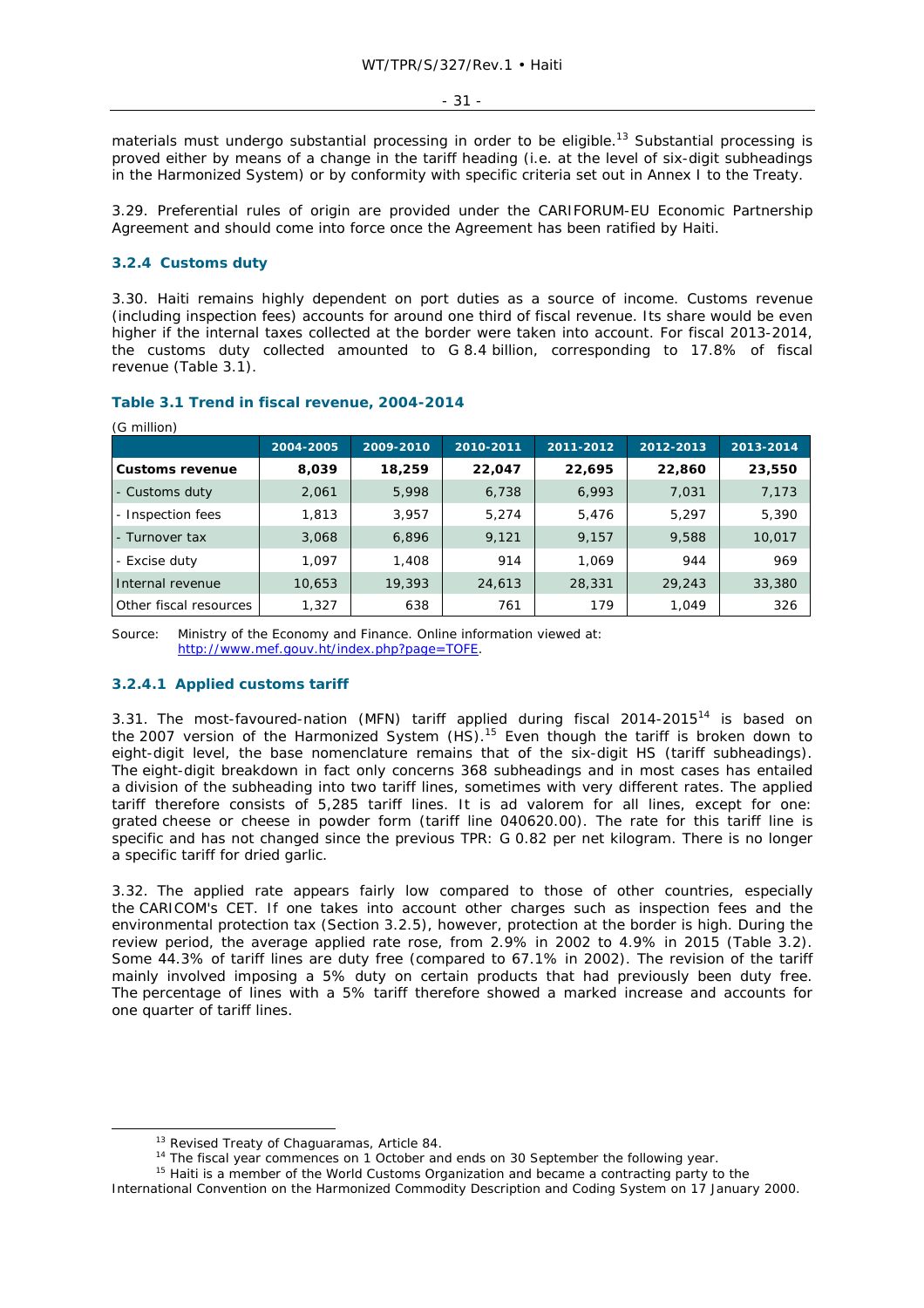# **Table 3.2 Structure of applied MFN tariffs, 2002-2003 and 2014-2015**

|     | <b>Indicator</b>                                              | 2002-2003 <sup>a</sup> | $2014 - 2015^b$ |
|-----|---------------------------------------------------------------|------------------------|-----------------|
| 1.  | Total number of tariff lines                                  | 5,236                  | 5,285           |
| 2.  | Non-ad valorem tariffs (% of all tariff lines)                | 0.4                    | 0.0             |
| 3.  | Non-ad valorem tariffs without AVEs (% of all tariff lines)   |                        | 0.0             |
| 4.  | Tariff quotas (% of all tariff lines)                         | 0.0                    | 0.0             |
| 5.  | Duty-free tariff lines (% of all tariff lines)                | 67.1                   | 44.2            |
| 6.  | Simple average of dutiable lines (%)                          |                        | 8.9             |
| 7.  | Simple arithmetic average of applied MFN rates                | 2.9                    | 4.9             |
| 8.  | Agricultural products (WTO definition)                        | 5.5                    | 8.6             |
| 9.  | Non-agricultural products (WTO definition)                    |                        | 4.4             |
| 10. | Agriculture, hunting, forestry and fishing (ISIC 1)           | 4.5                    | 5.6             |
| 11. | Mining and quarrying (ISIC 2)                                 | 2.1                    | 2.7             |
| 12. | Manufacturing (ISIC 3)                                        | 2.8                    | 5.0             |
| 13. | Raw materials                                                 | 3.3                    | 4.0             |
| 14. | Semi-finished goods                                           | 2.0                    | 3.2             |
| 15. | Finished goods                                                | 3.3                    | 6.1             |
| 16. | Domestic tariff peaks (% of all tariff lines) $c$             | 17.9                   | 13.3            |
| 17. | International tariff peaks (% of all tariff lines) $d$        | 7.2                    | 5.0             |
| 18. | Overall standard deviation of applied rates                   | 4.8                    | 6.1             |
| 19. | "Nuisance" applied rates (% of all tariff lines) <sup>e</sup> | 0.0                    | 0.0             |
| 20. | Bound tariff lines (% of all tariff lines)                    |                        | 89.4            |

a Tariff communicated by the authorities.

b Tariff taking into account the law amending the 2014-2015 budget,

as published in *Le Moniteur* of 27 March 2015.

c Domestic tariff peaks are duties exceeding three times the simple average of all applied rates.

d International tariff peaks are rates exceeding 15%.

e Nuisance rates are those greater than zero but less than or equal to 2%.

Source: WTO Secretariat calculations, based on data provided by the authorities.

3.33. The applied *ad valorem* rates range from 0% (44.3% of tariff lines) to 40%. The ceiling rate of 40% applies to a dozen tariff lines on products such as spirits, cigars, cigarillos and cigarettes of tobacco. The coefficient of variation of 1.2 shows relatively moderate dispersion of rates. A rate of 5% or less applies to almost 80% of tariff lines.

3.34. The customs tariff has frequently been adjusted both upwards and downwards, which may raise a problem of predictability for economic operators. During fiscal 2014-2015, it was amended at least twice: at the beginning of the fiscal year, by means of the finance law; and in the middle of the fiscal year, by means of the amending finance law.

3.35. In 2014, the authorities reorganized customs duties on new vehicles in order, *inter alia*, to renew the fleet of automobiles and lower emissions of carbon dioxide.<sup>16</sup> Following this revision, vehicles of less than 1,100 cc became totally duty free, while those of more than 1,500 cc became taxed at 12% (except for vehicles of tariff line 870390). The rate of customs duty for those between 1,100 cc and 1,500 remains unchanged at 10%.

<sup>&</sup>lt;sup>16</sup> Amending budget for 2014-2015, *Le Moniteur*, 170<sup>th</sup> year - Special edition No. 2, 27 March 2015. Viewed at: http://www.mef.gouv.ht/upload/doc/Budget\_Rectificatif\_14-15.pdf [20.08.2015].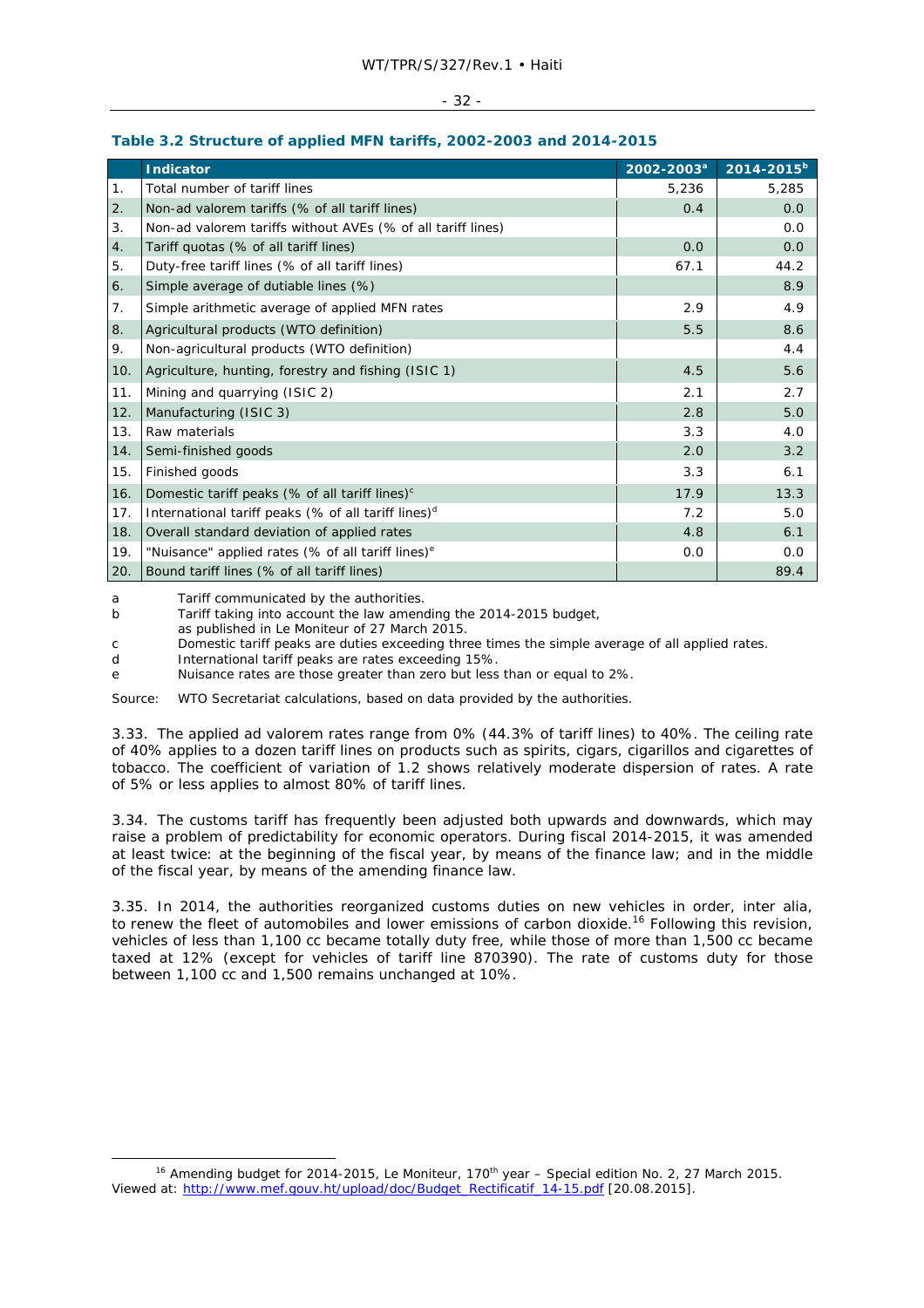



a There are 5,285 lines. One line has a specific tariff (G 0.82 per net kilogram) and is not included in this chart.

Source: WTO Secretariat calculations, based on data provided by the authorities.



#### **Chart 3.2 Average customs duty by ISIC classification, 2015**

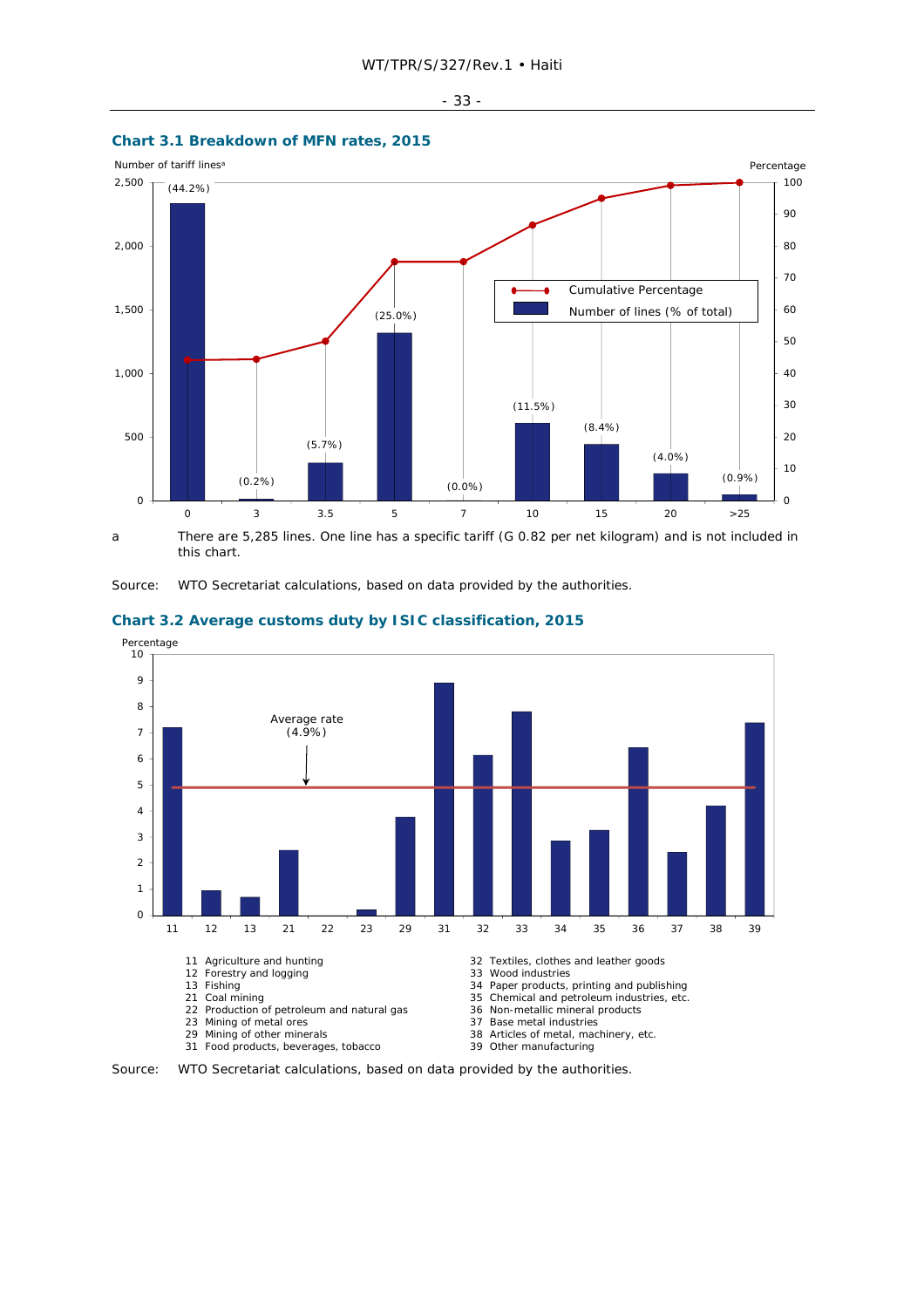# $-34 -$

# **Table 3.3 Summary of the tariff, April 2015**

|                                                  | <b>Applied MFN tariff</b> |                                   |                |                                    | <b>Bound</b><br>tariff |
|--------------------------------------------------|---------------------------|-----------------------------------|----------------|------------------------------------|------------------------|
|                                                  | No.<br>of lines           | <b>Simple</b><br>average<br>$(*)$ | Range<br>$(*)$ | <b>Coefficient</b><br>of variation | Average<br>$(*)$       |
| Total                                            | 5,285                     | 4.9                               | $0 - 40$       | 1.2                                | 18.2                   |
| HS 01-24                                         | 795                       | 8.0                               | $0 - 40$       | 1.1                                | 22.3                   |
| HS 25-97                                         | 4,490                     | 4.4                               | $0 - 40$       | 1.2                                | 17.5                   |
| By WTO definition                                |                           |                                   |                |                                    |                        |
| Agriculture                                      | 736                       | 8.6                               | $0 - 40$       | 1.0                                | 21.3                   |
| - Animal products                                | 101                       | 8.2                               | $0 - 25$       | 1.1                                | 18.2                   |
| - Dairy produce <sup>a</sup>                     | 20                        | 5.9                               | $0 - 20$       | 0.7                                | 10.1                   |
| - Fruit, vegetables, garden produce              | 188                       | 11.6                              | $0 - 40$       | 0.7                                | 26.6                   |
| - Coffee, tea                                    | 25                        | 10.4                              | $5 - 20$       | 0.6                                | 24.4                   |
| - Cereals and other preparations                 | 88                        | 9.1                               | $0 - 25$       | 0.8                                | 30.8                   |
| - Oilseeds, fats and oils                        | 100                       | 2.7                               | $0 - 20$       | 1.2                                | 15.5                   |
| - Sugar and confectionery                        | 18                        | 13.0                              | $3.5 - 20$     | 0.4                                | 40.0                   |
| - Beverages and tobacco                          | 64                        | 19.5                              | $0 - 40$       | 0.6                                | 27.3                   |
| - Cotton                                         | 5                         | 15.0                              | $15 - 15$      | 0.0                                | 20.0                   |
| - Other agricultural products                    | 127                       | 2.4                               | $0 - 20$       | 1.8                                | 9.7                    |
| Non-agricultural products<br>(incl. petroleum)   | 4,549                     | 4.4                               | $0 - 40$       | 1.2                                | 17.7                   |
| - Non-agricultural products<br>(excl. petroleum) | 4,538                     | 4.3                               | $0 - 25$       | 1.2                                | 17.6                   |
| - - Fishing and fish products                    | 126                       | 1.9                               | $0 - 20$       | 2.6                                | 23.2                   |
| - - Metals and minerals                          | 929                       | 3.9                               | $0 - 25$       | 1.4                                | 13.2                   |
| - - Chemicals                                    | 861                       | 3.1                               | $0 - 25$       | 1.6                                | 22.3                   |
| - - Wood, paper, etc.                            | 263                       | 4.4                               | $0 - 20$       | 1.3                                | 12.1                   |
| - - Textiles                                     | 593                       | 6.1                               | $0 - 20$       | 1.1                                | 20.7                   |
| - - Clothing                                     | 219                       | 5.8                               | $0 - 15$       | 0.6                                | 29.6                   |
| - - Leather, footwear, etc.                      | 160                       | 5.3                               | $0 - 15$       | 1.0                                | 21.5                   |
| - - Non-electrical machinery                     | 522                       | 3.3                               | $0 - 20$       | 0.9                                | 14.1                   |
| - - Electrical machinery                         | 249                       | 2.4                               | $0 - 20$       | 1.5                                | 15.6                   |
| - - Transport equipment                          | 210                       | 5.1                               | $0 - 20$       | 0.9                                | 14.1                   |
| - - Other manufactures n.e.s.                    | 406                       | 7.2                               | $0 - 20$       | 0.8                                | 17.4                   |
| - Petroleum                                      | 11                        | $6.8$                             | $0 - 40$       | 1.7                                | 21.1                   |
| By ISIC sector <sup>b</sup>                      |                           |                                   |                |                                    |                        |
| Agriculture, hunting, forestry and<br>fishing    | 296                       | 5.6                               | $0 - 40$       | 1.4                                | 18.3                   |
| Mining and quarrying                             | 97                        | 2.7                               | $0 - 15$       | 1.5                                | 12.8                   |
| Manufacturing                                    | 4,891                     | 4.9                               | $0 - 40$       | 1.2                                | 18.3                   |
| By HS sector                                     |                           |                                   |                |                                    |                        |
| 01 Live animals, animal products                 | 240                       | 3.8                               | $0 - 25$       | 1.7                                | 17.4                   |
| 02 Vegetable products                            | 260                       | 8.4                               | $0 - 40$       | 0.9                                | 25.8                   |
| 03 Animal or vegetable fats and oils             | 72                        | 2.7                               | $0 - 20$       | 1.3                                | 16.5                   |
| 04 Prepared foodstuffs                           | 223                       | 13.7                              | $0 - 40$       | 0.7                                | 23.6                   |
| 05 Mineral products                              | 156                       | 2.3                               | $0 - 40$       | 1.9                                | 12.5                   |
| 06 Chemicals                                     | 792                       | 2.3                               | $0 - 20$       | 1.7                                | 21.1                   |
| 07 Plastics and rubber                           | 221                       | 6.4                               | $0 - 25$       | 1.0                                | 23.2                   |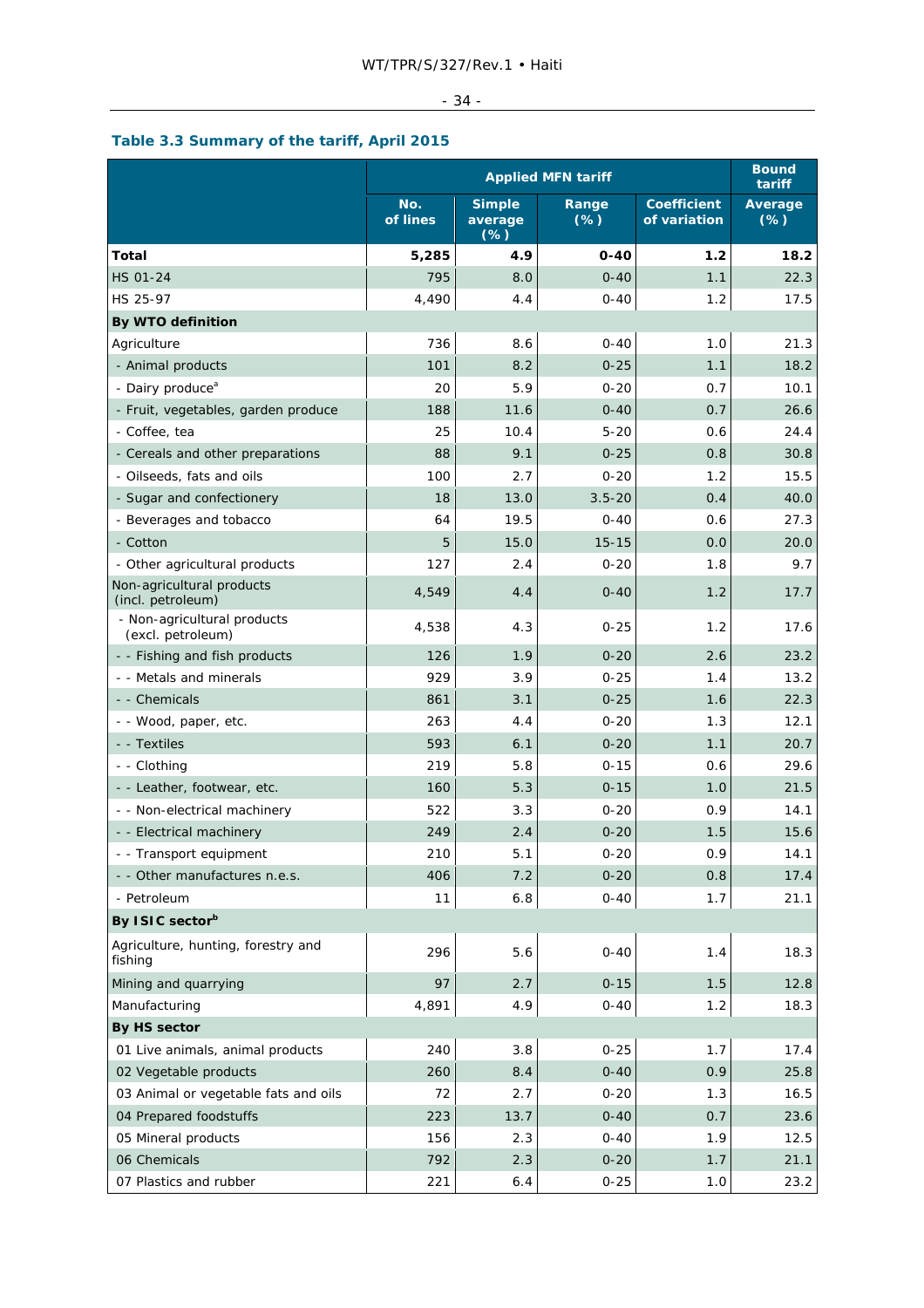|  | $\sim$<br>$\sim$ |  |
|--|------------------|--|
|--|------------------|--|

|                                                     | <b>Applied MFN tariff</b> |                                    |                 | <b>Bound</b><br>tariff             |                   |
|-----------------------------------------------------|---------------------------|------------------------------------|-----------------|------------------------------------|-------------------|
|                                                     | No.<br>of lines           | <b>Simple</b><br>average<br>$(\%)$ | Range<br>$(\%)$ | <b>Coefficient</b><br>of variation | Average<br>$(\%)$ |
| 08 Raw hides and skins, leather,<br>furskins        | 69                        | 5.9                                | $0 - 15$        | 1.1                                | 23.9              |
| 09 Wood and articles of wood                        | 94                        | 4.5                                | $0 - 20$        | 1.1                                | 24.6              |
| 10 Pulp of wood, paper                              | 147                       | 3.0                                | $0 - 20$        | 1.3                                | 10.1              |
| 11 Textiles and textile articles                    | 802                       | 5.9                                | $0 - 20$        | 1.0                                | 21.6              |
| 12 Footwear, headgear, etc.                         | 49                        | 10.0                               | $0 - 20$        | 0.5                                | 22.3              |
| 13 Articles of stone                                | 143                       | 6.5                                | $0 - 20$        | 0.7                                | 19.4              |
| 14 Precious metals and precious stones              | 53                        | 13.1                               | $0 - 25$        | 0.4                                | 28.1              |
| 15 Base metals                                      | 584                       | 3.0                                | $0 - 20$        | 1.6                                | 10.6              |
| 16 Machinery and appliances                         | 773                       | 3.0                                | $0 - 20$        | 1.1                                | 14.8              |
| 17 Transport equipment                              | 221                       | 5.0                                | $0 - 20$        | 0.9                                | 14.2              |
| 18 Precision instruments                            | 225                       | 5.8                                | $0 - 20$        | 0.8                                | 14.9              |
| 19 Arms, ammunition                                 | 20                        | 17.0                               | $5 - 20$        | 0.4                                | 20.0              |
| 20 Miscellaneous manufactured articles              | 130                       | 9.8                                | $0 - 20$        | 0.8                                | 21.7              |
| 21 Works of art, collectors' pieces<br>and antiques | 11                        | 1.8                                | $0 - 5$         | 1.3                                | 15.0              |
| By stage of processing                              |                           |                                    |                 |                                    |                   |
| Raw materials                                       | 632                       | 4.0                                | $0 - 40$        | 1.6                                | 17.4              |
| Semi-finished products                              | 1,713                     | 3.2                                | $0 - 25$        | 1.6                                | 19.2              |
| Finished products                                   | 2,940                     | 6.1                                | $0 - 40$        | 1.0                                | 17.8              |

a One tariff line has been left out of the calculations because of the lack of statistics to calculate the *ad valorem* equivalent of the specific rate.

b ISIC classification (Rev.2), excluding electricity, gas and water (one tariff line).

Source: WTO Secretariat calculations, based on data provided by the authorities.

# **3.2.4.2 Bound rates**

3.36. Haiti has bound import duties on 89.4% of its tariff lines at an average rate of 18.2% (Table 3.3). Tariffs on agricultural products are bound at rates ranging from 0 to 50%, with an average bound rate of 21.3%. Zero-rated bound tariff lines concern in particular: powdered milk; certain bones and horn-cores; malt, not roasted; seeds, spores and fruit used for sowing, other than garden seeds; wheat and meslin; hops; certain plants and parts of plants of a kind used in perfumery, medicine or in pharmacy; straw and pellets of unprepared cereals; certain types of fodder; certain resins and fats for industrial use; vegetable saps and extracts; linseed oil; crude glycerol; animal oils and fats (in specific forms); yeast; denatured ethyl alcohol of any type; and some protein materials and their products. The ceiling rate of 50% applies to products such as maize, rice, buckwheat, millet, canary seed, sorghum and other products of the milling industry.

#### **3.2.4.3 Tariff concessions**

3.37. The Customs Code allows entry free of duties and taxes for goods such as: travellers' luggage; objects imported when changing residence; goods imported under diplomatic or consular privileges; articles for correspondence courses; agricultural equipment; samples of no commercial value; inherited goods; awards or sporting trophies; coffins, urns and funeral articles. The following are also exempt from payment of duties and taxes: school supplies<sup>17</sup>; printers' ink; articles for teaching the social sciences; newspapers and periodicals; maps and terrestrial globes; propane and containers for compressed gases; and charcoal.

<sup>&</sup>lt;sup>17</sup> The list includes: books; exercise books; pencils; fountain pens; pens; pen cases; propelling pencils; erasers; felt pens; children's picture albums or books for drawing or colouring; math toolkits; graduated rulers; protractors; compasses; chalk; slate pencils; ballpoint pens; slates and blackboards for writing and drawing.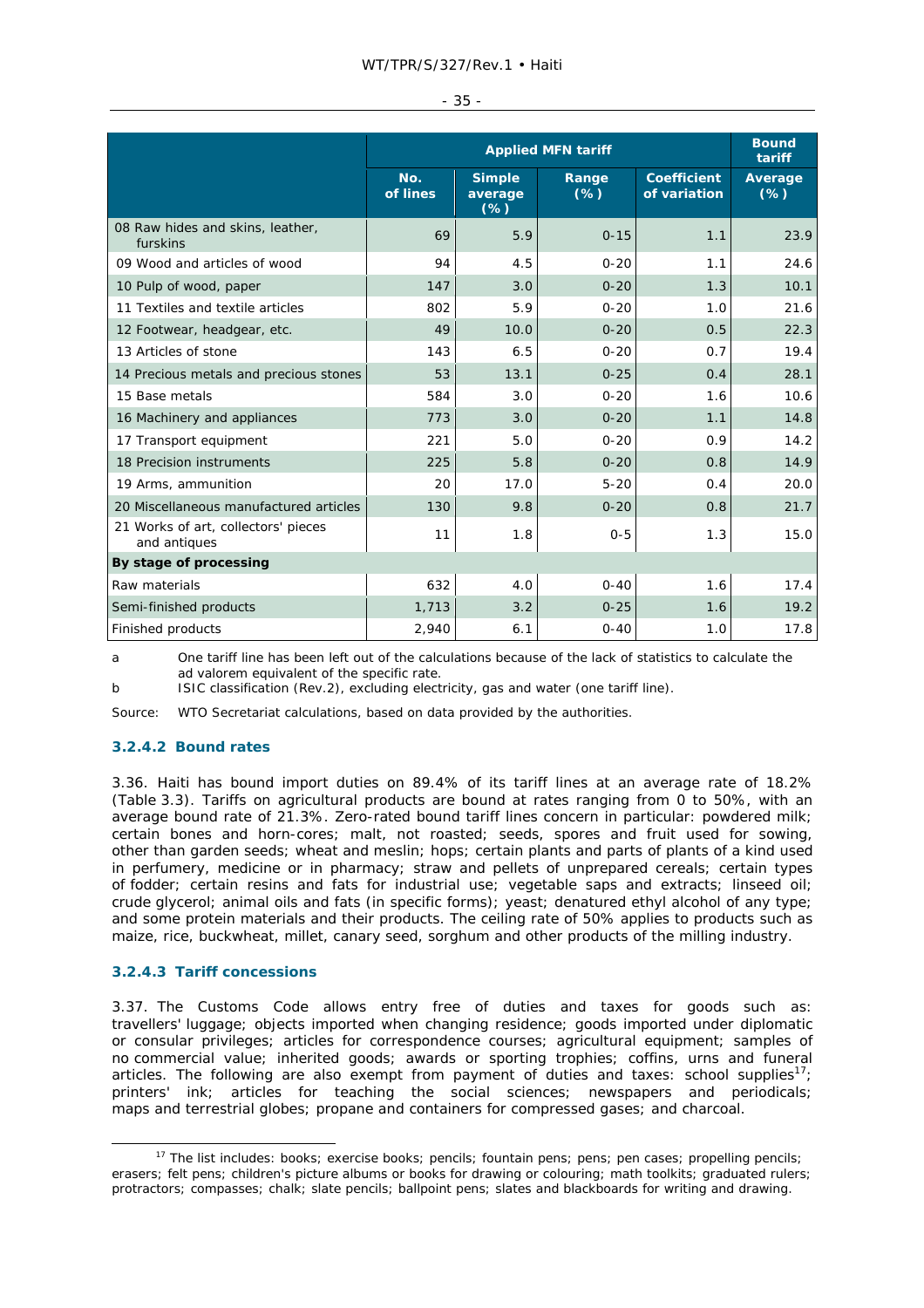3.38. Subject to authorization from the competent ministry, non-profit-making institutions may obtain exemption from duties and taxes on their imports of food products, medical materials and equipment, provided that they are not intended for sale. NGOs recognized by the authorities are exempt from payment of duties and taxes on imported vehicles.

3.39. Exemptions from customs duty may also be given under other laws offering incentives (Section 3.4.1). For example, companies approved by the Interministerial Investment Commission under the Law on Industrial Parks (LPI), the Investment Code or the Law on Free Zones (LFZ) may obtain exemption from customs duty and inspection fees. Those importing duty-free goods must submit an exemption letter issued by the Ministry of the Economy and Finance, together with a tax compliance certificate (tax clearance, type B).

#### **3.2.5 Other duties and taxes**

3.40. During the Uruguay Round, Haiti bound other duties and charges at a ceiling of 16%, except for some edible animal products (bound at 20%); and vinegar and some grape must and cider (bound at 21%).

3.41. In practice, most imports are subject to preshipment inspection fees of 5% of their c.i.f. value (Section 3.2.1.2)

3.42. An environmental protection tax was introduced in  $2015<sup>18</sup>$  and applies to imports of used vehicles, tyres, batteries and articles of worn clothing. The rate is 10% of the c.i.f. value for tyres, batteries and worn clothing. For vehicles over seven years old (or lorries over 12 years old), the rate is 25%. More modern vehicles are exempt from this tax. Used vehicles are also subject to a tourism tax at a rate of 10% of their c.i.f. value.<sup>19</sup> Taken together, these charges may lead to increases above the bound rates for other duties and charges on items such as used vehicles.

3.43. A first registration tax applies to vehicles imported by individuals for use on the road. The tax base is the c.i.f. value of the vehicle and the rate increases according to the value of the vehicle (with a minimum rate of G 5,000): 5% for vehicles valued at G 35,000 or less; 10% for vehicles of a value ranging from G 35,001 to G 55,000; 15% for vehicles of a value ranging from G 55,001 to G 75,000; and 20% for vehicles of a value exceeding G 75,000. Lorries and buses carrying more than 25 people are exempt.

3.44. Since 2015, goods vehicles registered abroad have had to pay a so-called "internal movement duty"<sup>20</sup>, levied by the AGD at a rate of G 5,000 for lorries and G 6,000 for trailers.

3.45. The following are some of the other import charges:

- a. down payment amounting to 2% of the c.i.f. value of goods, levied in connection with corporation tax;
- b. storage charges on goods declared for storage, levied monthly at a rate of 2% of the declared or estimated value of the goods;
- c. stamp duty of G 5 per document for various declarations and vouchers; and
- d. a fuel duty of G 1 per litre of diesel fuel.

<sup>&</sup>lt;sup>18</sup> Law amending the 2014-2015 budget, *Le Moniteur*, 170<sup>th</sup> year – Special edition No. 2, 27 March 2015. Viewed at: http://www.mef.gouv.ht/upload/doc/Budget\_Rectificatif\_14-15.pdf [20.08.2015].<br><sup>19</sup> Online information from the General Customs Administration (AGD). Viewed at:

http://www.douane.gouv.ht/index.php?option=com\_content&view=article&id=227&Itemid=259 [20.08.2015].<br><sup>20</sup> Law amending the 2014-2015 budget, *Le Moniteur*, 170<sup>th</sup> year – Special edition No. 2,

<sup>27</sup> March 2015. Viewed at: http://www.mef.gouv.ht/upload/doc/Budget\_Rectificatif\_14-15.pdf [20.08.2015].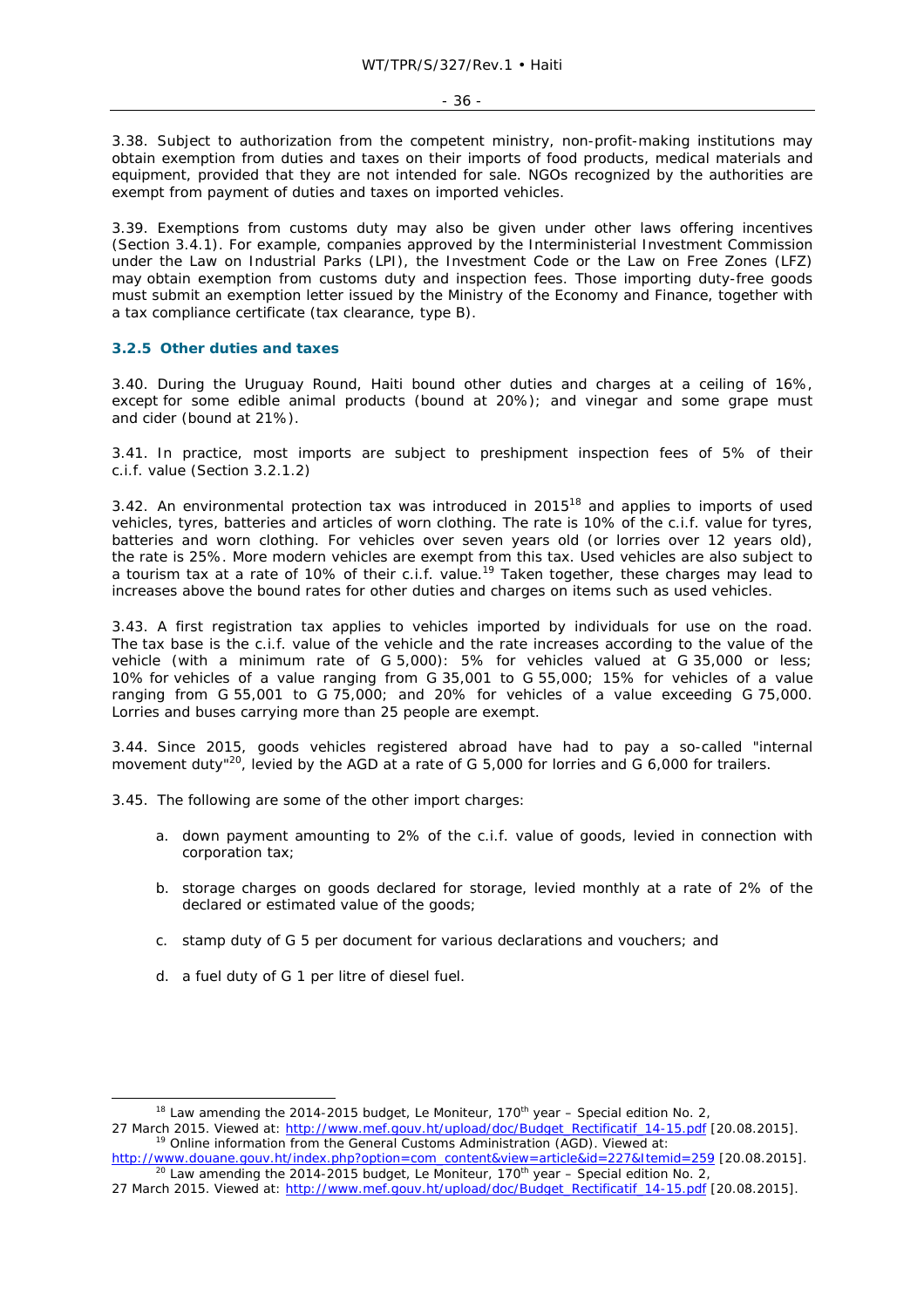### **3.2.6 Internal taxes**

3.46. In addition to customs duty and inspection fees, imports are subject to internal taxes such as the turnover tax; excise duty; down payment; and contribution to the local communities management fund.

## **3.2.6.1 Turnover tax**

3.47. Turnover tax (TCA) accounted for 27.9% of fiscal revenue during the period 2013-2014 and is mostly collected on imports (Table 3.3). It generally applies to operations related to consumption or use of goods and services in Haiti.<sup>21</sup> There is a flat rate of 10% on the turnover of taxable transactions. For imports, the tax base comprises the c.i.f. value of the goods, customs duty, inspection fees and excise duty.

3.48. Imports of the following products are exempt from the TCA: petroleum products; inputs for manufacturing medicines; newspapers, books and school supplies; agricultural materials, equipment and inputs. The financial and real estate sectors, together with the international transport sector, are also exempt from the TCA.

3.49. Exports of goods and certain services are exempt from the TCA. The tax paid on some inputs may allow deduction of the TCA owing to the State. The list of eligible goods includes: unprocessed or processed raw materials used in production; semi-finished products for additional processing; and spare parts to be used to assemble a finished product. There is no zero rate for export transactions. Imported inputs are thus exempt, whereas local inputs are taxed, which can be prejudicial for exporters and domestic producers.

## **3.2.6.2 Excise duty**

3.50. Excise duty applies to a wide range of local or imported products (Table 3.4). During fiscal 2013-2014, it represented around 1.8% of fiscal revenue (Table 3.1). It is mostly derived from petroleum products and imported vehicles. The tax base for imports is usually the c.i.f. value, with an exception for imported vehicles, and includes customs duty. Some products are subject to a rate that varies depending on their origin (domestic or imported), which could constitute a violation of national treatment. For example, following the law amending the 2014-2015 budget, products such as whisky, rum and beer have been taxed at a rate of 16% of their c.i.f. value if they are imported, while their local equivalents are taxed at a rate of 4% of their ex-factory price.

| Product                                               | <b>Domestic products</b> | <b>Imported products</b>          |
|-------------------------------------------------------|--------------------------|-----------------------------------|
| Tobacco                                               | 12% ex-factory price     | 12% c.i.f. value                  |
| Whisky                                                | 4% ex-factory price      | 16% c.i.f. value                  |
| <b>Rum</b>                                            | 4% ex-factory price      | 16% c.i.f. value                  |
| Beer                                                  | 4% ex-factory price      | 16% c.i.f. value                  |
| Wine-based beverages and other alcoholic<br>beverages | 4% ex-factory price      | 16% c.i.f. value                  |
| Aerated beverages                                     | 4% ex-factory price      | G 7.2/144 corks                   |
| Malt-based beverages                                  | $\cdot$ .                | G 2/crate                         |
| Milk-based beverages                                  | $\ddot{\phantom{0}}$     | 5% c.i.f. value                   |
| Brown sugar                                           | . .                      | G 0.075/lb                        |
| Refined sugar                                         | $\cdot$ .                | G 0.20/lb                         |
| Imported vehicles of over 2,200 cc                    | N/A                      | 10% c.i.f. value $+$ customs duty |
| Cigarettes and tobacco                                | $\cdot$ .                | 12% c.i.f. value                  |

## **Table 3.4 Products subject to excise duty, and applicable rates, June 2015**

 $21$  Law of 13 December 2002 amending the Law of 19 September 1982 on Turnover Tax, *Le Moniteur* No. 19, 10 March 2003. The law was amended by the Decree of 23 November 2005.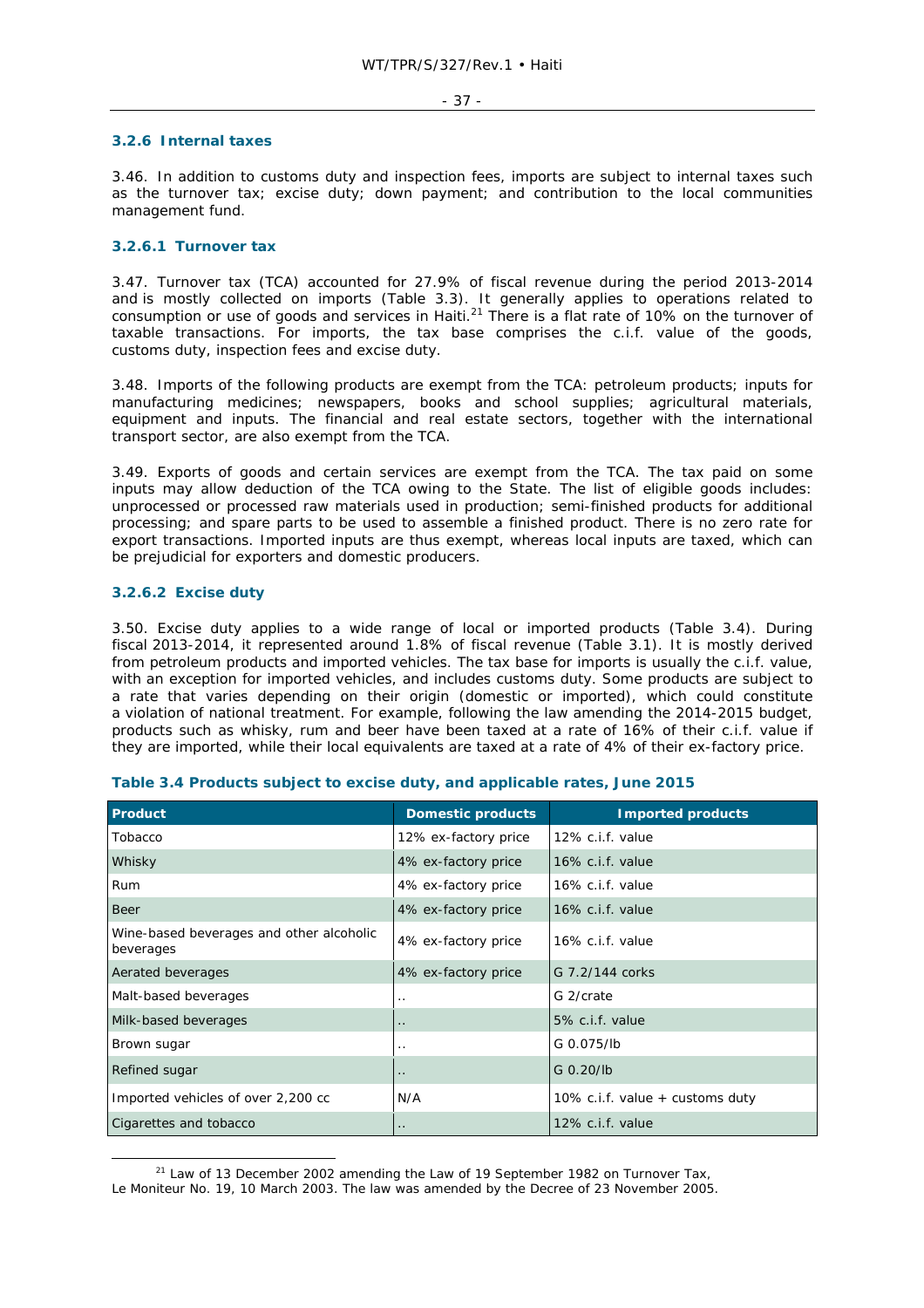#### - 38 -

| Product            | Domestic products | <b>Imported products</b>                 |
|--------------------|-------------------|------------------------------------------|
| Petroleum products |                   |                                          |
| Gasoline           | N/A               | G 3.307/litre + variable excise duty     |
| Diesel fuel        | N/A               | G 3.106/litre + variable excise duty     |
| Kerosene           | N/A               | G 2.505/litre + variable excise duty     |
| AV-jet fuel        | N/A               | G 0.02505/litre $+$ variable excise duty |

.. Not available.

Source: Law amending the 2014-2015 budget and AGD. Online information viewed at: http://www.douane.gouv.ht/index.php?option=com\_content&view=article&id=62&Itemid=110.

3.51. There is variable excise duty as well on petroleum products, an additional levy to finance the smoothing of prices at the pump.<sup>22</sup> The adjustment mechanism is based on a reference price (including taxes and profit margins), updated upon each arrival of petroleum products. When the gap between the reference price and the retail price does not exceed 5% of the latter, the variable excise duty is adjusted to compensate for the gap as a whole. If it exceeds 5%, the variable excise duty remains constant and the adjustment is reflected in full in the price.

## **3.2.6.3 Other levies**

3.52. The Law of 20 August 1996 introduced a contribution to the Fund for the Management and Development of Local Communities (CFGDCT) imposed on a certain number of domestic and imported goods and services.<sup>23</sup> For imports, the contribution is 2% of the c.i.f. value plus customs duty. The list of products exempt includes petroleum products, agricultural inputs, some food products (milk, rice, flour, beans, sugar, animal feed), postal packages, pharmaceuticals, books and exercise books. For other products and services, the rate of the CFGDCT is: 20% on the selling price of cigarettes; 5% on insurance premiums; G 20 on vehicle licence plates and stickers; G 0.90 per minute on outgoing international telephone calls<sup>24</sup>; G 25 per ticket on international airline tickets; and 5% on gains from the lottery, gaming or similar betting. Net income and salaries are also taxable (at a rate of 1%), but this provision appears not to be applied.<sup>25</sup>

## **3.2.7 Import prohibitions, restrictions and licensing**

3.53. Haiti does not have any import licensing regime.<sup>26</sup>

3.54. Article 251 of the Constitution prohibits the import of agricultural foodstuffs and their byproducts, except in cases of *force majeure*, because it is deemed that sufficient quantities are produced domestically. It also prohibits the introduction into Haiti of waste or residues of foreign origin (Article 258).

3.55. In general, the Customs Code (Article 52) bans the import of a certain number of goods, including: counterfeit coins, banknotes or documents, and equipment used to manufacture or print them; obscene or pornographic articles; weapons of war and their ammunition (unless they are to be delivered to the Government); and narcotics and psychotropic substances (unless import is authorized by the Ministry responsible for public health).

<sup>22</sup> Law of 9 March 1995 establishing variable excise duty on petroleum products.<br><sup>23</sup> Law of 20 August 1996 on contributions to the Fund for the Management and Development of Local Communities.<br><sup>24</sup> Amending finance law for 2014-2015. Viewed at:

N/A Not applicable.

http://www.mef.gouv.ht/upload/doc/Budget%202014-2015%2030%20pages.pdf

<sup>&</sup>lt;sup>25</sup> Law of 23 October 2002, amending the Decree of 31 March 1980 establishing the special communications tax. The rate is G 1.35 per minute for outgoing international telephone calls

<sup>&</sup>lt;sup>26</sup> WTO document G/LIC/N/3/HTI/7 of 23 September 2014.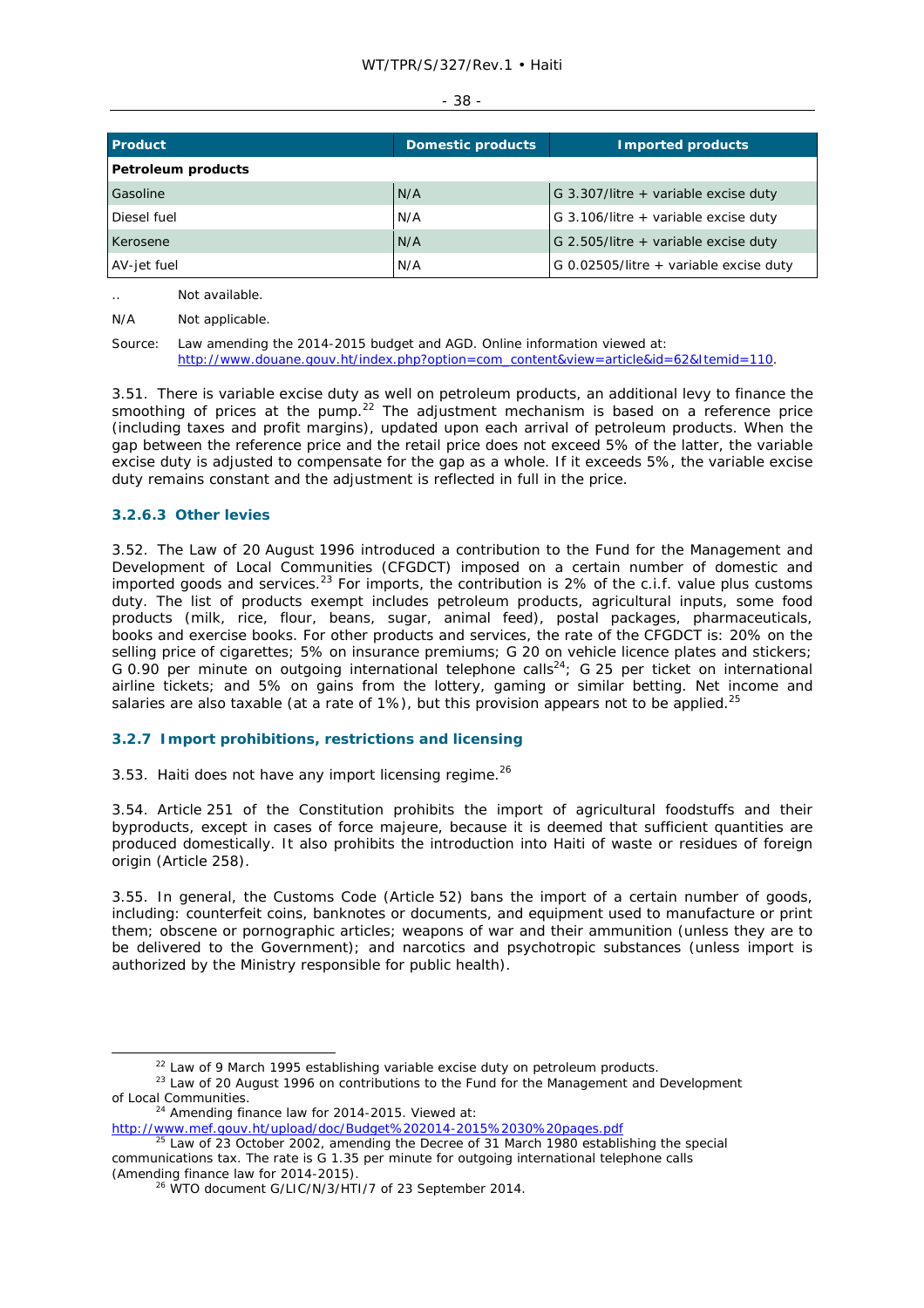3.56. The import of worn clothing, bedding and footwear is forbidden in principle, but this measure is not applied. Some bans have an environmental objective. For example, since 1 August 2013, it has been forbidden to produce, import, sell or use polyethylene bags and inputs and articles in expanded polystyrene for one-off use for food (for example, trays, cartons, bottles, sachets, cups and plates).<sup>27</sup> The measure has been notified to the WTO.<sup>28</sup>

3.57. Some bans are temporary and are intended to deal with specific problems (Section 3.2.10). Since July 2015, all imports of flour from the Dominican Republic have had to be accompanied by an analysis certificate issued by the exporting country.29 This measure follows on a notice concerning the discovery of a batch of contaminated imported flour.<sup>30</sup> The certificate has to indicate, *inter alia*, the percentages of any food additives in the product. A ban on the import of some products from the Dominican Republic by road is expected to come into force on 1 October 2015 $^{31}$ , when these products may only enter by sea or by air (except for cement) and may only be unloaded at the ports of Port-au-Prince and Cap-Haïtien. The measure has been adopted "in order to exercise better quality control and ensure the safety of the population".

3.58. An authorization from the competent authorities is required for the import of certain goods. For example, ethanol imports require an import authorization issued by the Ministry of Trade and Industry (MCI). A favourable opinion from the Ministry of Public Health and Population has to be obtained for products imported for pharmaceutical or medical purposes.

3.59. The import of used vehicles is restricted to one vehicle per person per year. Importing a second used vehicle during the same year is punishable by a fine equivalent to twice the customs duty. Moreover, any used vehicle imported over and above a second vehicle is systematically confiscated by the State.

## **3.2.8 Anti-dumping, countervailing and safeguard measures**

3.60. Haiti has no laws or regulations on anti-dumping or countervailing measures. It has not set up any competent authority to initiate and conduct anti-dumping investigations.

3.61. The CARICOM's provisions on safeguard measures are contained in Article 150 of the Revised Treaty of Chaguaramas. Any member may impose quantitative restrictions temporarily in order to protect its balance of payments or to help a sector threatened by increased imports from other member countries. The member concerned must inform the Council for Trade and Economic Development, whose approval is required for any renewal of the measures after 18 months.

### **3.2.9 Standards and other technical regulations**

3.62. Haiti still has no specific legislation on standards, testing, approval or certification. International standards (notably those of the ISO, the WHO and the FAO) serve as a reference but have not been officially adopted. A product conformity verification programme has been operating since 2012 (Section 3.2.1.3).

detergent powder; drinking water; packaging foam; heavy equipment for construction; wheat flour; rebar; edible oil; juice powder; ground maize; manteca; mattresses; expanded metal and sheet; edible pasta; paint and car body products; laundry soap; snacks (*cheeco)*; PVC pipes; and plastic household utensils. Online

information from the Ministry of the Economy and Finance. Viewed at:

```
http://www.mef.gouv.ht/index.php?page=D%C3%A9tails%20de%20l%27actualit%C3%A9&id_article=398.
```
<sup>&</sup>lt;sup>27</sup> Ministry of Trade and Industry, Information Letter MCI/0369 of 26 June 2012.<br><sup>28</sup> WTO document G/TBT/N/HTI/1 of 3 July 2014.<br><sup>29</sup> Ministry of Trade and Industry, document MCI/DCQPC/001360/15, 28 July 2015.<br><sup>30</sup> Onlin

gouv.ht/index.php?option=com\_content&view=article&id=324%3Afarine&catid=1%3Anouveautes&Itemid=227

**<sup>&</sup>amp;lang=en.** 31 The 23 products affected are: cooking butter; beer; biscuits; soft drinks; grey cement;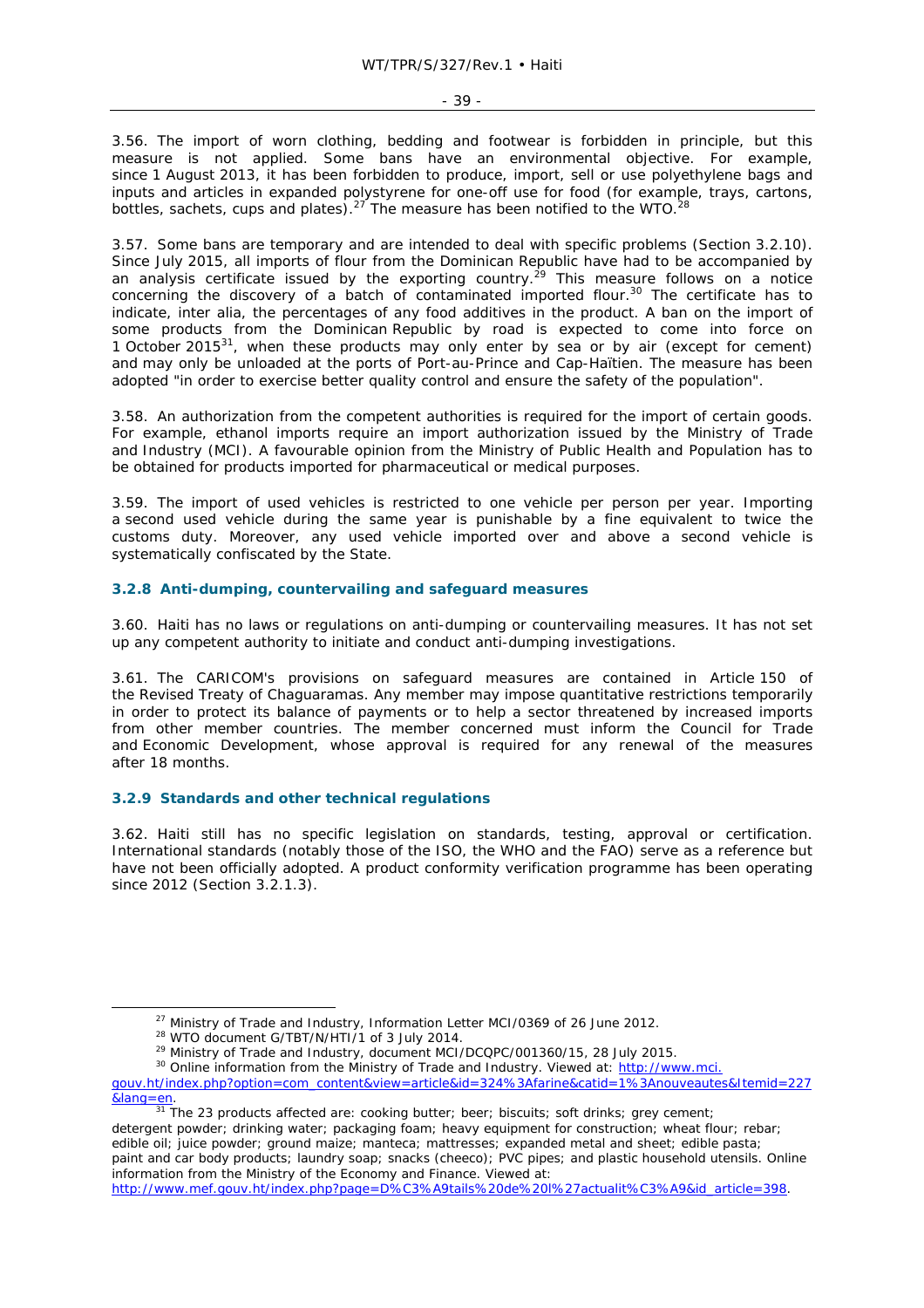#### - 40 -

3.63. The Haitian Bureau of Standards (BHN) was set up in December 2012 with the task of organizing and managing standardization, certification, industrial metrology and quality promotion activities. It appears to be the enquiry point for the WTO Agreement on Technical Barriers to Trade, but no notification to this effect has been made. The BHN represents Haiti in regional and international bodies such as the CARICOM Regional Organisation for Standards and Quality (CROSQ) and the Codex Alimentarius. A metrology laboratory was established in December 2012. Haiti is an Associate Member of the International Electrotechnical Commission.

3.64. In 2012, the MCI and the Ministry of Public Health and Population issued a notice setting out the obligations applicable to food products and pharmaceuticals. The requirements also cover labelling. Labels must be in one of the official languages and contain information on the ingredients, the manufacturer, packager or distributor, the dates of manufacture and expiry, the weight and the contents. Operators had to implement these measures by 1 March 2013 at the latest.

## **3.2.10 Sanitary and phytosanitary requirements**

3.65. The Quarantine Directorate at the Ministry of Agriculture, Natural Resources and Rural Development (MARNDR) is the enquiry point for the Agreement on the Application of Sanitary and Phytosanitary Measures. A number of restrictions and prohibitions have been adopted since 2013 (Table 3.5) but have not been notified to the WTO.

| <b>Product</b>                    | <b>Country of origin</b>                                        | <b>Reason</b>                             | Period               |
|-----------------------------------|-----------------------------------------------------------------|-------------------------------------------|----------------------|
| Salami and poultry<br>products    | Dominican Republic                                              | Non-compliance with<br>sanitary standards | $2013$ - present     |
| Pigs                              | Dominican Republic, United States,<br>Canada, Brazil and Mexico | Porcine epidemic<br>diarrhoea (PED)       | June 2013 - present  |
| Meat products and live<br>animals | Dominican Republic                                              | Avian flu                                 | June 2013 - present  |
| 27 fruits and<br>4 vegetables     | Dominican Republic                                              | Mediterranean fruit fly                   | March 2015 - present |

## **Table 3.5 Temporary import bans, 2006-2014**

Source: Information provided by the Haitian authorities.

3.66. The legislation on SPS measures is dispersed and outdated $32$  and has not been regularly updated to reflect the new provisions imposed by international conventions, although numerous draft laws have been drawn up and await ratification by Parliament. They concern in particular: plant protection; animal health; quarantine; and sanitary controls of agricultural and fisheries products.

3.67. The application of SPS measures (including control at the border) is the responsibility of the MARNDR's National Quarantine Unit. Controls are carried out on domestic sales and on imports or exports of live animals, meat, foodstuffs of animal origin and animal or plant products.

3.68. Haiti is not party to the Convention on International Trade in Endangered Species of Wild Fauna and Flora (CITES), although it does apply its directives.

3.69. Haiti continues to face problems in meeting the standards imposed by importing countries on its products and in setting up its own system.

<sup>&</sup>lt;sup>32</sup> For example, the Decree prohibiting the entry into Haiti of animals, plants, plant seeds and their byproducts without a special authorization from the MARNDR (*Le Moniteur*, 14 November 1986).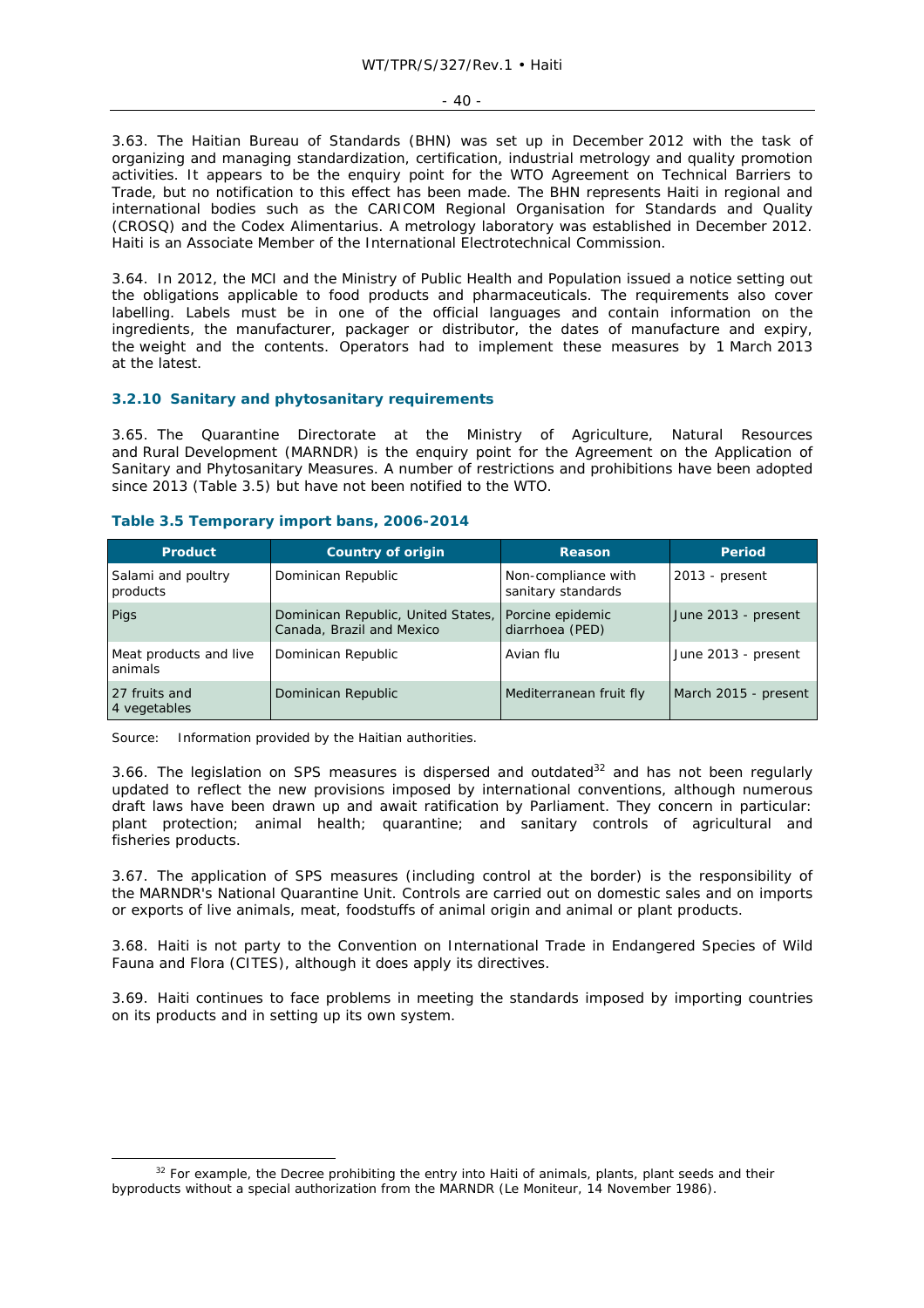## **3.3 Measures directly affecting exports**

## **3.3.1 Export procedures and requirements**

3.70. The procedures to be completed for exercising the profession of exporter are similar to those for importers (Section 3.2.1). A customs declaration is required for direct exit export transactions, supplies or temporary export. Three copies of the customs declaration must be presented, accompanied by documents such as the following: export permit, issued by the MCI; export certificate, endorsed by the Central Bank; tax clearance certificate and any other document required by the legislation in force. Certificates of origin are usually issued by the MCI. Those for exports of coffee and cocoa are issued by the AGD. These numerous documentary requirements may constitute an obstacle to the competitiveness of the export sector. According to the World Bank's *Doing Business* report<sup>33</sup>, formalities for exporting a standard container from the capital on average necessitate eight documents. The procedures may take four weeks, most of which is for preparing the documents (17 days) and completing customs and inspection formalities (four days). These requirements can result in high costs for companies, particularly for micro, small and medium-sized enterprises. Streamlining them might help improve the competitiveness of some export-oriented businesses.

3.71. Export declarations may be submitted through ASYCUDA. The formalities include the following stages: admissibility, clearance, verification and payment of duties and taxes (where applicable). Goods cannot usually be loaded until the declaration has been processed.

3.72. All carriers must produce an exit manifest (in four copies) before leaving customs territory, and this is required even if the goods are not loaded.

### **3.3.2 Export taxes, charges and levies**

3.73. Export transactions are exempt from the turnover tax. Absence of a zero rate could, however, penalize SMEs that export locally processed products because the TCA paid on inputs is not reimbursed in such cases.

3.74. Goods under customs control (after having received an export authorization) may be subject to payment of storage fees. These generally apply as of the seventh day of storage. Coffee and cocoa cargoes are allowed a longer period (one month).

### **3.3.3 Export prohibitions, restrictions and licensing**

3.75. Most of the quantitative restrictions in force are dictated by international treaties to which Haiti is party. The authorities may take measures to restrict exports for a number of reasons, including health, safety or environmental protection. The following are among the products that may not be exported: illicit drugs; fauna and flora; fertilizer; arms and ammunition (unless prior authorization is given); knives and lethal weapons; toxic waste; counterfeit goods; and pornographic material.

3.76. As a general rule, exports of fauna and flora products require prior authorization from the MARNDR. Some kinds of live animals belonging to endangered species (green anoles, mabuya, snails) may not be exported in order to preserve the national heritage.

3.77. Quality controls, as well as phytosanitary and animal health measures, apply to exports of coffee, cocoa, mangoes and animal products.

## **3.3.4 Export support and promotion**

3.78. According to notifications to the WTO, the Haitian Government does not grant export subsidies pursuant to Articles 10 and 18.2 of the Agreement on Agriculture.<sup>34</sup>

 $33$  World Bank (2014).<br> $34$  The latest notification in this respect is for fiscal 2014 (WTO document of 19 August 2015).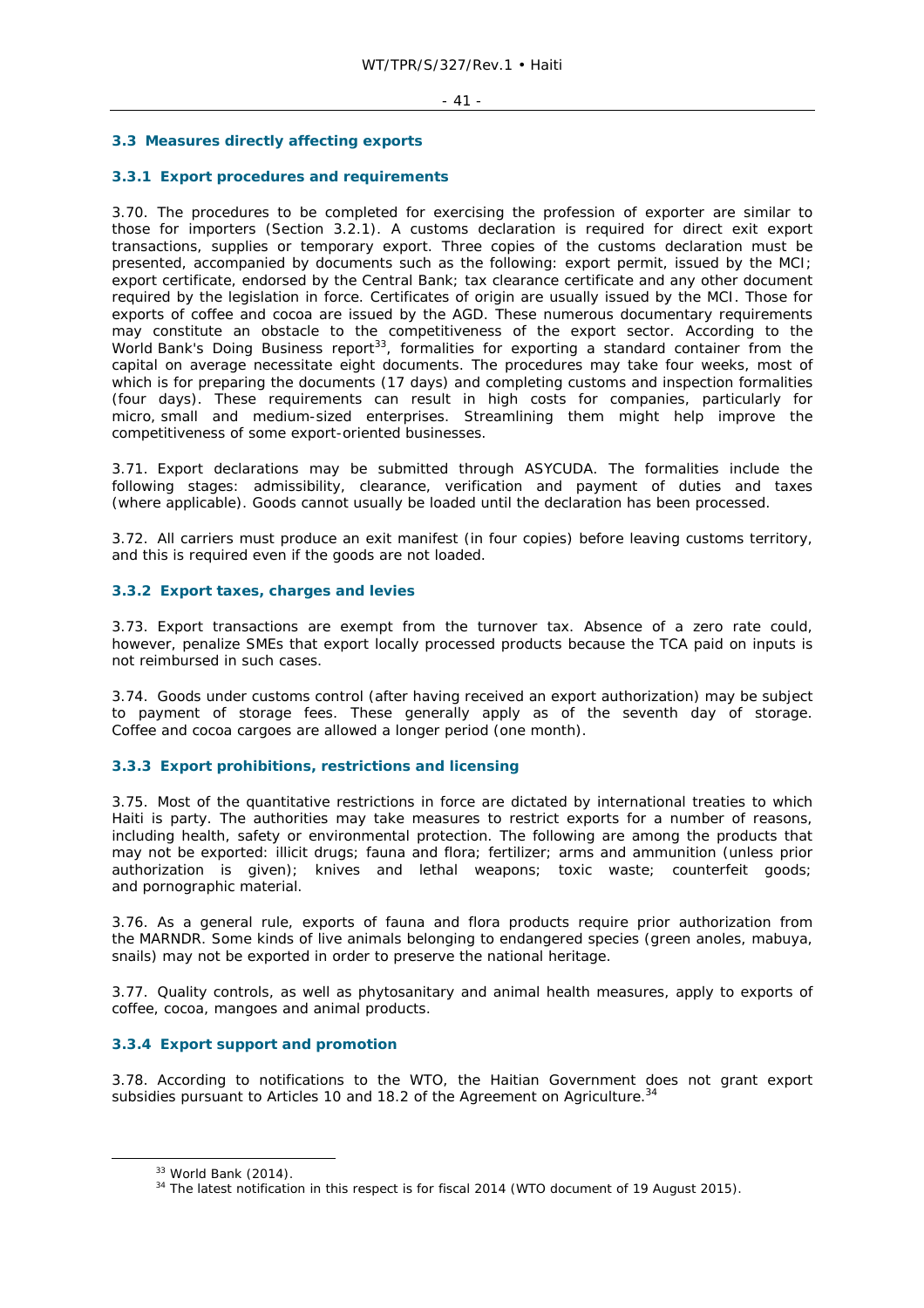3.79. Industrial parks (Section 4.5) are an important component of Haiti's strategy to conquer export markets. Originally, the aim was to receive export- or re-export-oriented companies. This strategy was reinforced by the adoption of the LZF.<sup>35</sup> The Government's policy on free zones is intended to facilitate investment, create stable jobs and secure the transfer of technology to domestic industry. The LZF sets out the criteria for the creation of free zones and the fiscal and customs regime applicable to them. The implementing measures were adopted in 2012.<sup>36</sup>

3.80. The LZF defines two types of free zones: private free zones and mixed free zones set up under a public-private partnership. Free zone status may be accorded to any natural or legal person recognized as having a good moral and professional reputation and as being entirely financially solvent in the country of origin or in the country(ies) of operation over the previous five years. The fees for initiating the procedure are G 300,000 and are not reimbursable. Three types of activity may be conducted in free zones: industrial activities; business activities; general services (i.e. any international trade-related service activity).

3.81. Free zone status may be granted to any business exporting at least 70% of its output. Businesses set up in free zones (and their promoters) are eligible for the benefits defined in the Investment Code (Section 3.3.1). The legislation also makes provision for benefits specific to free zones. For example, investment in free zones or free enterprises is given ten years total exemption for the income earned from the investment and the sums invested in a free zone may be deducted from tax. The investment must, however, be retained for at least five years.

3.82. Goods produced or assembled in free zones may obtain supplies from the domestic market for up to 30% of their total output (during any particular quarter) and after paying the customs duty and taxes applicable. Businesses providing a certain number of services deemed to be special may reserve up to 30% of their turnover (or capacity) for local clients over any particular quarter. This concerns suppliers of services such as: tourism services; clinics or specialized hospitals; retirement homes; detoxification centres; and spa residences. The same applies to businesses providing financial, scientific or tourism services.<sup>3</sup>

3.83. The National Free Zones Council (CNZF) is the institution responsible for implementing the LZF. Its task is to examine applications for admission to free zone status, to ensure that approved projects are carried out in accordance with the terms, and to regulate free zones. It is composed of representatives of the principal government authorities involved in implementing the LZF, together with two representatives from the private sector. These are selected by the Government from a list of ten persons nominated by employers' and cooperative associations and trade unions. The CNZF has the authority to examine and approve or reject candidatures. A free zone concession is usually granted by means of an order adopted by the Council of Ministers and published in the official journal *Le Moniteur* and is valid for a renewable term of 25 years.

3.84. The management and regulation of free zones are the responsibility of the Free Zones Directorate, under the authority of the MCI. It is the body responsible for regulation and coordination as regards the development, exploitation, operation, management, maintenance and promotion of free zones.

### **3.3.5 Export financing, insurance and guarantees**

3.85. There is no special framework for export financing, insurance or guarantees.

<sup>&</sup>lt;sup>35</sup> Law of 2 August 2002 on free zones.<br><sup>36</sup> Order determining the regulatory conditions for creating, establishing, managing, operating and controlling free zones in Haiti. Published in *Le Moniteur*, 167<sup>th</sup> year, No. 121, 24 July 2012.<br><sup>37</sup> Order on choosing the members of the National Free Zones Council (CNZF). Published in

*Le Moniteur* No. 36, 16 August 2012.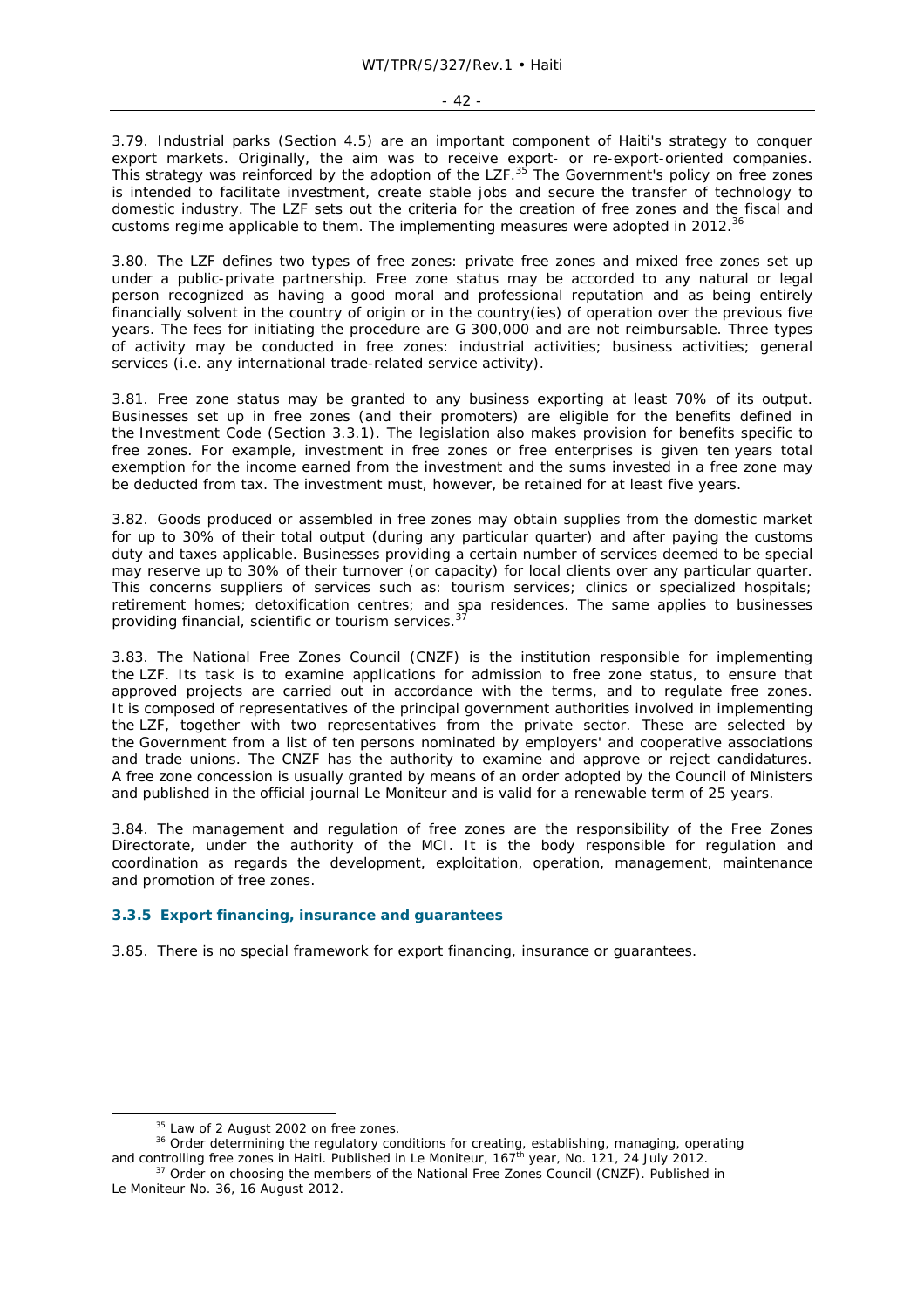### **3.4 Measures affecting production and trade**

## **3.4.1 Incentives**

3.86. The incentives regime accounts for a sizeable proportion of the revenue foregone by the State. For fiscal 2010-2011, total exemptions were estimated at G 12.1 billion, or 4.1% of GDP, of which 2.5 percentage points were for exemptions given by the customs administration. There are several types of investment incentive (Table 3.6) and these are mainly contained in the Investment Code (CDI), the LZF and the LPI.

3.87. The incentives under the CDI are restricted to investment in the following sectors: agriculture, handicrafts, industry, tourism and related services, and free zones. Investment in operations exclusively devoted to export and re-export is also eligible.

3.88. The incentives provided under the legislation are administered by an Interministerial Investment Commission (CII), which rules on the eligibility of candidates and also on withdrawal of benefits if the business fails to comply with its obligations. Benefits are granted by means of an agreement between the business and the State. The CII was set up to examine applications and make recommendations to the Government. The Investment Facilitation Centre (CFI) acts as the technical secretariat for the CII. It provides investors with support during the procedure, notably by providing information on formalities and following up the application until the CII has rendered its decision. Between 2010 and 2014, it would seem that around 145 projects were approved by the CII.<sup>38</sup>

3.89. Businesses benefiting from incentives are subject to a number of obligations and restrictions and are periodically controlled by the CII. For example, an authorization from the CII is required for any sale, assignment or transfer, merger, takeover or other form of partnership involving such a business.

| <b>Form of benefit</b>                                    | <b>General provisions</b>                                                                                                                                                                                                                                                                 | <b>Eligibility</b>                                                                    |
|-----------------------------------------------------------|-------------------------------------------------------------------------------------------------------------------------------------------------------------------------------------------------------------------------------------------------------------------------------------------|---------------------------------------------------------------------------------------|
| Customs and fiscal<br>exemption                           | Total exemption for capital goods and<br>$\bullet$<br>materials needed to establish and operate<br>the business:<br>20-year exemption for raw materials imported<br>by industrial firms;<br>Exemption from the security deposit for<br>imports under the temporary admission<br>procedure | Businesses established in<br>free zones (LZF)<br>Businesses approved under<br>the CDI |
|                                                           | Imports of capital goods and materials needed to<br>the establish and operate the business                                                                                                                                                                                                | Assembly and finishing firms<br>working exclusively for export<br>(LPI)               |
| Exemption from the<br>security deposit                    | Imports under the temporary admission procedure                                                                                                                                                                                                                                           |                                                                                       |
| Exemption from the<br>payroll and other internal<br>taxes | Exemption for a period not exceeding 15 years                                                                                                                                                                                                                                             | Businesses approved under<br>the CDI                                                  |
| <b>Exemption from</b><br>corporation tax                  | Total exemption for a period not exceeding<br>15 years, followed by partial tax liability as follows<br>(% of income taxed): 15% - 30% - 45% - 60% -<br>80% - then 100% at the end of the sixth year                                                                                      | Businesses approved under<br>the CDI<br>Businesses established in<br>free zones (LZF) |
|                                                           | The exemption applies to income attributable to<br>the product benefiting. The period of total<br>exemption is eight years, followed by five years<br>of partial tax liability.                                                                                                           | Businesses established in<br>industrial parks                                         |
| <b>Exemption from</b><br>income tax                       | Ten-year exemption for income earned from<br>investment in free zones                                                                                                                                                                                                                     | Businesses established in<br>free zones (LZF)                                         |

## **Table 3.6 Principal incentives, June 2015**

<sup>38</sup> Online information viewed at: http://lenouvelliste.com/lenouvelliste/article/148508/LATH-braque-sesprojecteurs-sur-les-avantages-du-Code-des-investissements [20.08.2015].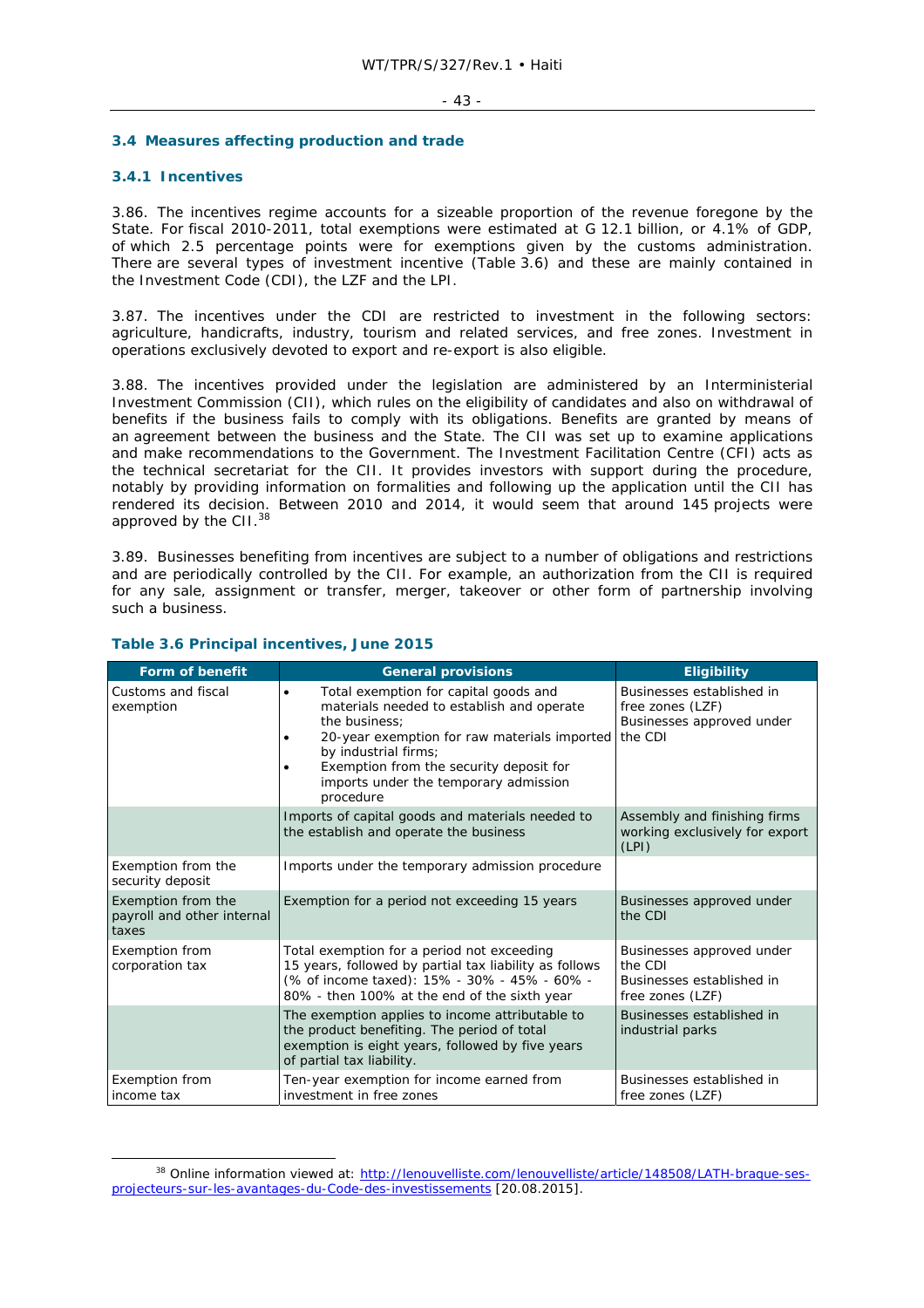### WT/TPR/S/327/Rev.1 • Haiti

#### - 44 -

| <b>Form of benefit</b>                                                                    | <b>General provisions</b>                                                                                                                                                                                                                                                                                                                                                                                                                                                                                                                                                                                                  | <b>Eligibility</b>                            |
|-------------------------------------------------------------------------------------------|----------------------------------------------------------------------------------------------------------------------------------------------------------------------------------------------------------------------------------------------------------------------------------------------------------------------------------------------------------------------------------------------------------------------------------------------------------------------------------------------------------------------------------------------------------------------------------------------------------------------------|-----------------------------------------------|
| Accelerated depreciation                                                                  | Heavy operating equipment, motors,<br>$\bullet$<br>machinery, tools and standing equipment:<br>25%; tractors: 25%; rolling stock: 50%;<br>minor equipment, tools and instruments, air<br>conditioning appliances: 50%;<br>Developed property: 10%; furnishings: 20%;<br>Computer equipment: 50%; software: 100%;<br>Naval and aviation equipment: 50%;<br>office equipment: 33%;<br>Hotels: tableware, glassware, kitchen<br>utensils, silverware: 100%; linen: 100%;<br>Various charges: start-up costs: 50%; layout,<br>design and installation costs: 20%;<br>development costs: 33%; study<br>and research costs: 100% | Businesses approved under<br>the CDI          |
| Exemption from built-up<br>property tax (CFPB)                                            | Exemption for a period not exceeding 15 years                                                                                                                                                                                                                                                                                                                                                                                                                                                                                                                                                                              | Businesses established in<br>industrial parks |
| <b>Exemption from</b><br>communal taxes<br>(except the standing<br>business licence cost) | Exemption for a period not exceeding 15 years                                                                                                                                                                                                                                                                                                                                                                                                                                                                                                                                                                              | Businesses established in<br>free zones (LZF) |
| Employment of a<br>foreigner with a contract<br>exceeding three months                    | Exemption from the licence fee for foreigners;<br>Work permit for foreigners granted without<br>payment of fees                                                                                                                                                                                                                                                                                                                                                                                                                                                                                                            |                                               |
| Health card                                                                               | Exemption, provided that there is a health service<br>duly authorized by the authorities                                                                                                                                                                                                                                                                                                                                                                                                                                                                                                                                   | $\ddot{\phantom{a}}$                          |

.. Not available.

Source: Information provided by the authorities. Viewed at: http://haitidroitinvestissement.blogspot.ch/2013/12/obligations-fiscales-des-entreprise-en.html.

3.90. The Code also provides sector-specific benefits, one of which is the agricultural sector. The range of eligible investment includes areas such as deep-sea fishing, industrial fish-farming, factory farming, horticulture and forestry.

3.91. Investment in the processing of raw materials (including those of foreign origin) is considered to be a priority and the raw materials are eligible for customs exemption for a period of 20 years, although this period is not supposed to exceed five years if the business is modernized or rehabilitated. Output must include local value added of at least 35% and be intended for domestic consumption. Purely commercial activities such as packaging and wrapping products imported in bulk are excluded from this regime.

3.92. The specific provisions concerning the tourism sector include: exemption from the built-up property tax for the first ten years for restoring heritage-listed buildings; exemption from tax on the income earned from the investment; and possibility of obtaining a lease for a period not exceeding 50 years. On the other hand, the customs and fiscal exemption for imports of capital goods and materials is only allowed if these cannot be found locally on the same terms.

3.93. Investment in other sectors of activity may also be eligible for incentives in certain cases. The promoter must enter into negotiations with the State with a view to signing an agreement. The criteria taken into account include: the advantages of the investment project for the local community; the use of new production technology or sources of energy intended to protect or conserve the environment.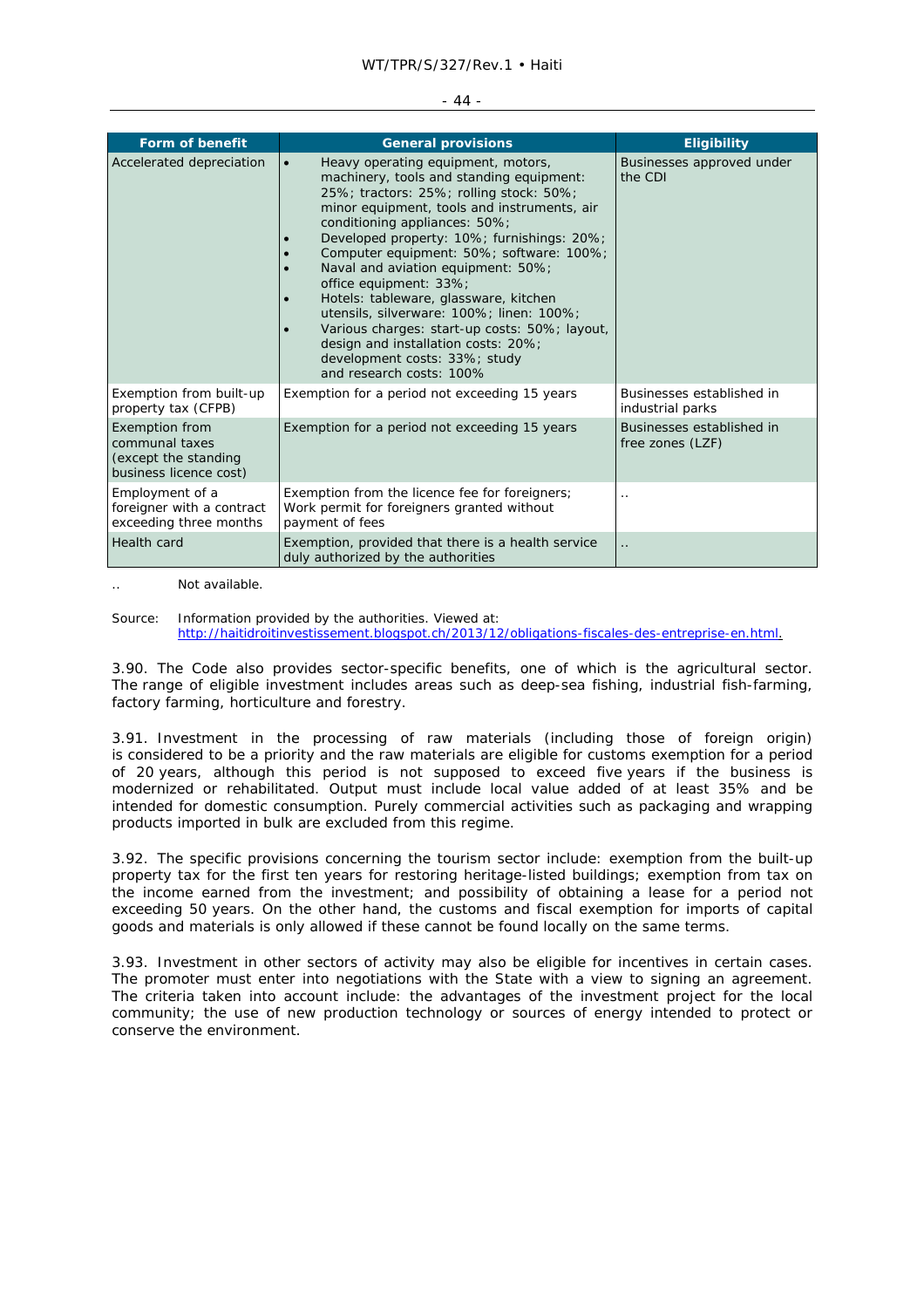### **3.4.2 Competition policy and price controls**

3.94. Haiti has no special legislation on competition. The relevant CARICOM provisions should apply once the Revised Treaty of Chaguaramas comes into force.<sup>39</sup> The legislation on price controls is outdated and is not applied. Matters of competition and price control are the responsibility of the MCI.

3.95. The MCI's price control activities are confined to random checks carried out by mobile units. The price of regulated products and services must be approved by the competent authorities. Such products and services include: petroleum products; electricity; water; fixed telephony services; and road transport of passengers.

3.96. The price of petroleum products is determined by a mechanism for smoothing prices at the pump, based on a reference price. The latter includes the cost of import and transport, and the trade margin negotiated. The distribution and import margins are negotiated between the Government, importers and distributors. Variations within a 5% margin for the regular price are absorbed by adjusting the variable component of excise duty (Section 3.2.6.2). The price at the pump is only adjusted when the reference price differs by more than 5%. The difference is then reflected entirely in the price. In practice, the price at the pump was frozen between March 2011 and October 2014, which resulted in cumulative subsidies estimated at G 19 billion.<sup>40</sup> Since 6 February 2015, prices have once again been frozen.<sup>41</sup>

3.97. Temporary price control measures may be applied to some food products such as imported rice.

### **3.4.3 State trading, State-owned enterprises and privatization**

3.98. In 2000, Haiti notified that there were no State-trading enterprises.<sup>42</sup>

3.99. The creation and operation of State-owned enterprises are regulated, *inter alia*, by the Decree of 17 May 2005 on organization of the State's central administration. Such enterprises have usually been established in order to produce goods and services of general interest and they operate on the basis of their economic and social profitability. The State may also join with natural or legal persons in order to create such enterprises. They are administered and managed by a board of directors (nominated by the Government). The board determines the enterprise's overall policy and monitors its implementation, while the executive management is responsible for managing the enterprise. State-owned enterprises have administrative and financial autonomy. The Government may intervene if one of the following situations arises in the enterprise: a deficit exceeding one third of income at the end of the fiscal year; a deficit exceeding 15% of income for three years (over a five-year period); losses which exceed one third of assets; or a decision by the courts condemning the enterprise to pay debts exceeding 80% of its income. A commission is then set up to stabilize the enterprise's finances and to propose recovery measures. The Government may propose to Parliament that the enterprise be liquidated if it is considered that the enterprise will be unable to carry out the mission for which it was set up or if its mission is no longer deemed necessary. The State usually guarantees the debt of State-owned enterprises. As a result of arrears in payment of taxes, the Haitian State is reportedly in a position of liability to several State-owned enterprises.<sup>43</sup>

<sup>&</sup>lt;sup>39</sup> The Revised Treaty of Chaguaramas (Article 177) prohibits abuse of a dominant position, as well as understandings between firms, concerted decisions and practices which have as their effect the prevention, restriction or distortion of competition within the Community. 40 Clarification by the Government of the Republic, 12 February 2015. Viewed at:

http://www.communication.gouv.ht/wp-content/uploads/2015/02/Prix\_produits\_petroliers.pdf [31.08.2015].<br><sup>41</sup> Ministry of the Economy and Finance, DIF/DIR: 150. Viewed at:

http://www.mef.gouv.ht/upload/doc/Comparaison%20Haiti-RD%2022au28%20Aout%202015.pdf [31.08.2015].<br><sup>42</sup> WTO document G/STR/N/6/HTI of 13 April 2000.<br><sup>43</sup> It would appear that the State's arrears from State-owned enterprises amounted to around

<sup>0.1%</sup> of GDP for fiscal 2013-2014.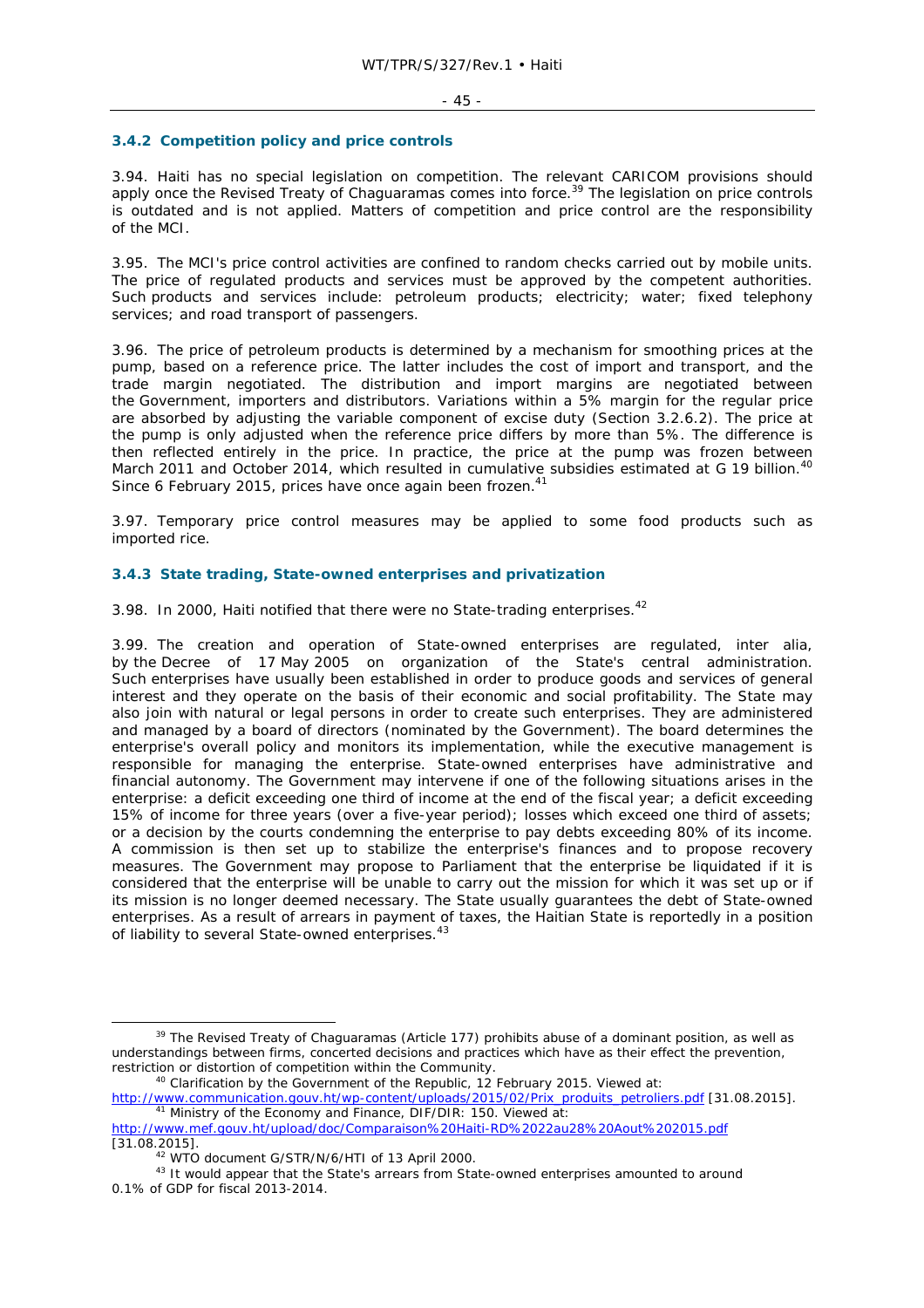3.100. The Law on the modernization of State-owned enterprises defines the terms for the State's withdrawal from such enterprises.<sup>44</sup> It provides for three forms of modernization: management contract, concession, and capitalization. Concessions are usually given for periods of at least ten years. In the case of capitalization, the State's share may not be less than 20% or more than 49%. In any event, shares are given to the highest bidder after an invitation to tender. For some services such as electricity, telephony and water, the State may require bidders to make a commitment to a specific investment programme, covering in particular smaller towns and rural areas.

3.101. The State-owned Enterprise Modernization Board (CMEP) is in charge of implementing the programme to modernize State-owned enterprises. The first phase led to the privatization of three enterprises: Minoterie d'Haïti (which became Moulins d'Haïti); Ciment d'Haïti (which became Cimenterie nationale); and Société des télécommunications (which became NATCOM).

| <b>Entreprise</b>                                            | Sector of activity/monopoly                                 | <b>State holding</b><br>$(\%)$ | <b>Current status</b>                                                                                  |
|--------------------------------------------------------------|-------------------------------------------------------------|--------------------------------|--------------------------------------------------------------------------------------------------------|
| Moulins d'Haïti                                              | Production of wheat flour and bran                          | 30                             | Privatized in 1998                                                                                     |
| Cimenterie nationale<br>(CINA)                               | Production of cement                                        | 31.84                          | Privatized in 1999                                                                                     |
| Électricité d'Haïti (EDH)                                    | Generation, distribution and<br>marketing of electric power | 100                            | Under management<br>contract                                                                           |
| Centrale autonome<br>métropolitaine d'eau<br>potable (CAMEP) | Production, distribution and<br>marketing of drinking water | $\cdot$ $\cdot$                | $\ddot{\phantom{0}}$                                                                                   |
| Autorité portuaire nationale                                 | Regulation and supply of port<br>services                   | 100%                           | Restructuring under way<br>in order to separate the<br>regulation and supply of<br>services activities |
| Autorité aéroportuaire<br>nationale                          | Creation and operation of airport<br>facilities             | 100%                           |                                                                                                        |
| NATCOM (formerly TELECO)                                     | Telecommunications                                          | 40%                            | Privatized in 2010                                                                                     |

| Table 3.7 Current status of privatization of certain Haitian enterprises, June 2015 |  |  |  |  |
|-------------------------------------------------------------------------------------|--|--|--|--|
|-------------------------------------------------------------------------------------|--|--|--|--|

Not available

Source: Information provided by the authorities.

### **3.4.4 Government procurement**

3.102. Haiti is neither a signatory nor an observer of the Plurilateral Agreement on Government Procurement. The Law of 12 June 2009 and its various implementing orders define the general rules applicable to government procurement and public service concession agreements.45 It applies to the State; regional authorities; autonomous bodies of an administrative, cultural or scientific nature; State-owned enterprises and autonomous bodies of a financial, commercial or industrial nature; and joint enterprises with a majority State holding. The Law also applies when the operation is conducted by a legal person under private law acting on behalf (or with the financial support or the guarantee) of one of the aforementioned authorities. Government procurement financed through external resources is covered, unless international financing agreements contain clauses contrary to the Law. The Law's provisions do not apply to defence- or national security-related procurement or to procurement following implementation of a law declaring a state of emergency.

 <sup>44</sup> Law of 26 September 1996 on modernization of State-owned enterprises. *Le Moniteur* No. 75-A, 10 October 1996. 45 Law determining the general rules applicable to government procurement and public service

concession agreements (Republished because of typographical errors in *Le Moniteur* No. 78, 28 July 2009). The texts of the law and the decrees are available at: http://www.cnmp.gouv.ht/textesfondamentaux/index [09.06.2015].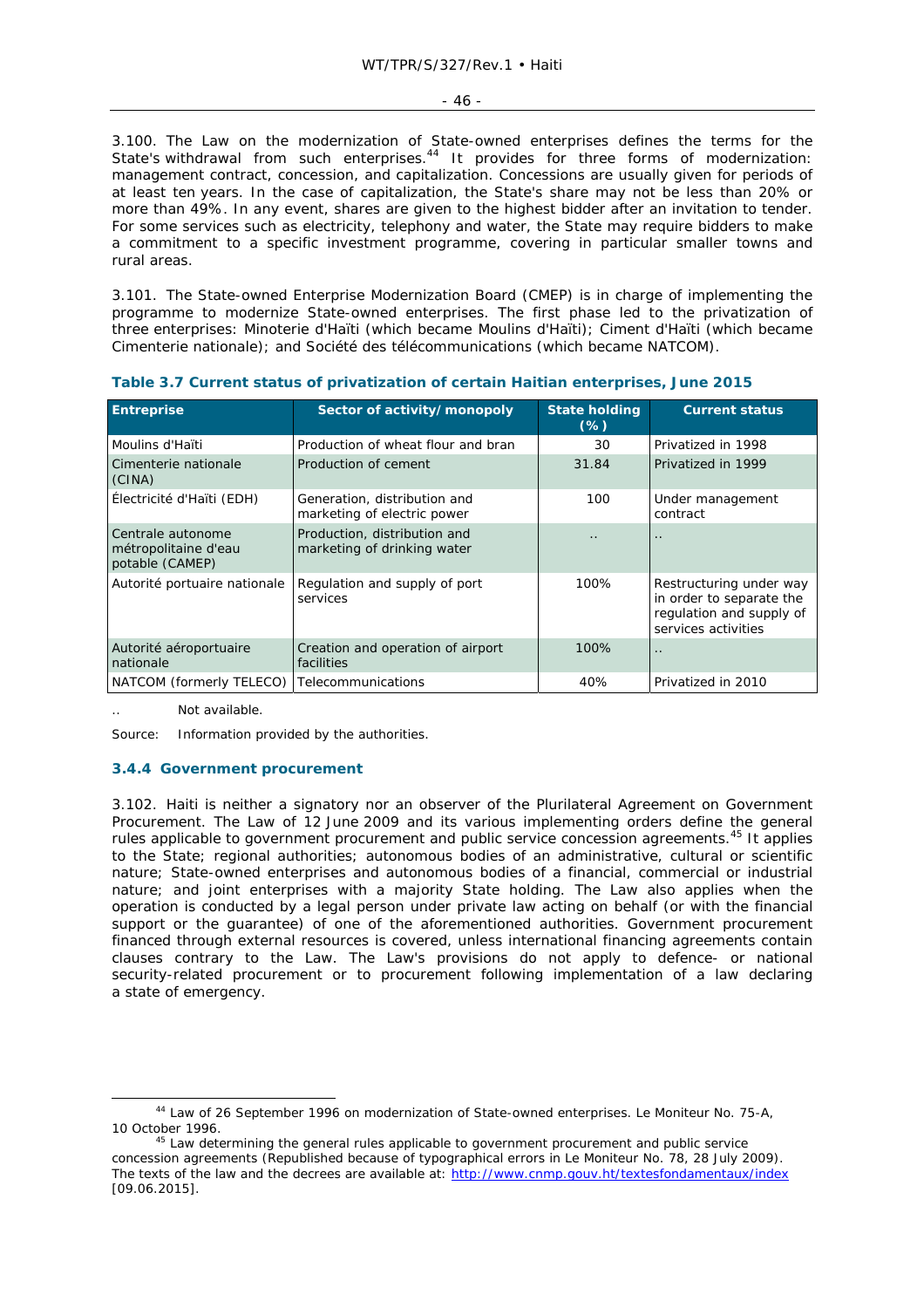#### - 47 -

3.103. At the institutional level, the National Government Procurement Commission (CNMP) is responsible for the regulation and control of procedures for the award of government procurement contracts and public service concession agreements. The CNMP is subject to the authority of the Prime Minister. Departmental commissions have been set up within each ministry and administrative institution with the task of preparing draft invitations to bid and ensuring liaison between the committee opening and evaluating the bids and the CNMP. When each contract is to be awarded, a committee is set up within the contracting authority for the purpose of opening and evaluating the bids. These committees comprise experts from other ministries or institutions, together with two observers selected from outside the government sector.

3.104. As a general rule, government procurement contracts must be awarded according to one of the following three methods: invitation to bid (open, restricted or in two stages), by agreement or direct award of a contract. Open invitations to bid are the rule. They may be preceded by a pre-qualification stage if the subject matter of the contract is complex or requires particular technical skills. Recourse to a two-stage invitation to bid is justified only if the procurement is particularly complex or the contract has to be awarded on the basis of performance criteria and not on technical specifications. A restricted invitation to bid may be used if the goods, works or services are only available from a limited number of suppliers. The criteria are set in advance by the CNMP and the contracting authority has to make a no-objection application to the CNMP (or the departmental commission) before awarding the contract.

3.105. The legislation allows the use of consultation procedures or price quotations for contracts below certain thresholds (Table 3.8). These thresholds have been substantially revised upwards in order to meet the needs arising from the earthquake in January 2010.

3.106. Government procurement through invitations to bid must be the subject of a notice calling for competition published in a national newspaper with broad circulation. The time limit for receiving candidatures and bids must be at least 30 days for national bids and 45 days for international bids. Bids must be opened at a public session, which has to take place at the latest 30 minutes after the time limit for submitting the bids.

## **Table 3.8 Thresholds for the award of government procurement contracts by type of institution**

(G million)

|                                                                                                                   |                                        |                                  | <b>Award of contract</b> |                 |                                                               |
|-------------------------------------------------------------------------------------------------------------------|----------------------------------------|----------------------------------|--------------------------|-----------------|---------------------------------------------------------------|
| <b>Contracting authority</b>                                                                                      | <b>Purchase</b><br>order or<br>invoice | Consultation/<br>price quotation | <b>Works</b>             | <b>Supplies</b> | <b>Services and</b><br><b>intellectual</b><br><b>services</b> |
| Central administration and<br>departmental authorities                                                            | Below<br>8 million                     | 8 to 40 million                  | 40 million               | 25 million      | 20 million                                                    |
| State-owned enterprises<br>(or those with a majority<br>State holding)                                            | <b>Below</b><br>8 million              | 8 to 40 million                  | 40 million               | 25 million      | 20 million                                                    |
| Communes of<br>Port-au-Prince, Delmas,<br>Pétion-Ville, Carrefour,<br>Tabarre, Cité Soleil,<br>Croix-des-Bouquets | <b>Below</b><br>1.5 million            | $1.5$ to $15$ million            | 15 million               | 8 million       | 4 million                                                     |
| Communes capitals<br>of districts                                                                                 | <b>Below</b><br>1.5 million            | 1.5 to 10 million                | 10 million               | 4 million       | 4 million                                                     |
| Other communes and<br>communal sections                                                                           | <b>Below</b><br>1.5 million            | 1.5 to 8 million                 | 8 million                | 2.5 million     | 2.5 million                                                   |

Source: Order of 25 May 2012 determining the thresholds for the award of government procurement contracts and thresholds for intervention by the CNMP (*Le Moniteur* No*.* 104, 29 June 2012).

3.107. For contracts awarded directly, the CNMP's approval is required for procurement for any amount exceeding G 800,000. Furthermore, government procurement contracts for G 10.5 million or more must be accompanied by a risk insurance contract.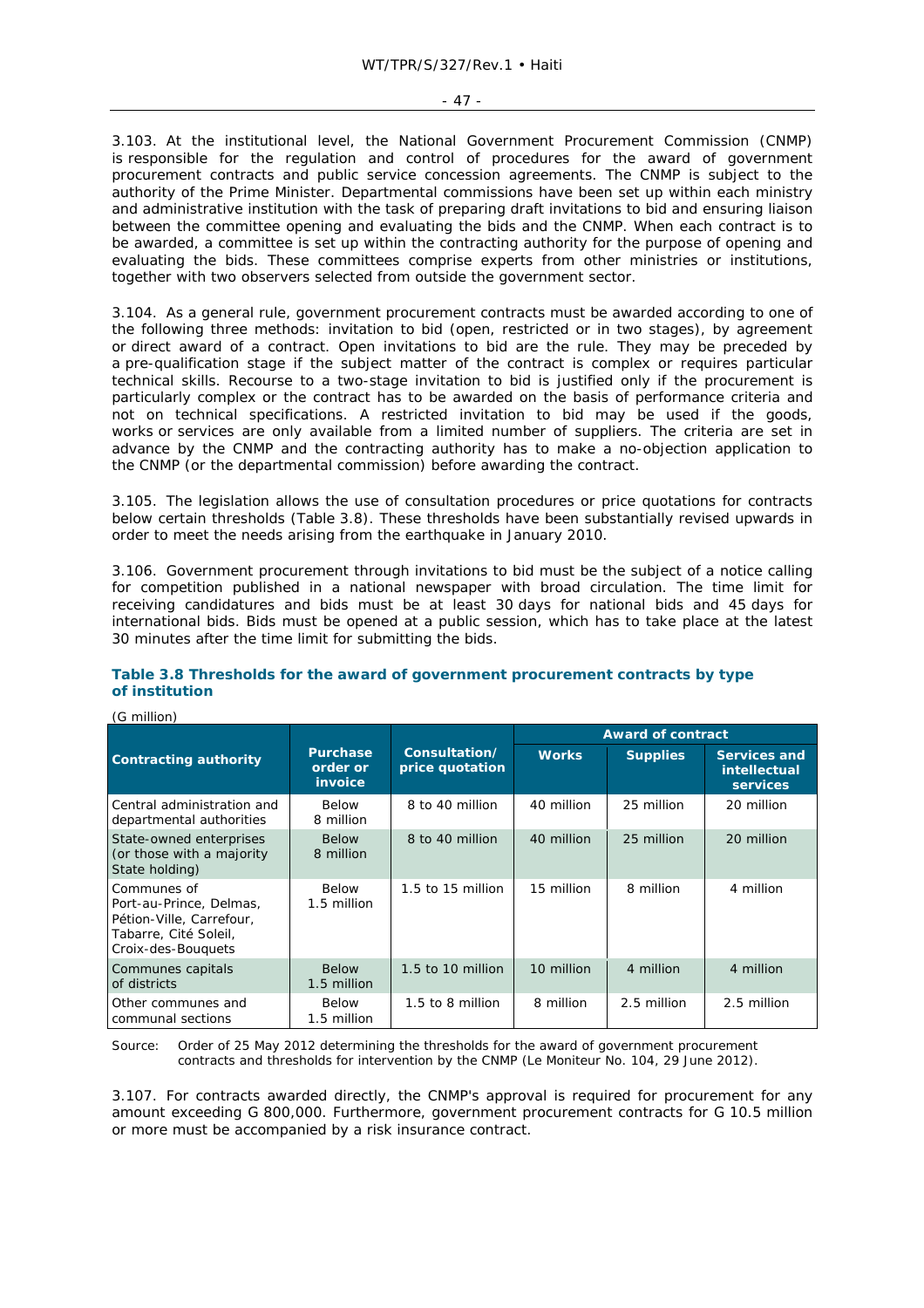- 48 -

3.108. The legislation also covers other aspects such as the conclusion of addendums and subcontracting. An addendum may under no circumstances lead to an increase or decrease exceeding 30% of the original amount of the contract.<sup>46</sup> In addition, the person awarded a government procurement contract for works or services may subcontract up to 40% of the amount of the contract. Priority must be given to small and medium-sized enterprises under Haitian law. In every case, the contracting authority has to give prior approval.

3.109. A preference margin of up to 15% of the amount of the contract may be given to natural persons, groups of artisans, or SMEs of Haitian or CARICOM origin.<sup>47</sup> Suppliers of products of community origin or manufacture may also be eligible for the preference margin. In that case, the preference must be indicated in the invitation to bid. Eligibility for the preferential margin depends on a certain number of local content requirements. For example, for the supply of manufactures, the manufacturing cost must include a minimum of 30% national or regional value added; in the construction and works sector, a minimum of 30% of national or regional inputs must be used in the works, and 70% of the personnel must be of local or regional origin; for consulting firms and design offices, the margin falls to 10% if they bid in conjunction with foreign firms and if their share is at least 30%.

## **3.4.5 Intellectual property rights**

3.110. Haiti's Constitution guarantees the protection of intellectual property. In 1999, Haiti notified its laws and regulations on matters relating to the Agreement on Trade-Related Aspects of Intellectual Property Rights (TRIPS)<sup>48</sup> and has been given the transition period granted to LDCs for implementing the Agreement.<sup>49</sup> In general, the terms of protection accorded under Haiti's legislation are not consistent with the TRIPS provisions (except for copyright, for which the term of protection exceeds the minimum prescribed).

3.111. Industrial property-related matters are the responsibility of the Industrial Property Service within the MCI, which also serves as the country's liaison with the African Intellectual Property Organization (OAPI) and the contact point under Article 69 of the TRIPS Agreement. In 2014, it registered close to 2,000 applications for trademarks and 21 applications for patents (Table 3.9). Most of these applications came from non-residents.

| Sector            | 2011  | 2012  | 2013  | 2014  |
|-------------------|-------|-------|-------|-------|
| <b>Trademarks</b> | 1,896 | 1,769 | 1,736 | 1,949 |
| Residents         | 608   | 567   | 622   | 460   |
| Non-residents     | 1,288 | 1,202 | 1,114 | 1,189 |
| Patents           | 14    | 17    | 11    | 21    |
| Residents         | 1     | 2     | O     | 2     |
| Non-residents     | 13    | 15    | 11    | 19    |

### **Table 3.9 Number of applications received, 2011-2014**

Source: Industrial Property Service.

<sup>&</sup>lt;sup>46</sup> Order specifying the methods for implementing the Law determining the general rules applicable to government procurement and public service concession agreements.<br>Published in Le Moniteur - Special edition No. 10, 4 November 2009.

<sup>&</sup>lt;sup>7</sup> In order to be recognized as a CARICOM Community SME, at least 50% of the business must be

owned by citizens of the region, who must be in control of its governing bodies.<br><sup>48</sup> WTO document IP/N/1/HTI/1 of 12 November 1999.<br><sup>49</sup> TRIPS Council Decision of 27 June 2002 (IP/C/25) granting LDCs an extension until 1 for implementation of specific provisions relating to pharmaceutical products. The decision of 11 June 2013 (IP/C/64) granted a further extension of the transition period for implementation of the general provisions until 1 July 2021.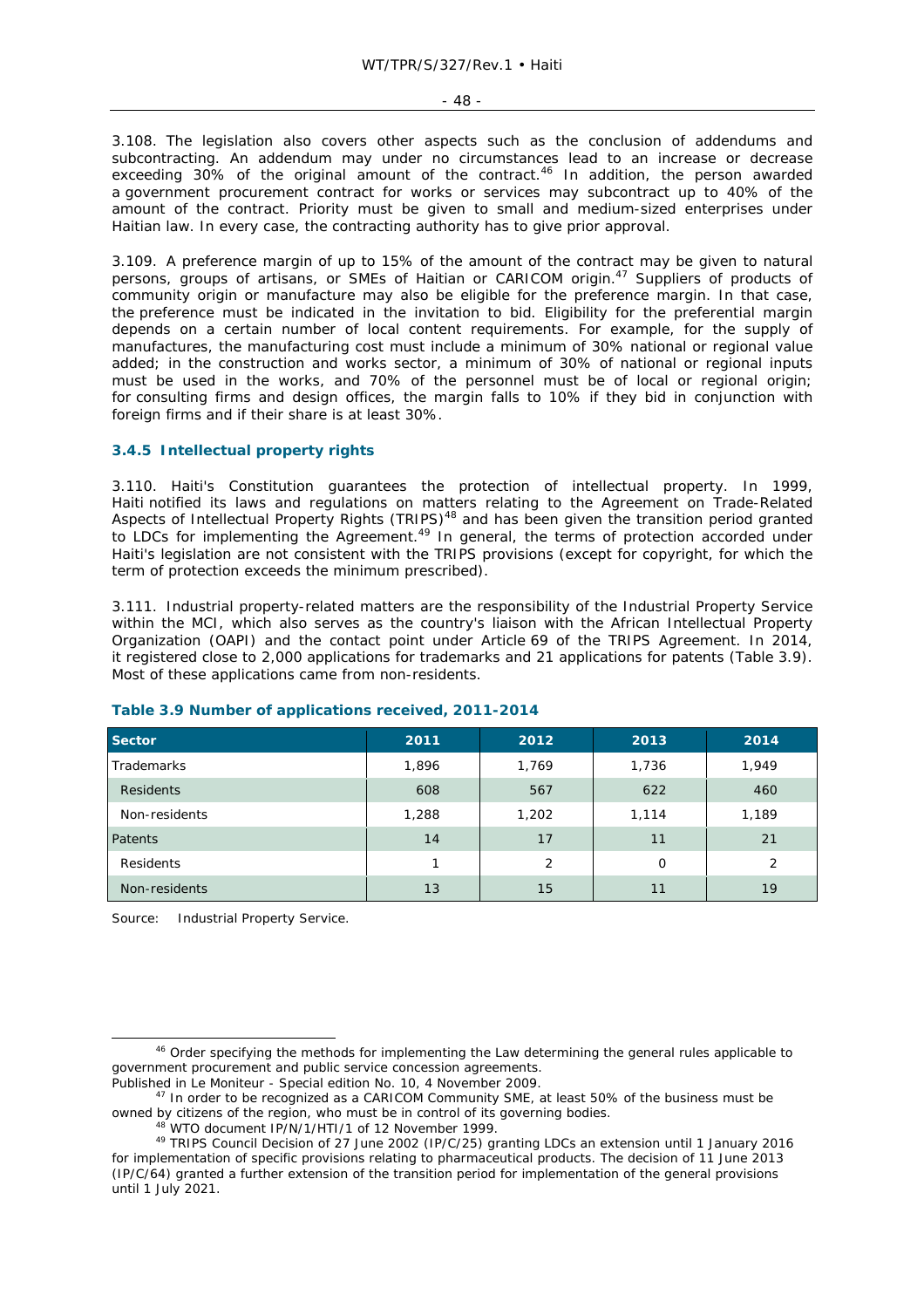3.112. Haiti is a member of the World Intellectual Property Organization and is a contracting party to the following treaties: the Lisbon Agreement for the Protection of Appellations of Origin and their International Registration (ratified in 1961); the Berne Convention for the Protection of Literary and Artistic Works (ratified in 1995); and the Paris Convention for the Protection of Industrial Property (ratified in 1958). The following treaties are awaiting ratification: the Patent Law Treaty; the Singapore Treaty; the Marrakesh Treaty; and the Beijing Treaty on Audiovisual Performances.

3.113. Patents and industrial designs are still governed by the law of 14 December 1922. A patent is granted for any new method of manufacturing industrial products, any new machine or mechanical or manual apparatus used to manufacture such products, any discovery of a new industrial product, any application of known means with a view to obtaining better results, and any new, original or ornamental design for an industrial article. A patent application may be rejected if the invention or discovery has been made public in any country one year prior to the application being filed in Haiti or if the invention is contrary to morality or the law. The term of protection for a patent is 5, 10 or 20 years as of the date on which it is granted (Table 3.9).

3.114. The Decree of 12 October 2005 on copyright<sup>50</sup> governs the protection of copyright and related rights. Protection is given for literary, scientific and artistic works irrespective of the mode or form of expression. It also encompasses translations, adaptations, arrangements and other transformations of works or expressions of folklore (provided that they are the personal creations of their authors), collections of works or expressions of folklore or mere facts or data. As a general rule, works are protected throughout the author's lifetime (or that of the last surviving author) and for 60 years after his death (Table 3.10).

| <b>Subject</b>                                          | Term of protection (limit)                                 | Legislation               |
|---------------------------------------------------------|------------------------------------------------------------|---------------------------|
| Copyright and related rights                            |                                                            | Decree of 12 October 2005 |
| - joint works                                           | 60 years after the death of the last<br>author             |                           |
| - anonymous works                                       | 60 years after publication/making                          |                           |
| - collective works/audiovisual works                    | 60 years after publication/making                          |                           |
| - posthumous works                                      | 60 years after publication                                 |                           |
| - photographic works                                    | 25 years after making                                      |                           |
| - performances                                          | 50 years after fixation of the phonogram<br>or performance |                           |
| - phonograms                                            | 50 years                                                   |                           |
| - broadcasts                                            | 25 years                                                   |                           |
| Patents, industrial designs                             | 5, 10 or 20 years after date of granting                   | Law of 14 December 1922   |
| <b>Trademarks</b>                                       | 10 years after registration                                | Law of 17 July 1954       |
| Geographical indications                                | $\ddot{\phantom{0}}$                                       |                           |
| Layout-designs (topographies)<br>of integrated circuits |                                                            | . .                       |
| New breeds of plant                                     | $\ddot{\phantom{0}}$                                       | $\ddot{\phantom{0}}$      |

**Table 3.10 Subject and terms of protection of intellectual property rights** 

Not available

Source: Information provided by the Haitian authorities.

<sup>&</sup>lt;sup>50</sup> Le Moniteur No. 23, 161<sup>st</sup> edition, 9 March 2006. Online information viewed at: http://bhdahaiti.com/?wpdmdl=1233 [10.06.2015].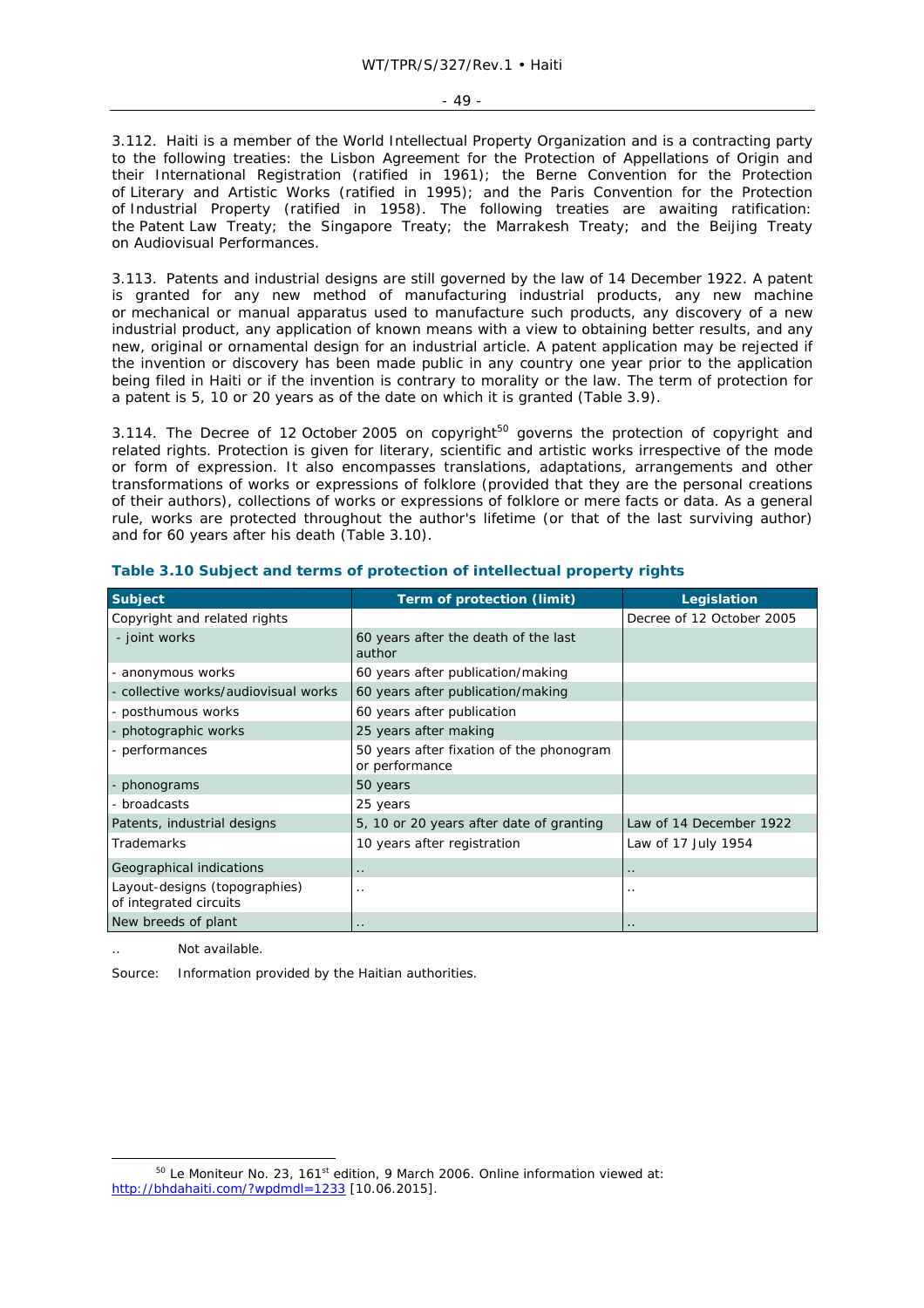#### - 50 -

3.115. The protection and exploitation of copyright and related rights are the responsibility of the Haitian Copyright Bureau (BHDA), a government body set up in 2005 and in operation since 2007.<sup>51</sup> The BHDA is the sole agency responsible for: collecting and distributing royalties; signing and securing compliance with contracts signed with users of repertoires under its management; and signing reciprocal agreements with similar agencies in other countries. The BHDA is financed through levies on the royalties collected and has financial autonomy, but may receive assistance from the State. The legislation provides for State support during its first nine years of operation: all costs for the first three years, half for the following three years, and then only those other than operating and equipment costs for the last three years.

3.116. As a contracting party to the Lisbon Agreement, Haiti in principle protects the appellations of origin entered in the international register. It is not a signatory to the International Convention on the Protection of New Varieties of Plants (UPOV Convention).

3.117. The most frequent cases of infringement concern the illegal use of trademarks or their counterfeiting. The system of protection for intellectual property is still weak.

<sup>&</sup>lt;sup>51</sup> Decree of 12 October 2005 creating the Haitian Copyright Bureau. *Le Moniteur* No. 21, 161<sup>st</sup> edition, 2 March 2006. Online information viewed at: http://bhdahaiti.com/?wpdmdl=1238 [10.06.2015].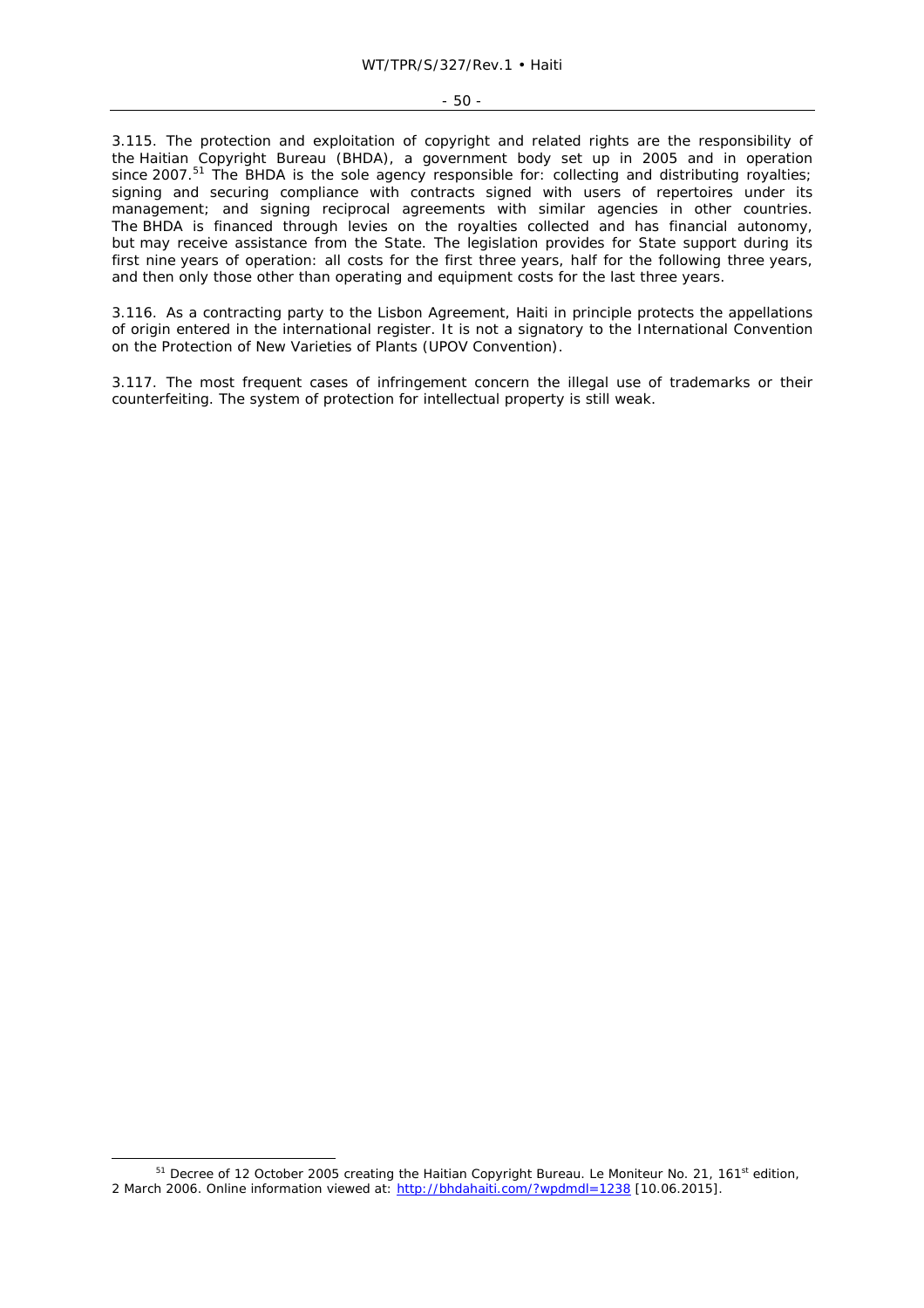### - 51 -

## **4 TRADE POLICIES BY SECTOR**

## **4.1 Introduction**

 $(0, 2nd)$  million)

4.1. Since the last Trade Policy Review in 2003, agriculture's share of domestic value-added has continuously declined (Table 4.1). The contribution of the mining and energy sector to GDP remains marginal. Manufacturing has grown steadily during recent years. The increase in GDP has been driven mainly by the services sector and, in particular, by its "commerce, restaurants and hotels" and "transport and communications" branches.

## **Table 4.1 Gross domestic product, 2005-2014**

| $\frac{1}{20}$ and $\frac{1}{2}$ minion,          |        |          |                   |        |        |          |            |                   |                |
|---------------------------------------------------|--------|----------|-------------------|--------|--------|----------|------------|-------------------|----------------|
|                                                   | 2005   | 2006     | 2007              | 2008   | 2009   | 2010     | 2011       | 2012              | 2013           |
| <b>Branch</b>                                     | 2006   | $2007^a$ | 2008 <sup>b</sup> | 2009°  | 2010   | $2011^a$ | $2012^{b}$ | 2013 <sup>c</sup> | $2014^{\circ}$ |
| Agriculture, forestry,<br>livestock and fisheries | 3,302  | 3,378    | 3,125             | 3,288  | 3,298  | 3,262    | 3,220      | 3,360             | 3,311          |
| Mining and quarrying                              | 15     | 15       | 16                | 17     | 17     | 20       | 17         | 18                | 19             |
| Manufacturing                                     | 1,017  | 1,030    | 1,029             | 1,067  | 912    | 1,074    | 1,150      | 1,175             | 1,201          |
| Electricity and water                             | 58     | 57       | 52                | 68     | 70     | 91       | 69         | 69                | 70             |
| Building and public works                         | 1,005  | 1,031    | 1,085             | 1,119  | 1,169  | 1,275    | 1,345      | 1,470             | 1,586          |
| Commerce, restaurants<br>and hotels               | 3,451  | 3,661    | 3,868             | 3,911  | 3,601  | 3,765    | 3,954      | 4,147             | 4,322          |
| Transport and<br>communications                   | 842    | 910      | 967               | 991    | 963    | 1,092    | 1,078      | 1,117             | 1,158          |
| Other tradeable services                          | 1,573  | 1,602    | 1,653             | 1,654  | 1,536  | 1,577    | 1,638      | 1,692             | 1,779          |
| Non-market services                               | 1,379  | 1,443    | 1,514             | 1,518  | 1,540  | 1,584    | 1,629      | 1,671             | 1,705          |
| Fictitious branch <sup>d</sup>                    | $-553$ | $-619$   | $-716$            | $-689$ | $-839$ | $-810$   | $-854$     | $-909$            | $-967$         |
| Total gross value-added                           | 12,110 | 12,508   | 12,593            | 12,944 | 12,267 | 12,930   | 13,246     | 13,810            | 14,184         |
| Taxes less subsidies<br>on products               | 961    | 1,000    | 1,029             | 1,071  | 1,003  | 1,073    | 1,161      | 1,209             | 1,248          |
| Gross domestic product                            | 13,071 | 13,508   | 13,622            | 14,015 | 13,270 | 14,003   | 14,407     | 15,019            | 15,432         |
| <b>Growth rate</b>                                | 2.2    | 3.3      | 0.8               | 2.9    | $-5.5$ | 5.5      | 2.9        | 4.2               | 2.8            |

a Semi-definitive.<br>
b Provisional

Provisional

c Estimates.

d A special conventional unit that takes into account the use made by other branches of the "imputed output of banking services".

Source: Haitian Institute of Statistics and Information Technology (IHSI).

4.2. Despite its declining contribution to domestic product, the agricultural sector remains an important source of employment. Coffee, cocoa, essential oils, pita fibre and twine, mangoes, and sugar cane are the main cash crops, while maize (corn), sorghum and tubers are the main local food crops. The sector is facing a number of serious problems, such as a lack of infrastructure, particularly for irrigation purposes, soil degradation, and insecure title deeds. The fisheries subsector remains traditional, although numerous efforts are being made to modernize it. Forestry activities are limited because of serious deforestation.

4.3. Haiti has considerable mining potential. So far, however, medium- and large-scale operations have been obstructed by legal uncertainty in the sector. The Haitian population has very uneven access to electricity and the cost is high. Only a small part of the country is supplied with electricity, the rural areas having the least coverage.

4.4. Most of Haiti's exports are in the manufacturing sector, which contributes about 8% of real GDP. Textiles and clothing is Haiti's most important manufacturing subsector. Manufactured products have preferential access to the United States market, the main outlet for exports.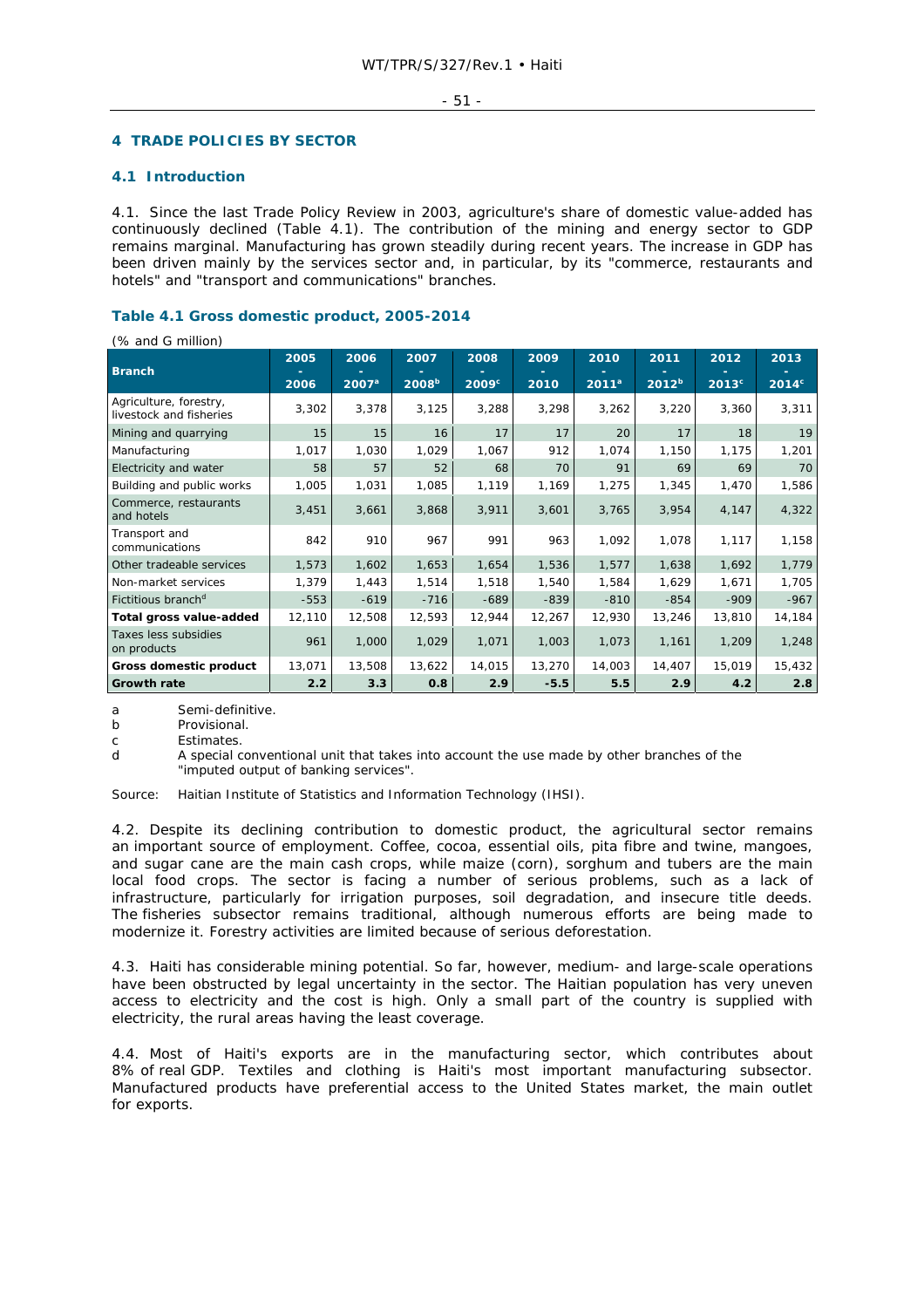#### - 52 -

4.5. Services are the leading sector in the Haitian economy. Although the contribution of financial services to GDP is still modest, the assets held by banking institutions have increased notably in recent years. Despite the poor state of Haiti's road network, road transport is the main means of transport for goods and passengers. Two seaports handle about 90% of Haiti's international trade; the charges for port services remain high. Mobile telephone services have continued their rapid expansion. Tourism plays a key role in the Government's export growth and diversification strategy. In 2013, for the first time, Haiti received more than one million visitors.

## **4.2 Agriculture and related activities**

## **4.2.1 Overview**

4.6. The Haitian economy has a large agricultural sector. However, the importance of the sector (including fisheries, livestock and forestry) in economic terms has been declining steadily in recent years. From 38% at the end of the 1980s and 28% in 2002, agriculture's share of real GDP fell to about 22% in 2013-2014. The sector contributes around 50% of total employment, 66% of employment in rural areas, and 75% of employment in low-income households; agriculture also remains one of the country's principal sources of income. More than one million families own mainly small subsistence holdings, with an average size of less than 1.5 hectares.<sup>1</sup>

4.7. Haiti's agriculture is chiefly rain-fed and production is heavily dependent on the amount of rain and its distribution. Only 10% of crops are irrigated. The main crops are coffee, cocoa, rice, sugar cane, bananas, sweet potatoes, beans, maize and sorghum (Table 4.2). The leading export products are still coffee, cocoa, sugar cane, sisal and fruit (especially mangoes).

| (tonnes)          |               |           |           |           |           |           |           |           |           |
|-------------------|---------------|-----------|-----------|-----------|-----------|-----------|-----------|-----------|-----------|
| Crop              | 2006          | 2007      | 2008      | 2009      | 2010      | 2011      | 2012      | 2013      | $2014^a$  |
| Rice, paddy       | 110,000       | 130,000   | 110,000   | 128,520   | 141,075   | 144,603   | 97,000    | 167,643   | 143,650   |
| Maize (corn)      | 205,000       | 270,000   | 210,000   | 303,750   | 364,500   | 375,435   | 201,792   | 400,933   | 320,747   |
| Sorghum           | 100,000       | 120,000   | 100,000   | 121,500   | 145,800   | 150,174   | 92,203    | 111,364   | 122,500   |
| Sweet<br>potatoes | 200,000       | 220,000   | 269,000   | 360,450   | 414,518   | 437,316   | 533,526   | 600,000   | 510,000   |
| Cassava           | 400,000       | 450,000   | 378,000   | 510,300   | 561,330   | 573,556   | 699,138   | 615,000   | 615,000   |
| Yams              | 220,000       | 230,000   | 232,000   | 313,200   | 344,520   | 346,817   | 423,116   | 433,333   | 476,667   |
| Bananas           | 280,000       | 295,000   | 270,000   | 364,500   | 400,950   | 406,965   |           | 457,145   | 502,860   |
| Fig bananas       | $\sim$ $\sim$ | 320,000   | 260,000   | 340,000   | 374,000   | 379,610   | 265,727   | $\cdot$ . |           |
| Malanga           | . .           | 96,000    | 96,000    | 129,600   | 142,560   | 146,836   | 155,646   | 142,188   | 142,188   |
| Beans             | 40,000        | 60,000    | 65,000    | 83,700    | 92,070    | 102,084   | 81,667    | 113,000   | 100,613   |
| Coffee            | 35,000        | 47,000    | 35,000    | 49,950    | 53,696    |           | $\cdot$ . | 58,720    | 35,232    |
| Cocoa beans       | 6,000         | 8,500     | 8,400     | 11,340    | 12,474    | 12,724    | $\ddotsc$ | 12,724    | 14,633    |
| Mangoes           | 265,000       | 295,000   | 330,000   | 445,500   | 498,960   | 508,939   | 610,727   | 615,744   | 677,318   |
| Sugar cane        | 1,075,000     | 1,340,000 | 1,110,000 | 1,387,500 | 1,526,250 | 1,541,512 | 1,418,191 | 1,488,533 | 1,488,533 |

### **Table 4.2 Trends in main crop production, 2006-2014**

Not available.

a Provisional data.

Source: Ministry of Agriculture, Natural Resources and Rural Development (MARNDR).

4.8. The Ministry of Agriculture, Natural Resources and Rural Development (MARNDR) is the main authority responsible for defining and implementing agricultural policy. The general objective of agricultural policy is to contribute to the economic and social development of the Haitian people by improving food security; increasing farmers' incomes; increasing foreign-currency earnings; and reducing the vulnerability of the population to natural disasters.

4.9. The situation with regard to the support infrastructure for agricultural and rural development is critical. The road network is in generally poor condition. Many areas around the country with a strong production potential are isolated and practically inaccessible in the rainy season. Facilities for storing and preserving agricultural products are rare and, where they do exist, inadequate.

 $\frac{1}{1}$ <sup>1</sup> According to the data of the latest agricultural census, carried out in 2008-2009, 73.9% of the country's farmers cultivate less than 1.29 hectares of land. MARNDR (2012).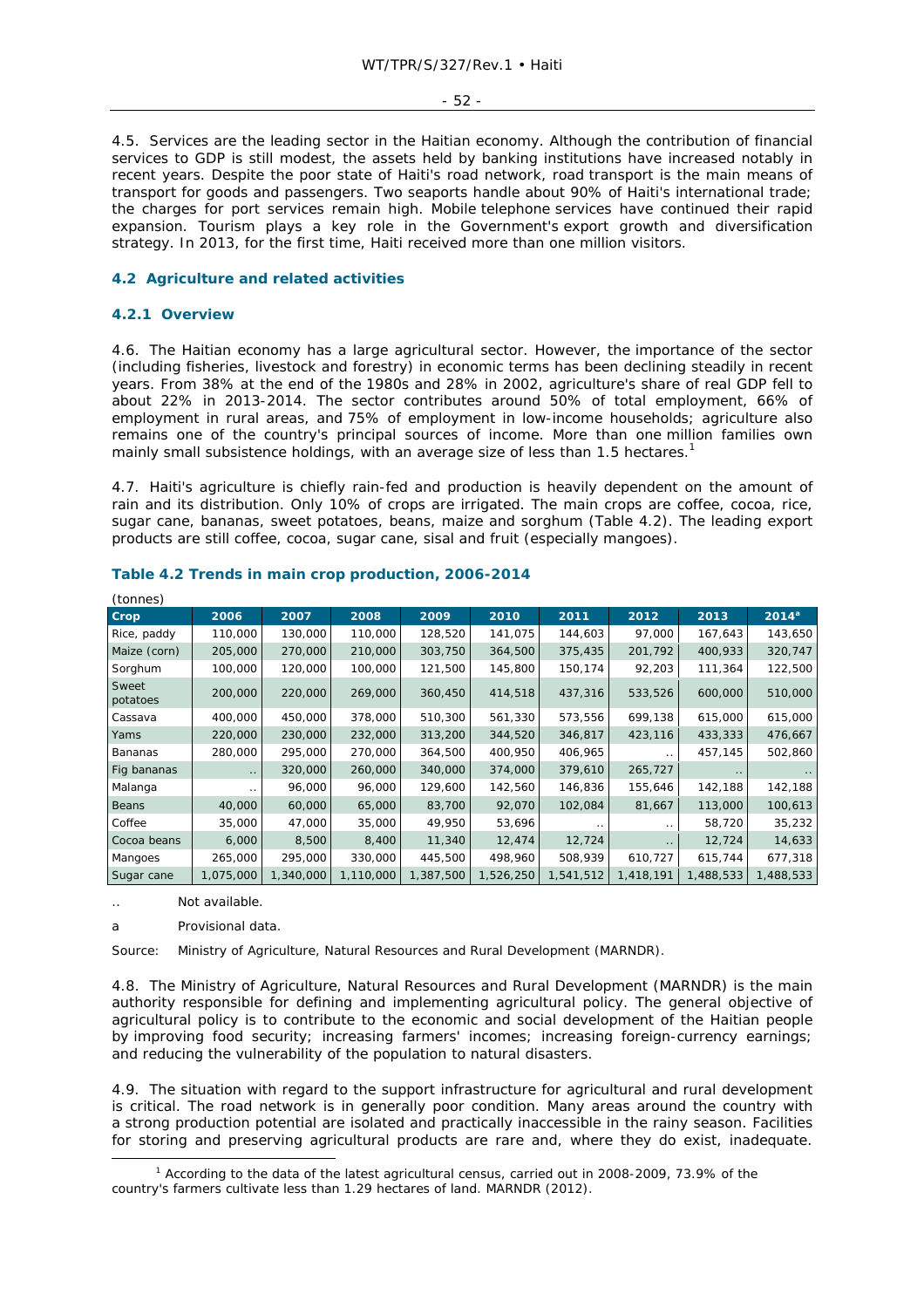A serious obstacle to increasing agricultural productivity is the poor availability of, and very limited access to, agricultural inputs such as high-quality seed, fertilizers, pesticides, veterinary products and cattle feed. Lack of electricity is another major constraint on the development of certain branches of agriculture. Finally, Haiti has a tropical climate and is therefore subject to hurricanes and frequent droughts.

4.10. The degradation of natural resources is another serious challenge for Haiti's agricultural sector.<sup>2</sup> Around 85% of the country's catchment basins are significantly degraded or transformed, causing frequent floods and depletion of the basic factors of agricultural production. Soil erosion is estimated at around 12,000 hectares a year. The main factors responsible for this degradation are poor land management, the fragility of the physical environment (steep slopes, nature of the materials), severe demographic pressures, the low level of agricultural productivity, extreme weather conditions, erosive farming practices, and intensive wood-cutting to meet energy needs and for building purposes.

4.11. Land rights are legally insecure. It is estimated that less than 5% of Haiti's land has been registered and that more than 75% of rural land contracts were drawn up in accordance with traditional procedures without being officially registered.<sup>3</sup> Several fruitless attempts have been made at national level to establish an automated land registration system.

4.12. In general, the Government does not intervene in the markets to control the prices, production, distribution, trading or marketing of agricultural products or inputs. However, farmers do benefit from some support mechanisms. Thus, they are exempt from income tax. Complete exemption from import duties is also accorded to all agricultural inputs and equipment. Likewise, the Government provides assistance for agricultural producers in the form of low-interest loans and subsidies on the price of seed and fertilizer. The annual cost of the subsidy programme is around G 300 million. Agricultural inputs and local agricultural products are exempt from turnover tax (TCA) (Section 3.2.6.1). Most agricultural products and some inputs are also exempt from the contribution to the Fund for the Management and Development of Local Communities (CFGDCT).

4.13. Investment in the development of the agricultural sector is largely financed through international cooperation. Thus, for fiscal 2014-2015, the MARNDR envisages an investment budget (including counterpart funds for investment projects with associated financing) of the order of G 6 billion, with about 80% being financed through external cooperation.

4.14. The credit available for agricultural production is still limited.<sup>4</sup> Despite the significant expansion of microfinance institutions, only a small fraction of the total amount of lending by the private banking system is allocated to agricultural activities. The annual amount of the loans for agricultural production distributed by the Agricultural Credit Office (BCA), the main government player in the sector since 1963, is estimated at G 15 million, which barely corresponds to 0.1% of the sector's GDP. The MARNDR's aim is to set up an agricultural loan guarantee system backed by a credit insurance system calculated to encourage the financial institutions to increase the percentage of their portfolio devoted to agricultural production and its processing.

4.15. In August 2013, the first agricultural free zone was established in Haiti.<sup>5</sup> Sited less than 30 km from the Dominican border, this 1,000-hectare project, called "Nourribio", should, over a five-year period, create 3,000 direct and 10,000 indirect jobs. The free zone should produce about 20,000 tonnes of organic bananas, as well as well as other organic farming produce. To benefit from the tax and customs incentives reserved for free zones, producers will have to export at least 70% of their output.

4.16. Domestic sales, imports and exports of certain commodities, including coffee and cocoa, are subject to quality controls. These controls are carried out jointly by the MARNDR, the Ministry of Trade and Industry (MCI) and the Ministry of Public Health and Population (MSPP). The MARNDR is

 $\overline{2}$  $2$  MARNDR (2011a).

<sup>3</sup> World Bank (2013).

<sup>4</sup> According to the data of the latest agricultural census, carried out in 2008-2009, only 52,725 farmers had applied for agricultural credit, i.e. barely 5.2% of the total number of farmers counted nationwide.

MARNDR (2012). 5 *Haïti Libre,* "Creation of the first Haitian agricultural free zone", 20 August 2013.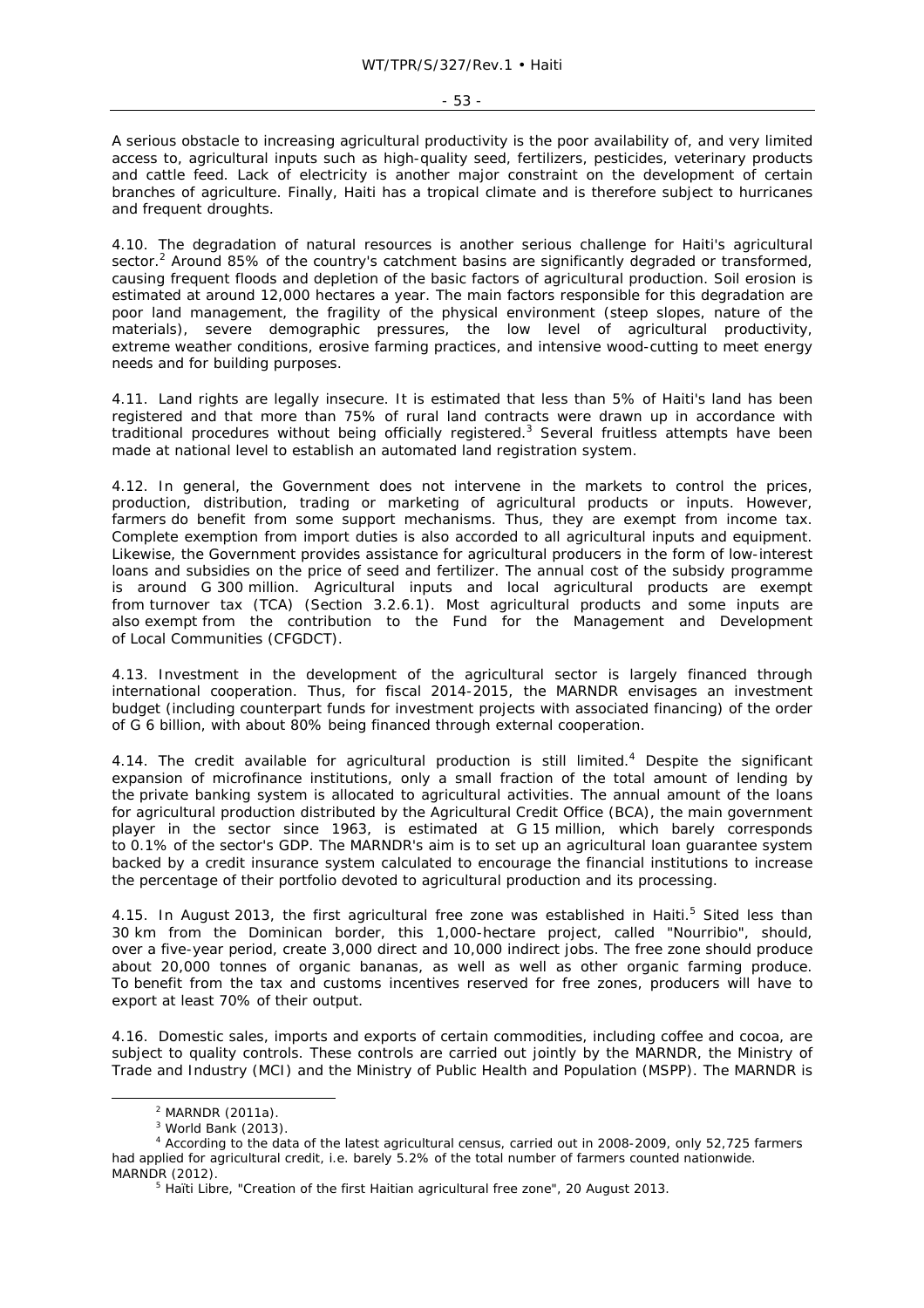also responsible for applying plant and animal health controls to, among other things, coffee, cocoa, fruit, vegetables, tubers, seafood, live plants and animals, and animal products (Section 3.2.10). As a general rule, the marketing, including the exportation, of plant and animal products, requires prior authorization from the MARNDR (Section 3.2.4).

4.17. Agricultural production was not significantly affected by the 2010 earthquake. On the contrary, the success of the 2010 agricultural seasons provided a vital food safety net during the post-earthquake period. The good crops also made it possible to stabilize the need for food imports at a time when the capacity to supply the market had not yet been fully restored. The main impact on the rural areas was the result of the major movements of people (about 600,000) immediately following the earthquake, as they tried to return to their home villages. However, these flows of people were rapidly reversed.

4.18. Nevertheless, the agricultural sector has not escaped entirely unscathed. Thus, the cholera epidemic that broke out in October 2010 and Hurricane Thomas in November 2010 severely affected Grande-Anse, one of the country's most prosperous farming regions, while Hurricane Sandy damaged 70% of crops in October 2010.

4.19. In 2013-2014, Haiti's agricultural exports (HS 01-24) amounted to US\$47.8 million, while agricultural imports were worth US\$1,144.2 million.<sup>6</sup> Haiti imports about 50% of its needs in calories (in particular, rice, wheat and edible oil).

4.20. The simple average tariff on imports of agricultural products (Major Division 1 of ISIC, Rev. 2) is 5.6%, with a maximum rate of 40%. The average tariff rate is 6.1% on animal and vegetable products (HS Sections 1 and 2), zero on forest products and 0.7% on fisheries products (ISIC, Rev.2) (Table A4.1). Due to tariff protection and the levying of other charges, some agricultural products are subject to relatively high overall rates.

### **4.2.2 Main subsectors**

### **4.2.2.1 Cash crops**

4.21. Haiti's main cash crops are coffee, cocoa, essential oils, pita fibre and twine, mangoes, and sugar cane. As distinct from food products, the marketing of export products depends on a small number of exporters.

4.22. Over the whole of Haiti, coffee plantations occupy nearly 100,000 hectares of land. Coffee exports generated more than US\$8 million in 2012 (Table 4.2). According to the authorities, a large proportion of exports are informal, to the Dominican Republic.

4.23. The Haitian National Coffee Institute (INCAH) is a non-profit autonomous public body accountable to the MARNDR, established by presidential decree of 7 February 2003. Its overall responsibility is to promote the development of the coffee subsector, while seeking to improve the living conditions of the people who work in it. The INCAH's annual budget amounts to about G 25 million.

4.24. In May 2015, the INCAH and the MARNDR drew up a National Coffee Subsector Revival Plan<sup>7</sup>, which seeks to: (i) strengthen and improve the coffee ecosystems; (ii) encourage the establishment of medium-sized and large coffee plantations; (iii) help to reduce poverty among rural families engaged in coffee-growing and (iv) develop an engine of economic growth.

 $\overline{\phantom{0}}$  The Haitian Government has not reported any foreign trade data to the UN Comtrade database since 1998. Accordingly, the foreign trade figures in this section are generally based on the mirror statistics obtained from that database.

 $<sup>7</sup>$  MARNDR (2015); INCAH.</sup>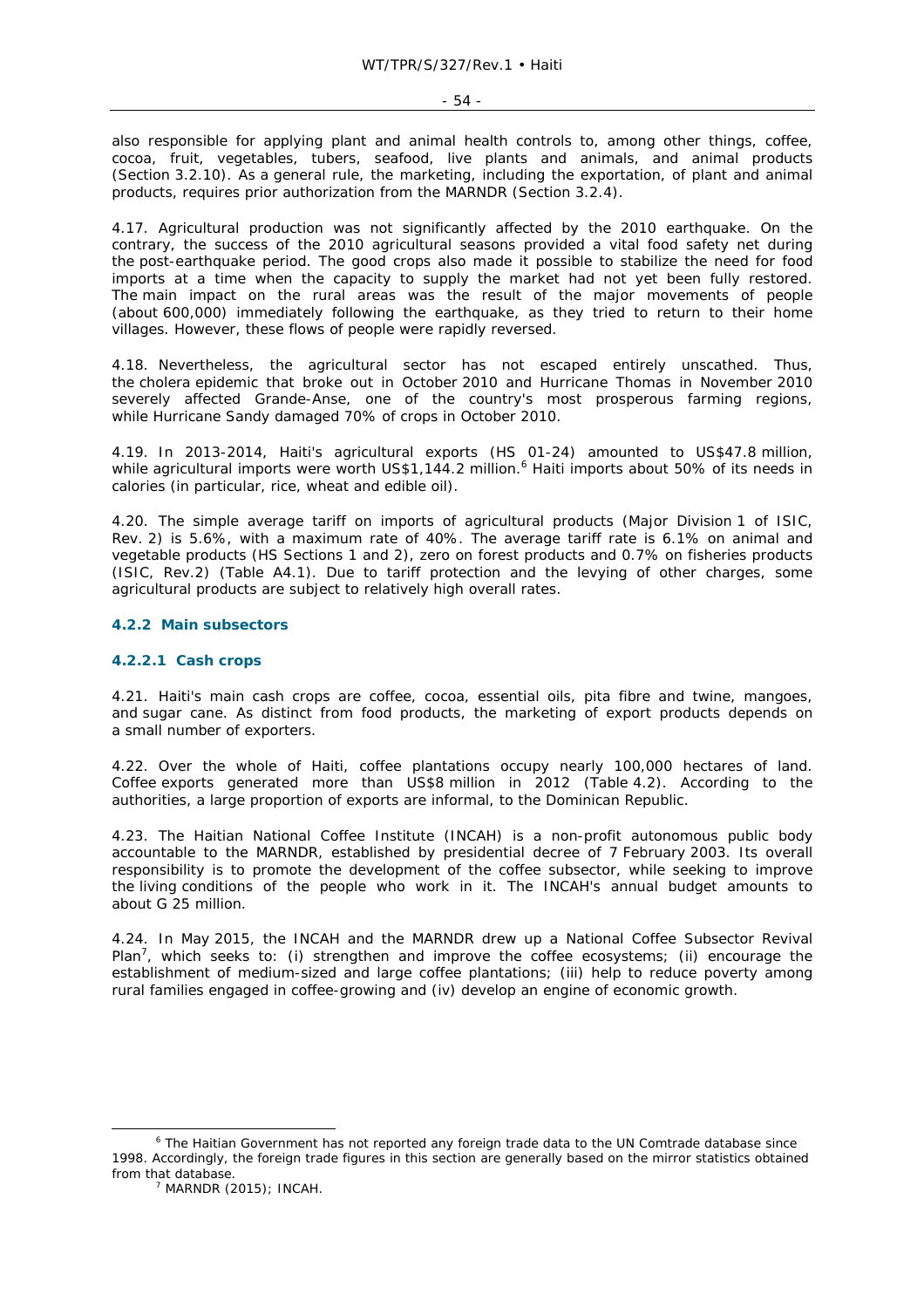4.25. Annual cocoa production is around 5,000 tonnes. Productivity in the subsector is relatively low. Whereas in Latin America production may reach 3,000 kg per hectare, in Haiti, it does not exceed 250.<sup>8</sup> Ageing plantations and rudimentary production techniques are the main problems.

4.26. Annual mango production has traditionally ranged from 200,000 to 400,000 tonnes, but has increased sharply since 2009. The total production area amounts to nearly 4,400 hectares, with more than 3,000 hectares thought to have been recently planted. Mango production is a major source of income for some 150,000 Haitians, most of whom live in rural areas. Mangoes are mostly grown by individual farmers (around 50,000 to 75,000 families) with mango-growing forming part of their small-scale farming activities. Only a small proportion of mangoes are produced on plantations.

4.27. The inadequate packaging of fruit and vegetables, the dilapidated road network and the use of vehicles unsuitable for transporting agricultural goods are responsible for considerable post-harvest losses.<sup>9</sup>

4.28. Government intervention in these subsectors takes the form of technical assistance (for example, projects in support of production and marketing or disease control) and financial aid (for planting out seedlings and financing marketing activities, among other things).

4.29. The average tariff rate is 2.6% on coffee, tea, maté and spices (5% on unroasted coffee and 15% on roasted); 12.5% on cocoa and cocoa preparations; 13% on sugars and sugar confectionery; and 40% on mangoes.

### **4.2.2.2 Food crops**

4.30. Maize, sorghum, tubers (cassava, yams, sweet potatoes), bananas, beans and pigeon peas are the main local food crops. These products are grown chiefly for domestic consumption with a few informal exports to the Dominican Republic. Traditionally, activities in these subsectors are carried on by independent producers, while the marketing of the food products is in the hands of a multitude of small operators.

4.31. The Haitian Government intervenes in production by subsidizing fertilizers, seed and some equipment and by providing technical assistance (including training for planters).

4.32. Processing conditions remain one of the key problems of Haiti's rice subsector, in particular, the lack of modern rice-processing machinery. The equipment is generally dilapidated and therefore inefficient.

4.33. The average tariff rate is 10.6% on edible vegetables, roots and tubers (HS 07); 16.1% on edible fruit, peel of citrus fruit or melons (HS 08); 7.6% on cereals (HS 10); and 7.9% on products of the milling industry, malt, starches, inulin and wheat gluten (HS 11).

### **4.2.2.3 Livestock**

4.34. Livestock farming forms an integral part of the range of activities of most family farms, in particular by generating necessary income during hunger seasons. The role of livestock farming as a savings system is also primordial. Haiti has a herd of more than 1.5 million head of bovine cattle, 2.5 million goats, nearly 1 million pigs, and 4 million poultry. Finally, the asses, mules and horses raised still provide the main means of transport for agricultural products in rural areas. Livestock raising on small family farms accounts for over 90% of domestic production.

4.35. The development of livestock farming in Haiti faces numerous constraints, such as the low level of availability of fodder, inputs and watering infrastructure and limited access to prophylactic and therapeutic veterinary care and to knowledge of how to improve productivity.

<sup>&</sup>lt;sup>8</sup> Le Nouvelliste, "Haiti's cocoa, an unexploited potential", 22 April 2015.

<sup>&</sup>lt;sup>9</sup> For example, it is estimated that between 30 and 50% of mangoes are damaged during transport from the Cayes region to Port-au-Prince, from where they are shipped abroad. World Bank (2013). According to *Le Nouvelliste* [4 August 2015], "because of the excessive losses caused by poor harvesting and transport practices in the mango subsector, less than 25% of all mangoes harvested reach the export markets".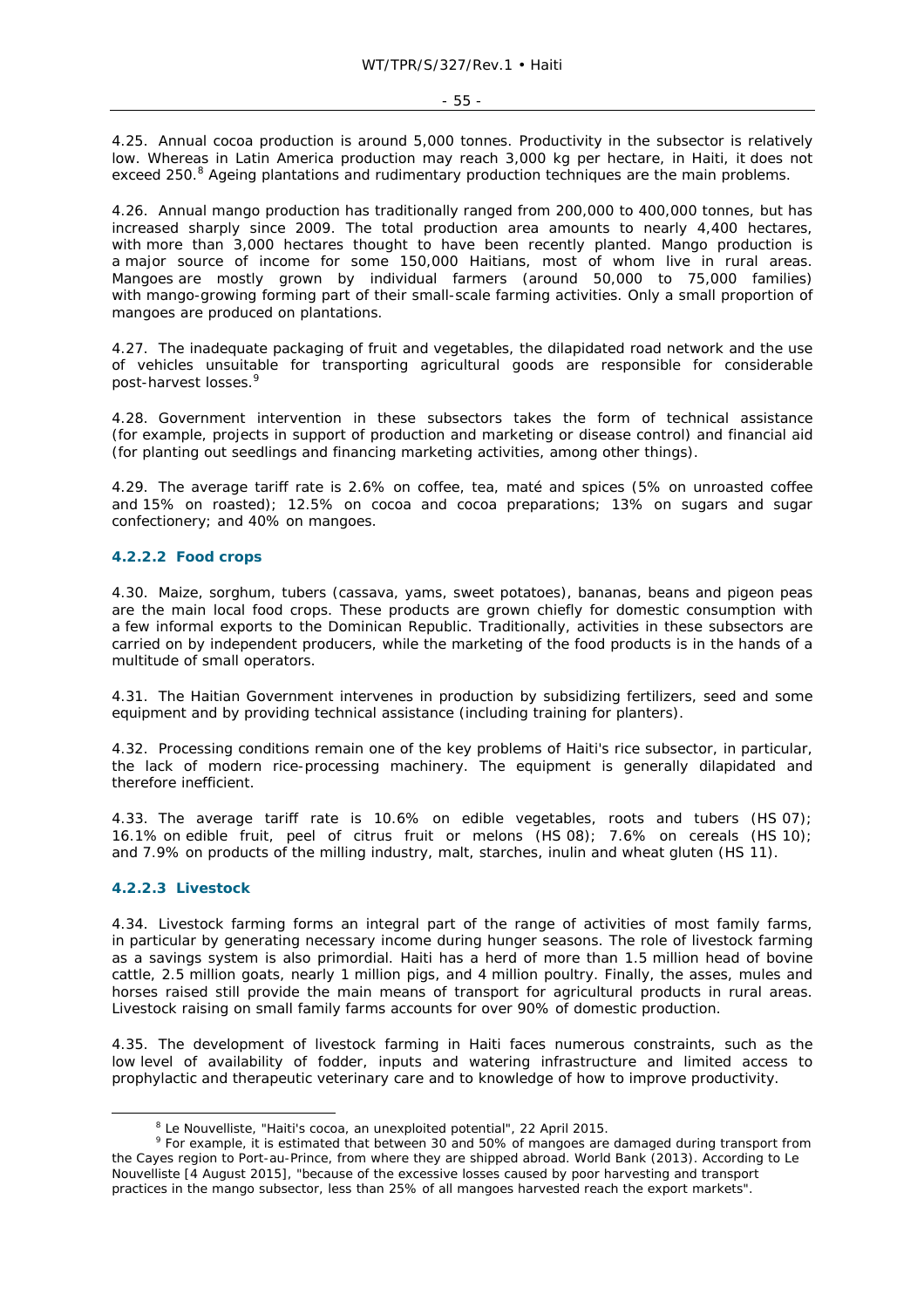#### - 56 -

4.36. The sector is also facing serious animal health problems. Annual losses attributable to internal and external parasite diseases have been estimated at several tens of millions of US dollars. The organizational shortcomings of the MARNDR's veterinary services and their lack of human, material and financial resources have made it impossible to check the spread of animal diseases of major economic importance (such as classical swine fever and Newcastle disease) or zoonotic diseases (such as rabies and anthrax) which, for decades, have been doing considerable damage to Haitian livestock farming and which, in the case of zoonotic diseases, pose a risk to human health.

4.37. However, a number of training and technical advisory programmes have brought about some improvement in livestock farming practices. In particular, the strengthening of animal health programmes has made it possible to reduce the losses due to animal diseases in livestock raising and to reduce the risks of animal diseases being transmitted to humans or being introduced. Technical training programmes have also led to the extension of a network of mini-dairies. The number of these long-life dairy product manufacturing units rose from 20 to 35 between 2011 and 2015.<sup>10</sup> Set up in 2011, a bovine cattle identification programme, using ear-tags and a vaccination certificate, has led to a significant reduction in cattle theft and laid the foundations for a traceability programme. $11$ 

4.38. Imports of certain animal products are subject to sanitary control and quarantine measures (Section 3.1.10). In June 2014, the MARNDR temporarily prohibited the importation of live pigs from several countries affected by porcine epidemic diarrhoea.

4.39. The average tariff rate is: 0% on live animals; 10.9% on meat and edible meat offal (with rates ranging from 5% to 25%); and 6.5% on dairy produce, birds' eggs, natural honey and edible products of animal origin, not elsewhere specified or included (rates ranging from zero to 20%).

### **4.2.2.4 Fisheries**

4.40. Haiti has a 1,535 km-long coastline and a continental shelf with an area of 5,000 km<sup>2</sup>. It has almost 20,000 hectares of natural and artificial ponds and lakes and nearly 800 hectares of temporary ponds and lakes that fill up during the rainy season. The sector's annual production reportedly consists of around 15,000 tonnes of fish, 600 tonnes of rock lobster, 200 tonnes of lambi (conch) and 50 tonnes of shrimp, with a total value of more than G 3 billion.

4.41. Haiti has over 54,000 fishing families, spread over more than 420 localities, with 26,000 fishing units (14,800 canoes, 10,000 sailing boats and 1,200 motorboats). In addition, it is estimated that nearly 20,000 people are involved in marketing seafood products, which are primarily destined for the domestic market.

4.42. Fishing is still an essentially traditional activity that uses little modern technology. The equipment used by fishermen is often rudimentary and not very productive. Given the obsolescence of the vessels, fishing times are limited, as is the number of days in the year on which it is possible to go out fishing. The lack of preservation facilities results in the loss of about 40% of the catch. Moreover, the resources available along the coast and on the continental shelf are in sharp decline due to the increased pressure exerted by a growing number of fishing units and the deterioration of certain ecosystems that favour the reproduction of fish and crustaceans.

4.43. The Haitian Government is seeking to develop fisheries, *inter alia*, by distributing fishing gear and equipment for stocking natural lakes and ponds, and ensuring the organization, development and rational exploitation of fisheries. The MARNDR also has a budget for financing research in fisheries-related subsectors.

4.44. In 2009, the Haitian Government, in collaboration with other institutions, drew up a National Fisheries Development Plan<sup>12</sup>, with the following key objectives: (i) to promote the development of rural fishing communities through improved artisanal fishing, (ii) to achieve a significant increase in fish production, and (iii) to ensure sustainable fishing. According to the Government, these

<sup>&</sup>lt;sup>10</sup> MARNDR (2015a).<br><sup>11</sup> MARNDR (2015b).<br><sup>12</sup> MARNDR (2010). The document was amended after the 2010 earthquake in order to integrate the fisheries subsector into the national reconstruction and development effort.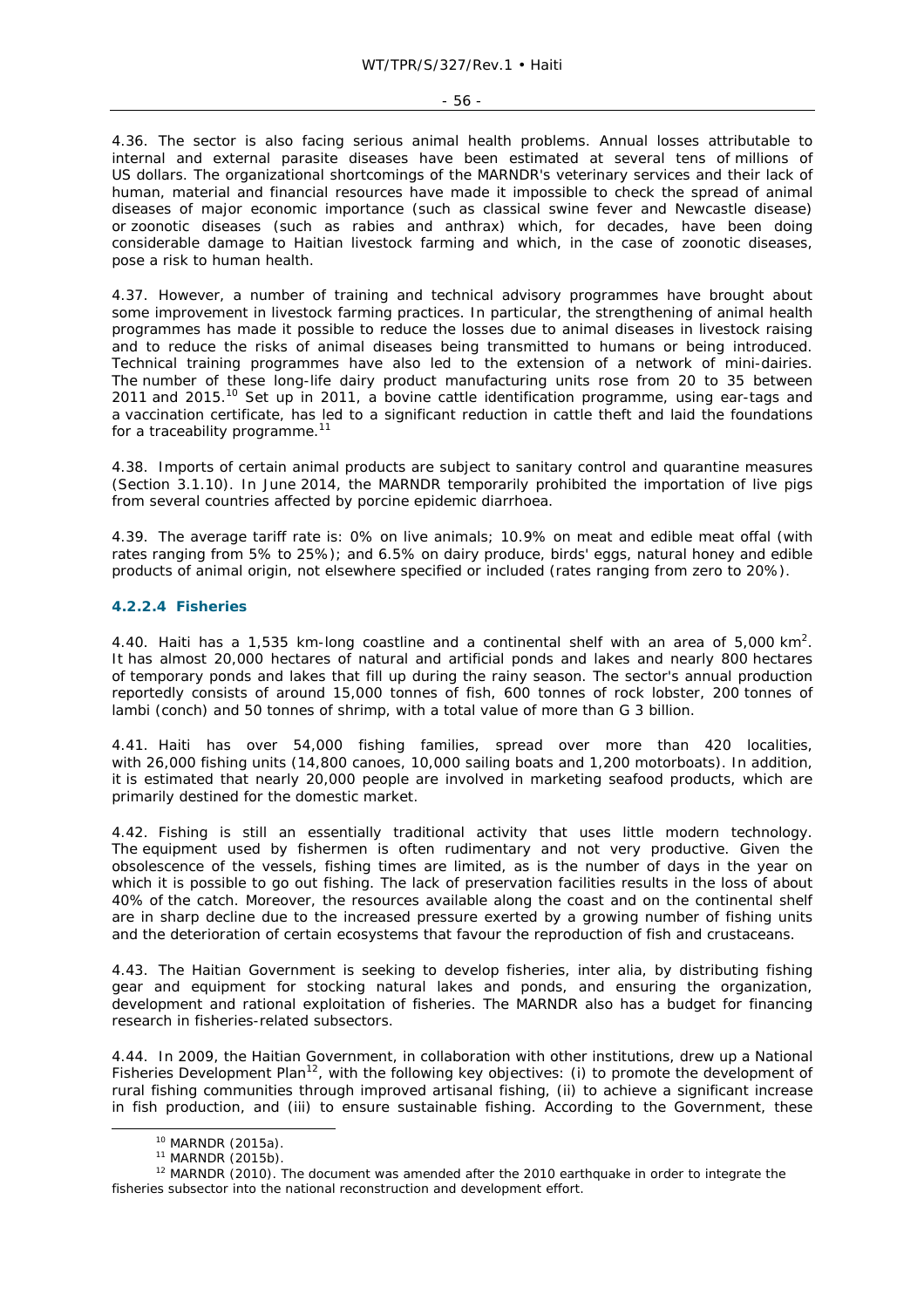measures will make it possible to raise annual production from 15,000 tonnes to between 20,000 and 30,000 tonnes.

4.45. The installation of fish aggregating devices (FADs) is one of the principal measures envisaged to facilitate the exploitation of deep-water pelagic species. These devices enable fishermen to go and seek fish much further out at sea, thereby reducing the pressure on coastal waters, which is currently endangering numerous species. The fishermen are already benefiting from about 50 installed FADs.<sup>13</sup>

4.46. Haiti has considerable potential for the development of aquaculture and lake fishing. To develop aquaculture, the MARNDR has adopted a plan that aims, *inter alia*, to support the production of young fish for stocking lakes and breeding in fish ponds and to continue implementing the programme for building hill catchment ponds.<sup>14</sup> The objective for the period 2012-2017 is to raise young fish production from the current 3.5 million to 40 million per year.

4.47. Trade in certain species, including exportation, is subject to restrictions aimed at protecting the aquatic fauna heritage (Section 3.4.3). It is not necessary to obtain a licence or a permit to engage in fishing; catches are not regulated, despite the overexploitation of the coastal waters.

4.48. The average tariff rate is 0.3% for fish and crustaceans, molluscs and other aquatic invertebrates (HS 03). Rates range from 0% to 5%. Where prepared fish, caviar and prepared crustaceans are concerned, the average is 12.8% (HS 16.04).

## **4.2.2.5 Forestry**

4.49. Forestry activities are extremely limited. Haiti suffers from serious deforestation caused by the use of wood for heating and the strong demand for farmland. There is therefore very little exploitation of forest products, which are mainly used for firewood, because other forms of energy (particularly electricity) are so expensive, or for building. The harmful effects of the degradation of the forest environment include soil erosion, the silting up of hydraulic works, and a qualitative and quantitative decline in water resources.

4.50. It is estimated that the country has about 99,000 hectares of forest (out of a total land area of just over 27,500  $km^2$ ).<sup>15</sup> Forestry resources include those in coastal areas, which comprise around 15,000 hectares of mangrove forest; the Forêt des Pins, in the departments of Ouest and Sud-Est, which consists of some 16,000 hectares (out of a total area of 32,000 hectares) of natural forest (mostly hardwood); the Macaya Park in the Massif de la Hotte, covering more than 6,000 hectares of forest (hardwood interspersed with softwood); and the La Visite Park, which extends over 5,000 hectares (mainly softwood).

4.51. A new provision concerning forest protection was introduced into the Constitution in 2012. It stipulates that exceptional measures must be taken to help restore the ecological balance, as long as the forest cover remains below 10% of the national territory.

4.52. The average tariff rate is 1% on forestry and logging products (zero for forestry alone) and 8.4% on live plants, cut flowers and ornamental foliage (HS 06).

## **4.3 Mining and quarrying**

4.53. Haiti has a rich history of mining, particularly for gold, copper and bauxite. It also has substantial reserves of marble, calcium carbonate and pozzolan (a volcanic rock and one of the constituents of cement). Crushed limestone aggregates are still being obtained from hill quarries and river beds all over the country and used for building and public works.

4.54. However, mining and quarrying still contributes only marginally to the Haitian economy. Artisanal mining is the dominant form of exploitation and only small quarries for building materials such as clay and sand are being exploited. There are no medium- or large-scale operations.

<sup>&</sup>lt;sup>13</sup> *Haïti Libre*, "Fishing in Haiti, review and prospects", 27 March 2015.<br><sup>14</sup> MARNDR (2015c).<br><sup>15</sup> FAOSTAT, 2012.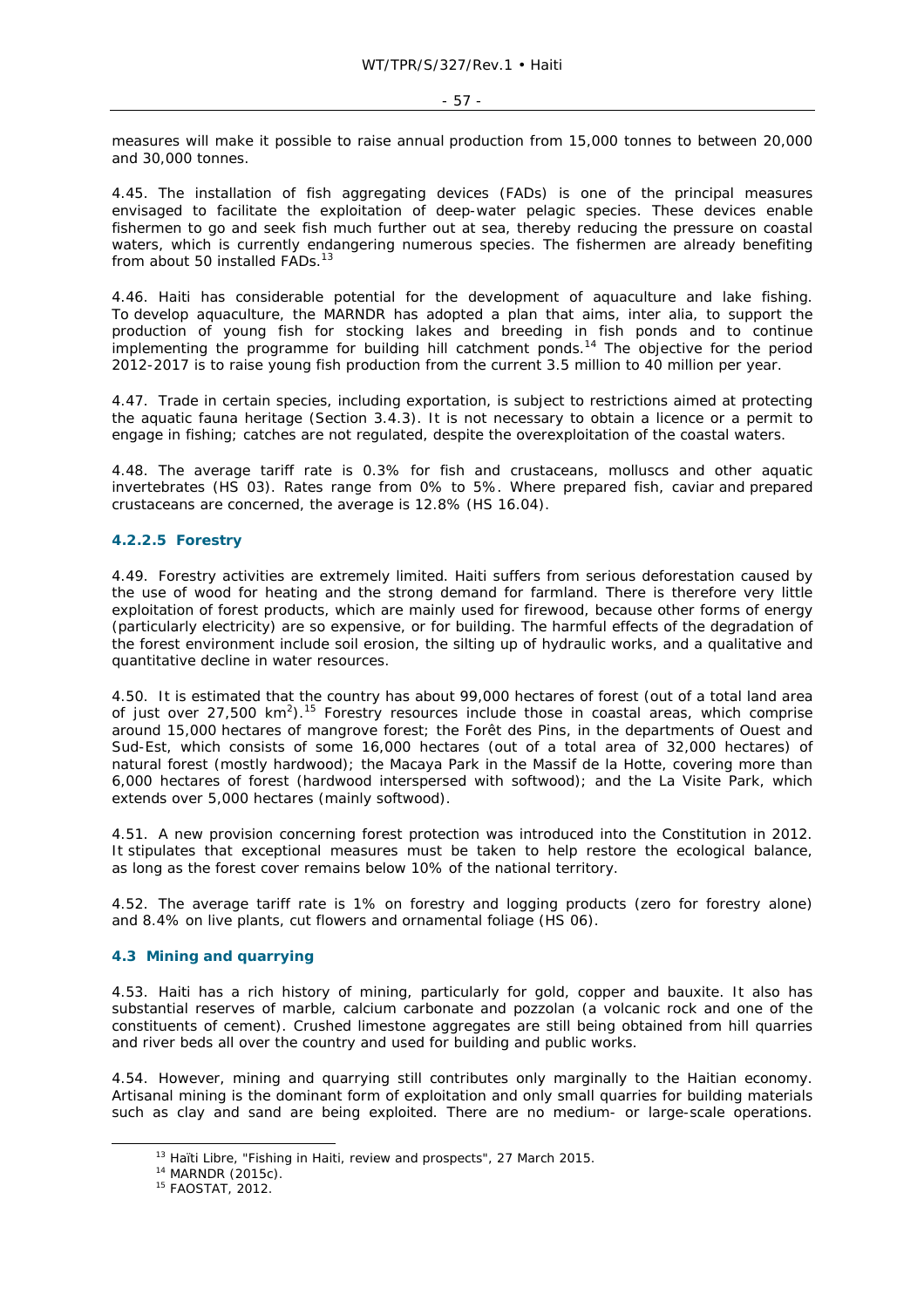The extractive industries' share of real GDP in fiscal 2013-2014 was less than 0.2%.<sup>16</sup> These industries are believed to employ 4,000 people, mainly in sand quarries.

4.55. The Mines and Energy Bureau (BME) is a body under the authority of the Ministry of Public Works, Transport and Communications. It is responsible for exploring and promoting the exploitation of Haiti's mineral and energy resources. Its mission also includes supervising operations from the technical, environmental, economic and safety standpoints. Mining operations are run mostly by the private sector.

4.56. The current mining decree dates back to 1976.<sup>17</sup> Under the terms of Article 1 of the decree, natural mineral sites, liquid or gaseous hydrocarbon deposits, mineral and thermo-mineral sources, geothermal energy and other concentrations of natural energy, and natural resources in general belong to the Haitian Nation. Natural resources are separate from land ownership and constitute a public domain managed by the State. According to the authorities, the decree is currently under review.

4.57. The Decree of 2 March 1984 specifically governs quarry products. It requires the operator: (i) to apply to the BME for an operating permit (valid for a renewable period of five years); (ii) to supply all technical, financial, land ownership and environmental information on the quarrying project; (iii) to take steps to ensure personnel safety, hygiene and health; and (iv) to protect the environment and rehabilitate quarrying sites as work progresses. The permit holder must pay an annual fee of G 100 per hectare.

4.58. Every operation in the mining and energy sector is subject to the issue of a permit for the type of activity involved. Three types of permit apply to metal resources, namely, a prospection permit, an exploration permit and an operating permit. For non-metal resources an operating permit is required. Prospection permits may be granted to Haitian or foreign companies. However, exploration and operating permits may only be granted to companies established and domiciled in Haiti.18

4.59. An exploration permit can be obtained only after the applicant has signed a mining agreement with the Government.<sup>19</sup> Agreements are valid for 25 years and can be renewed for ten-year periods. The terms of the agreement are not regulated by the Investment Code, but are open to negotiation. Certain clauses are usually incorporated to ensure that companies benefit from a temporary admission procedure with the suspension of all import and export duties. A system of rebates on internal taxes may also be included. However, these concessions are not uniform and depend, among other things, on the type of activity or products covered by the agreement and on the investor's negotiating power.

4.60. Between 2006 and 2011, the Government issued 63 exploration permits; 18.6% of Haiti's total area is currently under permit to mining companies. Thanks to these efforts, several historical discoveries have been confirmed and new deposits with high concentrations of copper, gold and silver have been discovered, notably in the Massif du Nord.

4.61. Since the previous review of Haiti's trade policy three operating permits have been issued. Although most of the country is theoretically open to exploitation and despite a promising mining potential, major obstacles, notably legal uncertainty, have so far prevented any medium- or large-scale operations.

4.62. The average tariff protection for the extractive industries amounts to 2.7% (Major Division 2 of the ISIC, Rev.2). In 2014, the value of mining exports amounted to US\$164,000.

 <sup>16</sup> Bank of the Republic of Haiti (2015)*.*

<sup>&</sup>lt;sup>17</sup> Decree encouraging mineral prospection over the entire extent of the territory of the Republic and adapting the existing legal structures to the realities of the mining industry, of 3 March 1976.

 $18$  The head office must include at least one Haitian representative.<br> $19$  The legislation requires the signature of a mining agreement even before the commercial viability of a deposit has been proven.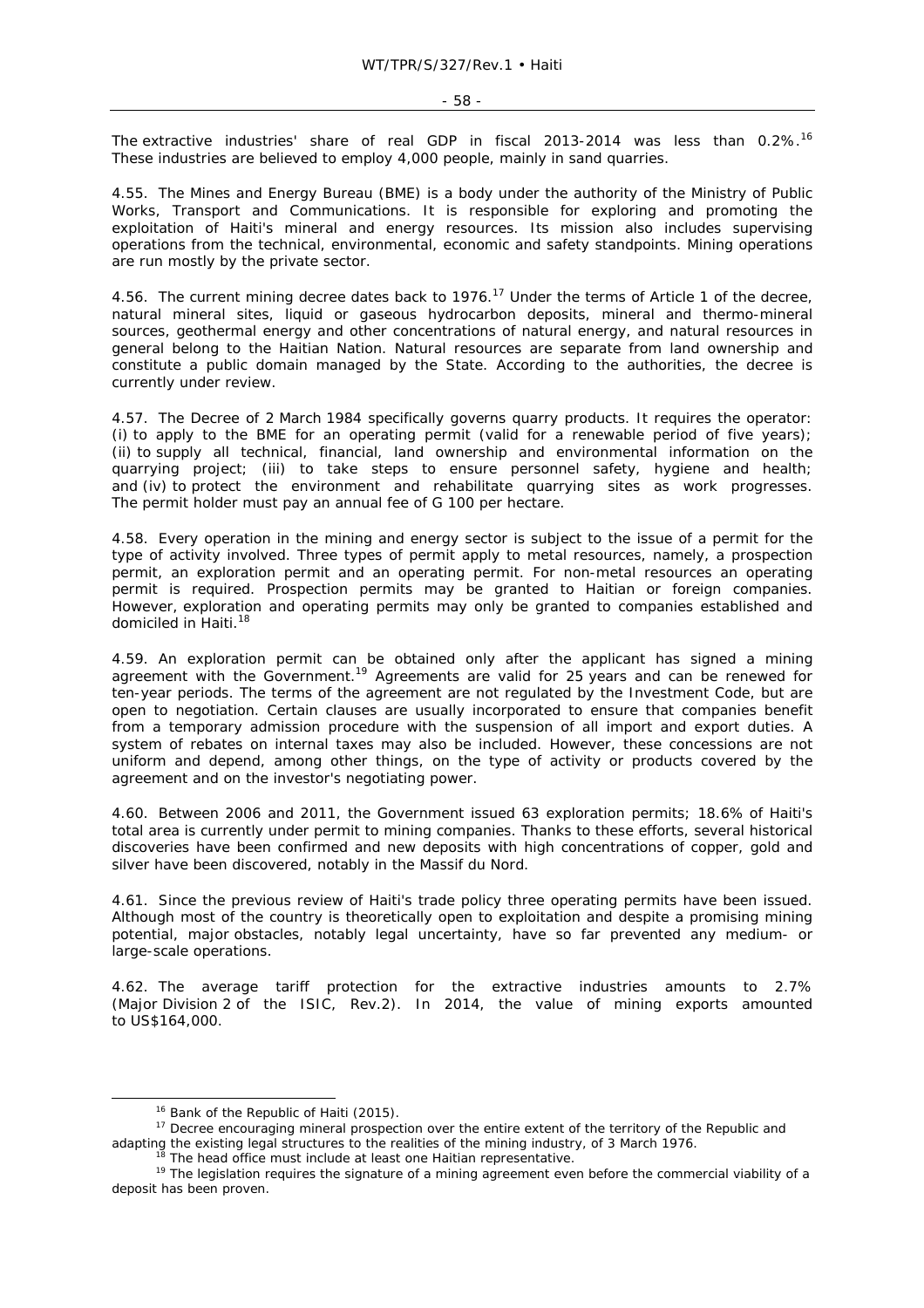### **4.4 Energy and water**

## **4.4.1 Energy**

4.63. The main energy sources used in Haiti are firewood, which accounts for more than 72% of energy consumed, petroleum products (about 25% of energy consumed), and electricity (some 3% of energy consumed), of which about 85% is produced by thermal generators and the rest by hydro-power.

4.64. All petroleum products are imported from Venezuela under the ALBA Agreement and distributed by private companies (DINASA, TOTAL and SOL). Under the PetroCaribe Agreement, the Haitian State benefits from preferential payment facilities for the purchase of these petroleum products, in accordance with international oil prices. They are exempt from turnover tax.

4.65. National electricity coverage is around 30%. The Haitian population's access to electricity varies widely. Electricity is available to 45% of the inhabitants of Port-au-Prince, but to only 3% of the rest of the population, including the inhabitants of the large provincial towns.

4.66. Electricity is distributed mainly by a State-owned enterprise, Électricité d'Haïti (EDH). Haiti's installed generating capacity is estimated at some 300 megawatts (MW). Electricity production and distribution face numerous problems due to deterioration of the generating and transmission facilities, lack of maintenance, and the silting-up of the country's main hydroelectric power plant, the Péligre Dam on the River Artibonite. Technical and non-technical losses (commercial and due to fraud) are an obstacle to progress in the sector. The current is unstable and power cuts are frequent. EDH receives about US\$200 million a year in central government subsidies.

4.67. The cost of electricity is one of the highest in the region. Under the tariff schedule currently in force, the price of electricity depends on the type of customer and the amount consumed.<sup>20</sup> The average tariff for electricity delivered to the customer is around G 16 per kilowatt-hour.<sup>21</sup>

4.68. The Government considers electricity to be a high-priority sector. The objective is both to improve the quality of the supply and to cover a wider area of the country. The measures taken by the Haitian State to encourage investment in energy are essentially tax-related and consist of reductions on taxable amounts and tax exemption in specific cases. Thus, duty-free treatment is granted for imports of capital goods and raw materials needed for exploitation and production during the set-up phase, with the exception of imports of petroleum products. Concessions for investment in energy are not governed by the Investment Code, but are negotiated directly between the State and the companies concerned.

4.69. In 2011, a private company, E-Power, began generating electricity in Port-au-Prince. The new power station has a capacity of 30 MW and burns heavy oil, which results in production costs much lower than those of the existing plants. In 2012, the Government announced a project to rehabilitate the Péligre power plant, which should enable the plant to recover its original 54-MW capacity.

4.70. The Haitian State wants to modify the power generating matrix by developing renewable energies, in particular, hydro, wind and solar energy. Haiti's total hydro-electric potential is estimated at 153 MW, including 23 MW from 27 micro-sites which can be developed to provide isolated areas with energy services.

4.71. The average tariff rate is zero on electricity and 2.9% on mineral fuels, mineral oils and products of their distillation, bituminous substances and mineral waxes. Customs duty on gasoline is 40%, which is the highest rate in the tariff with 11 other lines.

<sup>&</sup>lt;sup>20</sup> Électricité d'Haïti. Online information viewed at:  $\frac{http://www.edh.htm/1arif.php.}{G$ <br><sup>21</sup> G 11.7 for households; 15.6 for businesses; 15.4 for low-voltage industry; and 17.3 for medium-voltage industry.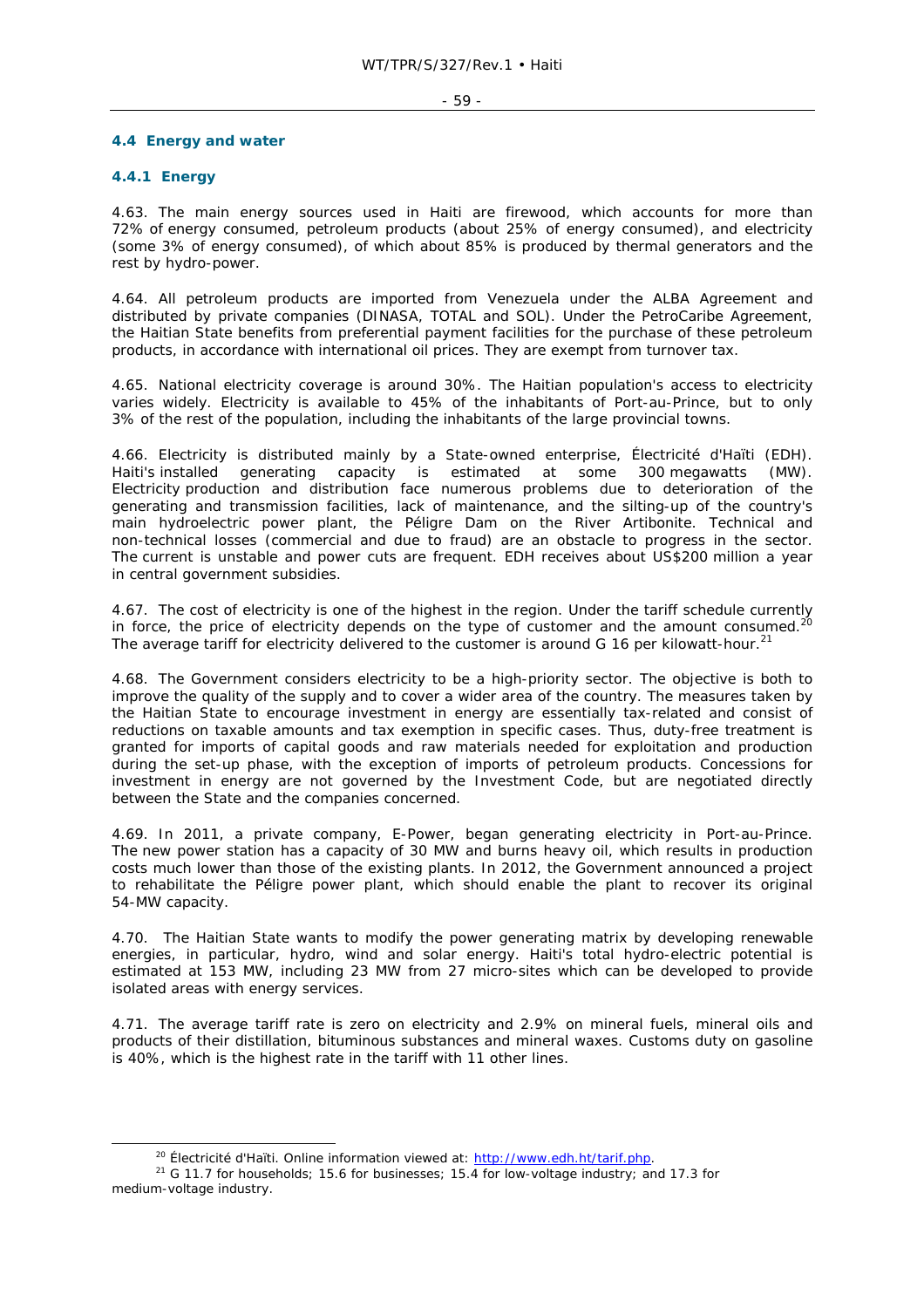### **4.4.2 Water**

4.72. Haiti is facing considerable challenges in the drinking water and sanitation sector. Drinking water is rare and sewer systems practically non-existent. Very few have access to the public service, its quality is dubious and the sector's public institutions remain very weak despite foreign aid and the Government's declared intention to strengthen them.

4.73. The Ministry of Public Works, Transport and Communications (MTPTC) is responsible for drinking water and sanitation through its National Drinking Water and Sanitation Directorate (DINEPA). In the long term, the Government aims to decentralize drinking water services to commune level. The Economic and Social Assistance Fund (FAES) intervenes primarily in the country's small towns. The NGOs, often with the financial support of the aid donors, also play an important role in the sector, especially in rural and deprived areas.

## **4.5 Manufacturing**

4.74. The manufacturing sector's contribution to GDP has remained relatively stable over recent years, at around 8%. At mid-2015, the sector was employing around 36,000 people solely for exports. It was particularly hard hit following the earthquake in 2010, with production falling by more than 17%. The main branches of manufacturing in Haiti are the food, beverage and tobacco industries; the textile, clothing and leather industries; the industries producing non-metallic mineral products and metal products; and the chemical industries. These subsectors account for almost 95% of manufacturing value-added.

4.75. Industrial activities are mainly concentrated in the Ouest department. According to information provided by the Chamber of Commerce and Industry, more than 83% of industrial companies and more than 78% of workers are located in Port-au-Prince. The textiles, clothing and leather subsector is the most important in terms of exports. The industry continues to concentrate on the production of large volumes of low-margin clothing for the mass market. This subsector is also characterized by a high level of subcontracting. Fabrics, cut to size or in rolls for cutting from patterns, are imported and then assembled and exported. Nevertheless, investment in this subsector is limited.

4.76. The non-metallic mineral product, metal product and chemical product subsectors are important as well. However, their output tends to be directed at the local market. Handicrafts and the creation of works of art (ironwork, painting on furniture or fabrics) are also major manufacturing activities. They are mostly in the informal sector, however, and are carried out in addition to a regular job, which makes them difficult to quantify.

4.77. The United States is the main outlet for Haitian products. The "HOPE" and "HELP" initiatives (Section 2.3.2.1) have helped to boost textile and clothing exports. This legislation enables Haiti to assemble textiles, whatever the origin of the imported fabrics, and export them to the United States, where they enter free of duties and taxes.

4.78. Industrial parks and free zones are the key tools for promoting the country's industrial development. The National Industrial Parks Company (SONAPI) was established in 1974. SONAPI is responsible for providing the siting and ensuring the organization and management of industrial parks for manufacturing companies.<sup>22</sup> It manages Haiti's largest industrial centre, the Port-au-Prince Metropolitan Industrial Park (PIM), where most of the clothing exporters are concentrated. Since October 2012, SONAPI has also been managing the Caracol Industrial Park (PIC) in the Nord-Est department. Companies located in these parks generally benefit from free-zone concessions, in particular, exemption from customs duty and inspection fees (Section 3.5.1). In June 2015, the PIM's workforce numbered 13,000 and that of the PIC 6,000. The authorities estimate that about 95% of the production from these two parks is exported to the United States. They note that preparations are being made to expand the PIM by adding around 100,000 square metres of buildings.

4.79. The Industrial Development Fund (FDI) is responsible for promoting the country's industrial development by helping to meet the financing requirements of small and medium-sized

 <sup>22</sup> SONAPI (2013).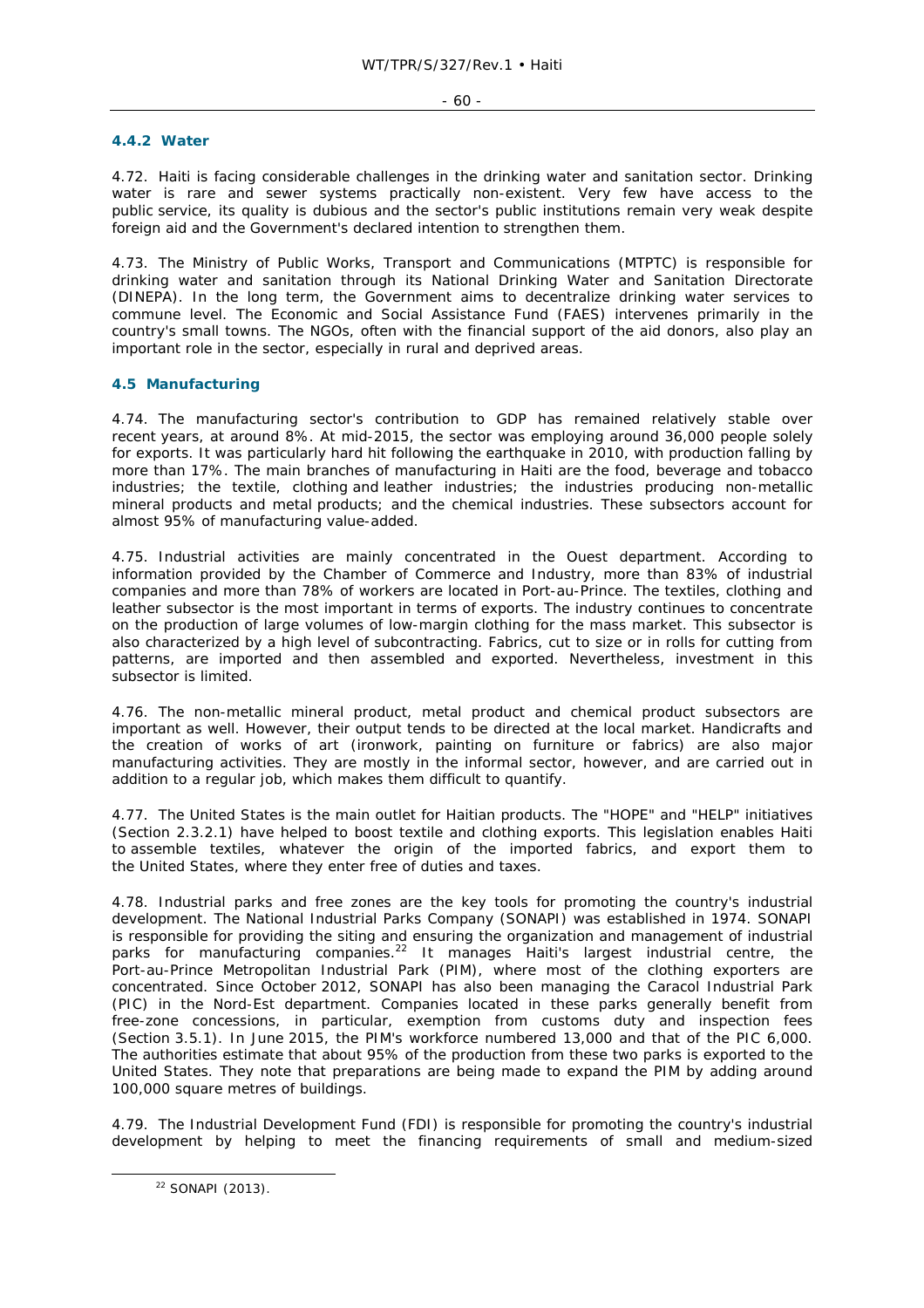enterprises. It has G 2.5 billion in assets. The Government has also taken a series of measures to enhance the technical skills of the Haitian workforce and facilitate technology transfer.

4.80. According to UN Comtrade data, using the mirror statistics for the country's main trading partners<sup>23</sup>, Haiti's manufacturing exports amounted to US\$960 million in 2014. The textiles and clothing sector is the leading manufacturing sector, accounting for around 90% of exports.

4.81. Haiti's manufacturing imports amounted to US\$3,139 million in 2014, as compared with US\$1,697 million in 2009. They are dominated by food preparations, beverages and tobacco (27.5%); chemical industry products (16.7%); textiles and clothing (16.2%) and machinery (14.0%), in accordance with the ISIC two-digit classification. Manufacturing exports totalled US\$1,012 million in 2014, as against US\$614 million in 2009. The main manufacturing exports (ISIC two-digit classification) are textiles and clothing (89.6%), chemical industry products (2.2%) and base metals (1.4%).

4.82. The simple average tariff rate on manufactures is 5.0% (Table A4.1). The most protected industries (with an average tariff rate of between 7.4 and 8.9%) are the food product and wood industries and other manufacturing industries (Chart 3.2). Customs tariffs are generally degressive from the first stage of processing to the semi-finished product, then progressive from the second stage to the finished product. Such a tariff structure in itself (without corrective measures) is not usually conducive to domestic production of certain semi-finished products. In addition to customs tariffs, imports of manufactured goods are generally subject to 5% inspection fees (Section 3.2.1.2).

## **4.6 Services**

### **4.6.1 Overview**

4.83. Services contributed around 56% to real GDP in 2013-2014. Entrepreneurship in Haiti is directed mostly towards the tertiary sector. According to the data of the latest census of industrial and commercial enterprises, carried out in September 2012, 81.6% of businessmen are engaged in the buying and selling of goods and services. Haiti is a net importer of services. The deficit in the services balance is recurrent and amounted to US\$377 million in 2014 (Section 1.2). The State continues to play an important part in the sector's production activities, particularly in the telecommunications, transport and postal services subsectors.

4.84. Under the General Agreement on Trade in Services (GATS), Haiti has bound, without limitations on market access or national treatment, measures relating to all modes of supply of educational services in adult training centres in rural areas and of banking and other financial services (with the exception of insurance). Measures relating to all modes of supply (with the exception of the presence of natural persons) of construction, related engineering services and hotel and restaurant services have also been bound, without limitations on market access or national treatment. In the case of veterinary services, only measures relating to consumption abroad remain unbound; all other modes of supply have been bound without limitations. Likewise, measures relating to the cross-border supply of reinsurance and retrocession services have been bound without limitations, and those concerning consumption abroad and commercial presence for the provision of such services have been bound without limitations on national treatment. Measures relating to the provision of other types of services remain unbound. Given the importance of transfers of funds for the Haitian economy, services provided under Mode 4 of the GATS are one of the Government's priorities.

### **4.6.2 Main subsectors**

### **4.6.2.1 Financial services**

### **4.6.2.1.1 Introduction**

4.85. The financial services subsector still makes no more than a modest contribution to the country's GDP. In Haiti, financial services mainly involve monetary intermediation by the banking

<sup>&</sup>lt;sup>23</sup> Canada, China, Dominican Republic, France, Germany, Netherlands, United States.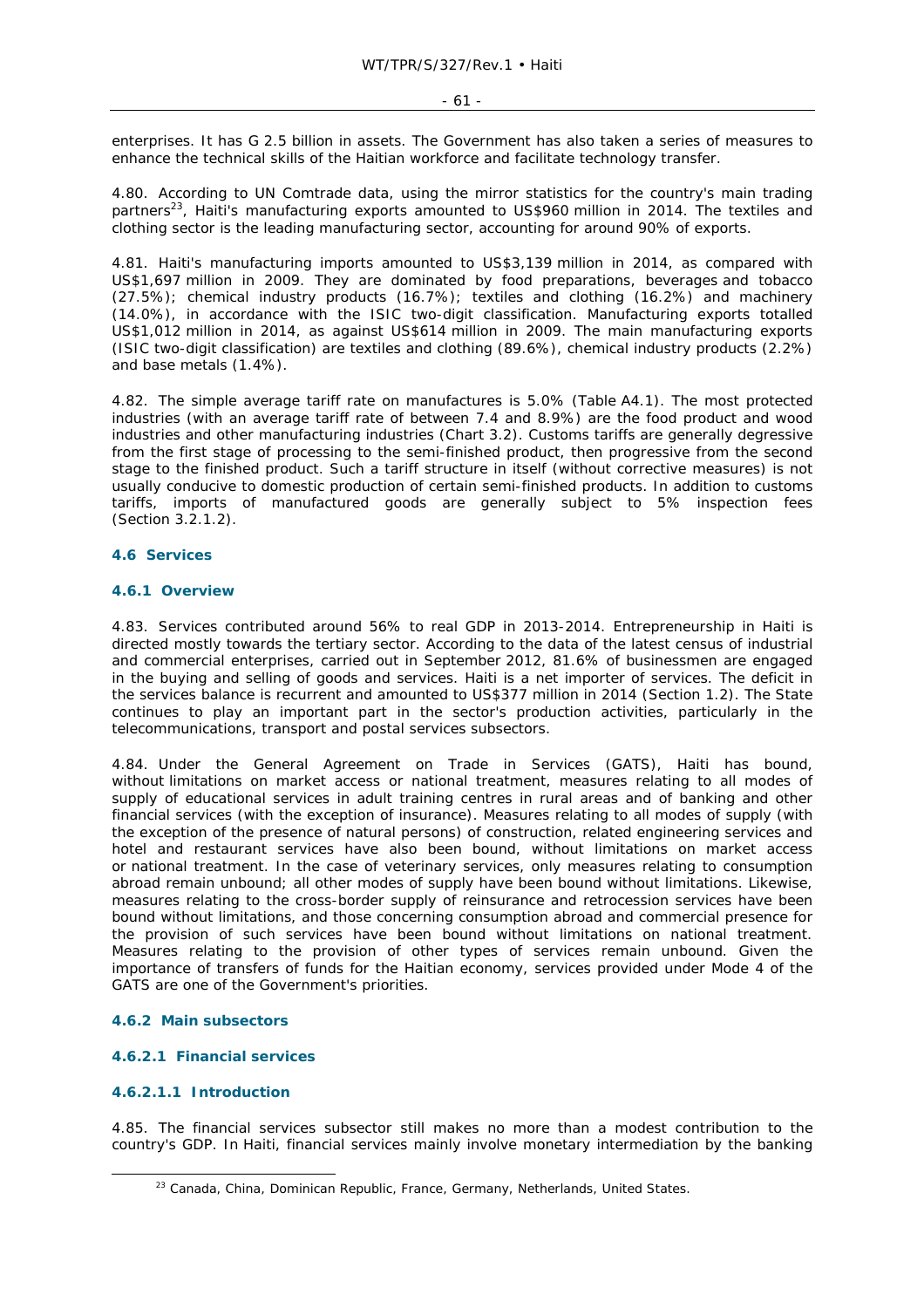institutions and insurance. The commercial banks account for the lion's share of activities in this subsector.

4.86. In November 2013, the Law sanctioning money laundering and the financing of terrorism was adopted. It establishes measures for detecting and discouraging money laundering and the financing of terrorist activities and for facilitating investigations and prosecutions relating to the offences of money laundering and the financing of terrorism.

4.87. In the financial services subsector, Haiti's GATS concessions cover banking and other services (with the exception of insurance); concessions made for the supply of reinsurance services remain limited.

## **4.6.2.1.2 Banking services**

4.88. Haiti currently has two State commercial banks (National Credit Bank and Haitian People's Bank), six privately owned Haitian banks, two branches of foreign commercial banks, and one privately owned Haitian savings and housing bank. The assets held by the banking institutions have increased substantially in recent years, rising from around G 155 billion in September 2011 to G 194.8 billion in December 2014. Over the same period, banking sector lending rose from G 38.7 billion to G 69.8 billion.<sup>24</sup> The market is heavily concentrated, with the top three institutions (all privately owned) holding around 80% of assets.

4.89. The Law of 17 August 1979 establishing the Bank of the Republic of Haiti (BRH) entrusts it with the task of supervising banking financial institutions. The BRH discharges this responsibility by conducting inspections and laying down prudential regulations. The financial indicators available point to a sound and solvent banking system.

4.90. The Law of 14 May 2012 on banks and other financial institutions and the Decree of 14 November 1980 regulate the organization and operation of financial institutions in Haiti.<sup>25</sup> A minimum capital of G 60 million must be subscribed in order to be able to start up and maintain a banking activity. An application for authorization to operate a banking enterprise must be submitted to the Ministry of the Economy and Finance (MEF), which reviews the file jointly with the BRH and the MCI. Once authorization has been granted, the bank's activities are subject to Haitian legislation, which stipulates, *inter alia*, that bank mergers and takeovers are subject to BRH authorization. Likewise, all banks operating in Haiti must apply for authorization from the BRH to open an office, agency or branch outside their headquarters. Foreign banks are subject to the same regulations as domestic banks. In particular, licensing conditions for foreign banks are the same as those for local banks. Haiti applies the Basel I principles.

4.91. Haiti's microfinance sector has more than 300,000 borrowers. A study carried out in 2010 valued the microcredit market at G 4.7 billion in terms of gross portfolio and there are one million depositors.26 The industry comprises about 200 microfinance institutions. A national financial inclusion strategy was launched in September 2014.

### **4.6.2.1.3 Insurance services**

4.92. In the insurance sector, the public system comprises the Occupational Injury, Sickness and Maternity Insurance Office (OFATMA), the National Old-Age Insurance Office (ONA) and the Motor Vehicle Liability Insurance Office (OAVCT). The private system includes several public limited companies under Haitian law and local branches of foreign insurance companies. In July 2015, there were 13 private companies engaged in insurance activities (as compared with 14 before the 2010 earthquake), including two in life insurance and two composite insurance companies. There is only one foreign insurance company operating in Haiti, in the life insurance branch. There are no reinsurance companies. Several foreign insurance companies maintain representative agencies.

<sup>&</sup>lt;sup>24</sup> Bank of the Republic of Haiti (2015): Quarterly financial data of the banking institutions.<br><sup>25</sup> The Law does not apply to insurance companies, pension funds, savings and loan cooperatives and microfinance institutions.<br><sup>26</sup> USAID (2011).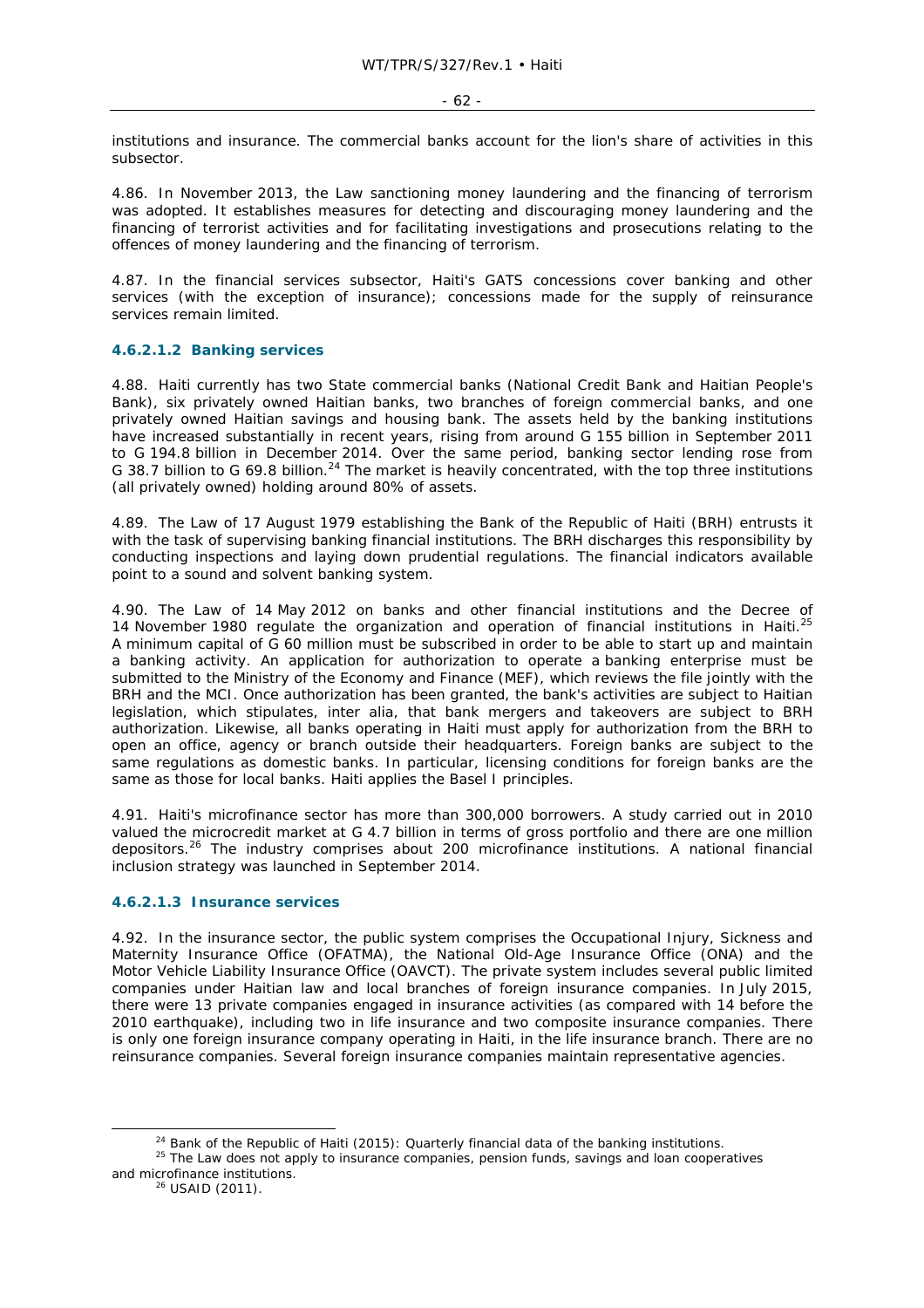4.93. The MEF is the sector's supervisory authority, pursuant to the Decree on Insurance of 20 March 1981. It is also responsible for granting authorization to operate to Haitian and foreign insurance companies that request permission to do so. In July 2012, the Insurance Control and Supervision Unit (UCSA) was established within the MEF as a regulatory body. The UCSA has drawn up two draft laws, the framework law on insurance establishing a regulatory framework, and the law establishing the insurance regulation and control body.

4.94. Insurance premiums are set freely by the market and are not subject to state intervention or control. Insurance companies are free to develop activities in different fields at the same time and the same company may offer several types of cover (life insurance and motor vehicle/accident insurance, for example).

4.95. The earthquake of 12 January 2010 had serious financial consequences for the insurance sector. Most companies had to borrow on the local market or raise additional capital to fulfil their obligations to the parties insured; several companies experienced difficulties in meeting their contractual liabilities.

4.96. The insurance penetration rate is less than 1%, which means that Haiti still has one of the lowest rates in the world. Turnover in the insurance sector amounted to G 2.06 billion in 2012, the latest year for which figures were available.

## **4.6.2.1.4 Other financial services**

4.97. Other financial services in Haiti mainly comprise pension fund and money transfer and foreign exchange activities. Existing pension funds include the civil service pension funds; the pension funds and retirement plans for bank employees; and the pension funds and retirement plans for employees of petroleum companies and private and industrial enterprises. There is no stock market in Haiti.

4.98. The money transfer agencies (currently seven) and foreign exchange bureaus operate under the supervision of the BRH. The money transfer agencies arose out of the need for Haitian nationals working abroad to make regular payments in Haiti for investment purposes and to provide financial support for relatives who remained in the country.<sup>27</sup> Foreign exchange transactions are carried out partly on the informal market, despite the existence of foreign exchange bureaus.

4.99. Among the institutions offering non-banking services, mention should also be made of the Industrial Development Fund (FDI-Haiti) and the Haitian Financial Development Company (SOFIHDES), which specialize in guaranteeing loans made by financial intermediaries, in short and more or less long-term financing, and credit for small and medium-sized enterprises. The FDI is answerable to the BRH and is financed by a loan from the World Bank. The SOFIHDES is a private company partly financed by the United States and European development agencies.

### **4.6.3 Transport services**

### **4.6.3.1 Land transport**

4.100. Land transport is the principal means of transporting goods and passengers in Haiti. The road network comprises some 4,370 kilometres of roads, about 40% of which are paved. The network is generally in poor condition and many villages have no access to the main roads during the rainy season. Haiti's seriously underdeveloped transport infrastructure has also been damaged by frequent hurricanes, floods and the 2010 earthquake. Only the trunk roads are asphalted, while the secondary and tertiary networks are surfaced with laterite or compacted gravel.

4.101. The Ministry of Public Works, Transport and Communications (MTPTC) plans investment in the land transport sector, defines the technical standards applicable, monitors the state of the infrastructure, and hires and supervises construction and public works contractors.

<sup>&</sup>lt;sup>27</sup> The annual value of private transfers to the Haitian economy from the diaspora is estimated at almost US\$2 billion (Section 1.4).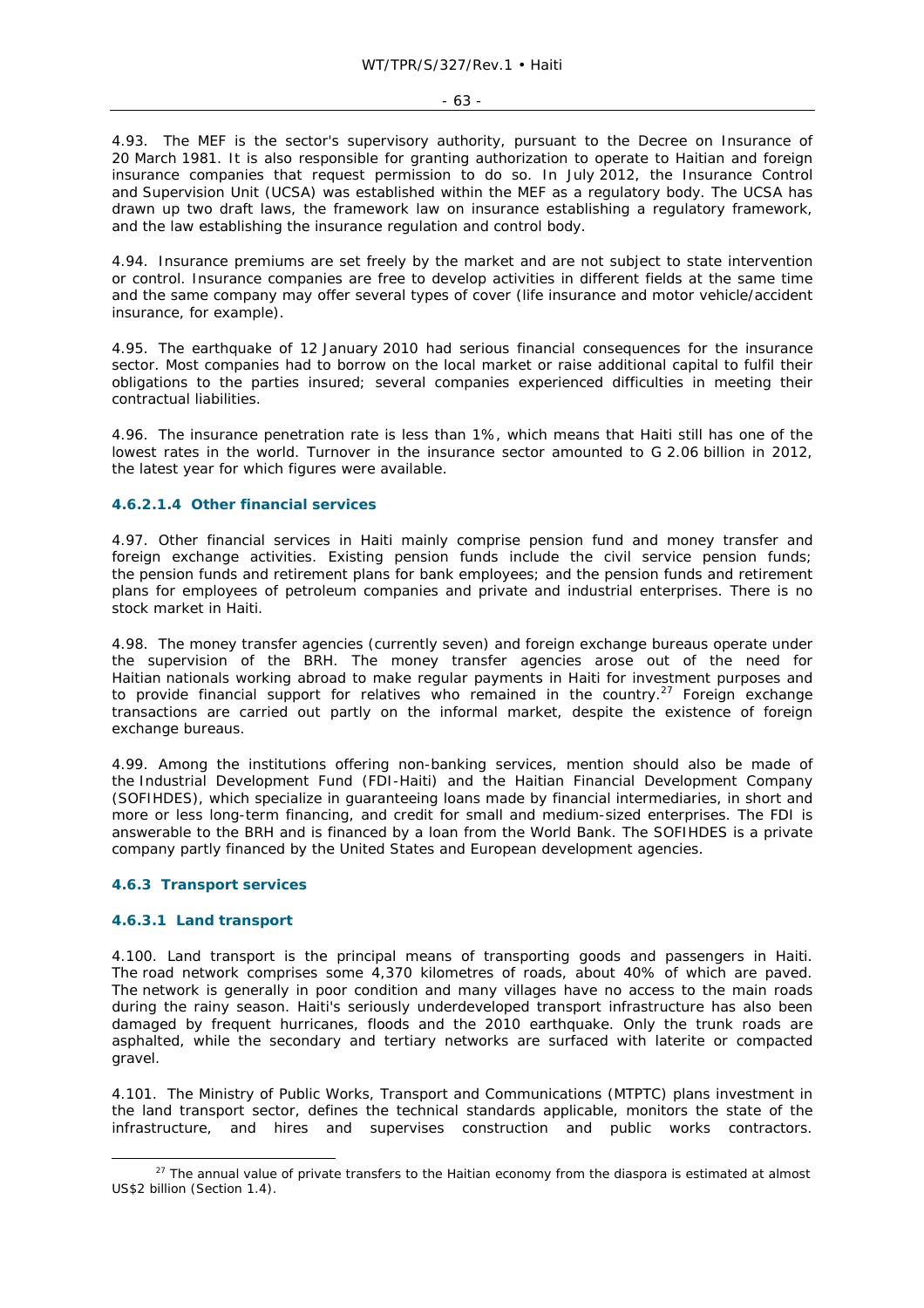#### - 64 -

The Road Maintenance Fund, under the MTPTC, is responsible for highway financing and maintenance. The Fund is financed from the revenue collected on petrol sales. The railways ceased operating in Haiti in 1991.

### **4.6.3.2 Maritime transport**

4.102. As a small island economy, Haiti is heavily dependent on the quality, frequency and cost of the means of transport that link it with the international markets. The Haitian port system consists of two international ports (Port-au-Prince and Cap-Haïtien) and 14 regional ports, a number of which also receive traffic from the Caribbean. The ports handle about 90% of Haiti's international trade and generate about 85% of customs revenue. Maritime cargo traffic has grown strongly in recent years (Table 4.3). The port of Port-au-Prince accounts for the bulk of international goods traffic. Haiti *has* no merchant marine.

|                                  | 2007-2008 | 2008-2009 | 2009-2010 | 2010-2011 | 2011-2012 |  |  |  |
|----------------------------------|-----------|-----------|-----------|-----------|-----------|--|--|--|
| <b>Exports</b>                   |           |           |           |           |           |  |  |  |
| Number of containers             | 42,688    | 52,360    | 48,437    | 60,539    | 51,956    |  |  |  |
| <b>Containers TEU</b>            | 69,067    | 81,875    | 75,516    | 97,332    | 82,835    |  |  |  |
| Containers, full, TEU            | 21,433    | 16,114    | 15,162    | 21,486    | 22,201    |  |  |  |
| Weight in tonnes                 | 173,500   | 105,733   | 64,801    | 11,465    | 106,602   |  |  |  |
| Non-containerized cargo (tonnes) | 15        | 3,371     |           | $\cdot$ . |           |  |  |  |
| Total cargo (1) (tonnes)         | 173,516   | 109,104   | 64,801    | 11,465    | 106,602   |  |  |  |
| <b>Imports</b>                   |           |           |           |           |           |  |  |  |
| Number of containers             | 46,463    | 51,342    | 58,101    | 57,664    | 51,949    |  |  |  |
| <b>Containers TEU</b>            | 73,420    | 80,297    | 87,940    | 91,696    | 81,881    |  |  |  |
| Containers, full, TEU            | 72,492    | 79,891    | 86,458    | 90,218    | 80,218    |  |  |  |
| Weight in tonnes                 | 800,391   | 938,891   | 974,372   | 946,984   | 964,340   |  |  |  |
| Non-containerized cargo (tonnes) | 1,969,877 | 2,155,640 | 1,894,299 | 1,986,730 | 3,342,635 |  |  |  |
| Total cargo (2) (tonnes)         | 2,770,268 | 3,094,531 | 2,868,671 | 2,933,714 | 3,342,635 |  |  |  |
| Total                            |           |           |           |           |           |  |  |  |
| Number of containers             | 89,151    | 103,702   | 106,538   | 118,183   | 103,905   |  |  |  |
| <b>Containers TEU</b>            | 142,487   | 162,802   | 163,456   | 189,028   | 164,716   |  |  |  |
| Containers, full, TEU            | 93,925    | 96,005    | 101,620   | 111,704   | 102,419   |  |  |  |
| Weight in tonnes                 | 973,891   | 1,044,624 | 1,039,173 | 1,058,449 | 1,070,941 |  |  |  |
| Non-containerized cargo (tonnes) | 1,969,892 | 2,159,011 | 1,894,299 | 1,986,730 | 2,378,295 |  |  |  |
| Total cargo (1+2) tonnes         | 2,943,783 | 3,203,635 | 2,933,472 | 3,045,179 | 3,449,236 |  |  |  |

## **Table 4.3 Maritime cargo traffic, 2007-2012**

Not available.

Source: National Ports Authority.

4.103. Most of Haiti's ports, including all the major ports, are State-owned enterprises. However, some port services such as piloting and handling are provided by private companies. The National Ports Authority (APN) is a parastatal body under the authority of the MEF.<sup>28</sup> It is responsible for the administration, planning and development of port activities and services in Port-au-Prince and Cap-Haïtien. The APN also establishes tariffs, fees, rates and regulations for all the ports, including the docks managed by private companies. Harbour charges in Port-au-Prince, about US\$650 per TEU container, are among the highest in the region.

4.104. The Haitian Maritime and Navigation Service (SEMANAH), under the authority of the MTPTC, is responsible for beacons and buoys, maritime traffic and shipping compliance throughout Haitian territory.

4.105. In 2013, the Government decided to proceed with the institutional and operational modernization of Haiti's ports.<sup>29</sup> The general objective of the port reforms is to ensure the provision of efficient and competitive services. A new law on the port sector and a national port development plan are in process of being drawn up. In particular, the Government envisages the

<sup>&</sup>lt;sup>28</sup> In 2008, the APN began relinquishing its role of service provider in order to concentrate on its regulatory role.<br> $^{29}$  APN (2014).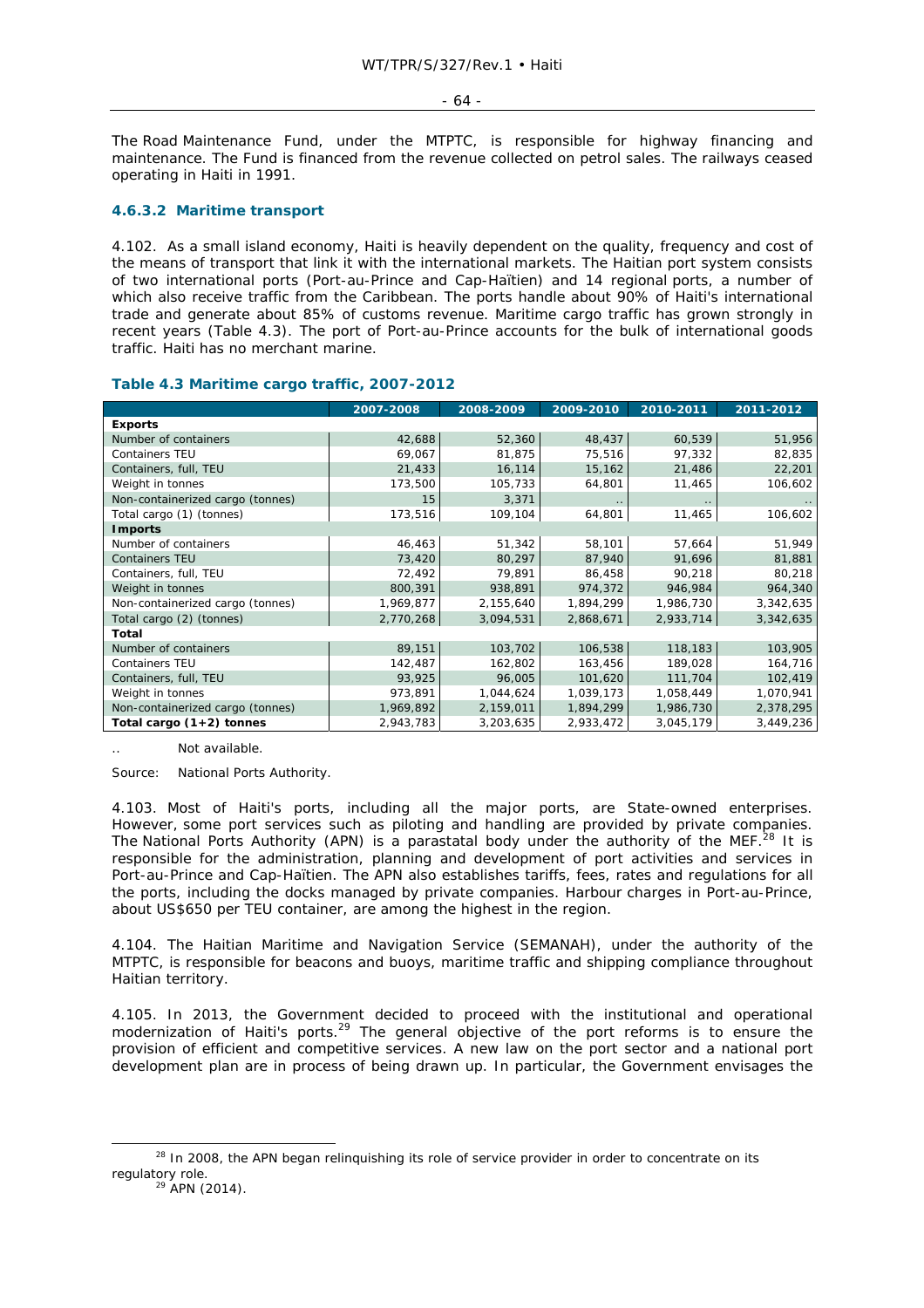### - 65 -

separation of the regulatory and operational roles and greater integration of the private sector into the management of the State-owned ports.30

## **4.6.3.3 Air transport**

4.106. Haiti has 13 airports, including three with paved runways and two international airports (Port-au-Prince and Cap-Haïtien). Haiti is linked with the rest of the world by a dozen international airlines. Haitian airlines fly between Port-au-Prince and the country's main cities.

4.107. The National Airports Authority (AAN), under the MTPTC, is responsible for managing and developing airport infrastructure. It establishes Haiti's airport and aviation fees. The National Civil Aviation Bureau (OFNAC) is the authority in charge of regulatory matters and of enforcing the Civil Aviation Law.

4.108. Haiti has signed bilateral air transport agreements with Canada, Cuba, France and Jamaica. These agreements deal, *inter alia*, with price monitoring and the definition and scope of agreed traffic rights.

## **4.6.4 Communications services**

### **4.6.4.1 Telecommunications services**

4.109. The Decree-Law of 12 October 1977 governs telecommunications services in Haiti. It is supplemented by that of 10 June 1987 redefining the responsibilities of telecommunications bodies and laying down a tariff structure for these services. The two decree-laws establish a state monopoly on telecommunications services, which has been delegated to the National Telecommunications Council (CONATEL), a regulatory body under the authority of the MTPTC. According to the authorities, the legal framework is under review.

4.110. CONATEL is responsible for regulating and supervising telecommunications activities. Its sphere of competence includes enforcing the applicable rules, examining draft technical standards for electrical and radio equipment, analysing tariff-scheduling and taxation proposals and proposals relating to all other telecommunications costs, and helping to develop national telecommunications policy. CONATEL also sets fixed telephone charges. Interconnection tariffs are negotiated among operators and subject to approval by CONATEL.

4.111. The Decree-Law of 12 October 1977 granted a monopoly on telecommunications services to Télécommunications d'Haïti S.A. (TELECO), a State-owned enterprise. However, under the State-owned enterprise modernization process, TELECO was partially privatized in 2010. A 60% stake was acquired by the Vietnamese company Viettel, the Haitian State's share was fixed at 40%, and the company operates under the name of NATCOM. The fixed network was largely destroyed in the January 2010 earthquake. At June 2015, the number of fixed lines was less than one thousand, as compared with 150,000 in 2006.

4.112. Mobile telephone services have developed rapidly in recent years and are provided by two companies, DIGICEL and NATCOM. An invitation to tender for a third operator was issued in 2014, but subsequently suspended to allow NATCOM to recoup its investment costs. In June 2015, there were about 7 million mobile lines as compared with 1.2 million in 2006. Mobile telephony also plays an important role in money transfers, given that only a small fraction of the population has a bank account.

4.113. Outgoing international calls are subject to a special communications tax of G 1.35 per minute, as well as to the Contribution to the Fund for the Management and Development of Local Communities (CFGDCT), at a rate of G 0.90 per minute.

## **4.6.4.2 Postal services**

4.114. Postal services have always been separate from telecommunications. Postal services in Haiti are mostly handled by the Haitian Post Office (OPH), an autonomous body established by

 <sup>30</sup> MEF (2014).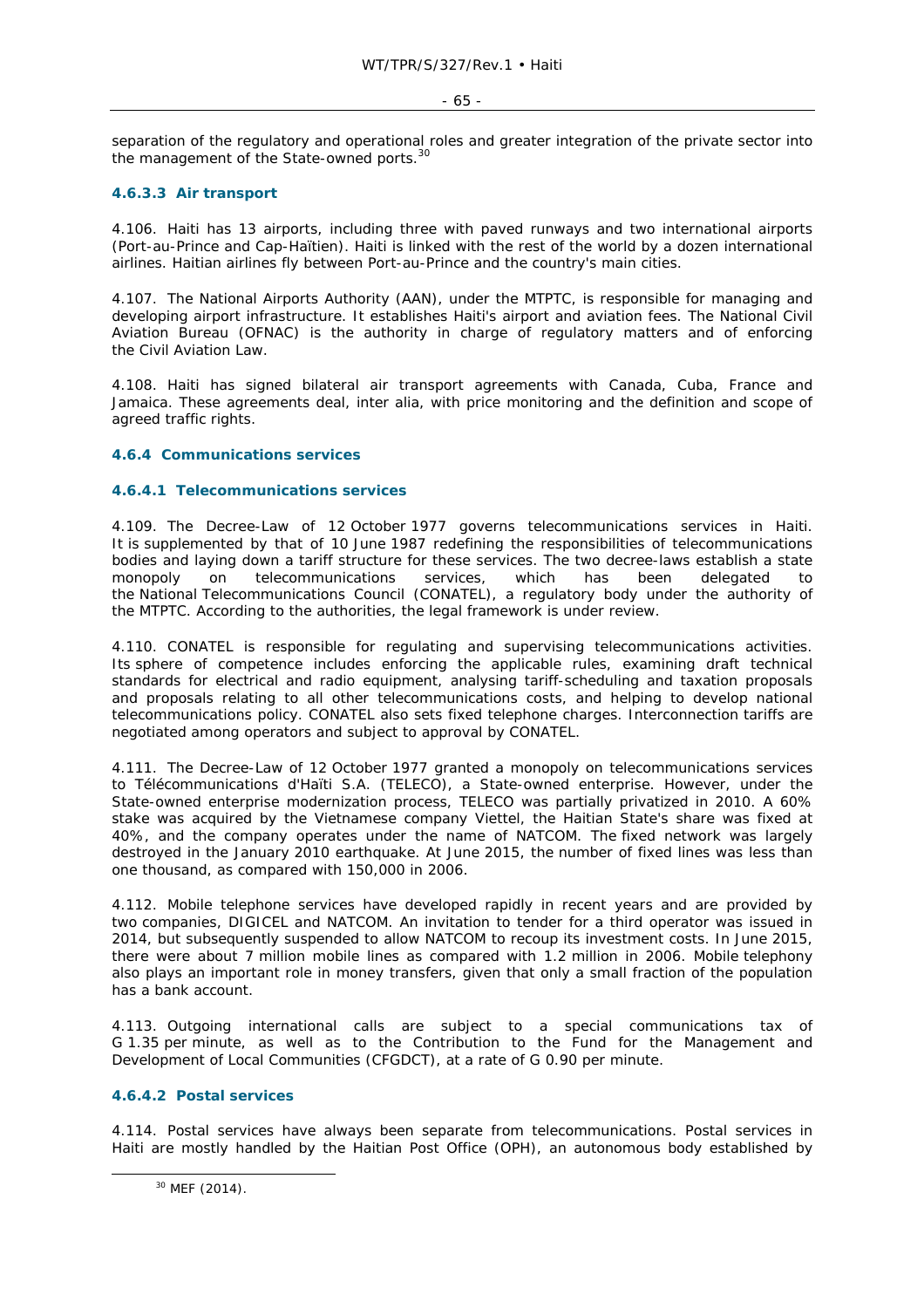- 66 -

the Decree of 10 August 1987 and operating under the MCI. The OPH has a *de jure* monopoly of mail transport in Haiti and is responsible for regulating mail-related matters. It deals with the dispatch of ordinary mail, parcels and international express mail. In practice, private companies provide the same services as the OPH, except for the regulatory aspects. Each operator sets its own tariffs, and those of the OPH are established by its governing body. The OPH is subsidized by the State. The MCI grants licences for the provision of postal services.

## **4.6.5 Tourism**

4.115. Tourism offers unquestionable potential for the country's economic development. Haiti's main tourist attractions are its natural sites (beaches and uninhabited islands), its historical heritage and its cultural specificities (art, handicrafts, gastronomy, religious tourism and festivals). However, the subsector faces numerous problems. Political instability and security concerns are largely responsible for the relatively small number of tourists visiting Haiti. Moreover, inadequate infrastructure, in particular the limited number of hotel rooms, the poor condition of the road network, environmental degradation and dilapidated airport facilities are other factors limiting the medium-term growth prospects for tourism. The tourist enclaves for Caribbean cruise ship passengers are the most likely focus for immediate development.

4.116. In recent years, there has been a considerable increase in the number of visitor arrivals in Haiti. In 2013, for the first time in its history, the destination received more than a million visitors (Table 4.4). However, a large proportion of tourist arrivals, estimated by the authorities at around 65 to 70%, actually consists of Haitians living abroad.

|                      | 2007    | 2008    | 2009    | 2010    | 2011    | 2012    | 2013      |
|----------------------|---------|---------|---------|---------|---------|---------|-----------|
| Cruise-ship tourists | 482.077 | 228,382 | 439.055 | 537,778 | 596.562 | 609,930 | 643.634   |
| Stay-over tourists   | 386,060 | 258,070 | 387.219 | 254,732 | 348,755 | 349,237 | 419.736   |
| Total visitors       | 868,137 | 486,452 | 826.274 | 792,510 | 945,317 | 959,167 | 1.063.370 |

## **Table 4.4 Stay over and cruise ship tourist arrivals in Haiti, 2007-2013**

Source: Ministry of Tourism.

4.117. In 2015, Haiti's hotel capacity was estimated at around 9,000 rooms in a total of 460 to 470 hotels. For a few years, Haiti has been benefiting from the direct investments of several large international hotel chains. The authorities estimate that Haitian hotel capacity should exceed 13,000 rooms by 2017.

4.118. The Government has identified tourism as one of the priority sectors capable of generating economic growth and creating sustainable employment. Accordingly, the main objective of the Ministry of Tourism (MT) is to put the destination back on the world tourism map. Its strategy is based on three pillars: training, regulation and promotion. The National Hotel and Tourism Training Institute (INFORHT) was inaugurated in 2013 and now has 200 students enrolled. In the same year, the MT established a classification system ("Hibiscus") for assessing and classifying the various forms of tourist accommodation in the country. Haiti has also provided itself with a tourism police force consisting of around 100 police officers deployed in the priority tourist areas.

4.119. The 2002 Investment Code devotes an entire chapter to investment in tourism and related services (Section 2.4.1). The Code identifies the various fields of investment eligible for concessions, which range from the development and exploitation of tourist areas, tourist accommodation, and transport, restaurant, entertainment and leisure services to vocational training services. In accordance with the various provisions of the 2002 Code, any investment in the tourism and related services sector can benefit from the privileges and concessions granted by the Interministerial Investment Commission (CII).

4.120. Under the Investment Code, any investment in the tourism subsector would be eligible, *inter alia*, for the following benefits granted directly by the Government:

i. exemption from all import duties and taxes on construction materials, furnishings, kitchen, sanitary and electrical equipment, appliances, items and finishings used in hotel construction, renovation or expansion;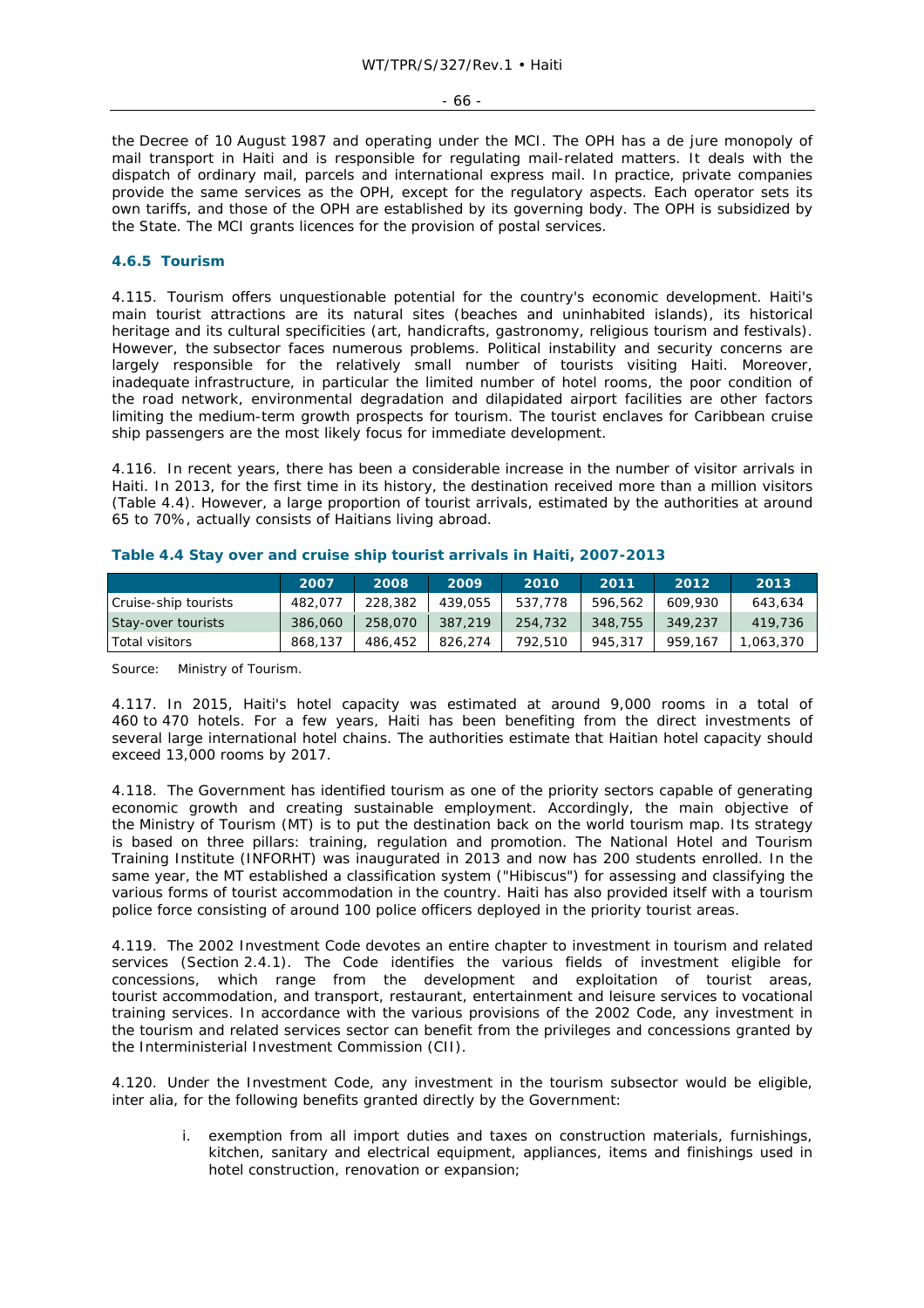- ii. five-year tax exemption as of the date of commissioning in the case of construction; and
- iii. two-year tax exemption in the case of renovation leading to the creation of at least 30 permanent full-time jobs.

4.121. The management and exploitation of tourism investment are governed by the Law of 12 March 1975 regulating the operation of tourist establishments. Under this Law, any natural or legal person wishing to open and run a tourist establishment is required to satisfy the following terms and conditions: the project (plans and specifications, market surveys, financial documents) must be submitted to, and authorization requested from, the MT, which forwards approved applications, together with a reasoned report, to the MEF. Any developer wishing to benefit from certain fiscal and customs concessions must follow these procedures (see below). The developer is then authorized to begin construction work. The technical services of the MT and other relevant bodies ensure compliance with the regulations and plans and issue a certificate of conformity. The investor then applies to the MT for an operating licence, which must be obtained before the establishment opens for business.

4.122. Since July 2014, visitors holding a foreign passport have been required to pay a tourist fee of US\$10 (€8 or C\$10). This measure is intended to finance the promotion of the destination, the reinforcement of the Tourism Police (Politour) and training in tourism-related occupations in Haiti.

4.123. Where tourism is concerned, Haiti has made concessions under the GATS for hotel and restaurant services.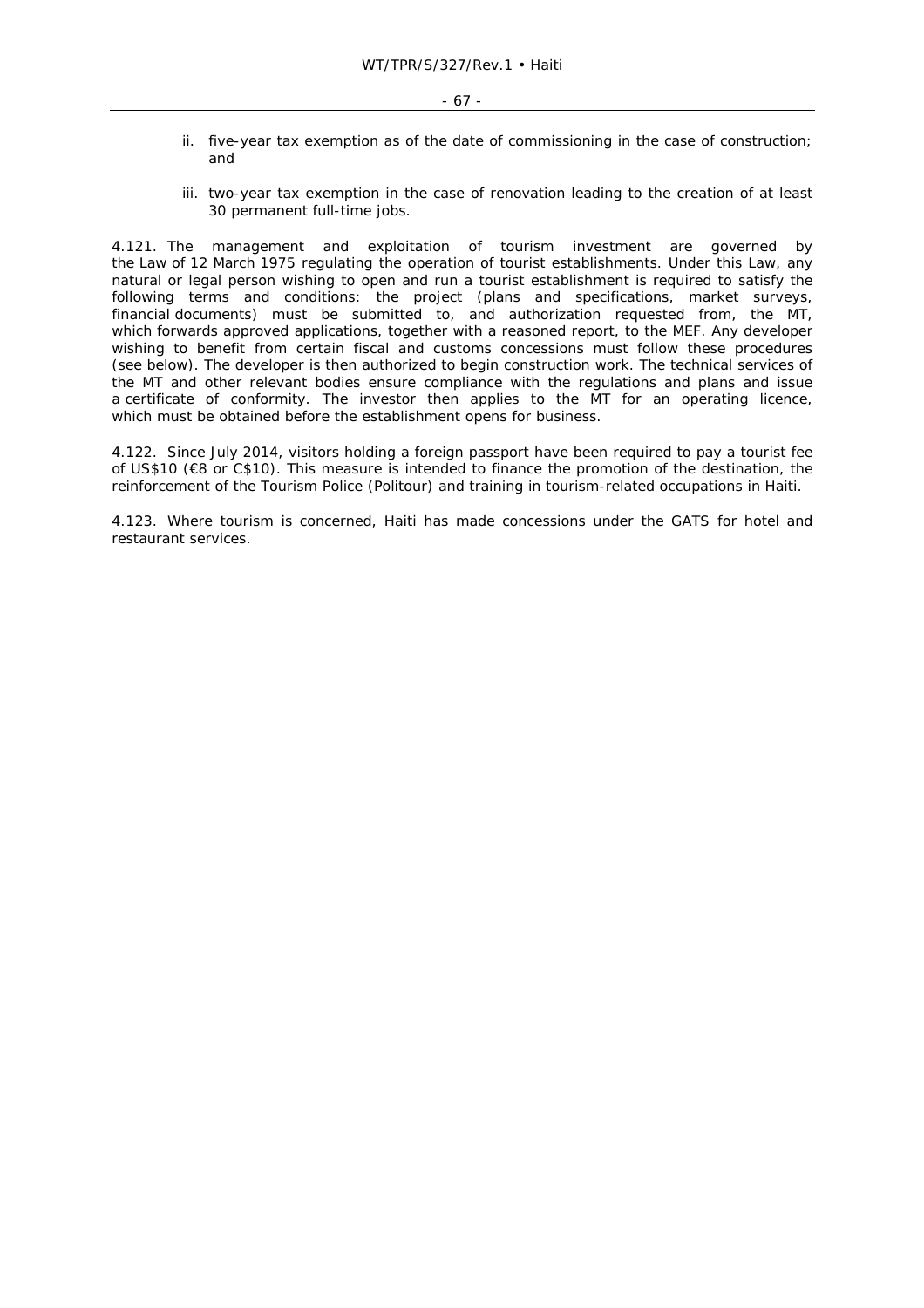#### - 68 -

#### **REFERENCES**

World Bank (2013a), *Cadre intégré: Étude diagnostique sur l'intégration du commerce*.

World Bank (2013b), *Renforcer la compétitivité et promouvoir la diversification en Haïti. Cadre intégré: Étude diagnostique sur l'intégration du commerce*, Port-au-Prince, September 2013.

Bank of the Republic of Haiti (quarterly) (undated), *Rapports statistiques et indicateurs financiers*, Port-au-Prince.

Bank of the Republic of Haiti (quarterly) (undated), *Note sur la politique monétaire*, Port-au-Prince.

Collier, P. (2008), *The Bottom Billion: Why the Poorest Countries are Failing and What Can Be Done About It*, Oxford University Press.

Government of the Republic of Haiti (2013), *2014-2016 Three-year Investment Program and its Framework.*

International Monetary Fund (IMF) (2014), *Haiti – Poverty Reduction Strategy Paper, IMF Country Report No. 14/154*, June, Washington D.C. Viewed at: https://www.imf.org/external/pubs/ft/scr/2014/cr14154.pdf.

IMF (2015), *Haiti - 2015 Staff Report for the Article IV Consultation and Request for a Three-Year Arrangement under the Extended Credit Facility, IMF Country Report No. 15/157*, June, Washington D.C. Viewed at: http://www.imf.org/external/pubs/ft/scr/2015/cr15157.pdf.

Haitian Institute of Statistics and Information Technology (IHSI) (2010), *Enquête sur l'emploi et l'économie informelle,* Port-au-Prince. Viewed at: http://www.ihsi.ht/pdf/eeei.pdf.

Ministry of Agriculture, Natural Resources and Rural Development (MARNDR) (2010), *Programme national pour le développement de la pêche maritime en Haïti 2010-2014*, Port-au-Prince.

MARNDR (2011a), *Politique de développement agricole 2010-2025*, Port-au-Prince.

MARNDR (2011b), *Plan directeur de vulgarisation agricole (2011-2016)*, Port-au-Prince.

MARNDR (2012), *Synthèse nationale des résultats du recensement général de l'agriculture (RGA) 2008-2009*, Port-au-Prince.

MARNDR (2015a), National Coffee Institute of Haiti (INCAH), *Plan national de relance de la filière café*, Port-au-Prince.

MARNDR (2015b), *Production de lait en Haïti: Bilan 2011-2015*, Port-au-Prince.

MARNDR (2015c) *Identification du bétail: Bilan 2011-2015*, Port-au-Prince.

MARNDR (2015d), *Aquaculture: Bilan 2012-2015*, Port-au-Prince.

Ministry of Trade and Industry (MCI) (2013), *Services d'appui aux entreprises, document de présentation.* Viewed at: http://mef.gouv.ht/upload/doc/Nouveau%20Livret%20du%20MCI.pdf.

Ministry of the Economy and Finance (MEF) (2013), *Sommaire de la politique fiscale, exercice fiscal 2012-2013*. Viewed at: http://www.mef.gouv.ht/docs/SommairePolFiscale%20(22juillet2014%20RT).pdf.

MEF (2014a), *Situation économique, financière, sociale en Haïti en 2013 et perspectives à court terme*, September. Viewed at: http://www.mef.gouv.ht/upload/doc/DeeSituationEcFinSocHaitirev\_20septembre2014.pdf.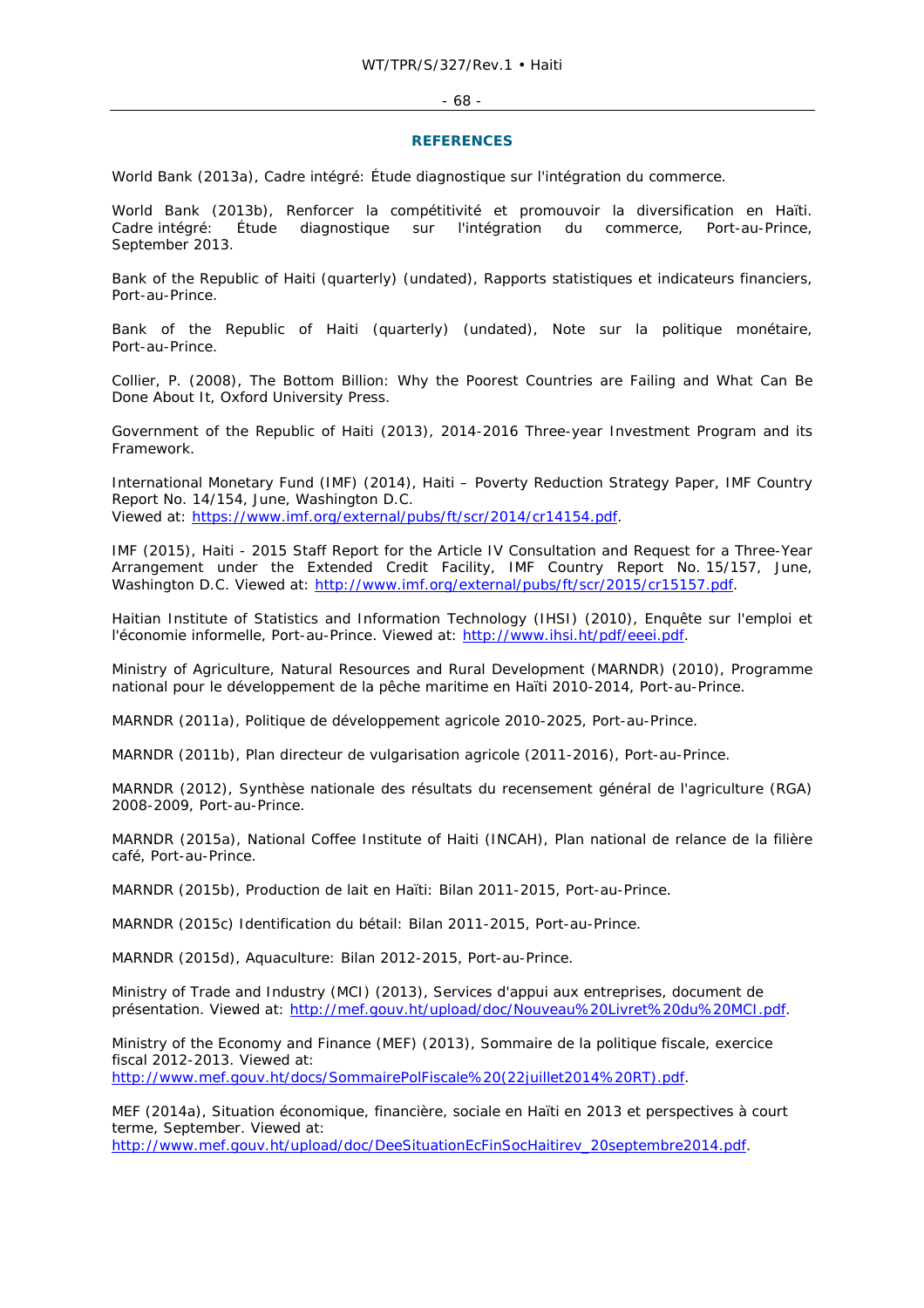MEF (2014b), National Ports Authority (APN), *Note de politique – La réforme portuaire en Haïti*, Port-au-Prince. Viewed at:

http://apn.gouv.ht/wp-content/uploads/2014/05/Note-de-Politique-relative-%C3%A0-la-R%C3%A9forme-Portuaire.pdf.

Organisation for Economic Co-operation and Development (OECD)/World Trade Organization (WTO) (2015), *Aid for Trade at a Glance 2015: Reducing Trade Costs for Inclusive, Sustainable Growth*, OECD Publishing, Paris. Viewed at: http://dx.doi.org/10.1787/aid\_glance-2015-en.

International Finance Corporation (IFC) (2011), *Integrated Economic Zones in Haiti: Legal/Regulatory/Institutional Analysis*, Washington, D.C. Viewed at: https://www.wbginvestmentclimate.org/advisory-services/investment-generation/specialeconomic-zones/upload/IEZs-in-Haiti-Legal-Regulatory-Institutional-Analysis-English.pdf.

National Industrial Parks Company (SONAPI) (2013), *Haiti is Open for Business*.

United Nations Conference on Trade and Development (UNCTAD) (2015a), *World Investment Report – Reforming International Investment Governance*, June, Geneva. Viewed at: http://unctad.org/en/PublicationsLibrary/wir2015\_en.pdf.

UNCTAD (2015b), *Generalized System of Preferences: List of Beneficiary Countries*, Geneva. Viewed at: http://unctad.org/en/PublicationsLibrary/itcdtsbmisc62rev6\_en.pdf.

United States Agency for International Development (USAID) (2011), *Recensement sur l'industrie de la microfinance haïtienne, 2009-10*.

World Bank (2014), *Doing Business 2015: Going Beyond Efficiency. Economy Profile 2015 – Haiti,*  Washington, DC.

World Bank (2015), *Republic of Haiti – Towards Greater Fiscal Sustainability and Equity: A Discussion of Public Finance in Haiti*, Washington D.C.

World Economic Forum (2015), *The Global Competitiveness Report 2014–2015: Full Data Edition*, Geneva.

World Trade Organization (WTO) (2005); World Bank (2015), *The Role of Trade in Ending Poverty*, June, Geneva.

Viewed at: https://www.wto.org/english/res\_e/booksp\_e/worldbankandwto15\_e.pdf.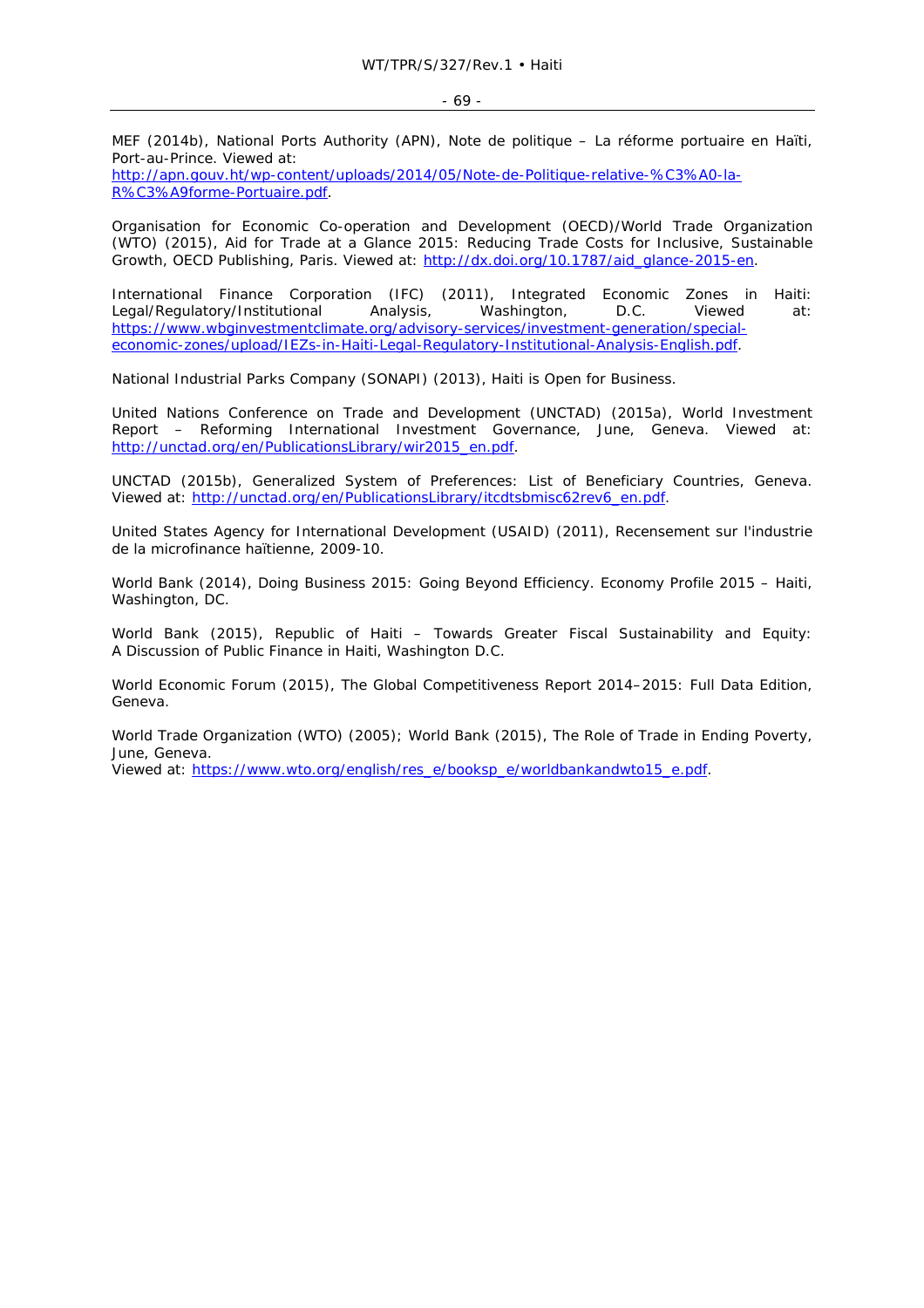### - 70 -

### **5 APPENDIX TABLES**

## **Table A1.1 Structure of merchandise exports by HS section, 2009-2014<sup>a</sup>**

(US\$ million and %)

| Total exports <sup>b</sup><br>695<br>910<br>962<br>1,047<br>1,083<br>661<br>917<br>Exports to main partners<br>648<br>672<br>883<br>1,007<br>1,056<br>(% of exports to main partners)<br>0.7<br>0.9<br>0.7<br>0.7<br>1.0<br>1.3<br>1 - Live animals; animal products<br>03 - Fish and crustaceans, molluscs and other aquatic invertebrates<br>0.7<br>0.7<br>0.8<br>0.6<br>0.9<br>1.2<br>1.9<br>2 - Vegetable products<br>2.6<br>2.0<br>2.1<br>2.0<br>1.8<br>08 - Edible fruit and nuts; peel of citrus fruit or melons<br>2.1<br>1.6<br>1.7<br>1.4<br>1.7<br>1.6<br>0.1<br>09 - Coffee, tea, maté and spices<br>0.4<br>0.2<br>0.2<br>0.3<br>0.2<br>3 - Animal or vegetable fats and oils; prepared edible fats<br>0.0<br>0.0<br>0.0<br>0.0<br>0.0<br>0.0<br>1.4<br>4 - Prepared foodstuffs; beverages, spirits; tobacco<br>2.1<br>2.5<br>1.3<br>1.5<br>0.9<br>18 - Cocoa and cocoa preparations<br>1.4<br>2.1<br>0.8<br>1.0<br>0.4<br>0.8<br>22 - Beverages, spirits and vinegar<br>0.3<br>0.3<br>0.4<br>0.3<br>0.3<br>0.3<br>0.0<br>0.0<br>0.1<br>24 - Tobacco and manufactured tobacco substitutes<br>0.0<br>0.0<br>0.0<br>0.0<br>5 - Mineral products<br>0.1<br>0.0<br>0.0<br>0.0<br>0.0<br>1.9<br>1.5<br>1.9<br>6 - Products of the chemical or allied industries<br>1.6<br>2.8<br>1.6<br>1.5<br>1.9<br>33 - Essential oils and resinoids; perfumery,<br>2.8<br>1.9<br>1.5<br>1.5<br>cosmetic or toilet preparations<br>7 - Plastics and articles thereof; rubber and articles thereof<br>0.0<br>0.0<br>0.2<br>0.2<br>0.3<br>0.1<br>0.2<br>39 - Plastics and articles thereof<br>0.0<br>0.0<br>0.1<br>0.2<br>0.3<br>8 - Raw hides and skins, leather, furskins; travel goods, handbags<br>0.3<br>0.3<br>0.2<br>0.3<br>0.3<br>0.2<br>0.3<br>0.2<br>42 - Articles of leather; saddlery and harness; travel goods,<br>0.3<br>0.2<br>0.2<br>0.2<br>handbags and similar containers;<br>articles of animal gut (other than silk-worm gut)<br>9 - Wood and articles of wood<br>0.1<br>0.0<br>0.0<br>0.1<br>0.0<br>0.0<br>10 - Pulp of wood or of other fibrous cellulosic material;<br>0.0<br>0.1<br>0.2<br>0.1<br>0.2<br>0.1<br>paper and paperboard<br>89.2<br>11 - Textiles and textile articles<br>88.8<br>87.0<br>86.7<br>87.6<br>88.5<br>67.7<br>61 - Articles of apparel and clothing accessories, knitted or crocheted<br>70.5<br>70.2<br>69.4<br>68.1<br>67.7<br>17.3<br>62 - Articles of apparel and clothing accessories,<br>15.4<br>16.7<br>19.4<br>20.6<br>21.4<br>not knitted or crocheted<br>12 - Footwear, umbrellas; artificial flowers<br>0.1<br>0.0<br>0.1<br>0.2<br>0.5<br>0.6<br>67 - Prepared feathers and down and articles made of feathers<br>0.0<br>0.0<br>0.0<br>0.0<br>0.2<br>0.5<br>or of down; artificial flowers; articles of human hair<br>13 - Articles of stone, plaster, cement; ceramic products;<br>0.0<br>0.0<br>0.0<br>0.0<br>0.0<br>0.0<br>glass and glassware<br>14 - Natural or cultured pearls, precious or semi-precious stones,<br>0.0<br>0.5<br>0.0<br>0.1<br>0.0<br>0.1<br>precious metals<br>15 - Base metals and articles of base metal<br>1.3<br>1.9<br>5.0<br>4.5<br>1.4<br>3.7<br>74 - Copper and articles thereof<br>0.2<br>0.2<br>0.8<br>1.2<br>1.4<br>1.2<br>16 - Machinery and mechanical appliances;<br>0.6<br>1.0<br>0.6<br>0.3<br>0.4<br>0.7<br>electrical equipment; image and sound recorders<br>85 - Electrical machinery and equipment and parts thereof<br>0.5<br>0.9<br>0.6<br>0.2<br>0.3<br>0.6<br>17 - Vehicles, aircraft, vessels and associated transport equipment<br>0.1<br>0.0<br>0.0<br>0.0<br>0.0<br>0.0<br>18 - Optical, photographic, precision and medical instruments;<br>0.0<br>0.0<br>0.0<br>0.0<br>0.0<br>0.0<br>clocks and watches; musical instruments<br>19 - Arms and ammunition<br>0.0<br>0.0<br>0.0<br>0.0<br>0.0<br>0.0<br>20 - Miscellaneous manufactured articles<br>0.1<br>0.1<br>0.1<br>0.2<br>0.3<br>0.2<br>0.1<br>0.2<br>0.2<br>0.2<br>95 - Toys, games and sports requisites;<br>0.1<br>0.1<br>parts and accessories thereof<br>0.0<br>21 - Works of art, collectors' pieces and antiques<br>0.1<br>0.1<br>0.0<br>0.0<br>0.0 | <b>Description</b> | 2009 | 2010 | 2011 | 2012 | 2013 | 2014 |
|----------------------------------------------------------------------------------------------------------------------------------------------------------------------------------------------------------------------------------------------------------------------------------------------------------------------------------------------------------------------------------------------------------------------------------------------------------------------------------------------------------------------------------------------------------------------------------------------------------------------------------------------------------------------------------------------------------------------------------------------------------------------------------------------------------------------------------------------------------------------------------------------------------------------------------------------------------------------------------------------------------------------------------------------------------------------------------------------------------------------------------------------------------------------------------------------------------------------------------------------------------------------------------------------------------------------------------------------------------------------------------------------------------------------------------------------------------------------------------------------------------------------------------------------------------------------------------------------------------------------------------------------------------------------------------------------------------------------------------------------------------------------------------------------------------------------------------------------------------------------------------------------------------------------------------------------------------------------------------------------------------------------------------------------------------------------------------------------------------------------------------------------------------------------------------------------------------------------------------------------------------------------------------------------------------------------------------------------------------------------------------------------------------------------------------------------------------------------------------------------------------------------------------------------------------------------------------------------------------------------------------------------------------------------------------------------------------------------------------------------------------------------------------------------------------------------------------------------------------------------------------------------------------------------------------------------------------------------------------------------------------------------------------------------------------------------------------------------------------------------------------------------------------------------------------------------------------------------------------------------------------------------------------------------------------------------------------------------------------------------------------------------------------------------------------------------------------------------------------------------------------------------------------------------------------------------------------------------------------------------------------------------------------------------------------------------------------------------------------------------------------------------------------------------------------------------------------------------------------------------------------------------------------------------------------------------------------------------------------------------------------------------------------------------------------------------------------------------------------------------------|--------------------|------|------|------|------|------|------|
|                                                                                                                                                                                                                                                                                                                                                                                                                                                                                                                                                                                                                                                                                                                                                                                                                                                                                                                                                                                                                                                                                                                                                                                                                                                                                                                                                                                                                                                                                                                                                                                                                                                                                                                                                                                                                                                                                                                                                                                                                                                                                                                                                                                                                                                                                                                                                                                                                                                                                                                                                                                                                                                                                                                                                                                                                                                                                                                                                                                                                                                                                                                                                                                                                                                                                                                                                                                                                                                                                                                                                                                                                                                                                                                                                                                                                                                                                                                                                                                                                                                                                                                            |                    |      |      |      |      |      |      |
|                                                                                                                                                                                                                                                                                                                                                                                                                                                                                                                                                                                                                                                                                                                                                                                                                                                                                                                                                                                                                                                                                                                                                                                                                                                                                                                                                                                                                                                                                                                                                                                                                                                                                                                                                                                                                                                                                                                                                                                                                                                                                                                                                                                                                                                                                                                                                                                                                                                                                                                                                                                                                                                                                                                                                                                                                                                                                                                                                                                                                                                                                                                                                                                                                                                                                                                                                                                                                                                                                                                                                                                                                                                                                                                                                                                                                                                                                                                                                                                                                                                                                                                            |                    |      |      |      |      |      |      |
|                                                                                                                                                                                                                                                                                                                                                                                                                                                                                                                                                                                                                                                                                                                                                                                                                                                                                                                                                                                                                                                                                                                                                                                                                                                                                                                                                                                                                                                                                                                                                                                                                                                                                                                                                                                                                                                                                                                                                                                                                                                                                                                                                                                                                                                                                                                                                                                                                                                                                                                                                                                                                                                                                                                                                                                                                                                                                                                                                                                                                                                                                                                                                                                                                                                                                                                                                                                                                                                                                                                                                                                                                                                                                                                                                                                                                                                                                                                                                                                                                                                                                                                            |                    |      |      |      |      |      |      |
|                                                                                                                                                                                                                                                                                                                                                                                                                                                                                                                                                                                                                                                                                                                                                                                                                                                                                                                                                                                                                                                                                                                                                                                                                                                                                                                                                                                                                                                                                                                                                                                                                                                                                                                                                                                                                                                                                                                                                                                                                                                                                                                                                                                                                                                                                                                                                                                                                                                                                                                                                                                                                                                                                                                                                                                                                                                                                                                                                                                                                                                                                                                                                                                                                                                                                                                                                                                                                                                                                                                                                                                                                                                                                                                                                                                                                                                                                                                                                                                                                                                                                                                            |                    |      |      |      |      |      |      |
|                                                                                                                                                                                                                                                                                                                                                                                                                                                                                                                                                                                                                                                                                                                                                                                                                                                                                                                                                                                                                                                                                                                                                                                                                                                                                                                                                                                                                                                                                                                                                                                                                                                                                                                                                                                                                                                                                                                                                                                                                                                                                                                                                                                                                                                                                                                                                                                                                                                                                                                                                                                                                                                                                                                                                                                                                                                                                                                                                                                                                                                                                                                                                                                                                                                                                                                                                                                                                                                                                                                                                                                                                                                                                                                                                                                                                                                                                                                                                                                                                                                                                                                            |                    |      |      |      |      |      |      |
|                                                                                                                                                                                                                                                                                                                                                                                                                                                                                                                                                                                                                                                                                                                                                                                                                                                                                                                                                                                                                                                                                                                                                                                                                                                                                                                                                                                                                                                                                                                                                                                                                                                                                                                                                                                                                                                                                                                                                                                                                                                                                                                                                                                                                                                                                                                                                                                                                                                                                                                                                                                                                                                                                                                                                                                                                                                                                                                                                                                                                                                                                                                                                                                                                                                                                                                                                                                                                                                                                                                                                                                                                                                                                                                                                                                                                                                                                                                                                                                                                                                                                                                            |                    |      |      |      |      |      |      |
|                                                                                                                                                                                                                                                                                                                                                                                                                                                                                                                                                                                                                                                                                                                                                                                                                                                                                                                                                                                                                                                                                                                                                                                                                                                                                                                                                                                                                                                                                                                                                                                                                                                                                                                                                                                                                                                                                                                                                                                                                                                                                                                                                                                                                                                                                                                                                                                                                                                                                                                                                                                                                                                                                                                                                                                                                                                                                                                                                                                                                                                                                                                                                                                                                                                                                                                                                                                                                                                                                                                                                                                                                                                                                                                                                                                                                                                                                                                                                                                                                                                                                                                            |                    |      |      |      |      |      |      |
|                                                                                                                                                                                                                                                                                                                                                                                                                                                                                                                                                                                                                                                                                                                                                                                                                                                                                                                                                                                                                                                                                                                                                                                                                                                                                                                                                                                                                                                                                                                                                                                                                                                                                                                                                                                                                                                                                                                                                                                                                                                                                                                                                                                                                                                                                                                                                                                                                                                                                                                                                                                                                                                                                                                                                                                                                                                                                                                                                                                                                                                                                                                                                                                                                                                                                                                                                                                                                                                                                                                                                                                                                                                                                                                                                                                                                                                                                                                                                                                                                                                                                                                            |                    |      |      |      |      |      |      |
|                                                                                                                                                                                                                                                                                                                                                                                                                                                                                                                                                                                                                                                                                                                                                                                                                                                                                                                                                                                                                                                                                                                                                                                                                                                                                                                                                                                                                                                                                                                                                                                                                                                                                                                                                                                                                                                                                                                                                                                                                                                                                                                                                                                                                                                                                                                                                                                                                                                                                                                                                                                                                                                                                                                                                                                                                                                                                                                                                                                                                                                                                                                                                                                                                                                                                                                                                                                                                                                                                                                                                                                                                                                                                                                                                                                                                                                                                                                                                                                                                                                                                                                            |                    |      |      |      |      |      |      |
|                                                                                                                                                                                                                                                                                                                                                                                                                                                                                                                                                                                                                                                                                                                                                                                                                                                                                                                                                                                                                                                                                                                                                                                                                                                                                                                                                                                                                                                                                                                                                                                                                                                                                                                                                                                                                                                                                                                                                                                                                                                                                                                                                                                                                                                                                                                                                                                                                                                                                                                                                                                                                                                                                                                                                                                                                                                                                                                                                                                                                                                                                                                                                                                                                                                                                                                                                                                                                                                                                                                                                                                                                                                                                                                                                                                                                                                                                                                                                                                                                                                                                                                            |                    |      |      |      |      |      |      |
|                                                                                                                                                                                                                                                                                                                                                                                                                                                                                                                                                                                                                                                                                                                                                                                                                                                                                                                                                                                                                                                                                                                                                                                                                                                                                                                                                                                                                                                                                                                                                                                                                                                                                                                                                                                                                                                                                                                                                                                                                                                                                                                                                                                                                                                                                                                                                                                                                                                                                                                                                                                                                                                                                                                                                                                                                                                                                                                                                                                                                                                                                                                                                                                                                                                                                                                                                                                                                                                                                                                                                                                                                                                                                                                                                                                                                                                                                                                                                                                                                                                                                                                            |                    |      |      |      |      |      |      |
|                                                                                                                                                                                                                                                                                                                                                                                                                                                                                                                                                                                                                                                                                                                                                                                                                                                                                                                                                                                                                                                                                                                                                                                                                                                                                                                                                                                                                                                                                                                                                                                                                                                                                                                                                                                                                                                                                                                                                                                                                                                                                                                                                                                                                                                                                                                                                                                                                                                                                                                                                                                                                                                                                                                                                                                                                                                                                                                                                                                                                                                                                                                                                                                                                                                                                                                                                                                                                                                                                                                                                                                                                                                                                                                                                                                                                                                                                                                                                                                                                                                                                                                            |                    |      |      |      |      |      |      |
|                                                                                                                                                                                                                                                                                                                                                                                                                                                                                                                                                                                                                                                                                                                                                                                                                                                                                                                                                                                                                                                                                                                                                                                                                                                                                                                                                                                                                                                                                                                                                                                                                                                                                                                                                                                                                                                                                                                                                                                                                                                                                                                                                                                                                                                                                                                                                                                                                                                                                                                                                                                                                                                                                                                                                                                                                                                                                                                                                                                                                                                                                                                                                                                                                                                                                                                                                                                                                                                                                                                                                                                                                                                                                                                                                                                                                                                                                                                                                                                                                                                                                                                            |                    |      |      |      |      |      |      |
|                                                                                                                                                                                                                                                                                                                                                                                                                                                                                                                                                                                                                                                                                                                                                                                                                                                                                                                                                                                                                                                                                                                                                                                                                                                                                                                                                                                                                                                                                                                                                                                                                                                                                                                                                                                                                                                                                                                                                                                                                                                                                                                                                                                                                                                                                                                                                                                                                                                                                                                                                                                                                                                                                                                                                                                                                                                                                                                                                                                                                                                                                                                                                                                                                                                                                                                                                                                                                                                                                                                                                                                                                                                                                                                                                                                                                                                                                                                                                                                                                                                                                                                            |                    |      |      |      |      |      |      |
|                                                                                                                                                                                                                                                                                                                                                                                                                                                                                                                                                                                                                                                                                                                                                                                                                                                                                                                                                                                                                                                                                                                                                                                                                                                                                                                                                                                                                                                                                                                                                                                                                                                                                                                                                                                                                                                                                                                                                                                                                                                                                                                                                                                                                                                                                                                                                                                                                                                                                                                                                                                                                                                                                                                                                                                                                                                                                                                                                                                                                                                                                                                                                                                                                                                                                                                                                                                                                                                                                                                                                                                                                                                                                                                                                                                                                                                                                                                                                                                                                                                                                                                            |                    |      |      |      |      |      |      |
|                                                                                                                                                                                                                                                                                                                                                                                                                                                                                                                                                                                                                                                                                                                                                                                                                                                                                                                                                                                                                                                                                                                                                                                                                                                                                                                                                                                                                                                                                                                                                                                                                                                                                                                                                                                                                                                                                                                                                                                                                                                                                                                                                                                                                                                                                                                                                                                                                                                                                                                                                                                                                                                                                                                                                                                                                                                                                                                                                                                                                                                                                                                                                                                                                                                                                                                                                                                                                                                                                                                                                                                                                                                                                                                                                                                                                                                                                                                                                                                                                                                                                                                            |                    |      |      |      |      |      |      |
|                                                                                                                                                                                                                                                                                                                                                                                                                                                                                                                                                                                                                                                                                                                                                                                                                                                                                                                                                                                                                                                                                                                                                                                                                                                                                                                                                                                                                                                                                                                                                                                                                                                                                                                                                                                                                                                                                                                                                                                                                                                                                                                                                                                                                                                                                                                                                                                                                                                                                                                                                                                                                                                                                                                                                                                                                                                                                                                                                                                                                                                                                                                                                                                                                                                                                                                                                                                                                                                                                                                                                                                                                                                                                                                                                                                                                                                                                                                                                                                                                                                                                                                            |                    |      |      |      |      |      |      |
|                                                                                                                                                                                                                                                                                                                                                                                                                                                                                                                                                                                                                                                                                                                                                                                                                                                                                                                                                                                                                                                                                                                                                                                                                                                                                                                                                                                                                                                                                                                                                                                                                                                                                                                                                                                                                                                                                                                                                                                                                                                                                                                                                                                                                                                                                                                                                                                                                                                                                                                                                                                                                                                                                                                                                                                                                                                                                                                                                                                                                                                                                                                                                                                                                                                                                                                                                                                                                                                                                                                                                                                                                                                                                                                                                                                                                                                                                                                                                                                                                                                                                                                            |                    |      |      |      |      |      |      |
|                                                                                                                                                                                                                                                                                                                                                                                                                                                                                                                                                                                                                                                                                                                                                                                                                                                                                                                                                                                                                                                                                                                                                                                                                                                                                                                                                                                                                                                                                                                                                                                                                                                                                                                                                                                                                                                                                                                                                                                                                                                                                                                                                                                                                                                                                                                                                                                                                                                                                                                                                                                                                                                                                                                                                                                                                                                                                                                                                                                                                                                                                                                                                                                                                                                                                                                                                                                                                                                                                                                                                                                                                                                                                                                                                                                                                                                                                                                                                                                                                                                                                                                            |                    |      |      |      |      |      |      |
|                                                                                                                                                                                                                                                                                                                                                                                                                                                                                                                                                                                                                                                                                                                                                                                                                                                                                                                                                                                                                                                                                                                                                                                                                                                                                                                                                                                                                                                                                                                                                                                                                                                                                                                                                                                                                                                                                                                                                                                                                                                                                                                                                                                                                                                                                                                                                                                                                                                                                                                                                                                                                                                                                                                                                                                                                                                                                                                                                                                                                                                                                                                                                                                                                                                                                                                                                                                                                                                                                                                                                                                                                                                                                                                                                                                                                                                                                                                                                                                                                                                                                                                            |                    |      |      |      |      |      |      |
|                                                                                                                                                                                                                                                                                                                                                                                                                                                                                                                                                                                                                                                                                                                                                                                                                                                                                                                                                                                                                                                                                                                                                                                                                                                                                                                                                                                                                                                                                                                                                                                                                                                                                                                                                                                                                                                                                                                                                                                                                                                                                                                                                                                                                                                                                                                                                                                                                                                                                                                                                                                                                                                                                                                                                                                                                                                                                                                                                                                                                                                                                                                                                                                                                                                                                                                                                                                                                                                                                                                                                                                                                                                                                                                                                                                                                                                                                                                                                                                                                                                                                                                            |                    |      |      |      |      |      |      |
|                                                                                                                                                                                                                                                                                                                                                                                                                                                                                                                                                                                                                                                                                                                                                                                                                                                                                                                                                                                                                                                                                                                                                                                                                                                                                                                                                                                                                                                                                                                                                                                                                                                                                                                                                                                                                                                                                                                                                                                                                                                                                                                                                                                                                                                                                                                                                                                                                                                                                                                                                                                                                                                                                                                                                                                                                                                                                                                                                                                                                                                                                                                                                                                                                                                                                                                                                                                                                                                                                                                                                                                                                                                                                                                                                                                                                                                                                                                                                                                                                                                                                                                            |                    |      |      |      |      |      |      |
|                                                                                                                                                                                                                                                                                                                                                                                                                                                                                                                                                                                                                                                                                                                                                                                                                                                                                                                                                                                                                                                                                                                                                                                                                                                                                                                                                                                                                                                                                                                                                                                                                                                                                                                                                                                                                                                                                                                                                                                                                                                                                                                                                                                                                                                                                                                                                                                                                                                                                                                                                                                                                                                                                                                                                                                                                                                                                                                                                                                                                                                                                                                                                                                                                                                                                                                                                                                                                                                                                                                                                                                                                                                                                                                                                                                                                                                                                                                                                                                                                                                                                                                            |                    |      |      |      |      |      |      |
|                                                                                                                                                                                                                                                                                                                                                                                                                                                                                                                                                                                                                                                                                                                                                                                                                                                                                                                                                                                                                                                                                                                                                                                                                                                                                                                                                                                                                                                                                                                                                                                                                                                                                                                                                                                                                                                                                                                                                                                                                                                                                                                                                                                                                                                                                                                                                                                                                                                                                                                                                                                                                                                                                                                                                                                                                                                                                                                                                                                                                                                                                                                                                                                                                                                                                                                                                                                                                                                                                                                                                                                                                                                                                                                                                                                                                                                                                                                                                                                                                                                                                                                            |                    |      |      |      |      |      |      |
|                                                                                                                                                                                                                                                                                                                                                                                                                                                                                                                                                                                                                                                                                                                                                                                                                                                                                                                                                                                                                                                                                                                                                                                                                                                                                                                                                                                                                                                                                                                                                                                                                                                                                                                                                                                                                                                                                                                                                                                                                                                                                                                                                                                                                                                                                                                                                                                                                                                                                                                                                                                                                                                                                                                                                                                                                                                                                                                                                                                                                                                                                                                                                                                                                                                                                                                                                                                                                                                                                                                                                                                                                                                                                                                                                                                                                                                                                                                                                                                                                                                                                                                            |                    |      |      |      |      |      |      |
|                                                                                                                                                                                                                                                                                                                                                                                                                                                                                                                                                                                                                                                                                                                                                                                                                                                                                                                                                                                                                                                                                                                                                                                                                                                                                                                                                                                                                                                                                                                                                                                                                                                                                                                                                                                                                                                                                                                                                                                                                                                                                                                                                                                                                                                                                                                                                                                                                                                                                                                                                                                                                                                                                                                                                                                                                                                                                                                                                                                                                                                                                                                                                                                                                                                                                                                                                                                                                                                                                                                                                                                                                                                                                                                                                                                                                                                                                                                                                                                                                                                                                                                            |                    |      |      |      |      |      |      |
|                                                                                                                                                                                                                                                                                                                                                                                                                                                                                                                                                                                                                                                                                                                                                                                                                                                                                                                                                                                                                                                                                                                                                                                                                                                                                                                                                                                                                                                                                                                                                                                                                                                                                                                                                                                                                                                                                                                                                                                                                                                                                                                                                                                                                                                                                                                                                                                                                                                                                                                                                                                                                                                                                                                                                                                                                                                                                                                                                                                                                                                                                                                                                                                                                                                                                                                                                                                                                                                                                                                                                                                                                                                                                                                                                                                                                                                                                                                                                                                                                                                                                                                            |                    |      |      |      |      |      |      |
|                                                                                                                                                                                                                                                                                                                                                                                                                                                                                                                                                                                                                                                                                                                                                                                                                                                                                                                                                                                                                                                                                                                                                                                                                                                                                                                                                                                                                                                                                                                                                                                                                                                                                                                                                                                                                                                                                                                                                                                                                                                                                                                                                                                                                                                                                                                                                                                                                                                                                                                                                                                                                                                                                                                                                                                                                                                                                                                                                                                                                                                                                                                                                                                                                                                                                                                                                                                                                                                                                                                                                                                                                                                                                                                                                                                                                                                                                                                                                                                                                                                                                                                            |                    |      |      |      |      |      |      |
|                                                                                                                                                                                                                                                                                                                                                                                                                                                                                                                                                                                                                                                                                                                                                                                                                                                                                                                                                                                                                                                                                                                                                                                                                                                                                                                                                                                                                                                                                                                                                                                                                                                                                                                                                                                                                                                                                                                                                                                                                                                                                                                                                                                                                                                                                                                                                                                                                                                                                                                                                                                                                                                                                                                                                                                                                                                                                                                                                                                                                                                                                                                                                                                                                                                                                                                                                                                                                                                                                                                                                                                                                                                                                                                                                                                                                                                                                                                                                                                                                                                                                                                            |                    |      |      |      |      |      |      |
|                                                                                                                                                                                                                                                                                                                                                                                                                                                                                                                                                                                                                                                                                                                                                                                                                                                                                                                                                                                                                                                                                                                                                                                                                                                                                                                                                                                                                                                                                                                                                                                                                                                                                                                                                                                                                                                                                                                                                                                                                                                                                                                                                                                                                                                                                                                                                                                                                                                                                                                                                                                                                                                                                                                                                                                                                                                                                                                                                                                                                                                                                                                                                                                                                                                                                                                                                                                                                                                                                                                                                                                                                                                                                                                                                                                                                                                                                                                                                                                                                                                                                                                            |                    |      |      |      |      |      |      |
|                                                                                                                                                                                                                                                                                                                                                                                                                                                                                                                                                                                                                                                                                                                                                                                                                                                                                                                                                                                                                                                                                                                                                                                                                                                                                                                                                                                                                                                                                                                                                                                                                                                                                                                                                                                                                                                                                                                                                                                                                                                                                                                                                                                                                                                                                                                                                                                                                                                                                                                                                                                                                                                                                                                                                                                                                                                                                                                                                                                                                                                                                                                                                                                                                                                                                                                                                                                                                                                                                                                                                                                                                                                                                                                                                                                                                                                                                                                                                                                                                                                                                                                            |                    |      |      |      |      |      |      |
|                                                                                                                                                                                                                                                                                                                                                                                                                                                                                                                                                                                                                                                                                                                                                                                                                                                                                                                                                                                                                                                                                                                                                                                                                                                                                                                                                                                                                                                                                                                                                                                                                                                                                                                                                                                                                                                                                                                                                                                                                                                                                                                                                                                                                                                                                                                                                                                                                                                                                                                                                                                                                                                                                                                                                                                                                                                                                                                                                                                                                                                                                                                                                                                                                                                                                                                                                                                                                                                                                                                                                                                                                                                                                                                                                                                                                                                                                                                                                                                                                                                                                                                            |                    |      |      |      |      |      |      |
|                                                                                                                                                                                                                                                                                                                                                                                                                                                                                                                                                                                                                                                                                                                                                                                                                                                                                                                                                                                                                                                                                                                                                                                                                                                                                                                                                                                                                                                                                                                                                                                                                                                                                                                                                                                                                                                                                                                                                                                                                                                                                                                                                                                                                                                                                                                                                                                                                                                                                                                                                                                                                                                                                                                                                                                                                                                                                                                                                                                                                                                                                                                                                                                                                                                                                                                                                                                                                                                                                                                                                                                                                                                                                                                                                                                                                                                                                                                                                                                                                                                                                                                            |                    |      |      |      |      |      |      |
|                                                                                                                                                                                                                                                                                                                                                                                                                                                                                                                                                                                                                                                                                                                                                                                                                                                                                                                                                                                                                                                                                                                                                                                                                                                                                                                                                                                                                                                                                                                                                                                                                                                                                                                                                                                                                                                                                                                                                                                                                                                                                                                                                                                                                                                                                                                                                                                                                                                                                                                                                                                                                                                                                                                                                                                                                                                                                                                                                                                                                                                                                                                                                                                                                                                                                                                                                                                                                                                                                                                                                                                                                                                                                                                                                                                                                                                                                                                                                                                                                                                                                                                            |                    |      |      |      |      |      |      |
|                                                                                                                                                                                                                                                                                                                                                                                                                                                                                                                                                                                                                                                                                                                                                                                                                                                                                                                                                                                                                                                                                                                                                                                                                                                                                                                                                                                                                                                                                                                                                                                                                                                                                                                                                                                                                                                                                                                                                                                                                                                                                                                                                                                                                                                                                                                                                                                                                                                                                                                                                                                                                                                                                                                                                                                                                                                                                                                                                                                                                                                                                                                                                                                                                                                                                                                                                                                                                                                                                                                                                                                                                                                                                                                                                                                                                                                                                                                                                                                                                                                                                                                            |                    |      |      |      |      |      |      |
|                                                                                                                                                                                                                                                                                                                                                                                                                                                                                                                                                                                                                                                                                                                                                                                                                                                                                                                                                                                                                                                                                                                                                                                                                                                                                                                                                                                                                                                                                                                                                                                                                                                                                                                                                                                                                                                                                                                                                                                                                                                                                                                                                                                                                                                                                                                                                                                                                                                                                                                                                                                                                                                                                                                                                                                                                                                                                                                                                                                                                                                                                                                                                                                                                                                                                                                                                                                                                                                                                                                                                                                                                                                                                                                                                                                                                                                                                                                                                                                                                                                                                                                            |                    |      |      |      |      |      |      |
|                                                                                                                                                                                                                                                                                                                                                                                                                                                                                                                                                                                                                                                                                                                                                                                                                                                                                                                                                                                                                                                                                                                                                                                                                                                                                                                                                                                                                                                                                                                                                                                                                                                                                                                                                                                                                                                                                                                                                                                                                                                                                                                                                                                                                                                                                                                                                                                                                                                                                                                                                                                                                                                                                                                                                                                                                                                                                                                                                                                                                                                                                                                                                                                                                                                                                                                                                                                                                                                                                                                                                                                                                                                                                                                                                                                                                                                                                                                                                                                                                                                                                                                            |                    |      |      |      |      |      |      |
|                                                                                                                                                                                                                                                                                                                                                                                                                                                                                                                                                                                                                                                                                                                                                                                                                                                                                                                                                                                                                                                                                                                                                                                                                                                                                                                                                                                                                                                                                                                                                                                                                                                                                                                                                                                                                                                                                                                                                                                                                                                                                                                                                                                                                                                                                                                                                                                                                                                                                                                                                                                                                                                                                                                                                                                                                                                                                                                                                                                                                                                                                                                                                                                                                                                                                                                                                                                                                                                                                                                                                                                                                                                                                                                                                                                                                                                                                                                                                                                                                                                                                                                            |                    |      |      |      |      |      |      |
|                                                                                                                                                                                                                                                                                                                                                                                                                                                                                                                                                                                                                                                                                                                                                                                                                                                                                                                                                                                                                                                                                                                                                                                                                                                                                                                                                                                                                                                                                                                                                                                                                                                                                                                                                                                                                                                                                                                                                                                                                                                                                                                                                                                                                                                                                                                                                                                                                                                                                                                                                                                                                                                                                                                                                                                                                                                                                                                                                                                                                                                                                                                                                                                                                                                                                                                                                                                                                                                                                                                                                                                                                                                                                                                                                                                                                                                                                                                                                                                                                                                                                                                            |                    |      |      |      |      |      |      |
|                                                                                                                                                                                                                                                                                                                                                                                                                                                                                                                                                                                                                                                                                                                                                                                                                                                                                                                                                                                                                                                                                                                                                                                                                                                                                                                                                                                                                                                                                                                                                                                                                                                                                                                                                                                                                                                                                                                                                                                                                                                                                                                                                                                                                                                                                                                                                                                                                                                                                                                                                                                                                                                                                                                                                                                                                                                                                                                                                                                                                                                                                                                                                                                                                                                                                                                                                                                                                                                                                                                                                                                                                                                                                                                                                                                                                                                                                                                                                                                                                                                                                                                            |                    |      |      |      |      |      |      |
|                                                                                                                                                                                                                                                                                                                                                                                                                                                                                                                                                                                                                                                                                                                                                                                                                                                                                                                                                                                                                                                                                                                                                                                                                                                                                                                                                                                                                                                                                                                                                                                                                                                                                                                                                                                                                                                                                                                                                                                                                                                                                                                                                                                                                                                                                                                                                                                                                                                                                                                                                                                                                                                                                                                                                                                                                                                                                                                                                                                                                                                                                                                                                                                                                                                                                                                                                                                                                                                                                                                                                                                                                                                                                                                                                                                                                                                                                                                                                                                                                                                                                                                            |                    |      |      |      |      |      |      |
|                                                                                                                                                                                                                                                                                                                                                                                                                                                                                                                                                                                                                                                                                                                                                                                                                                                                                                                                                                                                                                                                                                                                                                                                                                                                                                                                                                                                                                                                                                                                                                                                                                                                                                                                                                                                                                                                                                                                                                                                                                                                                                                                                                                                                                                                                                                                                                                                                                                                                                                                                                                                                                                                                                                                                                                                                                                                                                                                                                                                                                                                                                                                                                                                                                                                                                                                                                                                                                                                                                                                                                                                                                                                                                                                                                                                                                                                                                                                                                                                                                                                                                                            |                    |      |      |      |      |      |      |
|                                                                                                                                                                                                                                                                                                                                                                                                                                                                                                                                                                                                                                                                                                                                                                                                                                                                                                                                                                                                                                                                                                                                                                                                                                                                                                                                                                                                                                                                                                                                                                                                                                                                                                                                                                                                                                                                                                                                                                                                                                                                                                                                                                                                                                                                                                                                                                                                                                                                                                                                                                                                                                                                                                                                                                                                                                                                                                                                                                                                                                                                                                                                                                                                                                                                                                                                                                                                                                                                                                                                                                                                                                                                                                                                                                                                                                                                                                                                                                                                                                                                                                                            |                    |      |      |      |      |      |      |
|                                                                                                                                                                                                                                                                                                                                                                                                                                                                                                                                                                                                                                                                                                                                                                                                                                                                                                                                                                                                                                                                                                                                                                                                                                                                                                                                                                                                                                                                                                                                                                                                                                                                                                                                                                                                                                                                                                                                                                                                                                                                                                                                                                                                                                                                                                                                                                                                                                                                                                                                                                                                                                                                                                                                                                                                                                                                                                                                                                                                                                                                                                                                                                                                                                                                                                                                                                                                                                                                                                                                                                                                                                                                                                                                                                                                                                                                                                                                                                                                                                                                                                                            |                    |      |      |      |      |      |      |
|                                                                                                                                                                                                                                                                                                                                                                                                                                                                                                                                                                                                                                                                                                                                                                                                                                                                                                                                                                                                                                                                                                                                                                                                                                                                                                                                                                                                                                                                                                                                                                                                                                                                                                                                                                                                                                                                                                                                                                                                                                                                                                                                                                                                                                                                                                                                                                                                                                                                                                                                                                                                                                                                                                                                                                                                                                                                                                                                                                                                                                                                                                                                                                                                                                                                                                                                                                                                                                                                                                                                                                                                                                                                                                                                                                                                                                                                                                                                                                                                                                                                                                                            |                    |      |      |      |      |      |      |
|                                                                                                                                                                                                                                                                                                                                                                                                                                                                                                                                                                                                                                                                                                                                                                                                                                                                                                                                                                                                                                                                                                                                                                                                                                                                                                                                                                                                                                                                                                                                                                                                                                                                                                                                                                                                                                                                                                                                                                                                                                                                                                                                                                                                                                                                                                                                                                                                                                                                                                                                                                                                                                                                                                                                                                                                                                                                                                                                                                                                                                                                                                                                                                                                                                                                                                                                                                                                                                                                                                                                                                                                                                                                                                                                                                                                                                                                                                                                                                                                                                                                                                                            |                    |      |      |      |      |      |      |
|                                                                                                                                                                                                                                                                                                                                                                                                                                                                                                                                                                                                                                                                                                                                                                                                                                                                                                                                                                                                                                                                                                                                                                                                                                                                                                                                                                                                                                                                                                                                                                                                                                                                                                                                                                                                                                                                                                                                                                                                                                                                                                                                                                                                                                                                                                                                                                                                                                                                                                                                                                                                                                                                                                                                                                                                                                                                                                                                                                                                                                                                                                                                                                                                                                                                                                                                                                                                                                                                                                                                                                                                                                                                                                                                                                                                                                                                                                                                                                                                                                                                                                                            |                    |      |      |      |      |      |      |
|                                                                                                                                                                                                                                                                                                                                                                                                                                                                                                                                                                                                                                                                                                                                                                                                                                                                                                                                                                                                                                                                                                                                                                                                                                                                                                                                                                                                                                                                                                                                                                                                                                                                                                                                                                                                                                                                                                                                                                                                                                                                                                                                                                                                                                                                                                                                                                                                                                                                                                                                                                                                                                                                                                                                                                                                                                                                                                                                                                                                                                                                                                                                                                                                                                                                                                                                                                                                                                                                                                                                                                                                                                                                                                                                                                                                                                                                                                                                                                                                                                                                                                                            | Other              | 1.3  | 0.7  | 0.6  | 0.4  | 0.5  | 0.8  |

a Mirror statistics from the Republic of Haiti's main trading partners: Belgium, Brazil, Canada, China, Colombia, Dominican Republic, France, Germany, Guatemala, India, Indonesia, Italy, Japan, Luxembourg, Malaysia, Mexico, Netherlands, Peru, Spain, United Kingdom, United States, Viet Nam. The figures are under-estimates, as the Netherlands Antilles/Curaçao do not report trade statistics to the Comtrade database, yet appear as an important partner in national statistics.

b Mirror statistics from all the Republic of Haiti's partners.

Source: WTO Secretariat, on the basis of Comtrade data.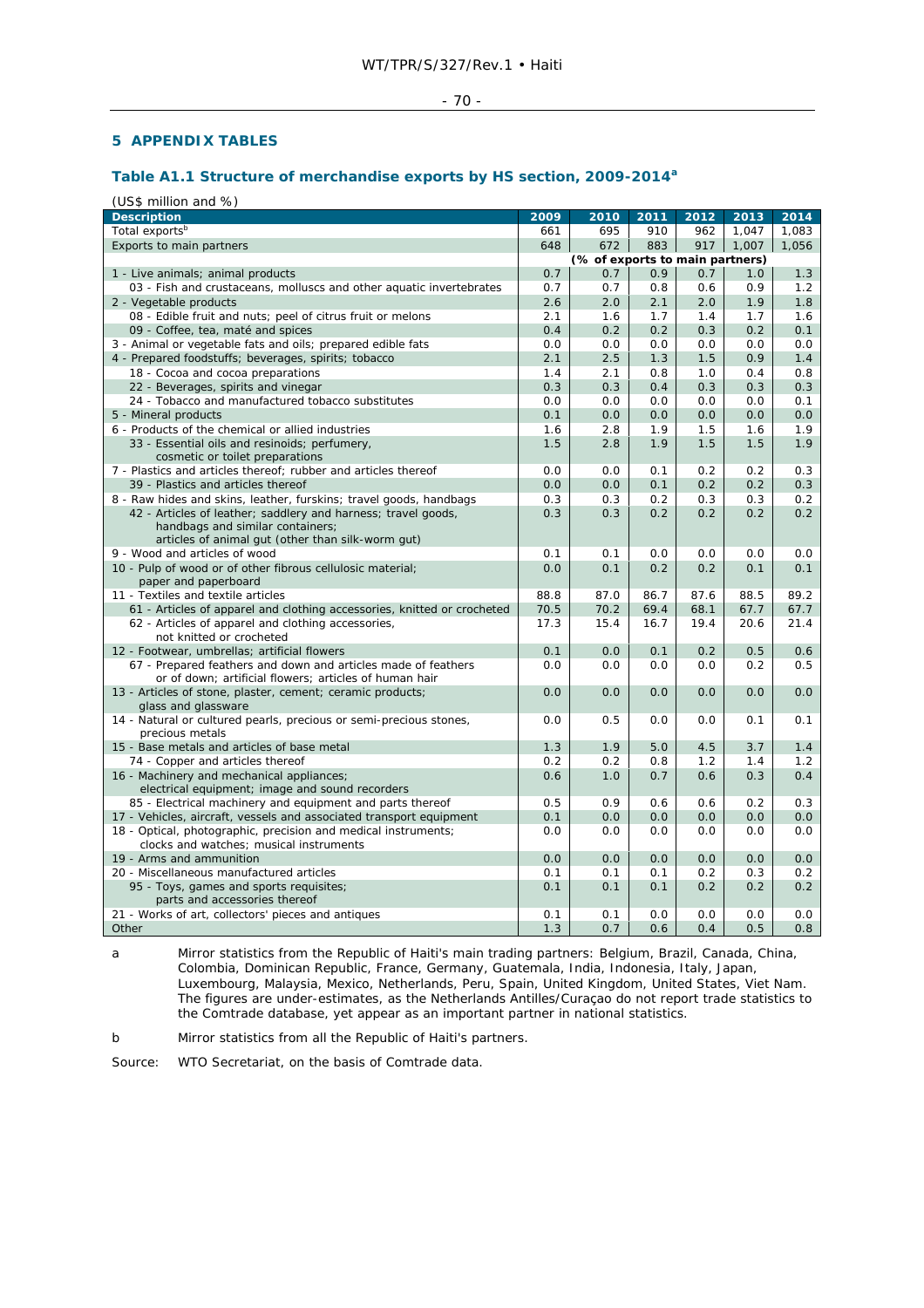#### - 71 -

# **Table A1.2 Structure of merchandise imports by HS section, 2009-2014<sup>a</sup>**

| (US\$ million and %)                                                                                                     |                                   |            |       |       |       |       |  |  |
|--------------------------------------------------------------------------------------------------------------------------|-----------------------------------|------------|-------|-------|-------|-------|--|--|
| <b>Description</b>                                                                                                       | 2009                              | 2010       | 2011  | 2012  | 2013  | 2014  |  |  |
| Total imports <sup>b</sup>                                                                                               | 2,352                             | 3,432      | 3,632 | 3,273 | 3,622 | 3,877 |  |  |
| Imports from main partners                                                                                               | 2,022                             | 2,983      | 3,176 | 3,059 | 3,374 | 3,710 |  |  |
|                                                                                                                          | (% of imports from main partners) |            |       |       |       |       |  |  |
| 1 - Live animals; animal products                                                                                        | 5.0                               | 4.6        | 5.8   | 6.3   | 5.7   | 6.0   |  |  |
| 02 - Meat and edible meat offal                                                                                          | 2.0                               | 2.0        | 2.6   | 2.9   | 2.4   | 2.4   |  |  |
| 04 - Dairy produce; birds' eggs; natural honey; edible products<br>of animal origin, not elsewhere specified or included | 2.2                               | 1.9        | 2.4   | 2.7   | 2.1   | 2.4   |  |  |
| 2 - Vegetable products                                                                                                   | 15.2                              | 11.8       | 12.6  | 12.5  | 12.8  | 12.6  |  |  |
| 10 - Cereals                                                                                                             | 10.5                              | 6.6        | 7.2   | 7.8   | 8.4   | 6.7   |  |  |
| 11 - Products of the milling industry; malt; starches; inulin;                                                           | 2.2                               | 2.8        | 3.5   | 2.9   | 2.7   | 3.5   |  |  |
| wheat gluten                                                                                                             |                                   |            |       |       |       |       |  |  |
| 07 - Edible vegetables and certain roots and tubers                                                                      | 1.9                               | 1.8        | 1.3   | 1.3   | 1.1   | 1.3   |  |  |
| 3 - Animal or vegetable fats and oils; prepared edible fats                                                              | 4.5                               | 3.5        | 4.8   | 3.4   | 4.2   | 1.8   |  |  |
| 4 - Prepared foodstuffs; beverages, spirits; tobacco                                                                     | 10.3                              | 10.4       | 9.7   | 10.2  | 9.5   | 10.5  |  |  |
| 21 - Miscellaneous edible preparations                                                                                   | 2.7                               | 2.2        | 2.1   | 2.5   | 2.5   | 3.5   |  |  |
| 19 - Preparations of cereals, flour, starch or milk;                                                                     | 2.4                               | 3.0        | 2.4   | 2.5   | 2.2   | 2.2   |  |  |
| pastrycooks' products                                                                                                    |                                   |            |       |       |       |       |  |  |
| 22 - Beverages, spirits and vinegar                                                                                      | 0.8                               | 1.0        | 1.0   | 1.1   | 1.0   | 1.4   |  |  |
| 17 - Sugars and sugar confectionery                                                                                      | 3.1                               | 3.0        | 2.5   | 2.7   | 2.3   | 1.2   |  |  |
| 5 - Mineral products                                                                                                     | 2.9                               | 2.6        | 3.4   | 4.2   | 4.7   | 7.0   |  |  |
| 27 - Mineral fuels, mineral oils and products of their distillation;                                                     | 0.8                               | 1.1        | 1.4   | 1.9   | 2.6   | 4.8   |  |  |
| bituminous substances; mineral waxes                                                                                     |                                   |            |       |       |       |       |  |  |
| 25 - Salt; sulphur; earths and stone; plastering materials,                                                              | 2.1                               | 1.5        | 2.0   | 2.2   | 2.1   | 2.2   |  |  |
| lime and cement                                                                                                          | 5.7                               |            | 4.9   | 5.4   | 4.8   | 5.1   |  |  |
| 6 - Products of the chemical or allied industries<br>7 - Plastics and articles thereof: rubber and articles thereof      | 4.7                               | 5.4<br>4.2 | 4.8   | 5.1   | 4.6   | 6.3   |  |  |
| 39 - Plastics and articles thereof                                                                                       | 3.7                               | 3.3        | 4.0   | 4.1   | 3.8   | 5.5   |  |  |
| 8 - Raw hides and skins, leather, furskins; travel goods, handbags                                                       | 0.1                               | 0.2        | 0.2   | 0.2   | 0.2   | 0.2   |  |  |
| 9 - Wood and articles of wood                                                                                            | 0.7                               | 2.2        | 1.7   | 1.0   | 1.0   | 0.9   |  |  |
| 10 - Pulp of wood or of other fibrous cellulosic material;                                                               | 1.9                               | 1.6        | 1.8   | 2.0   | 2.1   | 2.5   |  |  |
| paper and paperboard                                                                                                     |                                   |            |       |       |       |       |  |  |
| 48 - Paper and paperboard; articles of paper pulp,                                                                       | 1.5                               | 1.1        | 1.4   | 1.5   | 1.6   | 2.2   |  |  |
| of paper or of paperboard                                                                                                |                                   |            |       |       |       |       |  |  |
| 11 - Textiles and textile articles                                                                                       | 18.7                              | 14.8       | 15.4  | 17.4  | 16.8  | 16.0  |  |  |
| 52 - Cotton                                                                                                              | 12.6                              | 6.6        | 7.3   | 7.2   | 10.8  | 9.3   |  |  |
| 60 - Knitted or crocheted fabrics                                                                                        | 0.2                               | 0.3        | 0.4   | 0.5   | 0.8   | 1.5   |  |  |
| 55 - Man-made staple fibres                                                                                              | 0.9                               | 0.8        | 1.1   | 1.2   | 1.1   | 1.0   |  |  |
| 12 - Footwear, umbrellas; artificial flowers                                                                             | 0.4                               | 0.4        | 0.5   | 0.7   | 0.8   | 0.8   |  |  |
| 64 - Footwear, gaiters and the like; parts of such articles                                                              | 0.4                               | 0.3        | 0.4   | 0.6   | 0.7   | 0.7   |  |  |
| 13 - Articles of stone, plaster, cement; ceramic products;                                                               | 0.9                               | 0.7        | 1.0   | 0.9   | 0.8   | 0.8   |  |  |
| glass and glassware                                                                                                      |                                   |            |       |       |       |       |  |  |
| 69 - Ceramic products                                                                                                    | 0.5                               | 0.4        | 0.5   | 0.6   | 0.5   | 0.4   |  |  |
| 14 - Natural or cultured pearls, precious or semi-precious stones,<br>precious metals                                    | 0.1                               | 0.0        | 0.0   | 0.0   | 0.0   | 0.0   |  |  |
| 15 - Base metals and articles of base metal                                                                              | 4.2                               | 5.6        | 6.1   | 5.3   | 5.5   | 5.0   |  |  |
| 72 - Iron and steel                                                                                                      | 2.1                               | 2.2        | 3.3   | 3.0   | 2.9   | 2.5   |  |  |
| 16 - Machinery and mechanical appliances; electrical equipment;                                                          | 7.5                               | 9.8        | 10.0  | 7.4   | 8.2   | 7.6   |  |  |
| image and sound recorders                                                                                                |                                   |            |       |       |       |       |  |  |
| 85 - Electrical machinery and equipment and parts thereof;                                                               | 3.5                               | 5.6        | 6.2   | 4.3   | 4.6   | 4.0   |  |  |
| sound recorders and reproducers,                                                                                         |                                   |            |       |       |       |       |  |  |
| television image and sound recorders and reproducers,                                                                    |                                   |            |       |       |       |       |  |  |
| and parts and accessories of such articles                                                                               |                                   |            |       |       |       |       |  |  |
| 84 - Nuclear reactors, boilers,                                                                                          | 4.0                               | 4.2        | 3.8   | 3.1   | 3.6   | 3.6   |  |  |
| machinery and mechanical appliances; parts thereof                                                                       |                                   |            |       |       |       |       |  |  |
| 17 - Vehicles, aircraft, vessels and associated transport equipment                                                      | 4.2                               | 6.0        | 4.7   | 3.7   | 3.0   | 3.5   |  |  |
| 87 - Vehicles other than railway or tramway rolling-stock,                                                               | 3.9                               | 5.7        | 4.6   | 3.5   | 2.9   | 3.3   |  |  |
| and parts and accessories thereof                                                                                        |                                   |            |       |       |       |       |  |  |
| 18 - Optical, photographic, precision and medical instruments;<br>clocks and watches; musical instruments                | 0.4                               | 0.9        | 0.7   | 0.4   | 0.5   | 0.5   |  |  |
| 19 - Arms and ammunition                                                                                                 | 0.0                               | 0.0        | 0.0   | 0.1   | 0.1   | 0.0   |  |  |
| 20 - Miscellaneous manufactured articles                                                                                 | 1.0                               | 2.0        | 1.8   | 2.0   | 1.3   | 1.4   |  |  |
| 21 - Works of art, collectors' pieces and antiques                                                                       | 0.0                               | 0.0        | 0.0   | 0.0   | 0.0   | 0.0   |  |  |
| Other                                                                                                                    | 11.5                              | 13.3       | 10.2  | 11.9  | 13.3  | 11.8  |  |  |

a Mirror statistics from the Republic of Haiti's main trading partners: Belgium, Brazil, Canada, China, Colombia, Dominican Republic, France, Germany, Guatemala, India, Indonesia, Italy, Japan, Luxembourg, Malaysia, Mexico, Netherlands, Peru, Spain, United Kingdom, United States, Viet Nam. The figures are under-estimates, as the Netherlands Antilles/Curaçao do not report trade statistics to the Comtrade database, yet appear as an important partner in national statistics.

b Mirror statistics from all the Republic of Haiti's partners.

Source: WTO Secretariat, on the basis of Comtrade data.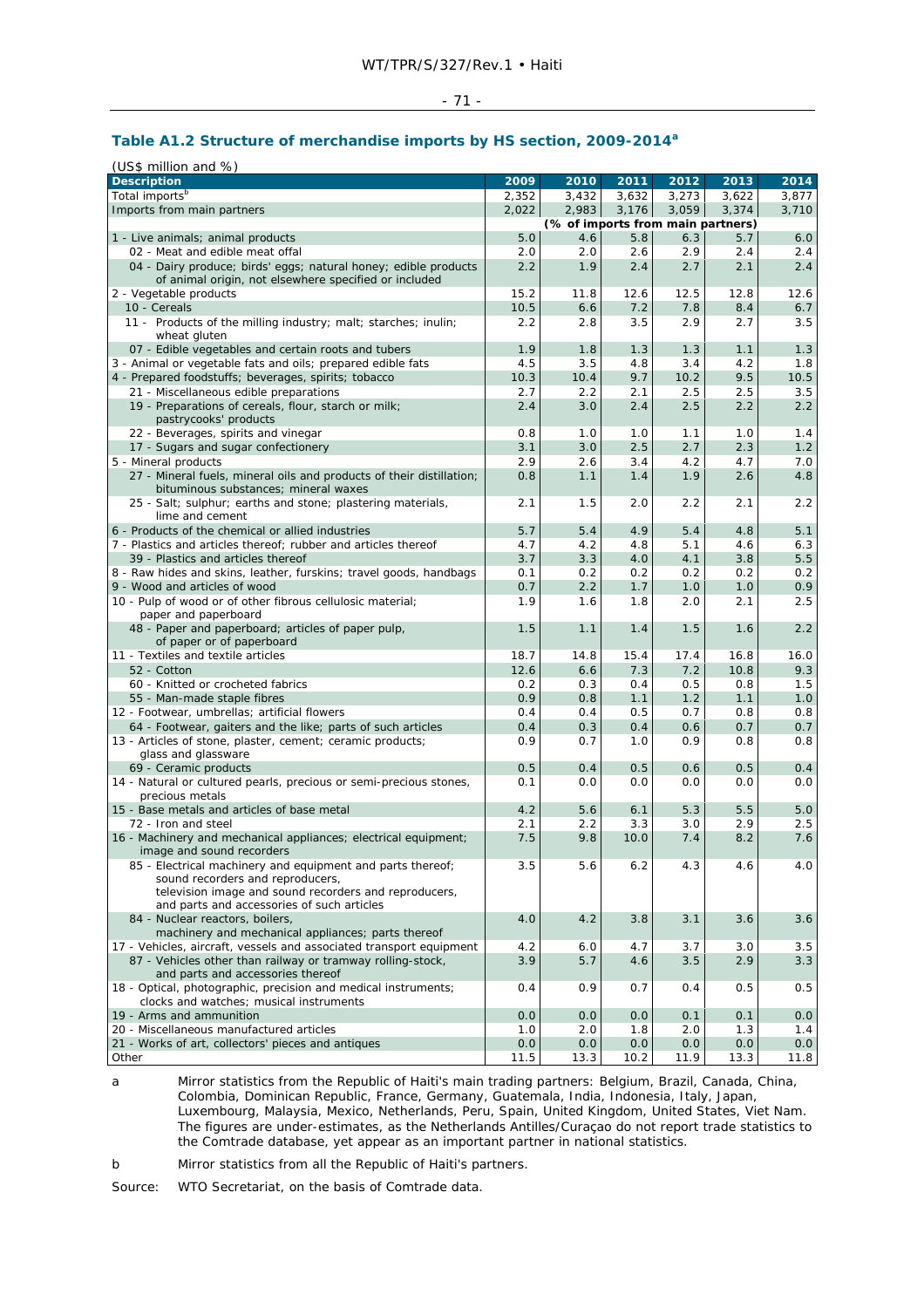# **Table A1.3 Merchandise exports by trading partner, 2009-2014a**

| (US\$ million and %)           |      |      |                      |      |       |       |
|--------------------------------|------|------|----------------------|------|-------|-------|
| <b>Description</b>             | 2009 | 2010 | 2011                 | 2012 | 2013  | 2014  |
| Total exports <sup>b</sup>     | 661  | 695  | 910                  | 962  | 1.047 | 1,083 |
| Total exports to main partners | 648  | 672  | 883                  | 917  | 1.007 | 1,056 |
|                                |      |      | (% of total exports) |      |       |       |
| <b>United States</b>           | 85.6 | 81.3 | 83.5                 | 82.4 | 82.7  | 85.6  |
| Canada                         | 2.9  | 3.6  | 2.9                  | 3.1  | 3.0   | 3.4   |
| Mexico                         | 2.0  | 2.0  | 1.2                  | 1.8  | 1.9   | 2.0   |
| Viet Nam                       | 0.5  | 0.8  | 2.8                  | 2.4  | 1.9   | n/a   |
| China                          | 0.4  | 0.9  | 0.8                  | 1.0  | 1.4   | 1.4   |
| France                         | 1.0  | 1.4  | 1.1                  | 0.9  | 0.9   | 1.1   |
| United Kingdom                 | 1.0  | 0.6  | 0.3                  | 0.7  | 0.8   | 1.0   |
| Belgium                        | 0.9  | 0.4  | 0.3                  | 0.6  | 1.1   | 0.9   |
| Germany                        | 0.6  | 1.7  | 0.6                  | 0.4  | 0.6   | 0.3   |
| Spain                          | 0.2  | 0.8  | 0.7                  | 0.6  | 0.4   | 0.4   |
| Dominican Republic             | 2.0  | 2.3  | 1.3                  | 0.1  | 0.3   | 0.4   |
| Japan                          | 0.2  | 0.2  | 0.2                  | 0.3  | 0.3   | 0.2   |
| Italy                          | 0.1  | 0.1  | 0.1                  | 0.2  | 0.2   | 0.3   |
| <b>Netherlands</b>             | 0.1  | 0.0  | 0.1                  | 0.1  | 0.2   | 0.1   |
| India                          | 0.3  | 0.2  | 0.2                  | 0.2  | 0.1   | 0.1   |
| Malaysia                       | 0.0  | 0.2  | 0.1                  | 0.1  | 0.1   | 0.0   |
| <b>Brazil</b>                  | 0.1  | 0.1  | 0.1                  | 0.1  | 0.1   | 0.1   |
| Colombia                       | 0.1  | 0.0  | 0.0                  | 0.0  | 0.0   | n/a   |
| Guatemala                      | 0.0  | 0.0  | 0.0                  | 0.0  | 0.0   | 0.0   |
| Peru                           | 0.0  | 0.0  | 0.0                  | 0.0  | 0.0   | 0.0   |
| Indonesia                      | n/a  | 0.1  | 0.9                  | 0.4  | 0.0   | n/a   |
| Luxembourg                     | n/a  | n/a  | 0.0                  | 0.0  | 0.0   | 0.0   |
| Rest of world                  | 1.9  | 3.3  | 3.0                  | 4.7  | 3.9   | 2.5   |

n/a Not applicable.

a Mirror statistics from the Republic of Haiti's main trading partners: Belgium, Brazil, Canada, China, Colombia, Dominican Republic, France, Germany, Guatemala, India, Indonesia, Italy, Japan, Luxembourg, Malaysia, Mexico, Netherlands, Peru, Spain, United Kingdom, United States, Viet Nam. The figures are under-estimates, as the Netherlands Antilles/Curaçao do not report trade statistics to the Comtrade database, yet appear as an important partner in national statistics.

b Mirror statistics from all the Republic of Haiti's partners.

Source: WTO Secretariat, on the basis of Comtrade data.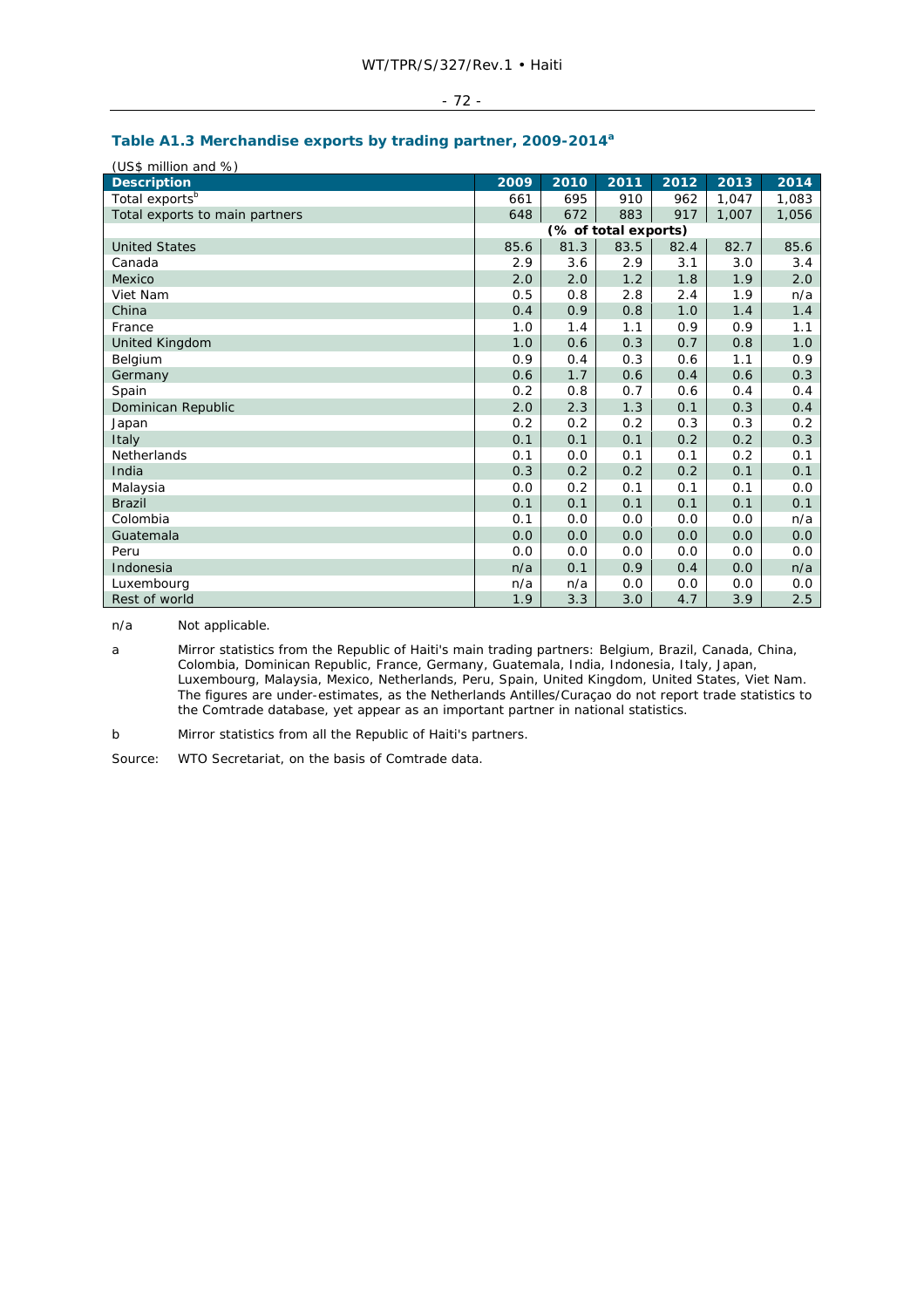### **Table A1.4 Merchandise imports by main trading partner, 2009-2014<sup>a</sup>**

| (US\$ million and %)       |       |       |                      |       |       |       |  |
|----------------------------|-------|-------|----------------------|-------|-------|-------|--|
| <b>Description</b>         | 2009  | 2010  | 2011                 | 2012  | 2013  | 2014  |  |
| Total imports <sup>b</sup> | 2,352 | 3,432 | 3,632                | 3,273 | 3,622 | 3,877 |  |
| Imports of main partners   | 2,022 | 2,983 | 3,176                | 3,059 | 3,374 | 3,710 |  |
|                            |       |       | (% of total imports) |       |       |       |  |
| <b>United States</b>       | 33.7  | 35.5  | 29.2                 | 32.4  | 34.0  | 32.9  |  |
| Dominican Republic         | 26.3  | 23.4  | 27.9                 | 31.7  | 28.8  | 36.7  |  |
| China                      | 6.3   | 7.5   | 8.4                  | 8.7   | 8.9   | 10.1  |  |
| India                      | 1.5   | 1.7   | 1.3                  | 1.9   | 1.7   | 1.9   |  |
| Peru                       | 2.0   | 1.6   | 2.0                  | 2.4   | 2.1   | 1.9   |  |
| Indonesia                  | n/a   | 0.5   | 0.6                  | 1.5   | 2.0   | n/a   |  |
| Mexico                     | 1.0   | 0.9   | 1.6                  | 1.4   | 1.7   | 1.7   |  |
| Colombia                   | 2.6   | 1.7   | 1.8                  | 2.0   | 1.5   | n/a   |  |
| France                     | 1.7   | 1.7   | 1.4                  | 1.5   | 1.5   | 1.6   |  |
| Japan                      | 2.2   | 1.9   | 1.9                  | 1.7   | 1.2   | 1.2   |  |
| Guatemala                  | 0.4   | 0.8   | 0.5                  | 0.7   | 1.0   | 1.2   |  |
| Canada                     | 1.5   | 1.4   | 1.0                  | 1.1   | 1.0   | 1.1   |  |
| <b>Netherlands</b>         | 0.9   | 1.0   | 0.9                  | 1.1   | 1.3   | 1.0   |  |
| <b>Brazil</b>              | 1.4   | 1.6   | 2.6                  | 1.6   | 1.4   | 1.0   |  |
| Viet Nam                   | n/a   | 0.9   | 0.4                  | 0.4   | 1.2   | n/a   |  |
| Malaysia                   | 1.9   | 1.1   | 2.8                  | 1.2   | 1.2   | 0.6   |  |
| Germany                    | 0.5   | 1.0   | 0.6                  | 0.4   | 0.7   | 0.7   |  |
| Spain                      | 0.5   | 0.6   | 0.6                  | 0.5   | 0.7   | 0.7   |  |
| Italy                      | 0.4   | 0.8   | 0.9                  | 0.6   | 0.5   | 0.6   |  |
| United Kingdom             | 0.4   | 0.7   | 0.6                  | 0.6   | 0.4   | 0.4   |  |
| Belgium                    | 0.8   | 0.8   | 0.4                  | 0.4   | 0.4   | 0.4   |  |
| Luxembourg                 | 0.0   | 0.0   | 0.0                  | 0.0   | 0.0   | 0.0   |  |
| Rest of world              | 14.0  | 13.1  | 12.6                 | 6.5   | 6.8   | 4.3   |  |

n/a Not applicable.

a Mirror statistics from the Republic of Haiti's main trading partners: Belgium, Brazil, Canada, China, Colombia, Dominican Republic, France, Germany, Guatemala, India, Indonesia, Italy, Japan, Luxembourg, Malaysia, Mexico, Netherlands, Peru, Spain, United Kingdom, United States, Viet Nam. The figures are under-estimates, as the Netherlands Antilles/Curaçao do not report trade statistics to the Comtrade database, yet appear as an important partner in national statistics.

b Mirror statistics from all the Republic of Haiti's partners.

Source: WTO Secretariat, on the basis of Comtrade data.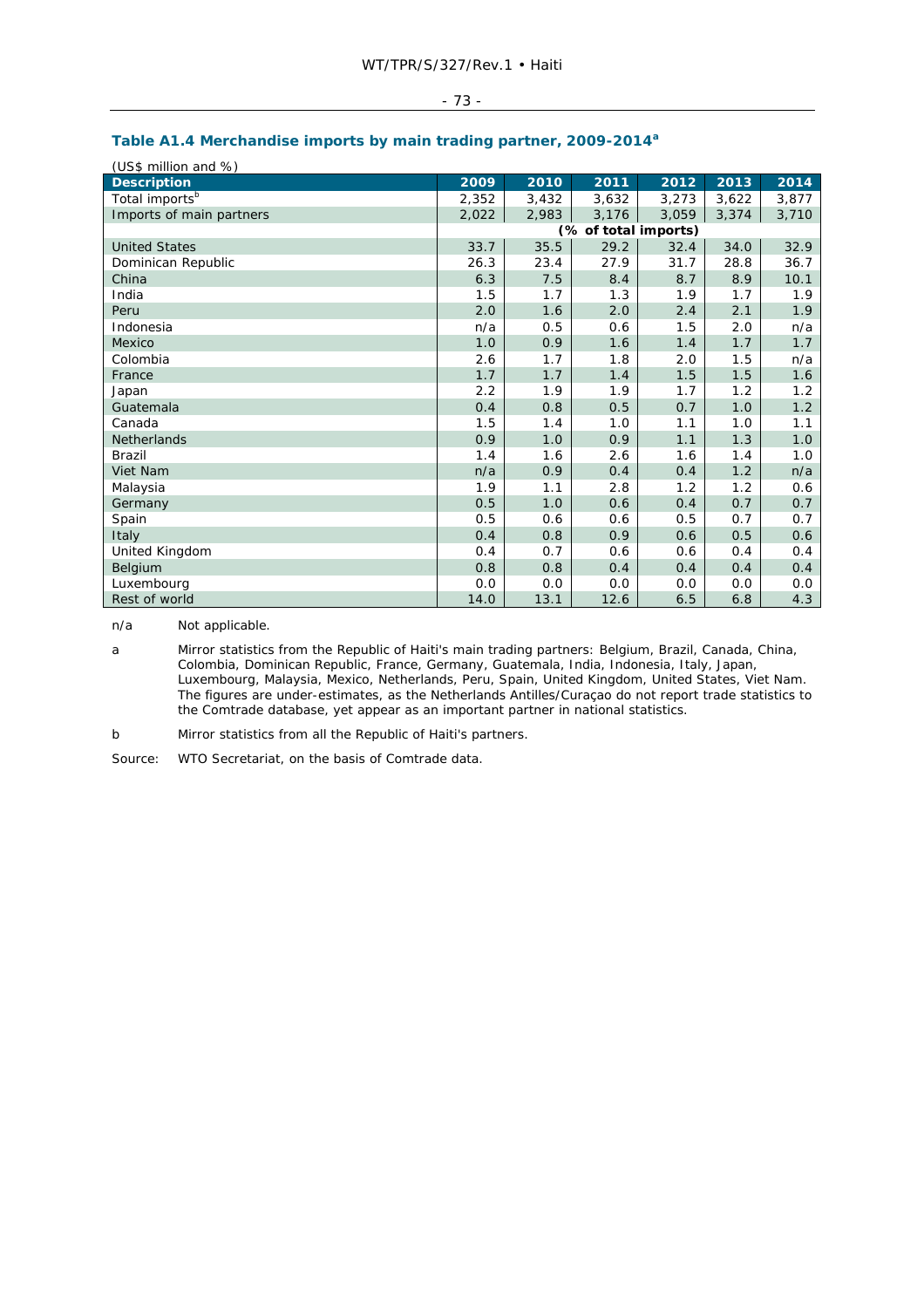# - 74 -

## **Table A4.1 MFN tariff statistics by ISIC Rev.2 category, 2015**

| <b>ISIC</b><br>code | <b>Description</b>                                                                                       | <b>Number</b><br>of lines | <b>Simple</b><br>average<br>$(*)$ | Range<br>$(*)$        | <b>Standard</b><br>deviation |
|---------------------|----------------------------------------------------------------------------------------------------------|---------------------------|-----------------------------------|-----------------------|------------------------------|
|                     | Total                                                                                                    | 5,285                     | 4.9                               | $0 - 40$              | 6.1                          |
| 1                   | Agriculture, hunting, forestry and fishing                                                               | 296                       | 5.6                               | $0 - 40$              | 7.6                          |
| 11                  | Agriculture and hunting                                                                                  | 224                       | 7.2                               | $0 - 40$              | 8.0                          |
| 12                  | Forestry and logging                                                                                     | 22                        | 1.0                               | $0 - 3.5$             | 1.6                          |
| 121                 | Forestry                                                                                                 | 14                        | 0.0                               | $0 - 0$               | 0.0                          |
| 122                 | Logging                                                                                                  | 8                         | 2.6                               | $0 - 3.5$             | 1.5                          |
| 13                  | Fishing                                                                                                  | 50                        | 0.7                               | $0 - 15$              | 3.0                          |
| 1301                | Ocean and coastal fishing                                                                                | 43                        | 0.5                               | $0 - 15$              | 2.4                          |
| 1302                | Fishing not elsewhere classified                                                                         | $\overline{7}$            | 2.1                               | $0 - 15$              | 5.2                          |
| $\mathbf{2}$        | Mining and quarrying                                                                                     | 97<br>$\overline{4}$      | 2.7<br>2.5                        | $0 - 15$              | 4.1                          |
| 21<br>22            | Coal mining<br>Crude petroleum and natural gas production                                                | $\overline{4}$            | 0.0                               | $0 - 5$<br>$0 - 0$    | 2.5<br>0.0                   |
| 23                  | Metal ore mining                                                                                         | 23                        | 0.2                               | $0 - 5$               | 1.0                          |
| 2301                | Iron ore mining                                                                                          | 2                         | 0.0                               | $0 - 0$               | 0.0                          |
| 2302                | Non-ferrous ore mining                                                                                   | 21                        | 0.2                               | $0 - 5$               | 1.1                          |
| 29                  | Other mining                                                                                             | 66                        | 3.8                               | $0 - 15$              | 4.5                          |
| 2901                | Mining of feldspar                                                                                       | 32                        | 3.8                               | $0 - 10$              | 3.8                          |
| 2902                | Chemical and fertilizer mineral mining                                                                   | 12                        | 1.3                               | $0 - 5$               | 2.2                          |
| 2903                | Salt mining                                                                                              | 1                         | 3.5                               | $3.5 - 3.5$           | 0.0                          |
| 2909                | Mining and quarrying not elsewhere classified                                                            | 21                        | 5.2                               | $0 - 15$              | 5.9                          |
| 3                   | Manufacturing                                                                                            | 4,891                     | 4.9                               | $0 - 40$              | 6.0                          |
| 31                  | Manufacture of food, beverages and tobacco                                                               | 532                       | 8.9                               | $0 - 40$              | 8.9                          |
| 311                 | Food manufacturing                                                                                       | 427                       | 7.5                               | $0 - 25$              | 7.6                          |
| 3111<br>3112        | Meat products<br>Manufacture of dairy products                                                           | 80<br>22                  | 10.5<br>6.9                       | $0 - 25$<br>$0 - 20$  | 8.5<br>4.9                   |
| 3113                | Canning and preserving of fruits and vegetables                                                          | 98                        | 11.4                              | $0 - 20$              | 6.5                          |
| 3114                | Fish industry                                                                                            | 78                        | 3.1                               | $0 - 20$              | 6.1                          |
| 3115                | Manufacture of vegetable and animal oils and fats                                                        | 78                        | 2.5                               | $0 - 20$              | 3.4                          |
| 3116                | Grain mill products                                                                                      | 35                        | 6.2                               | $0 - 20$              | 7.0                          |
| 3117                | Manufacture of bakery products                                                                           | 13                        | 13.5                              | $0 - 25$              | 7.7                          |
| 3118                | Sugar factories and refineries                                                                           | 9                         | 8.2                               | $0 - 15$              | 6.2                          |
| 3119                | Manufacture of cocoa, chocolate and sugar<br>confectionery                                               | 14                        | 14.3                              | $5 - 20$              | 7.0                          |
| 312                 | Manufacture of other food products and prepared<br>animal feeds                                          | 59                        | 9.1                               | $0 - 20$              | 6.5                          |
| 3121                | Manufacture of food products not elsewhere<br>classified                                                 | 50                        | 10.0                              | $0 - 20$              | 6.0                          |
| 3122                | Manufacture of prepared animal feeds                                                                     | 9                         | 3.9                               | $0 - 20$              | 6.6                          |
| 313                 | Beverage industries                                                                                      | 35                        | 20.7                              | $0 - 40$              | 12.9                         |
| 3131                | Distillation of spirits and alcohol production                                                           | 16                        | 28.1                              | $0 - 40$              | 13.4                         |
| 3132<br>3133        | Wine industries                                                                                          | 8<br>3                    | 15.6<br>10.0                      | $0 - 20$<br>$0 - 30$  | 6.3<br>14.1                  |
| 3134                | Malt liquors and malt<br>Soft drinks and carbonated waters industries                                    | 8                         | 15.0                              | $5 - 20$              | 6.6                          |
| 314                 | Tobacco manufactures                                                                                     | 11                        | 25.5                              | $20 - 40$             | 8.9                          |
| 32                  | Textile, wearing apparel and leather industries                                                          | 849                       | 6.1                               | $0 - 20$              | 6.0                          |
| 321                 | Manufacture of textiles                                                                                  | 660                       | 5.6                               | $0 - 20$              | 6.3                          |
| 3211                | Spinning, weaving and finishing textiles                                                                 | 385                       | 6.1                               | $0 - 15$              | 6.7                          |
| 3212                | Manufacture of made-up textile goods except<br>wearing apparel                                           | 55                        | 9.1                               | $0 - 15$              | 2.9                          |
| 3213                | Knitting mills                                                                                           | 149                       | 2.2                               | $0 - 5$               | 2.5                          |
| 3214                | Manufacture of carpets and rugs                                                                          | 21                        | 18.1                              | $15 - 20$             | 2.4                          |
| 3215                | Cordage, rope and twine industries                                                                       | 10                        | 11.0                              | $5 - 15$              | 4.9                          |
| 3219                | Manufacture of textiles not elsewhere classified                                                         | 40                        | 1.3                               | $0 - 10$              | 2.7                          |
| 322                 | Manufacture of wearing apparel, except footwear                                                          | 127                       | 8.8                               | $5 - 15$              | 2.6                          |
| 323                 | Manufacture of products of leather and fur,<br>except footwear                                           | 48                        | 5.6                               | $0 - 15$              | 6.6                          |
| 3231                | Tanneries and leather finishing                                                                          | 28                        | $0.4$                             | $0 - 10$              | 1.9                          |
| 3232                | Fur dressing and dyeing industries                                                                       | 6                         | 10.0                              | $10 - 10$             | 0.0                          |
| 3233<br>324         | Manufacture of products of leather, except footwear<br>Manufacture of footwear, except vulcanized rubber | 14<br>14                  | 14.3<br>9.3                       | $10 - 15$<br>$0 - 15$ | 1.7<br>4.2                   |
|                     | or plastic footwear<br>Manufacture of wood and wood products,                                            | 107                       | 7.8                               | $0 - 20$              | 7.6                          |
| 33                  | including furniture                                                                                      |                           |                                   |                       |                              |
| 331                 | Manufacture of wood and wood products,<br>except furniture                                               | 78                        | 5.0                               | $0 - 20$              | 5.2                          |
| 3311                | Sawmills, planing and other wood mills                                                                   | 49                        | 2.7                               | $0 - 5$               | 1.7                          |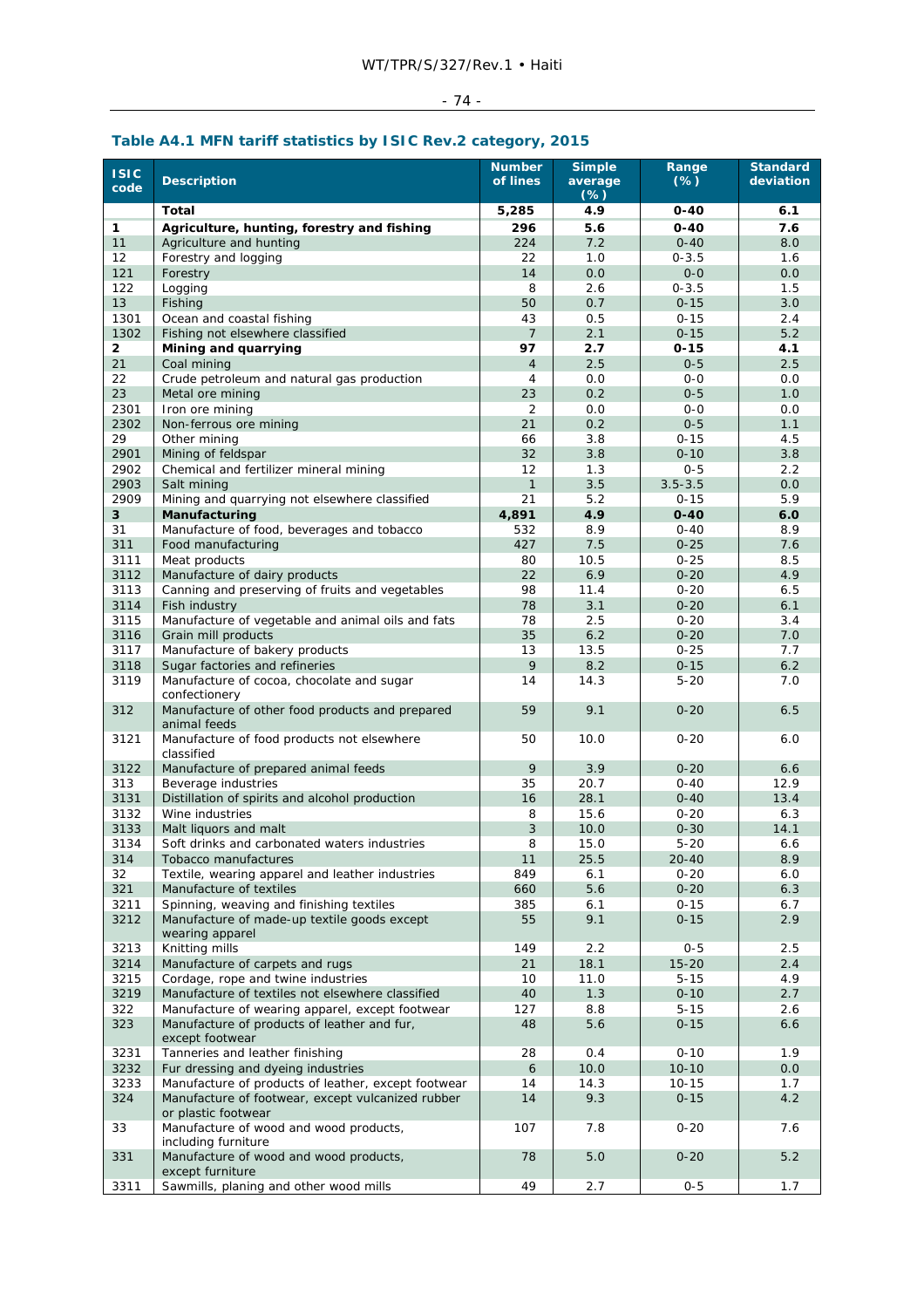### WT/TPR/S/327/Rev.1 • Haiti

| $\sim$ |  |
|--------|--|
|--------|--|

| 3312<br>Manufacture of wooden and cane containers<br>14<br>14.3<br>$5 - 20$<br>5.3<br>and small cane ware<br>3319<br>Manufacture of wood and cork products<br>15<br>4.0<br>$0 - 5$<br>2.0<br>332<br>15.3<br>7.9<br>Manufacture of furniture and fixtures,<br>29<br>$0 - 20$<br>except primarily of metal<br>Manufacture of paper and paper products,<br>2.9<br>3.8<br>34<br>149<br>$0 - 20$<br>printing and publishing<br>Manufacture of paper and paper products<br>2.6<br>3.3<br>341<br>123<br>$0 - 10$<br>0.9<br>3411<br>Manufacture of pulp, paper and paperboard<br>78<br>$0 - 10$<br>2.0<br>6.1<br>3412<br>Manufacture of containers and boxes of paper<br>9<br>$0 - 10$<br>3.1<br>and paperboard<br>3419<br>Manufacture of pulp, paper and paperboard articles<br>5.6<br>$0 - 10$<br>2.8<br>36<br>not elsewhere classified<br>Printing, publishing and allied industries<br>26<br>3.8<br>$0 - 20$<br>5.4<br>342<br>35<br>Manufacture of chemical, petroleum, coal,<br>1,068<br>3.3<br>$0 - 40$<br>5.1<br>rubber and plastic products<br>351<br>Manufacture of industrial chemicals<br>2.1<br>3.7<br>683<br>$0 - 25$<br>3511<br>Manufacture of basic industrial chemicals<br>509<br>1.4<br>$0 - 10$<br>1.9<br>3512<br>29<br>0.0<br>$0 - 0$<br>0.0<br>Manufacture of fertilizers and pesticides<br>3513<br>Manufacture of synthetic resins, plastic materials<br>5.1<br>$0 - 25$<br>145<br>6.2<br>and man-made fibres except glass<br>352<br>Manufacture of other chemical products<br>4.5<br>6.1<br>243<br>$0 - 20$<br>3521<br>Paints, varnishes and lacquers<br>9.4<br>$0 - 15$<br>6.3<br>16<br>0.7<br>1.4<br>3522<br>89<br>$0 - 3.5$<br>Manufacture of drugs and medicines<br>3523<br>30<br>13.3<br>$0 - 20$<br>5.4<br>Manufacture of soap<br>3529<br>Manufacture of chemical products not elsewhere<br>108<br>4.5<br>$0 - 20$<br>5.6<br>classified<br>353<br>Petroleum refineries<br>23<br>4.8<br>$0 - 40$<br>8.8<br>354<br>Manufacture of miscellaneous products of petroleum<br>15<br>3.0<br>$0 - 5$<br>2.4<br>and coal<br>Manufacture of rubber products<br>78<br>5.2<br>$0 - 15$<br>4.3<br>355<br>3.9<br>4.2<br>3551<br>Tyre and tube industries<br>23<br>$0 - 15$<br>3559<br>Manufacture of rubber products not elsewhere<br>5.7<br>4.2<br>55<br>$0 - 15$<br>classified<br>356<br>14.0<br>$0 - 25$<br>7.8<br>Manufacture of plastic products not elsewhere<br>26<br>classified<br>Manufacture of non-metallic mineral products,<br>165<br>4.5<br>36<br>6.4<br>$0 - 20$<br>except products of petroleum and coal<br>361<br>Manufacture of pottery and china<br>6.6<br>5.5<br>16<br>$0 - 15$<br>362<br>Manufacture of glass and glass products<br>64<br>5.3<br>$0 - 20$<br>4.9<br>7.2<br>3.8<br>369<br>Manufacture of other non-metallic mineral products<br>85<br>$0 - 15$<br>9.4<br>3691<br>Manufacture of structural clay products<br>17<br>$0 - 10$<br>2.4<br>3692<br>Manufacture of cement, lime and plaster<br>11<br>4.1<br>3.5<br>$0 - 10$<br>Manufacture of non-metallic mineral products not<br>57<br>7.2<br>$0 - 15$<br>3.7<br>3699<br>elsewhere classified<br>37<br>Basic metal industries<br>377<br>2.4<br>$0 - 20$<br>4.8<br>Iron and steel basic industries<br>207<br>3.0<br>$0 - 20$<br>5.6<br>371<br>372<br>Non-ferrous metal basic industries<br>170<br>1.7<br>$0 - 10$<br>3.5<br>38<br>4.2<br>$0 - 20$<br>4.5<br>Manufacture of fabricated metal products,<br>1,455<br>machinery and equipment<br>Manufacture of fabricated metal products.<br>5.0<br>5.1<br>381<br>234<br>$0 - 20$<br>except machinery and equipment<br>Manufacture of cutlery and general hardware<br>73<br>$0 - 20$<br>3811<br>3.4<br>4.1<br>Manufacture of furniture and fixtures primarily<br>10.6<br>$5 - 20$<br>6.3<br>3812<br>8<br>of metal<br>Manufacture of structural metal products<br>5.0<br>$0 - 10$<br>3.2<br>3813<br>20<br>5.4<br>3819<br>Manufacture of fabricated metal products except<br>5.6<br>$0 - 20$<br>133<br>machinery and equipment not elsewhere classified<br>3.9<br>382<br>Manufacture of machinery except electrical<br>505<br>3.5<br>$0 - 20$<br>3821<br>Manufacture of engines and turbines<br>12<br>2.1<br>$0 - 5$<br>2.5<br>3822<br>Manufacture of agricultural machinery<br>33<br>0.5<br>$0 - 5$<br>1.4<br>and equipment<br>2.4<br>$0 - 10$<br>3.1<br>3823<br>Manufacture of metal and wood working machinery<br>108<br>Manufacture of special industrial machinery<br>2.3<br>$0 - 5$<br>2.5<br>3824<br>142<br>and equipment<br>Manufacture of office machinery<br>3825<br>35<br>4.1<br>$0 - 5$<br>1.9<br>3829<br>Machinery and equipment except electrical not<br>5.7<br>$0 - 20$<br>4.7<br>175<br>elsewhere classified | ISIC<br>code | <b>Description</b> | <b>Number</b><br>of lines | <b>Simple</b><br>average<br>$(\%)$ | Range<br>$(\%)$ | <b>Standard</b><br>deviation |
|------------------------------------------------------------------------------------------------------------------------------------------------------------------------------------------------------------------------------------------------------------------------------------------------------------------------------------------------------------------------------------------------------------------------------------------------------------------------------------------------------------------------------------------------------------------------------------------------------------------------------------------------------------------------------------------------------------------------------------------------------------------------------------------------------------------------------------------------------------------------------------------------------------------------------------------------------------------------------------------------------------------------------------------------------------------------------------------------------------------------------------------------------------------------------------------------------------------------------------------------------------------------------------------------------------------------------------------------------------------------------------------------------------------------------------------------------------------------------------------------------------------------------------------------------------------------------------------------------------------------------------------------------------------------------------------------------------------------------------------------------------------------------------------------------------------------------------------------------------------------------------------------------------------------------------------------------------------------------------------------------------------------------------------------------------------------------------------------------------------------------------------------------------------------------------------------------------------------------------------------------------------------------------------------------------------------------------------------------------------------------------------------------------------------------------------------------------------------------------------------------------------------------------------------------------------------------------------------------------------------------------------------------------------------------------------------------------------------------------------------------------------------------------------------------------------------------------------------------------------------------------------------------------------------------------------------------------------------------------------------------------------------------------------------------------------------------------------------------------------------------------------------------------------------------------------------------------------------------------------------------------------------------------------------------------------------------------------------------------------------------------------------------------------------------------------------------------------------------------------------------------------------------------------------------------------------------------------------------------------------------------------------------------------------------------------------------------------------------------------------------------------------------------------------------------------------------------------------------------------------------------------------------------------------------------------------------------------------------------------------------------------------------------------------------------------------------------------------------------------------------------------------------------------------------------------------------------------------------------------------------------------------------------------------------------------------------------------------------------------------------------------------------------------------------------------------------------------------------------------------------------------------------------------------------------------------------------------------------------------------------------------------------------|--------------|--------------------|---------------------------|------------------------------------|-----------------|------------------------------|
|                                                                                                                                                                                                                                                                                                                                                                                                                                                                                                                                                                                                                                                                                                                                                                                                                                                                                                                                                                                                                                                                                                                                                                                                                                                                                                                                                                                                                                                                                                                                                                                                                                                                                                                                                                                                                                                                                                                                                                                                                                                                                                                                                                                                                                                                                                                                                                                                                                                                                                                                                                                                                                                                                                                                                                                                                                                                                                                                                                                                                                                                                                                                                                                                                                                                                                                                                                                                                                                                                                                                                                                                                                                                                                                                                                                                                                                                                                                                                                                                                                                                                                                                                                                                                                                                                                                                                                                                                                                                                                                                                                                                                                                            |              |                    |                           |                                    |                 |                              |
|                                                                                                                                                                                                                                                                                                                                                                                                                                                                                                                                                                                                                                                                                                                                                                                                                                                                                                                                                                                                                                                                                                                                                                                                                                                                                                                                                                                                                                                                                                                                                                                                                                                                                                                                                                                                                                                                                                                                                                                                                                                                                                                                                                                                                                                                                                                                                                                                                                                                                                                                                                                                                                                                                                                                                                                                                                                                                                                                                                                                                                                                                                                                                                                                                                                                                                                                                                                                                                                                                                                                                                                                                                                                                                                                                                                                                                                                                                                                                                                                                                                                                                                                                                                                                                                                                                                                                                                                                                                                                                                                                                                                                                                            |              |                    |                           |                                    |                 |                              |
|                                                                                                                                                                                                                                                                                                                                                                                                                                                                                                                                                                                                                                                                                                                                                                                                                                                                                                                                                                                                                                                                                                                                                                                                                                                                                                                                                                                                                                                                                                                                                                                                                                                                                                                                                                                                                                                                                                                                                                                                                                                                                                                                                                                                                                                                                                                                                                                                                                                                                                                                                                                                                                                                                                                                                                                                                                                                                                                                                                                                                                                                                                                                                                                                                                                                                                                                                                                                                                                                                                                                                                                                                                                                                                                                                                                                                                                                                                                                                                                                                                                                                                                                                                                                                                                                                                                                                                                                                                                                                                                                                                                                                                                            |              |                    |                           |                                    |                 |                              |
|                                                                                                                                                                                                                                                                                                                                                                                                                                                                                                                                                                                                                                                                                                                                                                                                                                                                                                                                                                                                                                                                                                                                                                                                                                                                                                                                                                                                                                                                                                                                                                                                                                                                                                                                                                                                                                                                                                                                                                                                                                                                                                                                                                                                                                                                                                                                                                                                                                                                                                                                                                                                                                                                                                                                                                                                                                                                                                                                                                                                                                                                                                                                                                                                                                                                                                                                                                                                                                                                                                                                                                                                                                                                                                                                                                                                                                                                                                                                                                                                                                                                                                                                                                                                                                                                                                                                                                                                                                                                                                                                                                                                                                                            |              |                    |                           |                                    |                 |                              |
|                                                                                                                                                                                                                                                                                                                                                                                                                                                                                                                                                                                                                                                                                                                                                                                                                                                                                                                                                                                                                                                                                                                                                                                                                                                                                                                                                                                                                                                                                                                                                                                                                                                                                                                                                                                                                                                                                                                                                                                                                                                                                                                                                                                                                                                                                                                                                                                                                                                                                                                                                                                                                                                                                                                                                                                                                                                                                                                                                                                                                                                                                                                                                                                                                                                                                                                                                                                                                                                                                                                                                                                                                                                                                                                                                                                                                                                                                                                                                                                                                                                                                                                                                                                                                                                                                                                                                                                                                                                                                                                                                                                                                                                            |              |                    |                           |                                    |                 |                              |
|                                                                                                                                                                                                                                                                                                                                                                                                                                                                                                                                                                                                                                                                                                                                                                                                                                                                                                                                                                                                                                                                                                                                                                                                                                                                                                                                                                                                                                                                                                                                                                                                                                                                                                                                                                                                                                                                                                                                                                                                                                                                                                                                                                                                                                                                                                                                                                                                                                                                                                                                                                                                                                                                                                                                                                                                                                                                                                                                                                                                                                                                                                                                                                                                                                                                                                                                                                                                                                                                                                                                                                                                                                                                                                                                                                                                                                                                                                                                                                                                                                                                                                                                                                                                                                                                                                                                                                                                                                                                                                                                                                                                                                                            |              |                    |                           |                                    |                 |                              |
|                                                                                                                                                                                                                                                                                                                                                                                                                                                                                                                                                                                                                                                                                                                                                                                                                                                                                                                                                                                                                                                                                                                                                                                                                                                                                                                                                                                                                                                                                                                                                                                                                                                                                                                                                                                                                                                                                                                                                                                                                                                                                                                                                                                                                                                                                                                                                                                                                                                                                                                                                                                                                                                                                                                                                                                                                                                                                                                                                                                                                                                                                                                                                                                                                                                                                                                                                                                                                                                                                                                                                                                                                                                                                                                                                                                                                                                                                                                                                                                                                                                                                                                                                                                                                                                                                                                                                                                                                                                                                                                                                                                                                                                            |              |                    |                           |                                    |                 |                              |
|                                                                                                                                                                                                                                                                                                                                                                                                                                                                                                                                                                                                                                                                                                                                                                                                                                                                                                                                                                                                                                                                                                                                                                                                                                                                                                                                                                                                                                                                                                                                                                                                                                                                                                                                                                                                                                                                                                                                                                                                                                                                                                                                                                                                                                                                                                                                                                                                                                                                                                                                                                                                                                                                                                                                                                                                                                                                                                                                                                                                                                                                                                                                                                                                                                                                                                                                                                                                                                                                                                                                                                                                                                                                                                                                                                                                                                                                                                                                                                                                                                                                                                                                                                                                                                                                                                                                                                                                                                                                                                                                                                                                                                                            |              |                    |                           |                                    |                 |                              |
|                                                                                                                                                                                                                                                                                                                                                                                                                                                                                                                                                                                                                                                                                                                                                                                                                                                                                                                                                                                                                                                                                                                                                                                                                                                                                                                                                                                                                                                                                                                                                                                                                                                                                                                                                                                                                                                                                                                                                                                                                                                                                                                                                                                                                                                                                                                                                                                                                                                                                                                                                                                                                                                                                                                                                                                                                                                                                                                                                                                                                                                                                                                                                                                                                                                                                                                                                                                                                                                                                                                                                                                                                                                                                                                                                                                                                                                                                                                                                                                                                                                                                                                                                                                                                                                                                                                                                                                                                                                                                                                                                                                                                                                            |              |                    |                           |                                    |                 |                              |
|                                                                                                                                                                                                                                                                                                                                                                                                                                                                                                                                                                                                                                                                                                                                                                                                                                                                                                                                                                                                                                                                                                                                                                                                                                                                                                                                                                                                                                                                                                                                                                                                                                                                                                                                                                                                                                                                                                                                                                                                                                                                                                                                                                                                                                                                                                                                                                                                                                                                                                                                                                                                                                                                                                                                                                                                                                                                                                                                                                                                                                                                                                                                                                                                                                                                                                                                                                                                                                                                                                                                                                                                                                                                                                                                                                                                                                                                                                                                                                                                                                                                                                                                                                                                                                                                                                                                                                                                                                                                                                                                                                                                                                                            |              |                    |                           |                                    |                 |                              |
|                                                                                                                                                                                                                                                                                                                                                                                                                                                                                                                                                                                                                                                                                                                                                                                                                                                                                                                                                                                                                                                                                                                                                                                                                                                                                                                                                                                                                                                                                                                                                                                                                                                                                                                                                                                                                                                                                                                                                                                                                                                                                                                                                                                                                                                                                                                                                                                                                                                                                                                                                                                                                                                                                                                                                                                                                                                                                                                                                                                                                                                                                                                                                                                                                                                                                                                                                                                                                                                                                                                                                                                                                                                                                                                                                                                                                                                                                                                                                                                                                                                                                                                                                                                                                                                                                                                                                                                                                                                                                                                                                                                                                                                            |              |                    |                           |                                    |                 |                              |
|                                                                                                                                                                                                                                                                                                                                                                                                                                                                                                                                                                                                                                                                                                                                                                                                                                                                                                                                                                                                                                                                                                                                                                                                                                                                                                                                                                                                                                                                                                                                                                                                                                                                                                                                                                                                                                                                                                                                                                                                                                                                                                                                                                                                                                                                                                                                                                                                                                                                                                                                                                                                                                                                                                                                                                                                                                                                                                                                                                                                                                                                                                                                                                                                                                                                                                                                                                                                                                                                                                                                                                                                                                                                                                                                                                                                                                                                                                                                                                                                                                                                                                                                                                                                                                                                                                                                                                                                                                                                                                                                                                                                                                                            |              |                    |                           |                                    |                 |                              |
|                                                                                                                                                                                                                                                                                                                                                                                                                                                                                                                                                                                                                                                                                                                                                                                                                                                                                                                                                                                                                                                                                                                                                                                                                                                                                                                                                                                                                                                                                                                                                                                                                                                                                                                                                                                                                                                                                                                                                                                                                                                                                                                                                                                                                                                                                                                                                                                                                                                                                                                                                                                                                                                                                                                                                                                                                                                                                                                                                                                                                                                                                                                                                                                                                                                                                                                                                                                                                                                                                                                                                                                                                                                                                                                                                                                                                                                                                                                                                                                                                                                                                                                                                                                                                                                                                                                                                                                                                                                                                                                                                                                                                                                            |              |                    |                           |                                    |                 |                              |
|                                                                                                                                                                                                                                                                                                                                                                                                                                                                                                                                                                                                                                                                                                                                                                                                                                                                                                                                                                                                                                                                                                                                                                                                                                                                                                                                                                                                                                                                                                                                                                                                                                                                                                                                                                                                                                                                                                                                                                                                                                                                                                                                                                                                                                                                                                                                                                                                                                                                                                                                                                                                                                                                                                                                                                                                                                                                                                                                                                                                                                                                                                                                                                                                                                                                                                                                                                                                                                                                                                                                                                                                                                                                                                                                                                                                                                                                                                                                                                                                                                                                                                                                                                                                                                                                                                                                                                                                                                                                                                                                                                                                                                                            |              |                    |                           |                                    |                 |                              |
|                                                                                                                                                                                                                                                                                                                                                                                                                                                                                                                                                                                                                                                                                                                                                                                                                                                                                                                                                                                                                                                                                                                                                                                                                                                                                                                                                                                                                                                                                                                                                                                                                                                                                                                                                                                                                                                                                                                                                                                                                                                                                                                                                                                                                                                                                                                                                                                                                                                                                                                                                                                                                                                                                                                                                                                                                                                                                                                                                                                                                                                                                                                                                                                                                                                                                                                                                                                                                                                                                                                                                                                                                                                                                                                                                                                                                                                                                                                                                                                                                                                                                                                                                                                                                                                                                                                                                                                                                                                                                                                                                                                                                                                            |              |                    |                           |                                    |                 |                              |
|                                                                                                                                                                                                                                                                                                                                                                                                                                                                                                                                                                                                                                                                                                                                                                                                                                                                                                                                                                                                                                                                                                                                                                                                                                                                                                                                                                                                                                                                                                                                                                                                                                                                                                                                                                                                                                                                                                                                                                                                                                                                                                                                                                                                                                                                                                                                                                                                                                                                                                                                                                                                                                                                                                                                                                                                                                                                                                                                                                                                                                                                                                                                                                                                                                                                                                                                                                                                                                                                                                                                                                                                                                                                                                                                                                                                                                                                                                                                                                                                                                                                                                                                                                                                                                                                                                                                                                                                                                                                                                                                                                                                                                                            |              |                    |                           |                                    |                 |                              |
|                                                                                                                                                                                                                                                                                                                                                                                                                                                                                                                                                                                                                                                                                                                                                                                                                                                                                                                                                                                                                                                                                                                                                                                                                                                                                                                                                                                                                                                                                                                                                                                                                                                                                                                                                                                                                                                                                                                                                                                                                                                                                                                                                                                                                                                                                                                                                                                                                                                                                                                                                                                                                                                                                                                                                                                                                                                                                                                                                                                                                                                                                                                                                                                                                                                                                                                                                                                                                                                                                                                                                                                                                                                                                                                                                                                                                                                                                                                                                                                                                                                                                                                                                                                                                                                                                                                                                                                                                                                                                                                                                                                                                                                            |              |                    |                           |                                    |                 |                              |
|                                                                                                                                                                                                                                                                                                                                                                                                                                                                                                                                                                                                                                                                                                                                                                                                                                                                                                                                                                                                                                                                                                                                                                                                                                                                                                                                                                                                                                                                                                                                                                                                                                                                                                                                                                                                                                                                                                                                                                                                                                                                                                                                                                                                                                                                                                                                                                                                                                                                                                                                                                                                                                                                                                                                                                                                                                                                                                                                                                                                                                                                                                                                                                                                                                                                                                                                                                                                                                                                                                                                                                                                                                                                                                                                                                                                                                                                                                                                                                                                                                                                                                                                                                                                                                                                                                                                                                                                                                                                                                                                                                                                                                                            |              |                    |                           |                                    |                 |                              |
|                                                                                                                                                                                                                                                                                                                                                                                                                                                                                                                                                                                                                                                                                                                                                                                                                                                                                                                                                                                                                                                                                                                                                                                                                                                                                                                                                                                                                                                                                                                                                                                                                                                                                                                                                                                                                                                                                                                                                                                                                                                                                                                                                                                                                                                                                                                                                                                                                                                                                                                                                                                                                                                                                                                                                                                                                                                                                                                                                                                                                                                                                                                                                                                                                                                                                                                                                                                                                                                                                                                                                                                                                                                                                                                                                                                                                                                                                                                                                                                                                                                                                                                                                                                                                                                                                                                                                                                                                                                                                                                                                                                                                                                            |              |                    |                           |                                    |                 |                              |
|                                                                                                                                                                                                                                                                                                                                                                                                                                                                                                                                                                                                                                                                                                                                                                                                                                                                                                                                                                                                                                                                                                                                                                                                                                                                                                                                                                                                                                                                                                                                                                                                                                                                                                                                                                                                                                                                                                                                                                                                                                                                                                                                                                                                                                                                                                                                                                                                                                                                                                                                                                                                                                                                                                                                                                                                                                                                                                                                                                                                                                                                                                                                                                                                                                                                                                                                                                                                                                                                                                                                                                                                                                                                                                                                                                                                                                                                                                                                                                                                                                                                                                                                                                                                                                                                                                                                                                                                                                                                                                                                                                                                                                                            |              |                    |                           |                                    |                 |                              |
|                                                                                                                                                                                                                                                                                                                                                                                                                                                                                                                                                                                                                                                                                                                                                                                                                                                                                                                                                                                                                                                                                                                                                                                                                                                                                                                                                                                                                                                                                                                                                                                                                                                                                                                                                                                                                                                                                                                                                                                                                                                                                                                                                                                                                                                                                                                                                                                                                                                                                                                                                                                                                                                                                                                                                                                                                                                                                                                                                                                                                                                                                                                                                                                                                                                                                                                                                                                                                                                                                                                                                                                                                                                                                                                                                                                                                                                                                                                                                                                                                                                                                                                                                                                                                                                                                                                                                                                                                                                                                                                                                                                                                                                            |              |                    |                           |                                    |                 |                              |
|                                                                                                                                                                                                                                                                                                                                                                                                                                                                                                                                                                                                                                                                                                                                                                                                                                                                                                                                                                                                                                                                                                                                                                                                                                                                                                                                                                                                                                                                                                                                                                                                                                                                                                                                                                                                                                                                                                                                                                                                                                                                                                                                                                                                                                                                                                                                                                                                                                                                                                                                                                                                                                                                                                                                                                                                                                                                                                                                                                                                                                                                                                                                                                                                                                                                                                                                                                                                                                                                                                                                                                                                                                                                                                                                                                                                                                                                                                                                                                                                                                                                                                                                                                                                                                                                                                                                                                                                                                                                                                                                                                                                                                                            |              |                    |                           |                                    |                 |                              |
|                                                                                                                                                                                                                                                                                                                                                                                                                                                                                                                                                                                                                                                                                                                                                                                                                                                                                                                                                                                                                                                                                                                                                                                                                                                                                                                                                                                                                                                                                                                                                                                                                                                                                                                                                                                                                                                                                                                                                                                                                                                                                                                                                                                                                                                                                                                                                                                                                                                                                                                                                                                                                                                                                                                                                                                                                                                                                                                                                                                                                                                                                                                                                                                                                                                                                                                                                                                                                                                                                                                                                                                                                                                                                                                                                                                                                                                                                                                                                                                                                                                                                                                                                                                                                                                                                                                                                                                                                                                                                                                                                                                                                                                            |              |                    |                           |                                    |                 |                              |
|                                                                                                                                                                                                                                                                                                                                                                                                                                                                                                                                                                                                                                                                                                                                                                                                                                                                                                                                                                                                                                                                                                                                                                                                                                                                                                                                                                                                                                                                                                                                                                                                                                                                                                                                                                                                                                                                                                                                                                                                                                                                                                                                                                                                                                                                                                                                                                                                                                                                                                                                                                                                                                                                                                                                                                                                                                                                                                                                                                                                                                                                                                                                                                                                                                                                                                                                                                                                                                                                                                                                                                                                                                                                                                                                                                                                                                                                                                                                                                                                                                                                                                                                                                                                                                                                                                                                                                                                                                                                                                                                                                                                                                                            |              |                    |                           |                                    |                 |                              |
|                                                                                                                                                                                                                                                                                                                                                                                                                                                                                                                                                                                                                                                                                                                                                                                                                                                                                                                                                                                                                                                                                                                                                                                                                                                                                                                                                                                                                                                                                                                                                                                                                                                                                                                                                                                                                                                                                                                                                                                                                                                                                                                                                                                                                                                                                                                                                                                                                                                                                                                                                                                                                                                                                                                                                                                                                                                                                                                                                                                                                                                                                                                                                                                                                                                                                                                                                                                                                                                                                                                                                                                                                                                                                                                                                                                                                                                                                                                                                                                                                                                                                                                                                                                                                                                                                                                                                                                                                                                                                                                                                                                                                                                            |              |                    |                           |                                    |                 |                              |
|                                                                                                                                                                                                                                                                                                                                                                                                                                                                                                                                                                                                                                                                                                                                                                                                                                                                                                                                                                                                                                                                                                                                                                                                                                                                                                                                                                                                                                                                                                                                                                                                                                                                                                                                                                                                                                                                                                                                                                                                                                                                                                                                                                                                                                                                                                                                                                                                                                                                                                                                                                                                                                                                                                                                                                                                                                                                                                                                                                                                                                                                                                                                                                                                                                                                                                                                                                                                                                                                                                                                                                                                                                                                                                                                                                                                                                                                                                                                                                                                                                                                                                                                                                                                                                                                                                                                                                                                                                                                                                                                                                                                                                                            |              |                    |                           |                                    |                 |                              |
|                                                                                                                                                                                                                                                                                                                                                                                                                                                                                                                                                                                                                                                                                                                                                                                                                                                                                                                                                                                                                                                                                                                                                                                                                                                                                                                                                                                                                                                                                                                                                                                                                                                                                                                                                                                                                                                                                                                                                                                                                                                                                                                                                                                                                                                                                                                                                                                                                                                                                                                                                                                                                                                                                                                                                                                                                                                                                                                                                                                                                                                                                                                                                                                                                                                                                                                                                                                                                                                                                                                                                                                                                                                                                                                                                                                                                                                                                                                                                                                                                                                                                                                                                                                                                                                                                                                                                                                                                                                                                                                                                                                                                                                            |              |                    |                           |                                    |                 |                              |
|                                                                                                                                                                                                                                                                                                                                                                                                                                                                                                                                                                                                                                                                                                                                                                                                                                                                                                                                                                                                                                                                                                                                                                                                                                                                                                                                                                                                                                                                                                                                                                                                                                                                                                                                                                                                                                                                                                                                                                                                                                                                                                                                                                                                                                                                                                                                                                                                                                                                                                                                                                                                                                                                                                                                                                                                                                                                                                                                                                                                                                                                                                                                                                                                                                                                                                                                                                                                                                                                                                                                                                                                                                                                                                                                                                                                                                                                                                                                                                                                                                                                                                                                                                                                                                                                                                                                                                                                                                                                                                                                                                                                                                                            |              |                    |                           |                                    |                 |                              |
|                                                                                                                                                                                                                                                                                                                                                                                                                                                                                                                                                                                                                                                                                                                                                                                                                                                                                                                                                                                                                                                                                                                                                                                                                                                                                                                                                                                                                                                                                                                                                                                                                                                                                                                                                                                                                                                                                                                                                                                                                                                                                                                                                                                                                                                                                                                                                                                                                                                                                                                                                                                                                                                                                                                                                                                                                                                                                                                                                                                                                                                                                                                                                                                                                                                                                                                                                                                                                                                                                                                                                                                                                                                                                                                                                                                                                                                                                                                                                                                                                                                                                                                                                                                                                                                                                                                                                                                                                                                                                                                                                                                                                                                            |              |                    |                           |                                    |                 |                              |
|                                                                                                                                                                                                                                                                                                                                                                                                                                                                                                                                                                                                                                                                                                                                                                                                                                                                                                                                                                                                                                                                                                                                                                                                                                                                                                                                                                                                                                                                                                                                                                                                                                                                                                                                                                                                                                                                                                                                                                                                                                                                                                                                                                                                                                                                                                                                                                                                                                                                                                                                                                                                                                                                                                                                                                                                                                                                                                                                                                                                                                                                                                                                                                                                                                                                                                                                                                                                                                                                                                                                                                                                                                                                                                                                                                                                                                                                                                                                                                                                                                                                                                                                                                                                                                                                                                                                                                                                                                                                                                                                                                                                                                                            |              |                    |                           |                                    |                 |                              |
|                                                                                                                                                                                                                                                                                                                                                                                                                                                                                                                                                                                                                                                                                                                                                                                                                                                                                                                                                                                                                                                                                                                                                                                                                                                                                                                                                                                                                                                                                                                                                                                                                                                                                                                                                                                                                                                                                                                                                                                                                                                                                                                                                                                                                                                                                                                                                                                                                                                                                                                                                                                                                                                                                                                                                                                                                                                                                                                                                                                                                                                                                                                                                                                                                                                                                                                                                                                                                                                                                                                                                                                                                                                                                                                                                                                                                                                                                                                                                                                                                                                                                                                                                                                                                                                                                                                                                                                                                                                                                                                                                                                                                                                            |              |                    |                           |                                    |                 |                              |
|                                                                                                                                                                                                                                                                                                                                                                                                                                                                                                                                                                                                                                                                                                                                                                                                                                                                                                                                                                                                                                                                                                                                                                                                                                                                                                                                                                                                                                                                                                                                                                                                                                                                                                                                                                                                                                                                                                                                                                                                                                                                                                                                                                                                                                                                                                                                                                                                                                                                                                                                                                                                                                                                                                                                                                                                                                                                                                                                                                                                                                                                                                                                                                                                                                                                                                                                                                                                                                                                                                                                                                                                                                                                                                                                                                                                                                                                                                                                                                                                                                                                                                                                                                                                                                                                                                                                                                                                                                                                                                                                                                                                                                                            |              |                    |                           |                                    |                 |                              |
|                                                                                                                                                                                                                                                                                                                                                                                                                                                                                                                                                                                                                                                                                                                                                                                                                                                                                                                                                                                                                                                                                                                                                                                                                                                                                                                                                                                                                                                                                                                                                                                                                                                                                                                                                                                                                                                                                                                                                                                                                                                                                                                                                                                                                                                                                                                                                                                                                                                                                                                                                                                                                                                                                                                                                                                                                                                                                                                                                                                                                                                                                                                                                                                                                                                                                                                                                                                                                                                                                                                                                                                                                                                                                                                                                                                                                                                                                                                                                                                                                                                                                                                                                                                                                                                                                                                                                                                                                                                                                                                                                                                                                                                            |              |                    |                           |                                    |                 |                              |
|                                                                                                                                                                                                                                                                                                                                                                                                                                                                                                                                                                                                                                                                                                                                                                                                                                                                                                                                                                                                                                                                                                                                                                                                                                                                                                                                                                                                                                                                                                                                                                                                                                                                                                                                                                                                                                                                                                                                                                                                                                                                                                                                                                                                                                                                                                                                                                                                                                                                                                                                                                                                                                                                                                                                                                                                                                                                                                                                                                                                                                                                                                                                                                                                                                                                                                                                                                                                                                                                                                                                                                                                                                                                                                                                                                                                                                                                                                                                                                                                                                                                                                                                                                                                                                                                                                                                                                                                                                                                                                                                                                                                                                                            |              |                    |                           |                                    |                 |                              |
|                                                                                                                                                                                                                                                                                                                                                                                                                                                                                                                                                                                                                                                                                                                                                                                                                                                                                                                                                                                                                                                                                                                                                                                                                                                                                                                                                                                                                                                                                                                                                                                                                                                                                                                                                                                                                                                                                                                                                                                                                                                                                                                                                                                                                                                                                                                                                                                                                                                                                                                                                                                                                                                                                                                                                                                                                                                                                                                                                                                                                                                                                                                                                                                                                                                                                                                                                                                                                                                                                                                                                                                                                                                                                                                                                                                                                                                                                                                                                                                                                                                                                                                                                                                                                                                                                                                                                                                                                                                                                                                                                                                                                                                            |              |                    |                           |                                    |                 |                              |
|                                                                                                                                                                                                                                                                                                                                                                                                                                                                                                                                                                                                                                                                                                                                                                                                                                                                                                                                                                                                                                                                                                                                                                                                                                                                                                                                                                                                                                                                                                                                                                                                                                                                                                                                                                                                                                                                                                                                                                                                                                                                                                                                                                                                                                                                                                                                                                                                                                                                                                                                                                                                                                                                                                                                                                                                                                                                                                                                                                                                                                                                                                                                                                                                                                                                                                                                                                                                                                                                                                                                                                                                                                                                                                                                                                                                                                                                                                                                                                                                                                                                                                                                                                                                                                                                                                                                                                                                                                                                                                                                                                                                                                                            |              |                    |                           |                                    |                 |                              |
|                                                                                                                                                                                                                                                                                                                                                                                                                                                                                                                                                                                                                                                                                                                                                                                                                                                                                                                                                                                                                                                                                                                                                                                                                                                                                                                                                                                                                                                                                                                                                                                                                                                                                                                                                                                                                                                                                                                                                                                                                                                                                                                                                                                                                                                                                                                                                                                                                                                                                                                                                                                                                                                                                                                                                                                                                                                                                                                                                                                                                                                                                                                                                                                                                                                                                                                                                                                                                                                                                                                                                                                                                                                                                                                                                                                                                                                                                                                                                                                                                                                                                                                                                                                                                                                                                                                                                                                                                                                                                                                                                                                                                                                            |              |                    |                           |                                    |                 |                              |
|                                                                                                                                                                                                                                                                                                                                                                                                                                                                                                                                                                                                                                                                                                                                                                                                                                                                                                                                                                                                                                                                                                                                                                                                                                                                                                                                                                                                                                                                                                                                                                                                                                                                                                                                                                                                                                                                                                                                                                                                                                                                                                                                                                                                                                                                                                                                                                                                                                                                                                                                                                                                                                                                                                                                                                                                                                                                                                                                                                                                                                                                                                                                                                                                                                                                                                                                                                                                                                                                                                                                                                                                                                                                                                                                                                                                                                                                                                                                                                                                                                                                                                                                                                                                                                                                                                                                                                                                                                                                                                                                                                                                                                                            |              |                    |                           |                                    |                 |                              |
|                                                                                                                                                                                                                                                                                                                                                                                                                                                                                                                                                                                                                                                                                                                                                                                                                                                                                                                                                                                                                                                                                                                                                                                                                                                                                                                                                                                                                                                                                                                                                                                                                                                                                                                                                                                                                                                                                                                                                                                                                                                                                                                                                                                                                                                                                                                                                                                                                                                                                                                                                                                                                                                                                                                                                                                                                                                                                                                                                                                                                                                                                                                                                                                                                                                                                                                                                                                                                                                                                                                                                                                                                                                                                                                                                                                                                                                                                                                                                                                                                                                                                                                                                                                                                                                                                                                                                                                                                                                                                                                                                                                                                                                            |              |                    |                           |                                    |                 |                              |
|                                                                                                                                                                                                                                                                                                                                                                                                                                                                                                                                                                                                                                                                                                                                                                                                                                                                                                                                                                                                                                                                                                                                                                                                                                                                                                                                                                                                                                                                                                                                                                                                                                                                                                                                                                                                                                                                                                                                                                                                                                                                                                                                                                                                                                                                                                                                                                                                                                                                                                                                                                                                                                                                                                                                                                                                                                                                                                                                                                                                                                                                                                                                                                                                                                                                                                                                                                                                                                                                                                                                                                                                                                                                                                                                                                                                                                                                                                                                                                                                                                                                                                                                                                                                                                                                                                                                                                                                                                                                                                                                                                                                                                                            |              |                    |                           |                                    |                 |                              |
|                                                                                                                                                                                                                                                                                                                                                                                                                                                                                                                                                                                                                                                                                                                                                                                                                                                                                                                                                                                                                                                                                                                                                                                                                                                                                                                                                                                                                                                                                                                                                                                                                                                                                                                                                                                                                                                                                                                                                                                                                                                                                                                                                                                                                                                                                                                                                                                                                                                                                                                                                                                                                                                                                                                                                                                                                                                                                                                                                                                                                                                                                                                                                                                                                                                                                                                                                                                                                                                                                                                                                                                                                                                                                                                                                                                                                                                                                                                                                                                                                                                                                                                                                                                                                                                                                                                                                                                                                                                                                                                                                                                                                                                            |              |                    |                           |                                    |                 |                              |
|                                                                                                                                                                                                                                                                                                                                                                                                                                                                                                                                                                                                                                                                                                                                                                                                                                                                                                                                                                                                                                                                                                                                                                                                                                                                                                                                                                                                                                                                                                                                                                                                                                                                                                                                                                                                                                                                                                                                                                                                                                                                                                                                                                                                                                                                                                                                                                                                                                                                                                                                                                                                                                                                                                                                                                                                                                                                                                                                                                                                                                                                                                                                                                                                                                                                                                                                                                                                                                                                                                                                                                                                                                                                                                                                                                                                                                                                                                                                                                                                                                                                                                                                                                                                                                                                                                                                                                                                                                                                                                                                                                                                                                                            |              |                    |                           |                                    |                 |                              |
|                                                                                                                                                                                                                                                                                                                                                                                                                                                                                                                                                                                                                                                                                                                                                                                                                                                                                                                                                                                                                                                                                                                                                                                                                                                                                                                                                                                                                                                                                                                                                                                                                                                                                                                                                                                                                                                                                                                                                                                                                                                                                                                                                                                                                                                                                                                                                                                                                                                                                                                                                                                                                                                                                                                                                                                                                                                                                                                                                                                                                                                                                                                                                                                                                                                                                                                                                                                                                                                                                                                                                                                                                                                                                                                                                                                                                                                                                                                                                                                                                                                                                                                                                                                                                                                                                                                                                                                                                                                                                                                                                                                                                                                            |              |                    |                           |                                    |                 |                              |
|                                                                                                                                                                                                                                                                                                                                                                                                                                                                                                                                                                                                                                                                                                                                                                                                                                                                                                                                                                                                                                                                                                                                                                                                                                                                                                                                                                                                                                                                                                                                                                                                                                                                                                                                                                                                                                                                                                                                                                                                                                                                                                                                                                                                                                                                                                                                                                                                                                                                                                                                                                                                                                                                                                                                                                                                                                                                                                                                                                                                                                                                                                                                                                                                                                                                                                                                                                                                                                                                                                                                                                                                                                                                                                                                                                                                                                                                                                                                                                                                                                                                                                                                                                                                                                                                                                                                                                                                                                                                                                                                                                                                                                                            |              |                    |                           |                                    |                 |                              |
|                                                                                                                                                                                                                                                                                                                                                                                                                                                                                                                                                                                                                                                                                                                                                                                                                                                                                                                                                                                                                                                                                                                                                                                                                                                                                                                                                                                                                                                                                                                                                                                                                                                                                                                                                                                                                                                                                                                                                                                                                                                                                                                                                                                                                                                                                                                                                                                                                                                                                                                                                                                                                                                                                                                                                                                                                                                                                                                                                                                                                                                                                                                                                                                                                                                                                                                                                                                                                                                                                                                                                                                                                                                                                                                                                                                                                                                                                                                                                                                                                                                                                                                                                                                                                                                                                                                                                                                                                                                                                                                                                                                                                                                            |              |                    |                           |                                    |                 |                              |
|                                                                                                                                                                                                                                                                                                                                                                                                                                                                                                                                                                                                                                                                                                                                                                                                                                                                                                                                                                                                                                                                                                                                                                                                                                                                                                                                                                                                                                                                                                                                                                                                                                                                                                                                                                                                                                                                                                                                                                                                                                                                                                                                                                                                                                                                                                                                                                                                                                                                                                                                                                                                                                                                                                                                                                                                                                                                                                                                                                                                                                                                                                                                                                                                                                                                                                                                                                                                                                                                                                                                                                                                                                                                                                                                                                                                                                                                                                                                                                                                                                                                                                                                                                                                                                                                                                                                                                                                                                                                                                                                                                                                                                                            |              |                    |                           |                                    |                 |                              |
|                                                                                                                                                                                                                                                                                                                                                                                                                                                                                                                                                                                                                                                                                                                                                                                                                                                                                                                                                                                                                                                                                                                                                                                                                                                                                                                                                                                                                                                                                                                                                                                                                                                                                                                                                                                                                                                                                                                                                                                                                                                                                                                                                                                                                                                                                                                                                                                                                                                                                                                                                                                                                                                                                                                                                                                                                                                                                                                                                                                                                                                                                                                                                                                                                                                                                                                                                                                                                                                                                                                                                                                                                                                                                                                                                                                                                                                                                                                                                                                                                                                                                                                                                                                                                                                                                                                                                                                                                                                                                                                                                                                                                                                            |              |                    |                           |                                    |                 |                              |